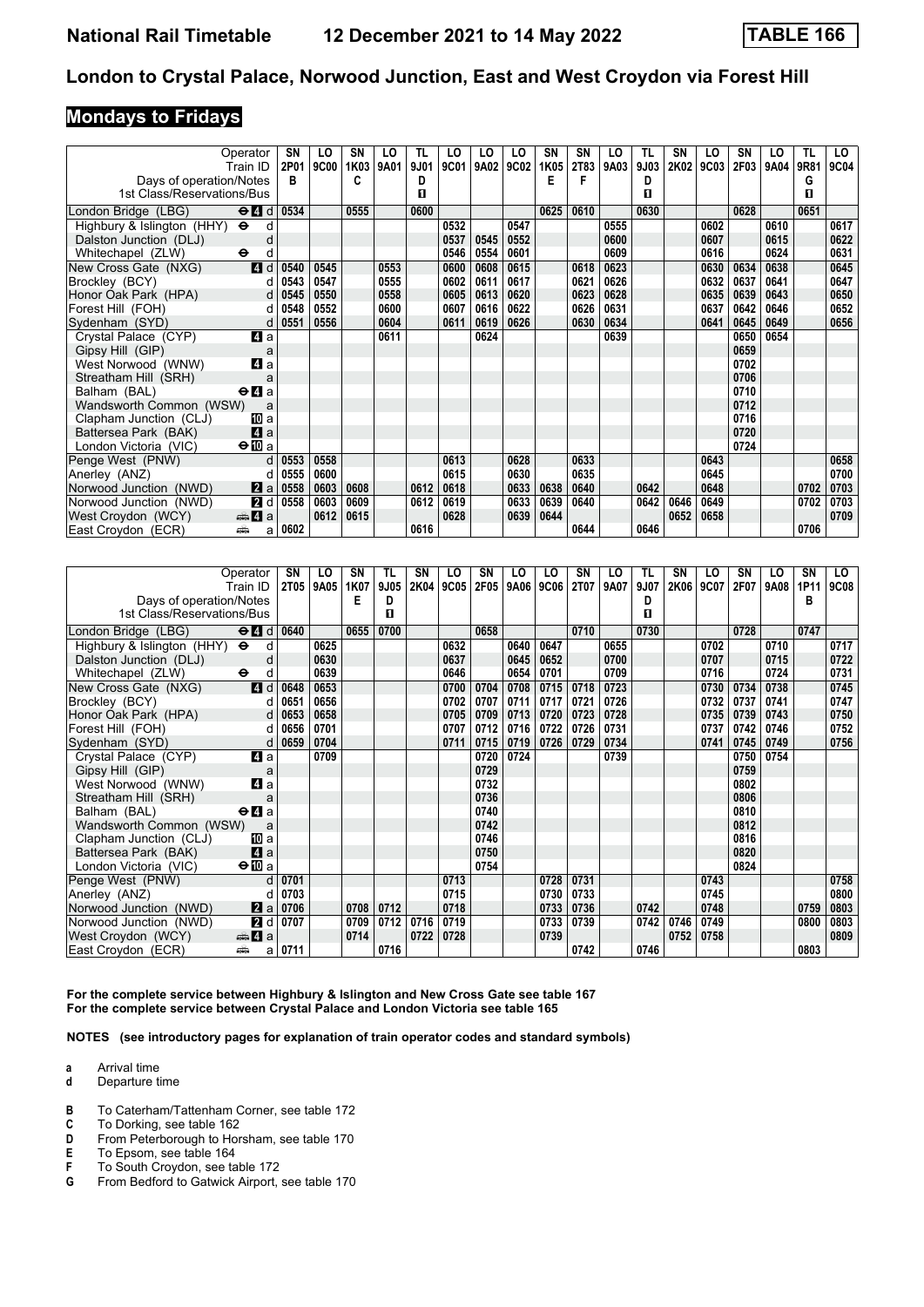# **Mondays to Fridays**

|                                                       | Operator<br>Train ID                            | SN<br>2T09 | LO<br>9A09 | SN<br>1K11 | SN<br>2K08 | LO<br>9C09 | SΝ<br>2F09 | LO<br>9A10 | TL<br>9R05 | LO<br>9C10 | SN<br><b>2T11</b> | LO<br>9A11 | <b>SN</b><br>1K13 | TL<br>9J11 | <b>SN</b><br>2K10 | LO<br>9C11 | SΝ<br>2F11 | LO<br>9A12 | TL.<br>9R07 |
|-------------------------------------------------------|-------------------------------------------------|------------|------------|------------|------------|------------|------------|------------|------------|------------|-------------------|------------|-------------------|------------|-------------------|------------|------------|------------|-------------|
|                                                       |                                                 |            |            | Е          |            |            |            |            | н          |            |                   |            | Е                 | D          |                   |            |            |            | н           |
| Days of operation/Notes<br>1st Class/Reservations/Bus |                                                 |            |            |            |            |            |            |            | п          |            |                   |            |                   | п          |                   |            |            |            | п           |
|                                                       |                                                 |            |            |            |            |            |            |            |            |            |                   |            |                   |            |                   |            |            |            |             |
| London Bridge (LBG)                                   | $\Theta$ <sup><math>\blacksquare</math> d</sup> | 0740       |            | 0755       |            |            | 0758       |            | 0821       |            | 0810              |            | 0825              | 0830       |                   |            | 0828       |            | 0851        |
| Highbury & Islington (HHY) $\Theta$                   | d                                               |            | 0725       |            |            | 0732       |            | 0740       |            | 0747       |                   | 0755       |                   |            |                   | 0802       |            | 0810       |             |
| Dalston Junction (DLJ)                                | d                                               |            | 0730       |            |            | 0737       |            | 0745       |            | 0752       |                   | 0800       |                   |            |                   | 0807       |            | 0815       |             |
| Whitechapel (ZLW)                                     | $\ddot{\mathbf{e}}$<br>d                        |            | 0739       |            |            | 0746       |            | 0754       |            | 0801       |                   | 0809       |                   |            |                   | 0816       |            | 0824       |             |
| New Cross Gate (NXG)                                  | 4d                                              | 0748       | 0753       |            |            | 0800       | 0804       | 0808       |            | 0815       | 0818              | 0823       |                   |            |                   | 0830       | 0834       | 0838       |             |
| Brockley (BCY)                                        | d                                               | 0751       | 0756       |            |            | 0802       | 0807       | 0811       |            | 0817       | 0821              | 0826       |                   |            |                   | 0832       | 0837       | 0841       |             |
| Honor Oak Park (HPA)                                  | d                                               | 0753       | 0758       |            |            | 0805       | 0809       | 0813       |            | 0820       | 0823              | 0828       |                   |            |                   | 0835       | 0839       | 0843       |             |
| Forest Hill (FOH)                                     | d                                               | 0756       | 0801       |            |            | 0807       | 0812       | 0816       |            | 0822       | 0826              | 0831       |                   |            |                   | 0837       | 0842       | 0846       |             |
| Sydenham (SYD)                                        | d                                               | 0759       | 0804       |            |            | 0811       | 0815       | 0819       |            | 0826       | 0829              | 0834       |                   |            |                   | 0841       | 0845       | 0849       |             |
| Crystal Palace (CYP)                                  | 4 a                                             |            | 0809       |            |            |            | 0820       | 0824       |            |            |                   | 0839       |                   |            |                   |            | 0850       | 0854       |             |
| Gipsy Hill (GIP)                                      | a                                               |            |            |            |            |            | 0829       |            |            |            |                   |            |                   |            |                   |            | 0859       |            |             |
| West Norwood (WNW)                                    | 4a                                              |            |            |            |            |            | 0832       |            |            |            |                   |            |                   |            |                   |            | 0902       |            |             |
| Streatham Hill (SRH)                                  | a                                               |            |            |            |            |            | 0836       |            |            |            |                   |            |                   |            |                   |            | 0906       |            |             |
| Balham (BAL)                                          | $\Theta$ <b>d</b> a                             |            |            |            |            |            | 0840       |            |            |            |                   |            |                   |            |                   |            | 0910       |            |             |
| Wandsworth Common (WSW)                               | a                                               |            |            |            |            |            | 0842       |            |            |            |                   |            |                   |            |                   |            | 0912       |            |             |
| Clapham Junction (CLJ)                                | 100 a                                           |            |            |            |            |            | 0846       |            |            |            |                   |            |                   |            |                   |            | 0916       |            |             |
| Battersea Park (BAK)                                  | 4a                                              |            |            |            |            |            | 0850       |            |            |            |                   |            |                   |            |                   |            | 0920       |            |             |
| London Victoria (VIC)                                 | $\bigoplus$ a                                   |            |            |            |            |            | 0854       |            |            |            |                   |            |                   |            |                   |            | 0924       |            |             |
| Penge West (PNW)                                      | d                                               | 0801       |            |            |            | 0813       |            |            |            | 0828       | 0831              |            |                   |            |                   | 0843       |            |            |             |
| Anerley (ANZ)                                         | d                                               | 0803       |            |            |            | 0815       |            |            |            | 0830       | 0833              |            |                   |            |                   | 0845       |            |            |             |
| Norwood Junction (NWD)                                | 2a                                              | 0806       |            | 0809       |            | 0818       |            |            | 0832       | 0833       | 0836              |            | 0839              | 0842       |                   | 0848       |            |            | 0902        |
| Norwood Junction (NWD)                                | 2d                                              | 0809       |            | 0809       | 0816       | 0819       |            |            | 0832       | 0833       | 0839              |            | 0839              | 0842       | 0846              | 0849       |            |            | 0902        |
| West Croydon (WCY)                                    | <del>⊯</del> 4 a                                |            |            | 0815       | 0823       | 0828       |            |            |            | 0839       |                   |            | 0845              |            | 0852              | 0858       |            |            |             |
| East Croydon (ECR)                                    | ⊯ش<br>a                                         | 0812       |            |            |            |            |            |            | 0836       |            | 0842              |            |                   | 0846       |                   |            |            |            | 0906        |

| Operator                                                           | LO        | SΝ          | LO   | SN   | SN   | LO   | SN   | LO   | TL   | LO   | SN          | LO   | SN   | <b>SN</b> | LO   | SΝ               | LO   | TL.  |
|--------------------------------------------------------------------|-----------|-------------|------|------|------|------|------|------|------|------|-------------|------|------|-----------|------|------------------|------|------|
| Train ID                                                           | 9C12      | <b>2T13</b> | 9A13 | 1K15 | 2K12 | 9C13 | 2F13 | 9A14 | 9R09 | 9C14 | <b>2T15</b> | 9A15 | 1K17 | 2K14      | 9C15 | 2F <sub>15</sub> | 9A16 | 9R11 |
| Days of operation/Notes                                            |           |             |      | Е    |      |      |      |      | G    |      |             |      | Е    |           |      |                  |      | G    |
| 1st Class/Reservations/Bus                                         |           |             |      |      |      |      |      |      | п    |      |             |      |      |           |      |                  |      | п    |
|                                                                    |           |             |      |      |      |      |      |      |      |      |             |      |      |           |      |                  |      |      |
| $\Theta$ <sup><math>\Omega</math></sup> $d$<br>London Bridge (LBG) |           | 0840        |      | 0855 |      |      | 0858 |      | 0921 |      | 0910        |      | 0925 |           |      | 0928             |      | 0951 |
| Highbury & Islington (HHY) $\Theta$                                | 0817<br>d |             | 0825 |      |      | 0832 |      | 0840 |      | 0847 |             | 0855 |      |           | 0902 |                  | 0910 |      |
| Dalston Junction (DLJ)                                             | 0822<br>d |             | 0830 |      |      | 0837 |      | 0846 |      | 0852 |             | 0900 |      |           | 0908 |                  | 0916 |      |
| Whitechapel (ZLW)<br>$\ddot{\phantom{1}}$                          | 0831<br>d |             | 0839 |      |      | 0846 |      | 0854 |      | 0901 |             | 0909 |      |           | 0916 |                  | 0924 |      |
| 4d<br>New Cross Gate (NXG)                                         | 0845      | 0848        | 0853 |      |      | 0900 | 0904 | 0908 |      | 0915 | 0918        | 0923 |      |           | 0930 | 0934             | 0938 |      |
| Brockley (BCY)                                                     | 0847<br>d | 0851        | 0856 |      |      | 0902 | 0907 | 0911 |      | 0917 | 0921        | 0926 |      |           | 0932 | 0937             | 0941 |      |
| Honor Oak Park (HPA)                                               | 0850<br>d | 0853        | 0858 |      |      | 0905 | 0909 | 0913 |      | 0920 | 0923        | 0928 |      |           | 0935 | 0939             | 0943 |      |
| Forest Hill (FOH)                                                  | 0852<br>d | 0856        | 0901 |      |      | 0907 | 0912 | 0916 |      | 0922 | 0926        | 0931 |      |           | 0937 | 0942             | 0946 |      |
| Sydenham (SYD)                                                     | 0856<br>d | 0859        | 0904 |      |      | 0911 | 0915 | 0919 |      | 0926 | 0929        | 0934 |      |           | 0941 | 0945             | 0949 |      |
| ZI a<br>Crystal Palace (CYP)                                       |           |             | 0909 |      |      |      | 0920 | 0924 |      |      |             | 0939 |      |           |      | 0950             | 0954 |      |
| Gipsy Hill (GIP)                                                   | a         |             |      |      |      |      | 0929 |      |      |      |             |      |      |           |      | 0959             |      |      |
| 4 a<br>West Norwood (WNW)                                          |           |             |      |      |      |      | 0932 |      |      |      |             |      |      |           |      | 1002             |      |      |
| Streatham Hill (SRH)                                               | a         |             |      |      |      |      | 0936 |      |      |      |             |      |      |           |      | 1006             |      |      |
| $\Theta$ <b><math>\blacksquare</math></b> a<br>Balham (BAL)        |           |             |      |      |      |      |      |      |      |      |             |      |      |           |      |                  |      |      |
| Wandsworth Common (WSW)                                            | a         |             |      |      |      |      |      |      |      |      |             |      |      |           |      |                  |      |      |
| Clapham Junction (CLJ)<br>[II] a                                   |           |             |      |      |      |      |      |      |      |      |             |      |      |           |      |                  |      |      |
| $\blacksquare$ a<br>Battersea Park (BAK)                           |           |             |      |      |      |      |      |      |      |      |             |      |      |           |      |                  |      |      |
| $\Theta$ M a<br>London Victoria (VIC)                              |           |             |      |      |      |      |      |      |      |      |             |      |      |           |      |                  |      |      |
| Penge West (PNW)                                                   | 0858<br>d | 0901        |      |      |      | 0913 |      |      |      | 0928 | 0931        |      |      |           | 0943 |                  |      |      |
| Anerley (ANZ)                                                      | 0900<br>d | 0903        |      |      |      | 0915 |      |      |      | 0930 | 0933        |      |      |           | 0945 |                  |      |      |
| 2 a <br>Norwood Junction (NWD)                                     | 0903      | 0907        |      | 0909 |      | 0918 |      |      | 0932 | 0933 | 0937        |      | 0939 |           | 0948 |                  |      | 1002 |
| 2d<br>Norwood Junction (NWD)                                       | 0903      | 0909        |      | 0909 | 0916 | 0919 |      |      | 0932 | 0933 | 0939        |      | 0939 | 0946      | 0949 |                  |      | 1002 |
| $\bigoplus$ $\mathbf{Z}$ a<br>West Croydon (WCY)                   | 0909      |             |      | 0915 | 0922 | 0928 |      |      |      | 0943 |             |      | 0945 | 0953      | 0959 |                  |      |      |
| æ<br>East Croydon (ECR)                                            | a         | 0912        |      |      |      |      |      |      | 0936 |      | 0942        |      |      |           |      |                  |      | 1006 |

**NOTES (see introductory pages for explanation of train operator codes and standard symbols)**

- **a** Arrival time<br>**d** Departure t
- **d** Departure time
- **D** From Peterborough to Horsham, see table 170 **E** To Epsom, see table 164
- **E** To Epsom, see table 164<br>**G** From Bedford to Gatwick
- **6** From Bedford to Gatwick Airport, see table 170<br>**H** From Bedford to Three Bridges, see table 170
- From Bedford to Three Bridges, see table 170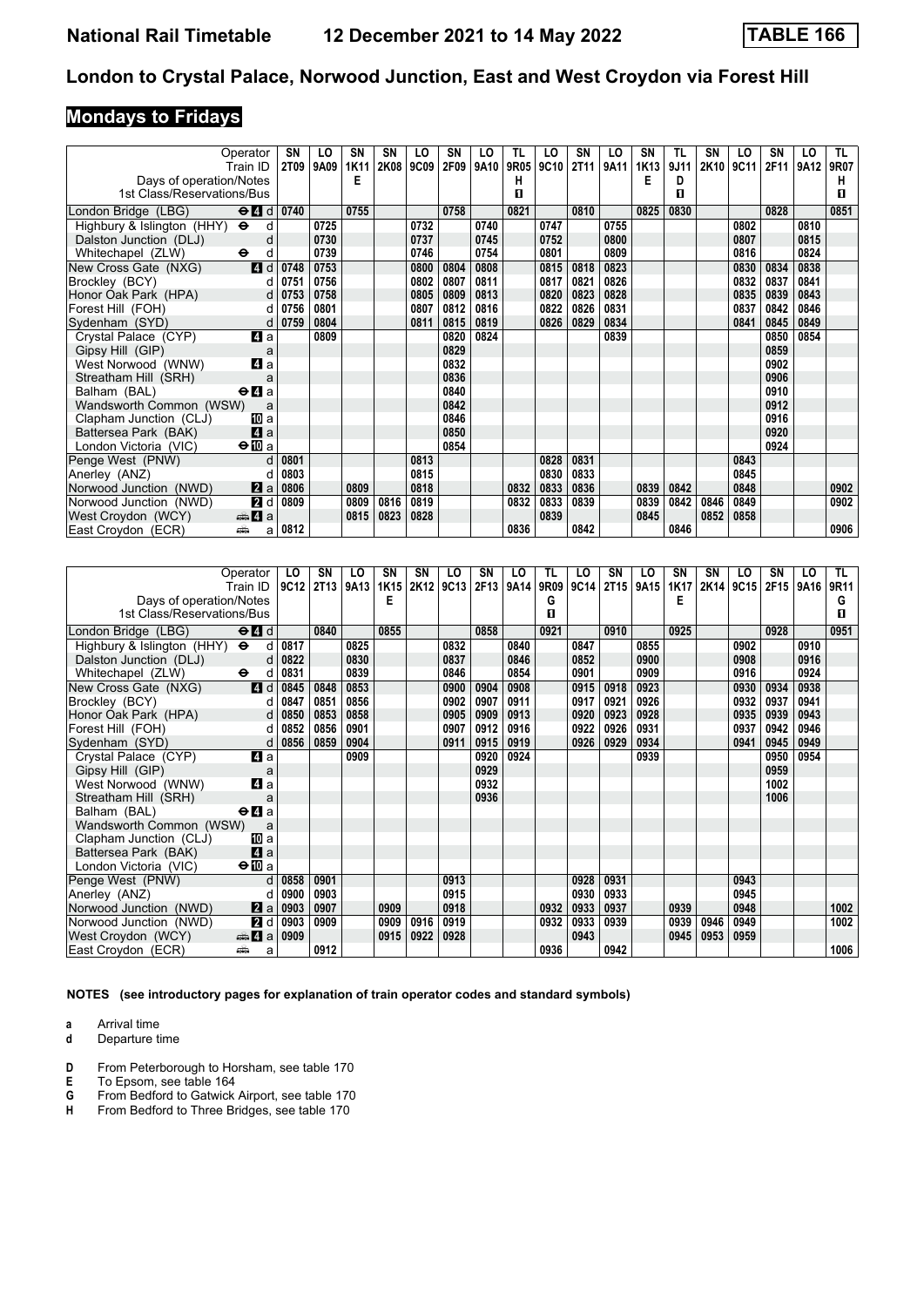# **Mondays to Fridays**

| Operator                                 | Train ID                                        | LO<br>9C16 | SN<br>2T <sub>17</sub> | LO<br>9A17 | <b>SN</b><br>1K19 | <b>SN</b><br>2K16 | LO<br>9C17 | LO<br>9A18 | TL<br>9R13 | LO<br>9C18 | SN<br>2T19 | LO<br>9A19 | SΝ<br>1K21 | LO<br>9C19 | SN<br>2K18 | LO<br>9A20 | TL<br>9R15 | LO<br>9C20 | SN<br><b>2T21</b> |
|------------------------------------------|-------------------------------------------------|------------|------------------------|------------|-------------------|-------------------|------------|------------|------------|------------|------------|------------|------------|------------|------------|------------|------------|------------|-------------------|
| Days of operation/Notes                  |                                                 |            |                        |            | Е                 |                   |            |            | G          |            |            |            | Е          |            |            |            | G          |            |                   |
| 1st Class/Reservations/Bus               |                                                 |            |                        |            |                   |                   |            |            | п          |            |            |            |            |            |            |            | п          |            |                   |
|                                          |                                                 |            |                        |            |                   |                   |            |            |            |            |            |            |            |            |            |            |            |            |                   |
| London Bridge (LBG)                      | $\Theta$ <sup><math>\blacksquare</math> d</sup> |            | 0940                   |            | 0955              |                   |            |            | 1021       |            | 1010       |            | 1025       |            |            |            | 1051       |            | 1040              |
| Highbury & Islington (HHY) $\Theta$      | d                                               | 0917       |                        | 0925       |                   |                   | 0932       | 0940       |            | 0947       |            | 0955       |            | 1002       |            | 1010       |            | 1017       |                   |
| Dalston Junction (DLJ)                   | d                                               | 0922       |                        | 0930       |                   |                   | 0937       | 0945       |            | 0952       |            | 1000       |            | 1007       |            | 1015       |            | 1022       |                   |
| Whitechapel (ZLW)<br>$\ddot{\mathbf{e}}$ | d                                               | 0931       |                        | 0939       |                   |                   | 0946       | 0954       |            | 1001       |            | 1009       |            | 1016       |            | 1024       |            | 1031       |                   |
| New Cross Gate (NXG)                     | 4 d                                             | 0945       | 0948                   | 0953       |                   |                   | 1000       | 1008       |            | 1015       | 1018       | 1023       |            | 1030       |            | 1038       |            | 1045       | 1048              |
| Brockley (BCY)                           | d                                               | 0947       | 0951                   | 0956       |                   |                   | 1002       | 1011       |            | 1017       | 1021       | 1026       |            | 1032       |            | 1041       |            | 1047       | 1051              |
| Honor Oak Park (HPA)                     | d                                               | 0950       | 0953                   | 0958       |                   |                   | 1005       | 1013       |            | 1020       | 1023       | 1028       |            | 1035       |            | 1043       |            | 1050       | 1053              |
| Forest Hill (FOH)                        | d                                               | 0952       | 0956                   | 1001       |                   |                   | 1007       | 1016       |            | 1022       | 1026       | 1031       |            | 1037       |            | 1046       |            | 1052       | 1056              |
| Sydenham (SYD)                           | d                                               | 0956       | 0959                   | 1004       |                   |                   | 1011       | 1019       |            | 1026       | 1029       | 1034       |            | 1041       |            | 1049       |            | 1056       | 1059              |
| Crystal Palace (CYP)                     | 4 a                                             |            |                        | 1009       |                   |                   |            | 1024       |            |            |            | 1039       |            |            |            | 1054       |            |            |                   |
| Gipsy Hill (GIP)                         | a                                               |            |                        |            |                   |                   |            |            |            |            |            |            |            |            |            |            |            |            |                   |
| West Norwood (WNW)                       | 4 a                                             |            |                        |            |                   |                   |            |            |            |            |            |            |            |            |            |            |            |            |                   |
| Streatham Hill (SRH)                     | a                                               |            |                        |            |                   |                   |            |            |            |            |            |            |            |            |            |            |            |            |                   |
| Balham (BAL)                             | $\Theta$ <b><math>\blacksquare</math></b> a     |            |                        |            |                   |                   |            |            |            |            |            |            |            |            |            |            |            |            |                   |
| Wandsworth Common (WSW)                  | a                                               |            |                        |            |                   |                   |            |            |            |            |            |            |            |            |            |            |            |            |                   |
| Clapham Junction (CLJ)                   | 吅 a                                             |            |                        |            |                   |                   |            |            |            |            |            |            |            |            |            |            |            |            |                   |
| Battersea Park (BAK)                     | 4a                                              |            |                        |            |                   |                   |            |            |            |            |            |            |            |            |            |            |            |            |                   |
| London Victoria (VIC)                    | $\bigoplus$ a                                   |            |                        |            |                   |                   |            |            |            |            |            |            |            |            |            |            |            |            |                   |
| Penge West (PNW)                         | $\mathsf{d}$                                    | 0958       | 1001                   |            |                   |                   | 1013       |            |            | 1028       | 1031       |            |            | 1043       |            |            |            | 1058       | 1101              |
| Anerley (ANZ)                            | d                                               | 1000       | 1003                   |            |                   |                   | 1015       |            |            | 1030       | 1033       |            |            | 1045       |            |            |            | 1100       | 1103              |
| Norwood Junction (NWD)                   | 2a                                              | 1003       | 1006                   |            | 1009              |                   | 1018       |            | 1032       | 1033       | 1036       |            | 1038       | 1048       |            |            | 1102       | 1103       | 1106              |
| Norwood Junction (NWD)                   | 2d                                              | 1003       | 1009                   |            | 1009              | 1016              | 1019       |            | 1032       | 1033       | 1039       |            | 1039       | 1048       | 1051       |            | 1102       | 1103       | 1109              |
| West Croydon (WCY)                       | $\oplus$ 4 a                                    | 1013       |                        |            | 1015              | 1023              | 1028       |            |            | 1043       |            |            | 1044       | 1058       | 1057       |            |            | 1109       |                   |
| East Croydon (ECR)<br>پیش                | a                                               |            | 1012                   |            |                   |                   |            |            | 1036       |            | 1042       |            |            |            |            |            | 1106       |            | 1112              |

| Operator                                                               | LO   | SN   | SN   | LO   | LO   | TL   | LO   | SΝ          | LO   | SN   | LO   | LO   | SN   | TL   | LO   | SΝ               | LO   | SN   |
|------------------------------------------------------------------------|------|------|------|------|------|------|------|-------------|------|------|------|------|------|------|------|------------------|------|------|
| Train ID                                                               | 9A21 | 1K23 | 2K20 | 9C21 | 9A22 | 9R17 | 9C22 | <b>2T23</b> | 9A23 | 1K25 | 9C23 | 9A24 | 2K90 | 9R19 | 9C24 | 2T <sub>25</sub> | 9A25 | 1K27 |
| Days of operation/Notes                                                |      | E    |      |      |      | G    |      |             |      | Е    |      |      |      | G    |      |                  |      | Е    |
| 1st Class/Reservations/Bus                                             |      |      |      |      |      | п    |      |             |      |      |      |      |      | п    |      |                  |      |      |
| $\Theta$ <sup><math>\blacksquare</math> d</sup><br>London Bridge (LBG) |      | 1055 |      |      |      | 1121 |      | 1110        |      | 1125 |      |      |      | 1151 |      | 1140             |      | 1155 |
| Highbury & Islington (HHY)<br>$\ddot{\phantom{1}}$<br>d                | 1025 |      |      | 1032 | 1040 |      | 1047 |             | 1055 |      | 1102 | 1110 |      |      | 1117 |                  | 1125 |      |
| Dalston Junction (DLJ)<br>d                                            | 1030 |      |      | 1037 | 1045 |      | 1052 |             | 1100 |      | 1107 | 1115 |      |      | 1122 |                  | 1130 |      |
| $\bullet$<br>Whitechapel (ZLW)<br>d                                    | 1039 |      |      | 1046 | 1054 |      | 1101 |             | 1109 |      | 1116 | 1124 |      |      | 1131 |                  | 1139 |      |
| 4d<br>New Cross Gate (NXG)                                             | 1053 |      |      | 1100 | 1108 |      | 1115 | 1118        | 1123 |      | 1130 | 1138 |      |      | 1145 | 1148             | 1153 |      |
| Brockley (BCY)<br>d                                                    | 1056 |      |      | 1102 | 1111 |      | 1117 | 1121        | 1126 |      | 1132 | 1141 |      |      | 1147 | 1151             | 1156 |      |
| Honor Oak Park (HPA)                                                   | 1058 |      |      | 1105 | 1113 |      | 1120 | 1123        | 1128 |      | 1135 | 1143 |      |      | 1150 | 1153             | 1158 |      |
| Forest Hill (FOH)<br>d                                                 | 1101 |      |      | 1107 | 1116 |      | 1122 | 1126        | 1131 |      | 1137 | 1146 |      |      | 1152 | 1156             | 1201 |      |
| Sydenham (SYD)<br>d                                                    | 1104 |      |      | 1111 | 1119 |      | 1126 | 1129        | 1134 |      | 1141 | 1149 |      |      | 1156 | 1159             | 1204 |      |
| ZI a<br>Crystal Palace (CYP)                                           | 1109 |      |      |      | 1124 |      |      |             | 1139 |      |      | 1154 |      |      |      |                  | 1209 |      |
| Gipsy Hill (GIP)<br>a                                                  |      |      |      |      |      |      |      |             |      |      |      |      |      |      |      |                  |      |      |
| 4a<br>West Norwood (WNW)                                               |      |      |      |      |      |      |      |             |      |      |      |      |      |      |      |                  |      |      |
| Streatham Hill (SRH)<br>a                                              |      |      |      |      |      |      |      |             |      |      |      |      |      |      |      |                  |      |      |
| $\Theta$ <b><math>\blacksquare</math></b> a<br>Balham (BAL)            |      |      |      |      |      |      |      |             |      |      |      |      |      |      |      |                  |      |      |
| Wandsworth Common (WSW)<br>a                                           |      |      |      |      |      |      |      |             |      |      |      |      |      |      |      |                  |      |      |
| Clapham Junction (CLJ)<br>[II] a                                       |      |      |      |      |      |      |      |             |      |      |      |      |      |      |      |                  |      |      |
| 4a<br>Battersea Park (BAK)                                             |      |      |      |      |      |      |      |             |      |      |      |      |      |      |      |                  |      |      |
| $\Theta$ <b>ID</b> a<br>London Victoria (VIC)                          |      |      |      |      |      |      |      |             |      |      |      |      |      |      |      |                  |      |      |
| Penge West (PNW)<br>d                                                  |      |      |      | 1113 |      |      | 1128 | 1131        |      |      | 1143 |      |      |      | 1158 | 1201             |      |      |
| Anerley (ANZ)<br>d                                                     |      |      |      | 1115 |      |      | 1130 | 1133        |      |      | 1145 |      |      |      | 1200 | 1203             |      |      |
| 2a<br>Norwood Junction (NWD)                                           |      | 1108 |      | 1118 |      | 1132 | 1133 | 1136        |      | 1138 | 1148 |      |      | 1202 | 1203 | 1207             |      | 1209 |
| 2d<br>Norwood Junction (NWD)                                           |      | 1109 | 1115 | 1118 |      | 1132 | 1133 | 1139        |      | 1139 | 1148 |      | 1151 | 1202 | 1203 | 1209             |      | 1209 |
| West Croydon (WCY)<br><del>e</del> 4 a                                 |      | 1114 | 1122 | 1128 |      |      | 1139 |             |      | 1144 | 1154 |      | 1157 |      | 1209 |                  |      | 1215 |
| East Croydon (ECR)<br>پیش<br>a                                         |      |      |      |      |      | 1136 |      | 1142        |      |      |      |      |      | 1206 |      | 1212             |      |      |

**NOTES (see introductory pages for explanation of train operator codes and standard symbols)**

**a** Arrival time<br>**d** Departure t

**d** Departure time

**E** To Epsom, see table 164<br>**G** From Bedford to Gatwick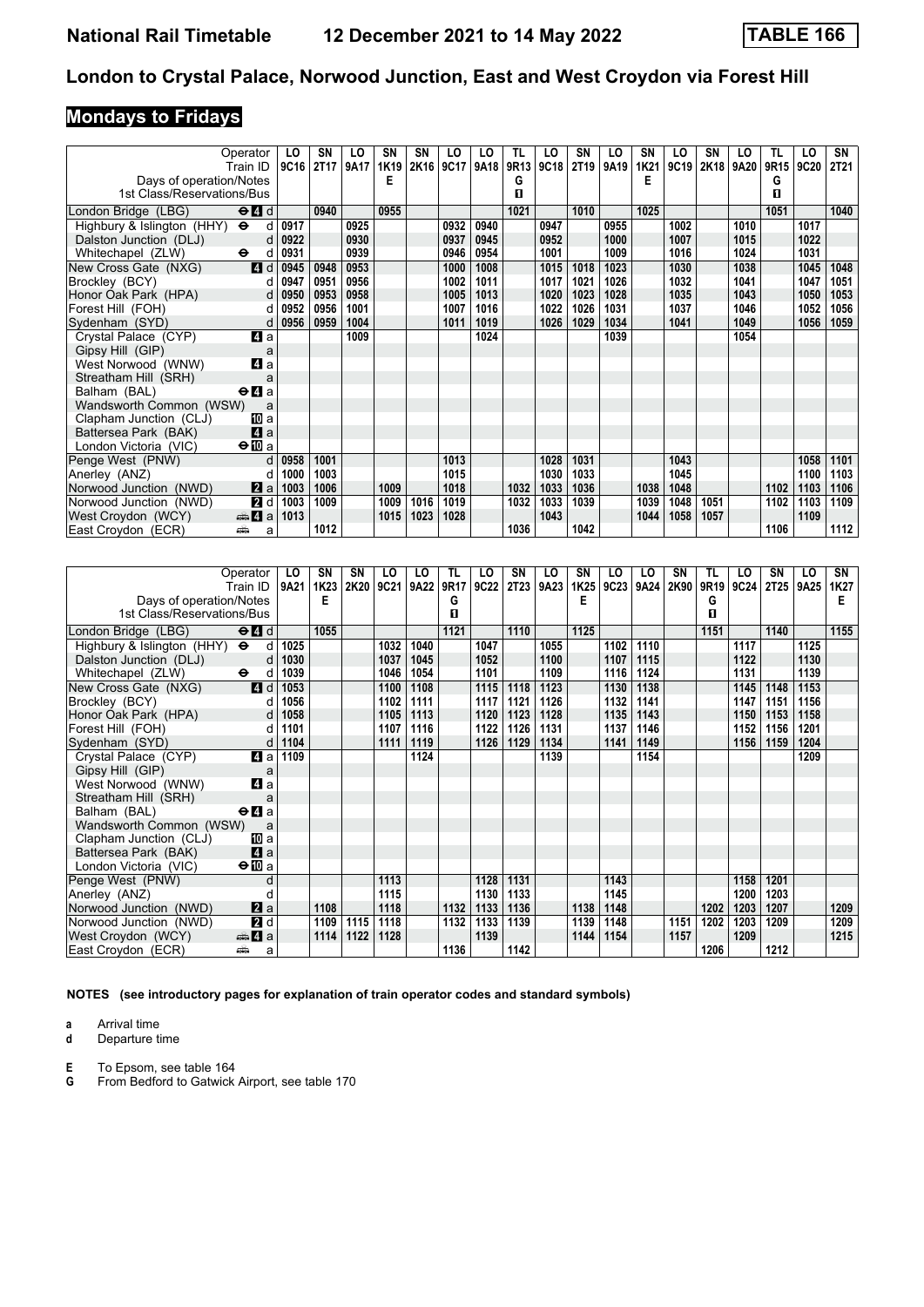# **Mondays to Fridays**

|                                                            | Operator<br>Train ID                            | SN<br>2K24 | LO<br>9C25 | LO<br>9A26 | TL.<br>9R21 | LO<br>9C26 | <b>SN</b><br>2T27 | LO<br>9A27 | <b>SN</b><br>1K29 | LO<br>9C27 | LO<br>9A28 | SN<br>2K26 | TL<br>9R23 | LO<br>9C28 | <b>SN</b><br>2T29 | LO<br>9A29 | SN<br>1K31 | <b>SN</b><br>2K28 | LO.<br>9C29 |
|------------------------------------------------------------|-------------------------------------------------|------------|------------|------------|-------------|------------|-------------------|------------|-------------------|------------|------------|------------|------------|------------|-------------------|------------|------------|-------------------|-------------|
| Days of operation/Notes                                    |                                                 |            |            |            | G           |            |                   |            | Е                 |            |            |            | G          |            |                   |            | Е          |                   |             |
| 1st Class/Reservations/Bus                                 |                                                 |            |            |            | П           |            |                   |            |                   |            |            |            | п          |            |                   |            |            |                   |             |
| London Bridge (LBG)                                        | $\Theta$ <sup><math>\blacksquare</math> d</sup> |            |            |            | 1221        |            | 1210              |            | 1225              |            |            |            | 1251       |            | 1240              |            | 1255       |                   |             |
| Highbury & Islington (HHY)<br>$\ddot{\boldsymbol{\Theta}}$ | d                                               |            | 1132       | 1140       |             | 1147       |                   | 1155       |                   | 1202       | 1210       |            |            | 1217       |                   | 1225       |            |                   | 1232        |
| Dalston Junction (DLJ)                                     | d                                               |            | 1137       | 1145       |             | 1152       |                   | 1200       |                   | 1207       | 1215       |            |            | 1222       |                   | 1230       |            |                   | 1237        |
| Whitechapel (ZLW)<br>$\bullet$                             | d                                               |            | 1146       | 1154       |             | 1201       |                   | 1209       |                   | 1216       | 1224       |            |            | 1231       |                   | 1239       |            |                   | 1246        |
| New Cross Gate (NXG)                                       | 4d                                              |            | 1200       | 1208       |             | 1215       | 1218              | 1223       |                   | 1230       | 1238       |            |            | 1245       | 1248              | 1253       |            |                   | 1300        |
| Brockley (BCY)                                             |                                                 |            | 1202       | 1211       |             | 1217       | 1221              | 1226       |                   | 1232       | 1241       |            |            | 1247       | 1251              | 1256       |            |                   | 1302        |
| Honor Oak Park (HPA)                                       | d                                               |            | 1205       | 1213       |             | 1220       | 1223              | 1228       |                   | 1235       | 1243       |            |            | 1250       | 1253              | 1258       |            |                   | 1305        |
| Forest Hill (FOH)                                          | d                                               |            | 1207       | 1216       |             | 1222       | 1226              | 1231       |                   | 1237       | 1246       |            |            | 1252       | 1256              | 1301       |            |                   | 1307        |
| Sydenham (SYD)                                             | d                                               |            | 1211       | 1219       |             | 1226       | 1229              | 1234       |                   | 1241       | 1249       |            |            | 1256       | 1259              | 1304       |            |                   | 1311        |
| Crystal Palace (CYP)                                       | ZI a                                            |            |            | 1224       |             |            |                   | 1239       |                   |            | 1254       |            |            |            |                   | 1309       |            |                   |             |
| Gipsy Hill (GIP)                                           | a                                               |            |            |            |             |            |                   |            |                   |            |            |            |            |            |                   |            |            |                   |             |
| West Norwood (WNW)                                         | 4 a                                             |            |            |            |             |            |                   |            |                   |            |            |            |            |            |                   |            |            |                   |             |
| Streatham Hill (SRH)                                       | a                                               |            |            |            |             |            |                   |            |                   |            |            |            |            |            |                   |            |            |                   |             |
| Balham (BAL)                                               | $\Theta$ <b><math>\blacksquare</math></b> a     |            |            |            |             |            |                   |            |                   |            |            |            |            |            |                   |            |            |                   |             |
| Wandsworth Common (WSW)                                    | a                                               |            |            |            |             |            |                   |            |                   |            |            |            |            |            |                   |            |            |                   |             |
| Clapham Junction (CLJ)                                     | 10 a                                            |            |            |            |             |            |                   |            |                   |            |            |            |            |            |                   |            |            |                   |             |
| Battersea Park (BAK)                                       | 4a                                              |            |            |            |             |            |                   |            |                   |            |            |            |            |            |                   |            |            |                   |             |
| London Victoria (VIC)                                      | $\bigoplus$ a                                   |            |            |            |             |            |                   |            |                   |            |            |            |            |            |                   |            |            |                   |             |
| Penge West (PNW)                                           | d                                               |            | 1213       |            |             | 1228       | 1231              |            |                   | 1243       |            |            |            | 1258       | 1301              |            |            |                   | 1313        |
| Anerley (ANZ)                                              |                                                 |            | 1215       |            |             | 1230       | 1233              |            |                   | 1245       |            |            |            | 1300       | 1303              |            |            |                   | 1315        |
| Norwood Junction (NWD)                                     | $\mathbf{z}$ a                                  |            | 1218       |            | 1232        | 1233       | 1236              |            | 1238              | 1248       |            |            | 1302       | 1303       | 1306              |            | 1308       |                   | 1318        |
| Norwood Junction (NWD)                                     | 2d                                              | 1215       | 1218       |            | 1232        | 1233       | 1239              |            | 1239              | 1248       |            | 1251       | 1302       | 1303       | 1309              |            | 1309       | 1315              | 1318        |
| West Croydon (WCY)                                         | $\oplus$ 4 a                                    | 1222       | 1224       |            |             | 1239       |                   |            | 1244              | 1254       |            | 1257       |            | 1309       |                   |            | 1314       | 1323              | 1324        |
| East Croydon (ECR)<br>پیش                                  | a                                               |            |            |            | 1236        |            | 1242              |            |                   |            |            |            | 1306       |            | 1312              |            |            |                   |             |

| Operator                                                    |                                                              | LO   | TL   | LO   | SN          | LO   | SN   | LO   | LO   | SN   | TL   | LO   | SN          | LO   | <b>SN</b> | <b>SN</b> | LO   | LO   | TL.  |
|-------------------------------------------------------------|--------------------------------------------------------------|------|------|------|-------------|------|------|------|------|------|------|------|-------------|------|-----------|-----------|------|------|------|
| Train ID                                                    |                                                              | 9A30 | 9R25 | 9C30 | <b>2T31</b> | 9A31 | 1K33 | 9C31 | 9A32 | 2K30 | 9R27 | 9C32 | <b>2T33</b> | 9A33 | 1K35      | 2K32      | 9C33 | 9A34 | 9R29 |
| Days of operation/Notes                                     |                                                              |      | G    |      |             |      | E    |      |      |      | G    |      |             |      | Е         |           |      |      | G    |
| 1st Class/Reservations/Bus                                  |                                                              |      | 0    |      |             |      |      |      |      |      | п    |      |             |      |           |           |      |      | O    |
| London Bridge (LBG)                                         | $\Theta$ <sup><math>\blacksquare</math> <math>d</math></sup> |      | 1321 |      | 1310        |      | 1325 |      |      |      | 1351 |      | 1340        |      | 1355      |           |      |      | 1421 |
| $\bullet$<br>Highbury & Islington (HHY)                     | d                                                            | 1240 |      | 1247 |             | 1255 |      | 1302 | 1310 |      |      | 1317 |             | 1325 |           |           | 1332 | 1340 |      |
| Dalston Junction (DLJ)                                      | d                                                            | 1245 |      | 1252 |             | 1300 |      | 1307 | 1315 |      |      | 1322 |             | 1330 |           |           | 1337 | 1345 |      |
| $\bullet$<br>Whitechapel (ZLW)                              | d                                                            | 1254 |      | 1301 |             | 1309 |      | 1316 | 1324 |      |      | 1331 |             | 1339 |           |           | 1346 | 1354 |      |
| New Cross Gate (NXG)                                        | 4d                                                           | 1308 |      | 1315 | 1318        | 1323 |      | 1330 | 1338 |      |      | 1345 | 1348        | 1353 |           |           | 1400 | 1408 |      |
| Brockley (BCY)                                              | d                                                            | 1311 |      | 1317 | 1321        | 1326 |      | 1332 | 1341 |      |      | 1347 | 1351        | 1356 |           |           | 1402 | 1411 |      |
| Honor Oak Park (HPA)                                        | d                                                            | 1313 |      | 1320 | 1323        | 1328 |      | 1335 | 1343 |      |      | 1350 | 1353        | 1358 |           |           | 1405 | 1413 |      |
| Forest Hill (FOH)                                           | d                                                            | 1316 |      | 1322 | 1326        | 1331 |      | 1337 | 1346 |      |      | 1352 | 1356        | 1401 |           |           | 1407 | 1416 |      |
| Sydenham (SYD)                                              | d                                                            | 1319 |      | 1326 | 1329        | 1334 |      | 1341 | 1349 |      |      | 1356 | 1359        | 1404 |           |           | 1411 | 1419 |      |
| Crystal Palace (CYP)                                        | 4 a                                                          | 1324 |      |      |             | 1339 |      |      | 1354 |      |      |      |             | 1409 |           |           |      | 1424 |      |
| Gipsy Hill (GIP)                                            | a                                                            |      |      |      |             |      |      |      |      |      |      |      |             |      |           |           |      |      |      |
| West Norwood (WNW)                                          | 4a                                                           |      |      |      |             |      |      |      |      |      |      |      |             |      |           |           |      |      |      |
| Streatham Hill (SRH)                                        | a                                                            |      |      |      |             |      |      |      |      |      |      |      |             |      |           |           |      |      |      |
| $\Theta$ <b><math>\blacksquare</math></b> a<br>Balham (BAL) |                                                              |      |      |      |             |      |      |      |      |      |      |      |             |      |           |           |      |      |      |
| Wandsworth Common (WSW)                                     | a                                                            |      |      |      |             |      |      |      |      |      |      |      |             |      |           |           |      |      |      |
| Clapham Junction (CLJ)                                      | [II] a                                                       |      |      |      |             |      |      |      |      |      |      |      |             |      |           |           |      |      |      |
| Battersea Park (BAK)                                        | 4a                                                           |      |      |      |             |      |      |      |      |      |      |      |             |      |           |           |      |      |      |
| $\Theta$ III a<br>London Victoria (VIC)                     |                                                              |      |      |      |             |      |      |      |      |      |      |      |             |      |           |           |      |      |      |
| Penge West (PNW)                                            | d                                                            |      |      | 1328 | 1331        |      |      | 1343 |      |      |      | 1358 | 1401        |      |           |           | 1413 |      |      |
| Anerley (ANZ)                                               | d                                                            |      |      | 1330 | 1333        |      |      | 1345 |      |      |      | 1400 | 1403        |      |           |           | 1415 |      |      |
| Norwood Junction (NWD)                                      | $\mathbf{z}$ a                                               |      | 1332 | 1333 | 1336        |      | 1338 | 1348 |      |      | 1402 | 1403 | 1406        |      | 1408      |           | 1418 |      | 1432 |
| Norwood Junction (NWD)                                      | 2d                                                           |      | 1332 | 1333 | 1339        |      | 1339 | 1348 |      | 1351 | 1402 | 1403 | 1409        |      | 1409      | 1415      | 1418 |      | 1432 |
| <del>m</del> ∆ a<br>West Croydon (WCY)                      |                                                              |      |      | 1339 |             |      | 1344 | 1354 |      | 1357 |      | 1409 |             |      | 1414      | 1422      | 1425 |      |      |
| East Croydon (ECR)<br>ه ک                                   | a                                                            |      | 1336 |      | 1342        |      |      |      |      |      | 1406 |      | 1412        |      |           |           |      |      | 1436 |

**NOTES (see introductory pages for explanation of train operator codes and standard symbols)**

**a** Arrival time<br>**d** Departure t

**d** Departure time

**E** To Epsom, see table 164<br>**G** From Bedford to Gatwick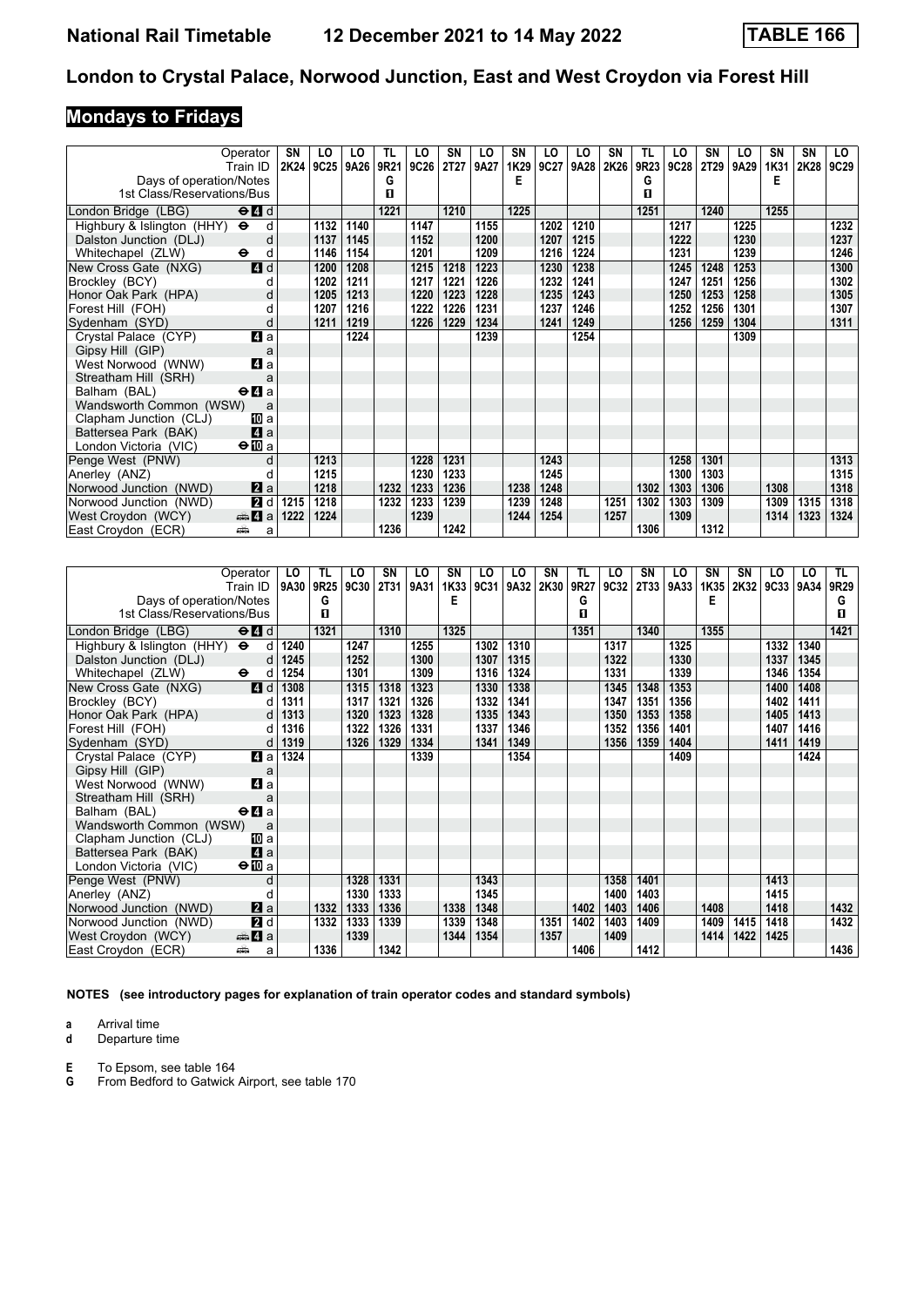# **Mondays to Fridays**

| Operator                                 | Train ID                                        | LO<br>9C34 | <b>SN</b><br><b>2T35</b> | LO<br>9A35 | SN<br>1K37 | LO<br>9C35 | LO<br>9A36 | SN<br>2K34 | TL<br>9R31 | LO<br>9C36 | SΝ<br><b>2T37</b> | LO<br>9A37 | <b>SN</b><br>1K39 | <b>SN</b><br>2K36 | LO<br>9C37 | LO<br>9A38 | TL<br>9R33 | LO<br>9C38 | SN<br><b>2T89</b> |
|------------------------------------------|-------------------------------------------------|------------|--------------------------|------------|------------|------------|------------|------------|------------|------------|-------------------|------------|-------------------|-------------------|------------|------------|------------|------------|-------------------|
| Days of operation/Notes                  |                                                 |            |                          |            | Е          |            |            |            | G          |            |                   |            | Е                 |                   |            |            | G          |            |                   |
| 1st Class/Reservations/Bus               |                                                 |            |                          |            |            |            |            |            | п          |            |                   |            |                   |                   |            |            | п          |            |                   |
| London Bridge (LBG)                      | $\Theta$ <sup><math>\blacksquare</math> d</sup> |            | 1410                     |            | 1425       |            |            |            | 1451       |            | 1440              |            | 1455              |                   |            |            | 1521       |            | 1510              |
| Highbury & Islington (HHY) $\Theta$      | d                                               | 1347       |                          | 1355       |            | 1402       | 1410       |            |            | 1417       |                   | 1425       |                   |                   | 1432       | 1440       |            | 1447       |                   |
| Dalston Junction (DLJ)                   | d                                               | 1352       |                          | 1400       |            | 1407       | 1415       |            |            | 1422       |                   | 1430       |                   |                   | 1437       | 1445       |            | 1452       |                   |
| Whitechapel (ZLW)<br>$\ddot{\mathbf{e}}$ | d                                               | 1401       |                          | 1409       |            | 1416       | 1424       |            |            | 1431       |                   | 1439       |                   |                   | 1446       | 1454       |            | 1501       |                   |
| New Cross Gate (NXG)                     | 4d                                              | 1415       | 1418                     | 1423       |            | 1430       | 1438       |            |            | 1445       | 1448              | 1453       |                   |                   | 1500       | 1508       |            | 1515       | 1518              |
| Brockley (BCY)                           | d                                               | 1417       | 1421                     | 1426       |            | 1432       | 1441       |            |            | 1447       | 1451              | 1456       |                   |                   | 1502       | 1511       |            | 1517       | 1521              |
| Honor Oak Park (HPA)                     | d                                               | 1420       | 1423                     | 1428       |            | 1435       | 1443       |            |            | 1450       | 1453              | 1458       |                   |                   | 1505       | 1513       |            | 1520       | 1523              |
| Forest Hill (FOH)                        | d                                               | 1422       | 1426                     | 1431       |            | 1437       | 1446       |            |            | 1452       | 1456              | 1501       |                   |                   | 1507       | 1516       |            | 1522       | 1526              |
| Sydenham (SYD)                           | d                                               | 1426       | 1429                     | 1434       |            | 1441       | 1449       |            |            | 1456       | 1459              | 1504       |                   |                   | 1511       | 1519       |            | 1526       | 1529              |
| Crystal Palace (CYP)                     | 4 a                                             |            |                          | 1439       |            |            | 1454       |            |            |            |                   | 1509       |                   |                   |            | 1524       |            |            |                   |
| Gipsy Hill (GIP)                         | a                                               |            |                          |            |            |            |            |            |            |            |                   |            |                   |                   |            |            |            |            |                   |
| West Norwood (WNW)                       | 4 a                                             |            |                          |            |            |            |            |            |            |            |                   |            |                   |                   |            |            |            |            |                   |
| Streatham Hill (SRH)                     | a                                               |            |                          |            |            |            |            |            |            |            |                   |            |                   |                   |            |            |            |            |                   |
| Balham (BAL)                             | $\Theta$ <b>A</b> a                             |            |                          |            |            |            |            |            |            |            |                   |            |                   |                   |            |            |            |            |                   |
| Wandsworth Common (WSW)                  | a                                               |            |                          |            |            |            |            |            |            |            |                   |            |                   |                   |            |            |            |            |                   |
| Clapham Junction (CLJ)                   | [10] a                                          |            |                          |            |            |            |            |            |            |            |                   |            |                   |                   |            |            |            |            |                   |
| Battersea Park (BAK)                     | 4a                                              |            |                          |            |            |            |            |            |            |            |                   |            |                   |                   |            |            |            |            |                   |
| London Victoria (VIC)                    | $\bigoplus$ a                                   |            |                          |            |            |            |            |            |            |            |                   |            |                   |                   |            |            |            |            |                   |
| Penge West (PNW)                         | d                                               | 1428       | 1431                     |            |            | 1443       |            |            |            | 1458       | 1501              |            |                   |                   | 1513       |            |            | 1528       | 1531              |
| Anerley (ANZ)                            | d                                               | 1430       | 1433                     |            |            | 1445       |            |            |            | 1500       | 1503              |            |                   |                   | 1515       |            |            | 1530       | 1533              |
| Norwood Junction (NWD)                   | 2a                                              | 1433       | 1436                     |            | 1438       | 1448       |            |            | 1502       | 1503       | 1506              |            | 1508              |                   | 1518       |            | 1532       | 1533       | 1536              |
| Norwood Junction (NWD)                   | 2d                                              | 1433       | 1439                     |            | 1439       | 1448       |            | 1451       | 1502       | 1503       | 1509              |            | 1509              | 1515              | 1518       |            | 1532       | 1533       | 1539              |
| West Croydon (WCY)                       | $\oplus$ 4 a                                    | 1439       |                          |            | 1444       | 1454       |            | 1457       |            | 1509       |                   |            | 1514              | 1522              | 1524       |            |            | 1539       |                   |
| East Croydon (ECR)<br>æ                  | a                                               |            | 1444                     |            |            |            |            |            | 1506       |            | 1512              |            |                   |                   |            |            | 1536       |            | 1542              |

| Operator                                                           | LO   | SN   | LO          | LO   | SN   | TL   | LO   | SN   | LO   | SN          | SN   | LO          | LO   | TL   | LO   | SΝ   | LO   | SN   |
|--------------------------------------------------------------------|------|------|-------------|------|------|------|------|------|------|-------------|------|-------------|------|------|------|------|------|------|
| Train ID                                                           | 9A39 | 1K41 | <b>9C39</b> | 9A40 | 2K38 | 9R35 | 9C40 | 2T41 | 9A41 | <b>1K43</b> | 2K40 | <b>9C41</b> | 9A42 | 9R37 | 9C42 | 2T43 | 9A43 | 1K45 |
| Days of operation/Notes                                            |      | E    |             |      |      | G    |      |      |      | Е           |      |             |      | G    |      |      |      | Е    |
| 1st Class/Reservations/Bus                                         |      |      |             |      |      | п    |      |      |      |             |      |             |      | п    |      |      |      |      |
| $\Theta$ <sup><math>\Omega</math></sup> $d$<br>London Bridge (LBG) |      | 1525 |             |      |      | 1551 |      | 1540 |      | 1555        |      |             |      | 1621 |      | 1610 |      | 1625 |
| Highbury & Islington (HHY)<br>$\bullet$<br>d                       | 1455 |      | 1502        | 1510 |      |      | 1517 |      | 1525 |             |      | 1532        | 1540 |      | 1547 |      | 1555 |      |
| Dalston Junction (DLJ)<br>d                                        | 1500 |      | 1507        | 1515 |      |      | 1522 |      | 1530 |             |      | 1537        | 1545 |      | 1552 |      | 1600 |      |
| Whitechapel (ZLW)<br>$\bullet$<br>d                                | 1509 |      | 1516        | 1524 |      |      | 1531 |      | 1539 |             |      | 1546        | 1554 |      | 1601 |      | 1609 |      |
| 4d<br>New Cross Gate (NXG)                                         | 1523 |      | 1530        | 1538 |      |      | 1545 | 1548 | 1553 |             |      | 1600        | 1608 |      | 1615 | 1618 | 1623 |      |
| Brockley (BCY)<br>d                                                | 1526 |      | 1532        | 1541 |      |      | 1547 | 1551 | 1556 |             |      | 1602        | 1611 |      | 1617 | 1620 | 1626 |      |
| Honor Oak Park (HPA)<br>d                                          | 1528 |      | 1535        | 1543 |      |      | 1550 | 1553 | 1558 |             |      | 1605        | 1613 |      | 1620 | 1623 | 1628 |      |
| Forest Hill (FOH)<br>d                                             | 1531 |      | 1537        | 1546 |      |      | 1552 | 1556 | 1601 |             |      | 1607        | 1616 |      | 1622 | 1625 | 1631 |      |
| Sydenham (SYD)<br>d                                                | 1534 |      | 1541        | 1549 |      |      | 1556 | 1559 | 1604 |             |      | 1611        | 1619 |      | 1626 | 1629 | 1634 |      |
| 4 a<br>Crystal Palace (CYP)                                        | 1539 |      |             | 1554 |      |      |      |      | 1609 |             |      |             | 1624 |      |      |      | 1639 |      |
| Gipsy Hill (GIP)<br>a                                              |      |      |             |      |      |      |      |      |      |             |      |             |      |      |      |      |      |      |
| 4 a<br>West Norwood (WNW)                                          |      |      |             |      |      |      |      |      |      |             |      |             |      |      |      |      |      |      |
| Streatham Hill (SRH)<br>a                                          |      |      |             |      |      |      |      |      |      |             |      |             |      |      |      |      |      |      |
| $\Theta$ <b><math>\blacksquare</math></b> a<br>Balham (BAL)        |      |      |             |      |      |      |      |      |      |             |      |             |      |      |      |      |      |      |
| Wandsworth Common (WSW)<br>a                                       |      |      |             |      |      |      |      |      |      |             |      |             |      |      |      |      |      |      |
| Clapham Junction (CLJ)<br>[II] a                                   |      |      |             |      |      |      |      |      |      |             |      |             |      |      |      |      |      |      |
| 4a<br>Battersea Park (BAK)                                         |      |      |             |      |      |      |      |      |      |             |      |             |      |      |      |      |      |      |
| $\Theta$ <b>ID</b> a<br>London Victoria (VIC)                      |      |      |             |      |      |      |      |      |      |             |      |             |      |      |      |      |      |      |
| Penge West (PNW)<br>d                                              |      |      | 1543        |      |      |      | 1558 | 1601 |      |             |      | 1613        |      |      | 1628 | 1631 |      |      |
| Anerley (ANZ)<br>d                                                 |      |      | 1545        |      |      |      | 1600 | 1603 |      |             |      | 1615        |      |      | 1630 | 1633 |      |      |
| 2a<br>Norwood Junction (NWD)                                       |      | 1538 | 1548        |      |      | 1602 | 1603 | 1606 |      | 1608        |      | 1618        |      | 1632 | 1633 | 1636 |      | 1639 |
| 2d<br>Norwood Junction (NWD)                                       |      | 1539 | 1548        |      | 1551 | 1602 | 1603 | 1609 |      | 1609        | 1615 | 1618        |      | 1632 | 1633 | 1636 |      | 1640 |
| West Croydon (WCY)<br><del>e</del> 4 a                             |      | 1544 | 1554        |      | 1557 |      | 1609 |      |      | 1614        | 1622 | 1628        |      |      | 1643 |      |      | 1645 |
| East Croydon (ECR)<br>پیش<br>a                                     |      |      |             |      |      | 1606 |      | 1612 |      |             |      |             |      | 1636 |      | 1642 |      |      |

**NOTES (see introductory pages for explanation of train operator codes and standard symbols)**

**a** Arrival time<br>**d** Departure t

**d** Departure time

**E** To Epsom, see table 164<br>**F** To South Crovdon, see ta

**F** To South Croydon, see table 172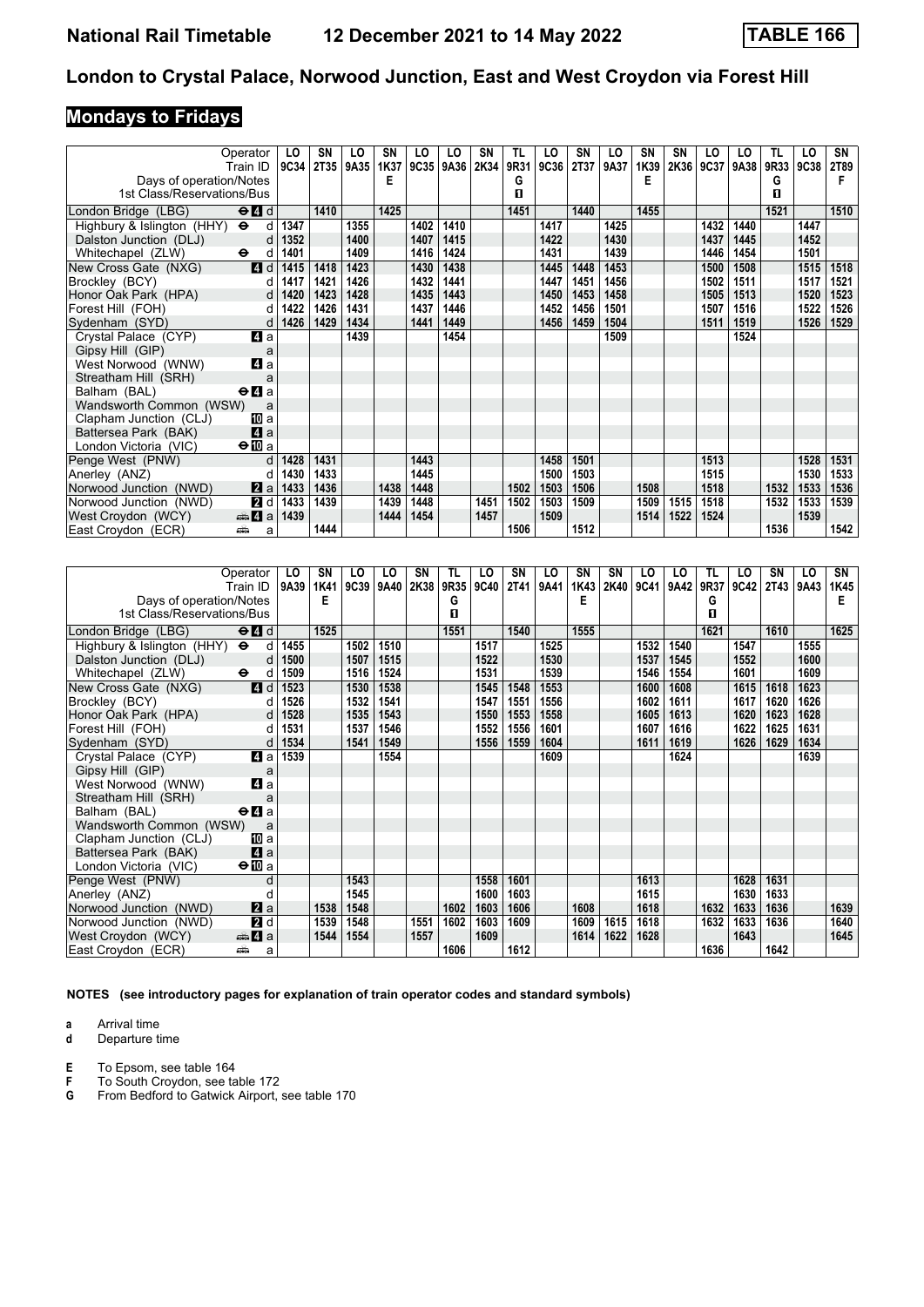# **Mondays to Fridays**

| Operator<br>Train ID                                                   | LO<br>9C43 | <b>SN</b><br>2K42 | LO<br>9A44 | <b>TL</b><br>9R39 | LO<br>9C44 | SN<br>2T45 | LO<br>9A45 | <b>SN</b><br>1K47 | LO<br>9C45 | SN<br>2K44 | LO<br>9A46 | TL<br>9R41 | LO<br>9C46 | <b>SN</b><br>1K49 | SN<br><b>2T47</b> | LO<br>9A47 | LO<br>9C47 | SN<br>2K46 |
|------------------------------------------------------------------------|------------|-------------------|------------|-------------------|------------|------------|------------|-------------------|------------|------------|------------|------------|------------|-------------------|-------------------|------------|------------|------------|
| Days of operation/Notes                                                |            |                   |            | G                 |            |            |            | F                 |            |            |            | G          |            | Е                 |                   |            |            |            |
| 1st Class/Reservations/Bus                                             |            |                   |            | П                 |            |            |            |                   |            |            |            | п          |            |                   |                   |            |            |            |
| $\Theta$ <sup><math>\blacksquare</math> d</sup><br>London Bridge (LBG) |            |                   |            | 1651              |            | 1640       |            | 1655              |            |            |            | 1721       |            | 1725              | 1710              |            |            |            |
| Highbury & Islington (HHY)<br>$\ddot{\boldsymbol{\Theta}}$             | d<br>1602  |                   | 1610       |                   | 1617       |            | 1625       |                   | 1632       |            | 1640       |            | 1647       |                   |                   | 1655       | 1702       |            |
| Dalston Junction (DLJ)                                                 | 1607<br>d  |                   | 1615       |                   | 1622       |            | 1630       |                   | 1637       |            | 1645       |            | 1652       |                   |                   | 1700       | 1707       |            |
| Whitechapel (ZLW)<br>$\bullet$                                         | 1616<br>d  |                   | 1624       |                   | 1631       |            | 1639       |                   | 1646       |            | 1654       |            | 1701       |                   |                   | 1709       | 1716       |            |
| 4 d<br>New Cross Gate (NXG)                                            | 1630       |                   | 1638       |                   | 1645       | 1648       | 1653       |                   | 1700       |            | 1708       |            | 1715       |                   | 1718              | 1723       | 1730       |            |
| Brockley (BCY)                                                         | 1632<br>d  |                   | 1641       |                   | 1647       | 1651       | 1656       |                   | 1702       |            | 1711       |            | 1717       |                   | 1721              | 1726       | 1732       |            |
| Honor Oak Park (HPA)                                                   | 1635       |                   | 1643       |                   | 1650       | 1653       | 1658       |                   | 1705       |            | 1713       |            | 1720       |                   | 1723              | 1728       | 1735       |            |
| Forest Hill (FOH)                                                      | 1637<br>d  |                   | 1646       |                   | 1652       | 1656       | 1701       |                   | 1707       |            | 1716       |            | 1722       |                   | 1726              | 1731       | 1737       |            |
| Sydenham (SYD)                                                         | 1641<br>d  |                   | 1649       |                   | 1656       | 1659       | 1704       |                   | 1711       |            | 1719       |            | 1726       |                   | 1730              | 1734       | 1741       |            |
| 4 a<br>Crystal Palace (CYP)                                            |            |                   | 1654       |                   |            |            | 1709       |                   |            |            | 1724       |            |            |                   |                   | 1739       |            |            |
| Gipsy Hill (GIP)                                                       | a          |                   |            |                   |            |            |            |                   |            |            |            |            |            |                   |                   |            |            |            |
| 4 a<br>West Norwood (WNW)                                              |            |                   |            |                   |            |            |            |                   |            |            |            |            |            |                   |                   |            |            |            |
| Streatham Hill (SRH)                                                   | a          |                   |            |                   |            |            |            |                   |            |            |            |            |            |                   |                   |            |            |            |
| $\Theta$ <b><math>\blacksquare</math></b> a<br>Balham (BAL)            |            |                   |            |                   |            |            |            |                   |            |            |            |            |            |                   |                   |            |            |            |
| Wandsworth Common (WSW)                                                | a          |                   |            |                   |            |            |            |                   |            |            |            |            |            |                   |                   |            |            |            |
| Clapham Junction (CLJ)<br>[II] a                                       |            |                   |            |                   |            |            |            |                   |            |            |            |            |            |                   |                   |            |            |            |
| $\mathbf{A}$ a<br>Battersea Park (BAK)                                 |            |                   |            |                   |            |            |            |                   |            |            |            |            |            |                   |                   |            |            |            |
| $\bigoplus$ a<br>London Victoria (VIC)                                 |            |                   |            |                   |            |            |            |                   |            |            |            |            |            |                   |                   |            |            |            |
| Penge West (PNW)                                                       | 1643<br>d  |                   |            |                   | 1658       | 1701       |            |                   | 1713       |            |            |            | 1728       |                   | 1733              |            | 1743       |            |
| Anerley (ANZ)                                                          | 1645<br>d  |                   |            |                   | 1700       | 1703       |            |                   | 1715       |            |            |            | 1730       |                   | 1735              |            | 1745       |            |
| Norwood Junction (NWD)<br>2a                                           | 1648       |                   |            | 1702              | 1703       | 1706       |            | 1708              | 1718       |            |            | 1732       | 1733       | 1738              | 1740              |            | 1748       |            |
| $\overline{2}$ d<br>Norwood Junction (NWD)                             | 1648       | 1652              |            | 1702              | 1703       | 1707       |            | 1710              | 1718       | 1722       |            | 1732       | 1733       | 1740              | 1741              |            | 1748       | 1752       |
| West Croydon (WCY)<br><del>⊯</del> ⊿ а                                 | 1658       | 1657              |            |                   | 1713       |            |            | 1716              | 1728       | 1727       |            |            | 1743       | 1746              |                   |            | 1758       | 1757       |
| East Croydon (ECR)<br>پیش                                              | a          |                   |            | 1706              |            | 1711       |            |                   |            |            |            | 1736       |            |                   | 1746              |            |            |            |

| Operator                                                                            | SN   | LO   | TL   | LO   | SN          | LO   | SN   | LO   | SN   | SN   | LO   | TL   | LO   | SΝ          | LO   | SΝ   | LO   | SN   |
|-------------------------------------------------------------------------------------|------|------|------|------|-------------|------|------|------|------|------|------|------|------|-------------|------|------|------|------|
| Train ID                                                                            | 2F47 | 9A48 | 9R43 | 9C48 | <b>2T49</b> | 9A49 | 1K51 | 9C49 | 2K48 | 2F49 | 9A50 | 9R45 | 9C50 | <b>2T51</b> | 9A51 | 1K53 | 9C51 | 2K50 |
| Days of operation/Notes                                                             |      |      | G    |      |             |      | Е    |      |      |      |      | G    |      |             |      | E    |      |      |
| 1st Class/Reservations/Bus                                                          |      |      | п    |      |             |      |      |      |      |      |      | п    |      |             |      |      |      |      |
| $\Theta$ <sup><math>\blacksquare</math> <math>d</math></sup><br>London Bridge (LBG) | 1728 |      | 1751 |      | 1740        |      | 1755 |      |      | 1758 |      | 1821 |      | 1810        |      | 1825 |      |      |
| Highbury & Islington (HHY) $\Theta$<br>d                                            |      | 1710 |      | 1717 |             | 1725 |      | 1732 |      |      | 1740 |      | 1747 |             | 1755 |      | 1802 |      |
| Dalston Junction (DLJ)<br>d                                                         |      | 1715 |      | 1722 |             | 1730 |      | 1737 |      |      | 1745 |      | 1752 |             | 1800 |      | 1807 |      |
| Whitechapel (ZLW)<br>$\ddot{\phantom{1}}$<br>d                                      |      | 1724 |      | 1731 |             | 1739 |      | 1746 |      |      | 1754 |      | 1801 |             | 1809 |      | 1816 |      |
| 4d<br>New Cross Gate (NXG)                                                          | 1734 | 1738 |      | 1745 | 1748        | 1753 |      | 1800 |      | 1804 | 1808 |      | 1815 | 1818        | 1823 |      | 1830 |      |
| Brockley (BCY)<br>d                                                                 | 1737 | 1741 |      | 1747 | 1751        | 1756 |      | 1802 |      | 1807 | 1811 |      | 1817 | 1821        | 1826 |      | 1832 |      |
| Honor Oak Park (HPA)<br>d                                                           | 1739 | 1743 |      | 1750 | 1753        | 1758 |      | 1805 |      | 1809 | 1813 |      | 1820 | 1823        | 1828 |      | 1835 |      |
| Forest Hill (FOH)<br>d                                                              | 1742 | 1746 |      | 1752 | 1756        | 1801 |      | 1807 |      | 1812 | 1816 |      | 1822 | 1826        | 1831 |      | 1837 |      |
| Sydenham (SYD)<br>d                                                                 | 1745 | 1749 |      | 1756 | 1759        | 1804 |      | 1811 |      | 1815 | 1819 |      | 1826 | 1829        | 1834 |      | 1841 |      |
| 4 a<br>Crystal Palace (CYP)                                                         | 1750 | 1754 |      |      |             | 1809 |      |      |      | 1820 | 1824 |      |      |             | 1839 |      |      |      |
| Gipsy Hill (GIP)<br>a                                                               | 1759 |      |      |      |             |      |      |      |      | 1829 |      |      |      |             |      |      |      |      |
| 4 a<br>West Norwood (WNW)                                                           | 1802 |      |      |      |             |      |      |      |      | 1832 |      |      |      |             |      |      |      |      |
| Streatham Hill (SRH)<br>a                                                           | 1806 |      |      |      |             |      |      |      |      | 1836 |      |      |      |             |      |      |      |      |
| $\Theta$ <b><math>\blacksquare</math></b> a<br>Balham (BAL)                         | 1810 |      |      |      |             |      |      |      |      | 1840 |      |      |      |             |      |      |      |      |
| Wandsworth Common (WSW)<br>a                                                        | 1812 |      |      |      |             |      |      |      |      | 1842 |      |      |      |             |      |      |      |      |
| Clapham Junction (CLJ)<br>Юa                                                        | 1816 |      |      |      |             |      |      |      |      | 1846 |      |      |      |             |      |      |      |      |
| $\blacksquare$ a<br>Battersea Park (BAK)                                            | 1820 |      |      |      |             |      |      |      |      | 1850 |      |      |      |             |      |      |      |      |
| $\bigoplus a$<br>London Victoria (VIC)                                              | 1824 |      |      |      |             |      |      |      |      | 1854 |      |      |      |             |      |      |      |      |
| Penge West (PNW)<br>d                                                               |      |      |      | 1758 | 1801        |      |      | 1813 |      |      |      |      | 1828 | 1831        |      |      | 1843 |      |
| Anerley (ANZ)<br>d                                                                  |      |      |      | 1800 | 1803        |      |      | 1815 |      |      |      |      | 1830 | 1833        |      |      | 1845 |      |
| $\mathbf{z}$ a<br>Norwood Junction (NWD)                                            |      |      | 1802 | 1803 | 1806        |      | 1808 | 1818 |      |      |      | 1832 | 1833 | 1836        |      | 1838 | 1848 |      |
| 2d<br>Norwood Junction (NWD)                                                        |      |      | 1802 | 1803 | 1807        |      | 1810 | 1818 | 1822 |      |      | 1832 | 1833 | 1837        |      | 1840 | 1848 | 1852 |
| West Croydon (WCY)<br>$\oplus$ 4 a                                                  |      |      |      | 1813 |             |      | 1816 | 1828 | 1827 |      |      |      | 1843 |             |      | 1846 | 1858 | 1857 |
| East Croydon (ECR)<br>پیشته<br>a                                                    |      |      | 1806 |      | 1811        |      |      |      |      |      |      | 1836 |      | 1841        |      |      |      |      |

**NOTES (see introductory pages for explanation of train operator codes and standard symbols)**

**a** Arrival time<br>**d** Departure t

**d** Departure time

**E** To Epsom, see table 164<br>**G** From Bedford to Gatwick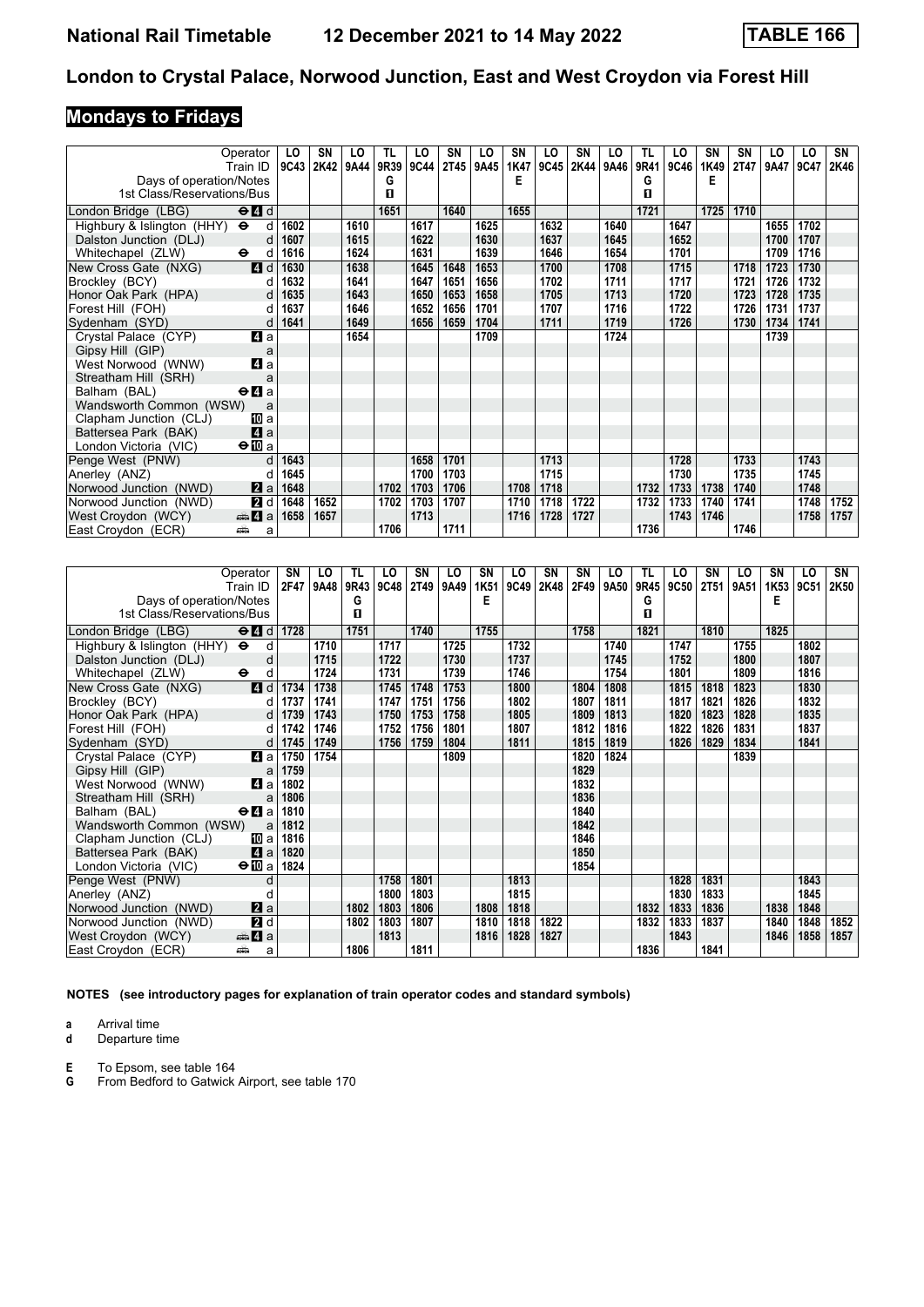# **Mondays to Fridays**

|                                     | Operator<br>Train ID                        | SN<br>2F51 | LO<br>9A52   | TL.<br>9R47 | LO<br>9C52   | SN<br>2T53   | LO<br>9A53   | <b>SN</b><br>1K55 | <b>SN</b><br>2K52 | LO<br>9C53   | SN<br>2F53   | LO<br>9A54   | TL<br>9R49 | LO<br>9C54   | SN<br><b>2T55</b> | LO<br>9A55   | <b>SN</b><br>1K57 | <b>SN</b><br>2K54 | LO<br><b>9C55</b> |
|-------------------------------------|---------------------------------------------|------------|--------------|-------------|--------------|--------------|--------------|-------------------|-------------------|--------------|--------------|--------------|------------|--------------|-------------------|--------------|-------------------|-------------------|-------------------|
| Days of operation/Notes             |                                             |            |              | G           |              |              |              | Е                 |                   |              |              |              | G          |              |                   |              | Е                 |                   |                   |
| 1st Class/Reservations/Bus          |                                             |            |              | п           |              |              |              |                   |                   |              |              |              | П          |              |                   |              |                   |                   |                   |
| London Bridge (LBG)                 | $\Theta$ $\blacksquare$ d                   | 1828       |              | 1851        |              | 1840         |              | 1855              |                   |              | 1858         |              | 1921       |              | 1910              |              | 1925              |                   |                   |
| Highbury & Islington (HHY) $\Theta$ | d                                           |            | 1810         |             | 1817         |              | 1825         |                   |                   | 1832         |              | 1840         |            | 1847         |                   | 1855         |                   |                   | 1902              |
| Dalston Junction (DLJ)              | d                                           |            | 1815         |             | 1822         |              | 1830         |                   |                   | 1837         |              | 1845         |            | 1852         |                   | 1900         |                   |                   | 1907              |
| Whitechapel (ZLW)                   | $\ddot{\mathbf{e}}$<br>d                    |            | 1824         |             | 1831         |              | 1839         |                   |                   | 1846         |              | 1854         |            | 1901         |                   | 1909         |                   |                   | 1916              |
|                                     | 4d                                          |            | 1838         |             | 1845         |              | 1853         |                   |                   |              | 1904         | 1908         |            |              |                   | 1923         |                   |                   |                   |
| New Cross Gate (NXG)                |                                             | 1834       | 1841         |             | 1847         | 1848<br>1851 | 1856         |                   |                   | 1900<br>1902 | 1907         | 1911         |            | 1915<br>1917 | 1918<br>1921      | 1926         |                   |                   | 1930<br>1932      |
| Brockley (BCY)                      | d                                           | 1837       |              |             |              |              |              |                   |                   |              |              |              |            |              |                   |              |                   |                   |                   |
| Honor Oak Park (HPA)                | d<br>d                                      | 1839       | 1843<br>1846 |             | 1850<br>1852 | 1853<br>1856 | 1858<br>1901 |                   |                   | 1905<br>1907 | 1909<br>1912 | 1913<br>1916 |            | 1920<br>1922 | 1923<br>1926      | 1928<br>1931 |                   |                   | 1935<br>1937      |
| Forest Hill (FOH)                   |                                             | 1842       |              |             |              |              |              |                   |                   |              |              |              |            |              |                   |              |                   |                   | 1941              |
| Sydenham (SYD)                      | d                                           | 1845       | 1849         |             | 1856         | 1859         | 1904         |                   |                   | 1911         | 1915         | 1919         |            | 1926         | 1929              | 1934         |                   |                   |                   |
| Crystal Palace (CYP)                | 4a                                          | 1850       | 1854         |             |              |              | 1909         |                   |                   |              | 1920         | 1924         |            |              |                   | 1939         |                   |                   |                   |
| Gipsy Hill (GIP)                    | a                                           | 1859       |              |             |              |              |              |                   |                   |              | 1929         |              |            |              |                   |              |                   |                   |                   |
| West Norwood (WNW)                  | 4a                                          | 1902       |              |             |              |              |              |                   |                   |              | 1932         |              |            |              |                   |              |                   |                   |                   |
| Streatham Hill (SRH)                | a                                           | 1906       |              |             |              |              |              |                   |                   |              | 1936         |              |            |              |                   |              |                   |                   |                   |
| Balham (BAL)                        | $\Theta$ <b><math>\blacksquare</math></b> a | 1910       |              |             |              |              |              |                   |                   |              |              |              |            |              |                   |              |                   |                   |                   |
| Wandsworth Common (WSW)             | a                                           | 1912       |              |             |              |              |              |                   |                   |              |              |              |            |              |                   |              |                   |                   |                   |
| Clapham Junction (CLJ)              | [10] a                                      | 1916       |              |             |              |              |              |                   |                   |              |              |              |            |              |                   |              |                   |                   |                   |
| Battersea Park (BAK)                | 4a                                          | 1920       |              |             |              |              |              |                   |                   |              |              |              |            |              |                   |              |                   |                   |                   |
| London Victoria (VIC)               | $\bigoplus a$                               | 1924       |              |             |              |              |              |                   |                   |              |              |              |            |              |                   |              |                   |                   |                   |
| Penge West (PNW)                    | $\mathsf{d}$                                |            |              |             | 1858         | 1901         |              |                   |                   | 1913         |              |              |            | 1928         | 1931              |              |                   |                   | 1943              |
| Anerley (ANZ)                       |                                             |            |              |             | 1900         | 1903         |              |                   |                   | 1915         |              |              |            | 1930         | 1933              |              |                   |                   | 1945              |
| Norwood Junction (NWD)              | a                                           |            |              | 1902        | 1903         | 1906         |              | 1908              |                   | 1918         |              |              | 1932       | 1933         | 1936              |              | 1938              |                   | 1948              |
| Norwood Junction (NWD)              | 2d                                          |            |              | 1902        | 1903         | 1909         |              | 1909              | 1915              | 1918         |              |              | 1932       | 1933         | 1939              |              | 1939              | 1945              | 1948              |
| West Croydon (WCY)                  | <del>⊯</del> 4 a                            |            |              |             | 1913         |              |              | 1914              | 1921              | 1928         |              |              |            | 1943         |                   |              | 1944              | 1951              | 1959              |
| East Croydon (ECR)<br>پیش           | a                                           |            |              | 1906        |              | 1912         |              |                   |                   |              |              |              | 1936       |              | 1942              |              |                   |                   |                   |

| Operator                                                                            | SN   | LO   | TL   | LO   | SN   | LO   | SN   | SN   | LO   | SN   | LO   | TL   | LO   | SΝ   | LO   | SΝ   | LO   | SN   |
|-------------------------------------------------------------------------------------|------|------|------|------|------|------|------|------|------|------|------|------|------|------|------|------|------|------|
| Train ID                                                                            | 2F55 | 9A56 | 9R51 | 9C56 | 2T57 | 9A57 | 1K59 | 2K56 | 9C57 | 2F57 | 9A58 | 9R53 | 9C58 | 2T59 | 9A59 | 1K61 | 9C59 | 2K58 |
| Days of operation/Notes                                                             |      |      | G    |      |      |      | Е    |      |      |      |      | G    |      |      |      | Е    |      |      |
| 1st Class/Reservations/Bus                                                          |      |      | п    |      |      |      |      |      |      |      |      | П    |      |      |      |      |      |      |
| $\Theta$ <sup><math>\blacksquare</math> <math>d</math></sup><br>London Bridge (LBG) | 1928 |      | 1951 |      | 1940 |      | 1955 |      |      | 1958 |      | 2021 |      | 2012 |      | 2025 |      |      |
| Highbury & Islington (HHY) $\Theta$<br>d                                            |      | 1910 |      | 1917 |      | 1925 |      |      | 1932 |      | 1940 |      | 1947 |      | 1955 |      | 2002 |      |
| Dalston Junction (DLJ)<br>d                                                         |      | 1915 |      | 1922 |      | 1930 |      |      | 1937 |      | 1945 |      | 1952 |      | 2000 |      | 2007 |      |
| Whitechapel (ZLW)<br>$\ddot{\phantom{1}}$<br>d                                      |      | 1924 |      | 1931 |      | 1939 |      |      | 1946 |      | 1954 |      | 2001 |      | 2009 |      | 2016 |      |
| 4d<br>New Cross Gate (NXG)                                                          | 1934 | 1938 |      | 1945 | 1948 | 1953 |      |      | 2000 | 2004 | 2008 |      | 2015 | 2018 | 2023 |      | 2030 |      |
| Brockley (BCY)<br>d                                                                 | 1937 | 1941 |      | 1947 | 1951 | 1956 |      |      | 2002 | 2007 | 2011 |      | 2017 | 2021 | 2026 |      | 2032 |      |
| Honor Oak Park (HPA)<br>d                                                           | 1939 | 1943 |      | 1950 | 1953 | 1958 |      |      | 2005 | 2009 | 2013 |      | 2020 | 2023 | 2028 |      | 2035 |      |
| Forest Hill (FOH)<br>d                                                              | 1942 | 1946 |      | 1952 | 1956 | 2001 |      |      | 2007 | 2012 | 2016 |      | 2022 | 2026 | 2031 |      | 2037 |      |
| Sydenham (SYD)<br>d                                                                 | 1945 | 1949 |      | 1956 | 1959 | 2004 |      |      | 2011 | 2015 | 2019 |      | 2026 | 2029 | 2034 |      | 2041 |      |
| 4 a<br>Crystal Palace (CYP)                                                         | 1950 | 1954 |      |      |      | 2009 |      |      |      | 2020 | 2024 |      |      |      | 2039 |      |      |      |
| Gipsy Hill (GIP)<br>a                                                               | 1959 |      |      |      |      |      |      |      |      | 2029 |      |      |      |      |      |      |      |      |
| 4 a<br>West Norwood (WNW)                                                           | 2002 |      |      |      |      |      |      |      |      | 2032 |      |      |      |      |      |      |      |      |
| Streatham Hill (SRH)<br>a                                                           | 2006 |      |      |      |      |      |      |      |      | 2036 |      |      |      |      |      |      |      |      |
| Balham (BAL)<br>$\Theta$ <b><math>\blacksquare</math></b> a                         |      |      |      |      |      |      |      |      |      |      |      |      |      |      |      |      |      |      |
| Wandsworth Common (WSW)<br>a                                                        |      |      |      |      |      |      |      |      |      |      |      |      |      |      |      |      |      |      |
| Clapham Junction (CLJ)<br>[II] a                                                    |      |      |      |      |      |      |      |      |      |      |      |      |      |      |      |      |      |      |
| 4a<br>Battersea Park (BAK)                                                          |      |      |      |      |      |      |      |      |      |      |      |      |      |      |      |      |      |      |
| $\Theta$ <b>ID</b> a<br>London Victoria (VIC)                                       |      |      |      |      |      |      |      |      |      |      |      |      |      |      |      |      |      |      |
| Penge West (PNW)<br>d                                                               |      |      |      | 1958 | 2001 |      |      |      | 2013 |      |      |      | 2028 | 2031 |      |      | 2043 |      |
| Anerley (ANZ)<br>d                                                                  |      |      |      | 2000 | 2003 |      |      |      | 2015 |      |      |      | 2030 | 2033 |      |      | 2045 |      |
| $\mathbf{z}$ a<br>Norwood Junction (NWD)                                            |      |      | 2002 | 2003 | 2006 |      | 2008 |      | 2018 |      |      | 2032 | 2033 | 2036 |      | 2038 | 2048 |      |
| 2d<br>Norwood Junction (NWD)                                                        |      |      | 2002 | 2003 | 2009 |      | 2009 | 2015 | 2018 |      |      | 2032 | 2033 | 2039 |      | 2039 | 2048 | 2051 |
| West Croydon (WCY)<br>$\oplus$ 4 a                                                  |      |      |      | 2013 |      |      | 2014 | 2021 | 2028 |      |      |      | 2043 |      |      | 2044 | 2058 | 2057 |
| East Croydon (ECR)<br>پیشته<br>a                                                    |      |      | 2006 |      | 2012 |      |      |      |      |      |      | 2036 |      | 2042 |      |      |      |      |

**NOTES (see introductory pages for explanation of train operator codes and standard symbols)**

**a** Arrival time<br>**d** Departure t

**d** Departure time

**E** To Epsom, see table 164<br>**G** From Bedford to Gatwick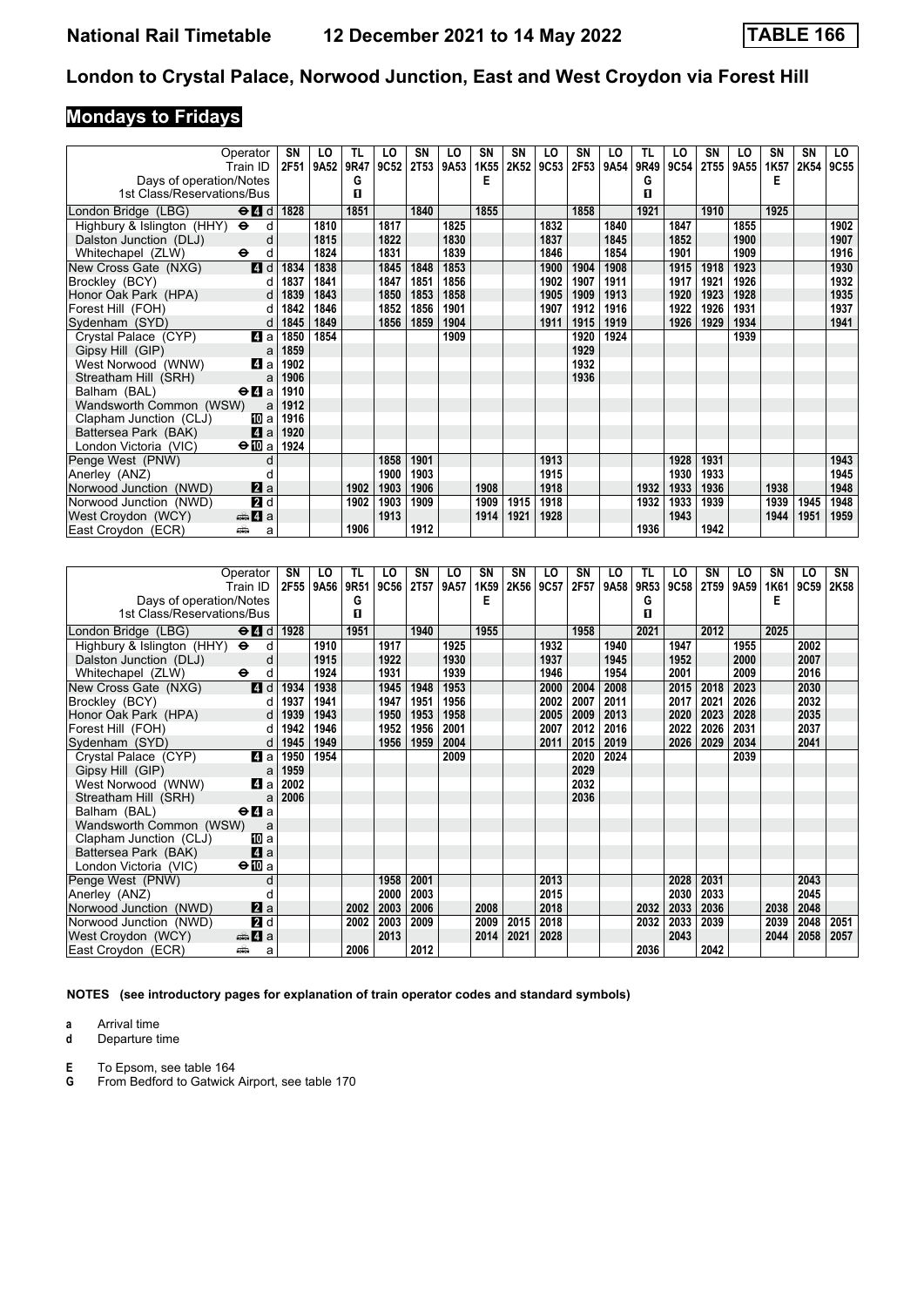# **Mondays to Fridays**

|                                     | Operator                                        | LO   | TL.  | LO   | <b>SN</b>   | LO   | <b>SN</b> | <b>SN</b> | LO   | LO   | TL   | LO   | SΝ   | LO   | SN   | SN   | LO   | LO   | TL.  |
|-------------------------------------|-------------------------------------------------|------|------|------|-------------|------|-----------|-----------|------|------|------|------|------|------|------|------|------|------|------|
|                                     | Train ID                                        | 9A60 | 9R55 | 9C60 | <b>2T61</b> | 9A61 | 1K63      | 2K60      | 9C61 | 9A62 | 9R57 | 9C62 | 2T63 | 9A63 | 1K65 | 2K62 | 9C63 | 9A64 | 9R59 |
| Days of operation/Notes             |                                                 |      | G    |      |             |      | Е         |           |      |      | G    |      |      |      | Е    |      |      |      | G    |
| 1st Class/Reservations/Bus          |                                                 |      | п    |      |             |      |           |           |      |      | п    |      |      |      |      |      |      |      | п    |
| London Bridge (LBG)                 | $\Theta$ <sup><math>\blacksquare</math> d</sup> |      | 2051 |      | 2040        |      | 2055      |           |      |      | 2121 |      | 2110 |      | 2125 |      |      |      | 2151 |
| Highbury & Islington (HHY) $\Theta$ | d                                               | 2010 |      | 2017 |             | 2025 |           |           | 2032 | 2040 |      | 2047 |      | 2055 |      |      | 2102 | 2110 |      |
| Dalston Junction (DLJ)              | d                                               | 2015 |      | 2022 |             | 2030 |           |           | 2037 | 2045 |      | 2052 |      | 2100 |      |      | 2107 | 2115 |      |
| Whitechapel (ZLW)                   | $\bullet$<br>d                                  | 2024 |      | 2031 |             | 2039 |           |           | 2046 | 2054 |      | 2101 |      | 2109 |      |      | 2116 | 2124 |      |
| New Cross Gate (NXG)                | 4d                                              | 2038 |      | 2045 | 2048        | 2053 |           |           | 2100 | 2108 |      | 2115 | 2118 | 2123 |      |      | 2130 | 2138 |      |
| Brockley (BCY)                      | d                                               | 2041 |      | 2047 | 2051        | 2056 |           |           | 2102 | 2111 |      | 2117 | 2121 | 2126 |      |      | 2132 | 2141 |      |
| Honor Oak Park (HPA)                | $\mathsf{d}$                                    | 2043 |      | 2050 | 2053        | 2058 |           |           | 2105 | 2113 |      | 2120 | 2123 | 2128 |      |      | 2135 | 2143 |      |
| Forest Hill (FOH)                   | d                                               | 2046 |      | 2052 | 2056        | 2101 |           |           | 2107 | 2116 |      | 2122 | 2126 | 2131 |      |      | 2137 | 2146 |      |
| Sydenham (SYD)                      | d                                               | 2049 |      | 2056 | 2059        | 2104 |           |           | 2111 | 2119 |      | 2126 | 2129 | 2134 |      |      | 2141 | 2149 |      |
| Crystal Palace (CYP)                | 4a                                              | 2054 |      |      |             | 2109 |           |           |      | 2124 |      |      |      | 2139 |      |      |      | 2154 |      |
| Gipsy Hill (GIP)                    | a                                               |      |      |      |             |      |           |           |      |      |      |      |      |      |      |      |      |      |      |
| West Norwood (WNW)                  | 4 a                                             |      |      |      |             |      |           |           |      |      |      |      |      |      |      |      |      |      |      |
| Streatham Hill (SRH)                | a                                               |      |      |      |             |      |           |           |      |      |      |      |      |      |      |      |      |      |      |
| Balham (BAL)                        | $\Theta$ <b><math>\blacksquare</math></b> a     |      |      |      |             |      |           |           |      |      |      |      |      |      |      |      |      |      |      |
| Wandsworth Common (WSW)             | a                                               |      |      |      |             |      |           |           |      |      |      |      |      |      |      |      |      |      |      |
| Clapham Junction (CLJ)              | [II] a                                          |      |      |      |             |      |           |           |      |      |      |      |      |      |      |      |      |      |      |
| Battersea Park (BAK)                | 4a                                              |      |      |      |             |      |           |           |      |      |      |      |      |      |      |      |      |      |      |
| London Victoria (VIC)               | $\bigoplus$ a                                   |      |      |      |             |      |           |           |      |      |      |      |      |      |      |      |      |      |      |
| Penge West (PNW)                    | d                                               |      |      | 2058 | 2101        |      |           |           | 2113 |      |      | 2128 | 2131 |      |      |      | 2143 |      |      |
| Anerley (ANZ)                       |                                                 |      |      | 2100 | 2103        |      |           |           | 2115 |      |      | 2130 | 2133 |      |      |      | 2145 |      |      |
| Norwood Junction (NWD)              | $\mathbf{a}$ a                                  |      | 2102 | 2103 | 2106        |      | 2108      |           | 2118 |      | 2132 | 2133 | 2136 |      | 2138 |      | 2148 |      | 2202 |
| Norwood Junction (NWD)              | 2d                                              |      | 2102 | 2103 | 2109        |      | 2109      | 2115      | 2118 |      | 2132 | 2133 | 2139 |      | 2139 | 2145 | 2148 |      | 2202 |
| West Croydon (WCY)                  | <del>⊯</del> ⊿а                                 |      |      | 2109 |             |      | 2114      | 2121      | 2124 |      |      | 2139 |      |      | 2144 | 2151 | 2154 |      |      |
| East Croydon (ECR)                  | پیش<br>a                                        |      | 2106 |      | 2112        |      |           |           |      |      | 2136 |      | 2142 |      |      |      |      |      | 2206 |

| Operator                                                               | LO.         | SN   | LO   | SΝ   | SN   | LO   | LO   | TL   | LO   | SN   | LO   | SΝ   | <b>SN</b> | LO   | LO   | TL   | LO   | SN          |
|------------------------------------------------------------------------|-------------|------|------|------|------|------|------|------|------|------|------|------|-----------|------|------|------|------|-------------|
| Train ID                                                               | <b>9C64</b> | 2T65 | 9A65 | 1K67 | 2K64 | 9C65 | 9A66 | 9R61 | 9C66 | 2T67 | 9A67 | 1K69 | 2K66      | 9C67 | 9A68 | 9R63 | 9C68 | <b>2T69</b> |
| Days of operation/Notes                                                |             |      |      | Е    |      |      |      | G    |      |      |      | Е    |           |      |      | н    |      |             |
| 1st Class/Reservations/Bus                                             |             |      |      |      |      |      |      | п    |      |      |      |      |           |      |      | п    |      |             |
| $\Theta$ <sup><math>\blacksquare</math> d</sup><br>London Bridge (LBG) |             | 2140 |      | 2155 |      |      |      | 2221 |      | 2210 |      | 2225 |           |      |      | 2251 |      | 2240        |
| $\ddot{\mathbf{e}}$<br>Highbury & Islington (HHY)                      | d<br>2117   |      | 2125 |      |      | 2132 | 2140 |      | 2147 |      | 2155 |      |           | 2202 | 2210 |      | 2217 |             |
| Dalston Junction (DLJ)                                                 | 2122<br>d   |      | 2130 |      |      | 2137 | 2145 |      | 2152 |      | 2200 |      |           | 2207 | 2215 |      | 2222 |             |
| $\ddot{\mathbf{e}}$<br>Whitechapel (ZLW)                               | 2131<br>d   |      | 2139 |      |      | 2146 | 2154 |      | 2201 |      | 2209 |      |           | 2216 | 2224 |      | 2231 |             |
| 4d<br>New Cross Gate (NXG)                                             | 2145        | 2148 | 2153 |      |      | 2200 | 2208 |      | 2215 | 2218 | 2223 |      |           | 2230 | 2238 |      | 2245 | 2248        |
| Brockley (BCY)                                                         | 2147<br>d   | 2151 | 2156 |      |      | 2202 | 2211 |      | 2217 | 2221 | 2226 |      |           | 2232 | 2241 |      | 2247 | 2251        |
| Honor Oak Park (HPA)                                                   | d<br>2150   | 2153 | 2158 |      |      | 2205 | 2213 |      | 2220 | 2223 | 2228 |      |           | 2235 | 2243 |      | 2250 | 2253        |
| Forest Hill (FOH)                                                      | 2152<br>d   | 2156 | 2201 |      |      | 2207 | 2216 |      | 2222 | 2226 | 2231 |      |           | 2237 | 2246 |      | 2252 | 2256        |
| Sydenham (SYD)                                                         | d<br>2156   | 2159 | 2204 |      |      | 2211 | 2219 |      | 2226 | 2229 | 2234 |      |           | 2241 | 2249 |      | 2256 | 2259        |
| Crystal Palace (CYP)<br>4 a                                            |             |      | 2209 |      |      |      | 2224 |      |      |      | 2239 |      |           |      | 2254 |      |      |             |
| Gipsy Hill (GIP)                                                       | a           |      |      |      |      |      |      |      |      |      |      |      |           |      |      |      |      |             |
| ZI a<br>West Norwood (WNW)                                             |             |      |      |      |      |      |      |      |      |      |      |      |           |      |      |      |      |             |
| Streatham Hill (SRH)                                                   | a           |      |      |      |      |      |      |      |      |      |      |      |           |      |      |      |      |             |
| Balham (BAL)<br>$\Theta$ <b><math>\blacksquare</math></b> a            |             |      |      |      |      |      |      |      |      |      |      |      |           |      |      |      |      |             |
| Wandsworth Common (WSW)                                                | a           |      |      |      |      |      |      |      |      |      |      |      |           |      |      |      |      |             |
| Clapham Junction (CLJ)<br>[II] a                                       |             |      |      |      |      |      |      |      |      |      |      |      |           |      |      |      |      |             |
| Zi a<br>Battersea Park (BAK)                                           |             |      |      |      |      |      |      |      |      |      |      |      |           |      |      |      |      |             |
| $\Theta$ <b>ID</b> a<br>London Victoria (VIC)                          |             |      |      |      |      |      |      |      |      |      |      |      |           |      |      |      |      |             |
| Penge West (PNW)                                                       | d<br>2158   | 2201 |      |      |      | 2213 |      |      | 2228 | 2231 |      |      |           | 2243 |      |      | 2258 | 2301        |
| Anerley (ANZ)                                                          | 2200<br>d   | 2203 |      |      |      | 2215 |      |      | 2230 | 2233 |      |      |           | 2245 |      |      | 2300 | 2303        |
| $\mathbf{a}$ a<br>Norwood Junction (NWD)                               | 2203        | 2206 |      | 2208 |      | 2218 |      | 2232 | 2233 | 2236 |      | 2238 |           | 2248 |      | 2302 | 2303 | 2306        |
| <b>2</b> d<br>Norwood Junction (NWD)                                   | 2203        | 2209 |      | 2209 | 2215 | 2218 |      | 2232 | 2233 | 2239 |      | 2239 | 2245      | 2248 |      | 2302 | 2303 | 2309        |
| West Croydon (WCY)<br>$\oplus$ 4 a                                     | 2209        |      |      | 2214 | 2221 | 2224 |      |      | 2239 |      |      | 2244 | 2251      | 2254 |      |      | 2309 |             |
| East Croydon (ECR)<br>پیش                                              | a           | 2213 |      |      |      |      |      | 2236 |      | 2242 |      |      |           |      |      | 2306 |      | 2312        |

**NOTES (see introductory pages for explanation of train operator codes and standard symbols)**

**a** Arrival time<br>**d** Departure t

**d** Departure time

**E** To Epsom, see table 164<br>**G** From Bedford to Gatwick<br>**H** From Bedford to Three Br **G** From Bedford to Gatwick Airport, see table 170

**H** From Bedford to Three Bridges, see table 170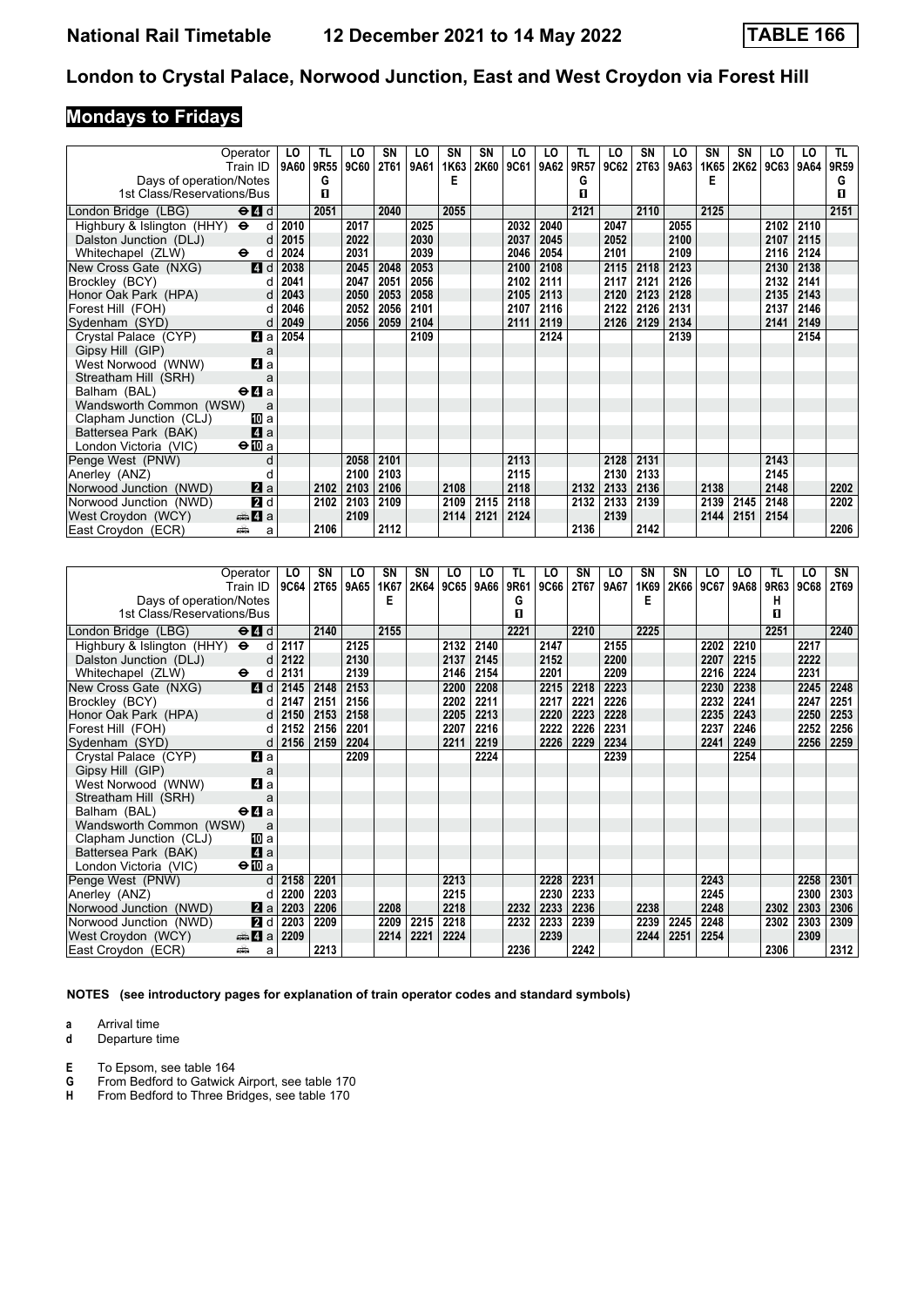# **Mondays to Fridays**

| Operator<br>Train ID                                        | LO<br>9A69 | SN<br>1K71 | SN<br>2K68 | LO<br>9C69 | SN<br>2F69 | LO<br>9A70 | TL<br>9R65 | LO<br>9C70 | SN<br>2T71 | LO<br>9A71 | SN<br>2K70 | LO<br>9C71 | SN<br>2F91 | LO<br>9A72 | LO<br>9C72 | SΝ<br><b>2T73</b> | LO<br>9A73 | SN<br>2K72 |
|-------------------------------------------------------------|------------|------------|------------|------------|------------|------------|------------|------------|------------|------------|------------|------------|------------|------------|------------|-------------------|------------|------------|
| Days of operation/Notes                                     |            | Е          |            |            |            |            | G          |            |            |            |            |            |            |            |            |                   |            |            |
| 1st Class/Reservations/Bus                                  |            |            |            |            |            |            | п          |            |            |            |            |            |            |            |            |                   |            |            |
| $\Theta$ $\blacksquare$ d<br>London Bridge (LBG)            |            | 2255       |            |            | 2258       |            | 2321       |            | 2311       |            |            |            | 2328       |            |            | 2340              |            |            |
| Highbury & Islington (HHY) $\Theta$                         | 2225<br>d  |            |            | 2232       |            | 2240       |            | 2247       |            | 2255       |            | 2302       |            | 2310       | 2317       |                   | 2325       |            |
| Dalston Junction (DLJ)                                      | 2230<br>d  |            |            | 2237       |            | 2245       |            | 2252       |            | 2300       |            | 2307       |            | 2315       | 2322       |                   | 2330       |            |
| $\ddot{\phantom{1}}$<br>Whitechapel (ZLW)                   | 2239<br>d  |            |            | 2246       |            | 2254       |            | 2301       |            | 2309       |            | 2316       |            | 2324       | 2331       |                   | 2339       |            |
| 4d<br>New Cross Gate (NXG)                                  | 2253       |            |            | 2300       | 2304       | 2308       |            | 2315       | 2318       | 2323       |            | 2330       | 2334       | 2338       | 2345       | 2348              | 2353       |            |
| Brockley (BCY)                                              | 2256<br>d  |            |            | 2302       | 2307       | 2311       |            | 2317       | 2321       | 2326       |            | 2332       | 2337       | 2341       | 2347       | 2351              | 2356       |            |
| Honor Oak Park (HPA)                                        | 2258<br>d  |            |            | 2305       | 2309       | 2313       |            | 2320       | 2323       | 2328       |            | 2335       | 2339       | 2343       | 2350       | 2353              | 2358       |            |
| Forest Hill (FOH)                                           | 2301<br>d  |            |            | 2307       | 2312       | 2316       |            | 2322       | 2326       | 2331       |            | 2337       | 2342       | 2346       | 2352       | 2356              | 0001       |            |
| Sydenham (SYD)                                              | 2304<br>d  |            |            | 2311       | 2315       | 2319       |            | 2326       | 2329       | 2334       |            | 2341       | 2345       | 2349       | 2356       | 2359              | 0004       |            |
| 4a<br>Crystal Palace (CYP)                                  | 2309       |            |            |            | 2320       | 2324       |            |            |            | 2339       |            |            | 2350       | 2354       |            |                   | 0009       |            |
| Gipsy Hill (GIP)                                            | a          |            |            |            | 2323       |            |            |            |            |            |            |            | 2353       |            |            |                   |            |            |
| 4 a<br>West Norwood (WNW)                                   |            |            |            |            | 2326       |            |            |            |            |            |            |            | 2356       |            |            |                   |            |            |
| Streatham Hill (SRH)                                        | a          |            |            |            | 2330       |            |            |            |            |            |            |            | 0001       |            |            |                   |            |            |
| Balham (BAL)<br>$\Theta$ <b><math>\blacksquare</math></b> a |            |            |            |            | 2337       |            |            |            |            |            |            |            |            |            |            |                   |            |            |
| Wandsworth Common (WSW)                                     | a          |            |            |            |            |            |            |            |            |            |            |            |            |            |            |                   |            |            |
| Clapham Junction (CLJ)<br>[II] a                            |            |            |            |            | 2341       |            |            |            |            |            |            |            |            |            |            |                   |            |            |
| 4a<br>Battersea Park (BAK)                                  |            |            |            |            |            |            |            |            |            |            |            |            |            |            |            |                   |            |            |
| $\Theta$ M a<br>London Victoria (VIC)                       |            |            |            |            | 2352       |            |            |            |            |            |            |            |            |            |            |                   |            |            |
| Penge West (PNW)                                            | d          |            |            | 2313       |            |            |            | 2328       | 2331       |            |            | 2343       |            |            | 2358       | 0002              |            |            |
| Anerley (ANZ)                                               | d          |            |            | 2315       |            |            |            | 2330       | 2333       |            |            | 2345       |            |            | 0001       | 0005              |            |            |
| 2a<br>Norwood Junction (NWD)                                |            | 2308       |            | 2318       |            |            | 2332       | 2333       | 2336       |            |            | 2347       |            |            | 0003       | 0008              |            |            |
| 2d<br>Norwood Junction (NWD)                                |            | 2309       | 2315       | 2318       |            |            | 2332       | 2333       | 2339       |            | 2346       | 2349       |            |            | 0003       | 0008              |            | 0010       |
| West Croydon (WCY)<br>de 4 a                                |            | 2314       | 2321       | 2324       |            |            |            | 2339       |            |            | 2352       | 2358       |            |            | 0013       |                   |            | 0017       |
| East Croydon (ECR)<br>پیش                                   | a          |            |            |            |            |            | 2336       |            | 2347       |            |            |            |            |            |            | 0012              |            |            |

|                            | Operator                                    |              | LO   | SΝ   | LO   | LO          | LO   | SΝ   | SΝ   |
|----------------------------|---------------------------------------------|--------------|------|------|------|-------------|------|------|------|
|                            | Train ID                                    |              | 9C73 | 2F93 | 9A74 | 9175        | 9177 | 1P77 | 2T77 |
| Days of operation/Notes    |                                             |              |      |      |      |             |      | A    |      |
| London Bridge (LBG)        | $\Theta$ <sup><math>\Omega</math></sup> d   |              |      | 2358 |      |             |      | 0017 | 0035 |
| Highbury & Islington (HHY) | $\ddot{\boldsymbol{\Theta}}$                | d            |      |      | 2340 | 2350        | 0010 |      |      |
| Dalston Junction (DLJ)     |                                             | $\mathsf{d}$ | 2338 |      | 2345 | 2355        | 0015 |      |      |
| Whitechapel (ZLW)          | $\bullet$                                   | d            | 2346 |      | 2354 | 0004        | 0024 |      |      |
| New Cross Gate (NXG)       |                                             | $4$ d        | 0001 | 0004 | 0008 | 0020a 0040a |      |      | 0041 |
| Brockley (BCY)             |                                             | d            | 0002 | 0007 | 0011 |             |      |      | 0044 |
| Honor Oak Park (HPA)       |                                             | d            | 0005 | 0009 | 0013 |             |      |      | 0046 |
| Forest Hill (FOH)          |                                             | q            | 0007 | 0012 | 0016 |             |      |      | 0049 |
| Sydenham (SYD)             |                                             | d            | 0011 | 0015 | 0019 |             |      |      | 0052 |
| Crystal Palace (CYP)       | ZI a                                        |              |      | 0020 | 0024 |             |      |      |      |
| Gipsy Hill (GIP)           |                                             | a            |      | 0023 |      |             |      |      |      |
| West Norwood (WNW)         | ZI a                                        |              |      | 0026 |      |             |      |      |      |
| Streatham Hill (SRH)       |                                             | a            |      | 0030 |      |             |      |      |      |
| Balham (BAL)               | $\Theta$ <b><math>\blacksquare</math></b> a |              |      |      |      |             |      |      |      |
| Wandsworth Common (WSW)    |                                             | a            |      |      |      |             |      |      |      |
| Clapham Junction (CLJ)     | 10 a                                        |              |      |      |      |             |      |      |      |
| Battersea Park (BAK)       | ZI a                                        |              |      |      |      |             |      |      |      |
| London Victoria (VIC)      | ⊖n∏a                                        |              |      |      |      |             |      |      |      |
| Penge West (PNW)           |                                             | d            | 0013 |      |      |             |      |      | 0054 |
| Anerley (ANZ)              |                                             | d            | 0015 |      |      |             |      |      | 0056 |
| Norwood Junction (NWD)     |                                             | l2l a l      | 0017 |      |      |             |      | 0030 | 0059 |
| Norwood Junction (NWD)     | 21 d                                        |              | 0018 |      |      |             |      | 0030 | 0108 |
| West Croydon (WCY)         | ењи Иа                                      |              | 0029 |      |      |             |      |      |      |
| East Croydon (ECR)         | ۵Ť۵                                         | a            |      |      |      |             |      | 0034 | 0113 |

**NOTES (see introductory pages for explanation of train operator codes and standard symbols)**

**a** Arrival time<br>**d** Departure t

- **A** To Caterham, see table 172<br>**E** To Epsom, see table 164
- **E** To Epsom, see table 164<br>**G** From Bedford to Gatwick
- **From Bedford to Gatwick Airport, see table 170**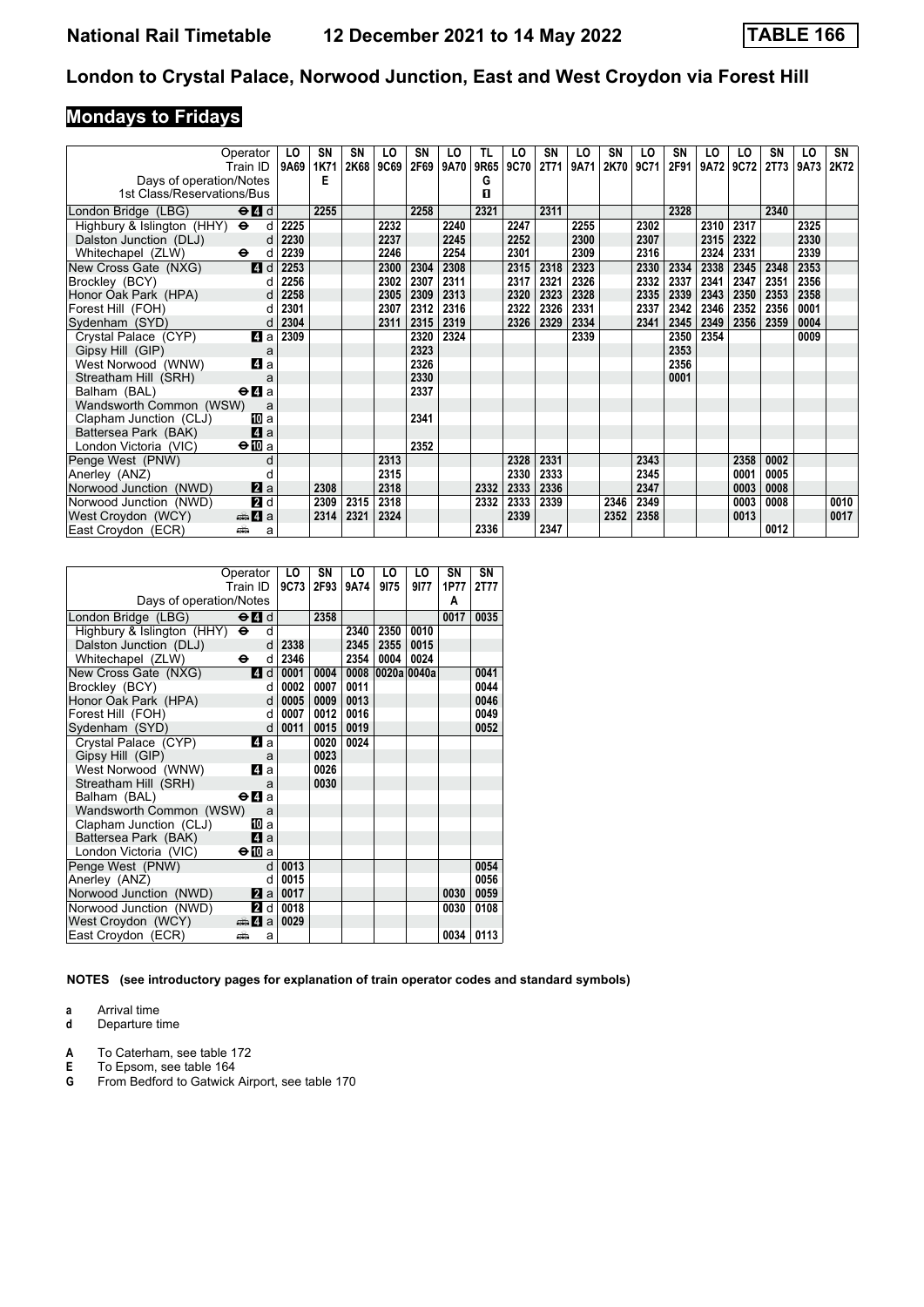# **Saturdays**

| Operator                                                         |                  | LO   | LO   | LO.  | LO   | SN   | LO   | LO   | SN   | LO   | LO   | SN          | LO   | SN   | SN          | LO   | SN   | LO   | TL.         |
|------------------------------------------------------------------|------------------|------|------|------|------|------|------|------|------|------|------|-------------|------|------|-------------|------|------|------|-------------|
| Train ID                                                         |                  | 9A01 | 9C01 | 9A02 | 9C02 | 2T81 | 9A03 | 9C03 | 2F03 | 9A04 | 9C04 | <b>2T05</b> | 9A05 | 1K07 | <b>2K04</b> | 9C05 | 2F05 | 9A06 | <b>9R01</b> |
| Days of operation/Notes                                          |                  |      |      |      |      | A    |      |      |      |      |      | А           |      | в    |             |      |      |      |             |
| 1st Class/Reservations/Bus                                       |                  |      |      |      |      |      |      |      |      |      |      |             |      |      |             |      |      |      | п           |
| London Bridge (LBG)<br>$\Theta$ <sup><math>\Omega</math></sup> d |                  |      |      |      |      | 0611 |      |      | 0628 |      |      | 0640        |      | 0655 |             |      | 0658 |      | 0721        |
| Highbury & Islington (HHY) $\Theta$                              | d                |      |      | 0540 | 0547 |      | 0555 | 0602 |      | 0610 | 0617 |             | 0625 |      |             | 0632 |      | 0640 |             |
| Dalston Junction (DLJ)                                           | d                |      | 0537 | 0545 | 0552 |      | 0600 | 0607 |      | 0615 | 0622 |             | 0630 |      |             | 0637 |      | 0645 |             |
| Whitechapel (ZLW)<br>$\bullet$                                   | d                |      | 0546 | 0554 | 0601 |      | 0609 | 0616 |      | 0624 | 0631 |             | 0639 |      |             | 0646 |      | 0654 |             |
| New Cross Gate (NXG)                                             | 4d               | 0553 | 0600 | 0608 | 0615 | 0618 | 0623 | 0630 | 0635 | 0638 | 0645 | 0648        | 0653 |      |             | 0700 | 0705 | 0708 |             |
| Brockley (BCY)                                                   | d                | 0556 | 0602 | 0611 | 0617 | 0621 | 0626 | 0632 | 0637 | 0641 | 0647 | 0650        | 0656 |      |             | 0702 | 0707 | 0711 |             |
| Honor Oak Park (HPA)                                             | d                | 0558 | 0605 | 0613 | 0620 | 0623 | 0628 | 0635 | 0640 | 0643 | 0650 | 0653        | 0658 |      |             | 0705 | 0710 | 0713 |             |
| Forest Hill (FOH)                                                | d                | 0601 | 0607 | 0616 | 0622 | 0626 | 0631 | 0637 | 0642 | 0646 | 0652 | 0655        | 0701 |      |             | 0707 | 0712 | 0716 |             |
| Sydenham (SYD)                                                   | d                | 0604 | 0611 | 0619 | 0626 | 0629 | 0634 | 0641 | 0646 | 0649 | 0656 | 0659        | 0704 |      |             | 0711 | 0716 | 0719 |             |
| Crystal Palace (CYP)                                             | 4 a              | 0608 |      | 0623 |      |      | 0638 |      | 0650 | 0653 |      |             | 0708 |      |             |      | 0720 | 0723 |             |
| Gipsy Hill (GIP)                                                 | a                |      |      |      |      |      |      |      | 0659 |      |      |             |      |      |             |      | 0729 |      |             |
| West Norwood (WNW)                                               | 4 a              |      |      |      |      |      |      |      | 0702 |      |      |             |      |      |             |      | 0732 |      |             |
| Streatham Hill (SRH)                                             | a                |      |      |      |      |      |      |      | 0706 |      |      |             |      |      |             |      | 0736 |      |             |
| $\Theta$ <b><math>\blacksquare</math></b> a<br>Balham (BAL)      |                  |      |      |      |      |      |      |      | 0710 |      |      |             |      |      |             |      | 0740 |      |             |
| Wandsworth Common (WSW)                                          | a                |      |      |      |      |      |      |      | 0712 |      |      |             |      |      |             |      | 0742 |      |             |
| Clapham Junction (CLJ)                                           | 10 a             |      |      |      |      |      |      |      | 0716 |      |      |             |      |      |             |      | 0746 |      |             |
| Battersea Park (BAK)                                             | $\mathbf{a}$     |      |      |      |      |      |      |      | 0720 |      |      |             |      |      |             |      | 0750 |      |             |
| $\Theta$ III a<br>London Victoria (VIC)                          |                  |      |      |      |      |      |      |      | 0724 |      |      |             |      |      |             |      | 0754 |      |             |
| Penge West (PNW)                                                 | d                |      | 0613 |      | 0628 | 0631 |      | 0643 |      |      | 0658 | 0701        |      |      |             | 0713 |      |      |             |
| Anerley (ANZ)                                                    | d                |      | 0615 |      | 0630 | 0633 |      | 0645 |      |      | 0700 | 0703        |      |      |             | 0715 |      |      |             |
| Norwood Junction (NWD)                                           | 2a               |      | 0618 |      | 0633 | 0637 |      | 0648 |      |      | 0703 | 0706        |      | 0708 |             | 0718 |      |      | 0732        |
| Norwood Junction (NWD)                                           | $\overline{2}$ d |      | 0618 |      | 0633 | 0639 |      | 0648 |      |      | 0703 | 0709        |      | 0709 | 0715        | 0718 |      |      | 0732        |
| West Croydon (WCY)<br><del>⊯</del> 4 а                           |                  |      | 0624 |      | 0639 |      |      | 0654 |      |      | 0709 |             |      | 0714 | 0722        | 0727 |      |      |             |
| East Croydon (ECR)<br>پیش                                        | a                |      |      |      |      | 0643 |      |      |      |      |      | 0713        |      |      |             |      |      |      | 0736        |

| Operator                                 |                                                 | LO          | SN          | LO   | SΝ   | LO   | SΝ   | LO   | <b>SN</b> | TL   | LO   | SN   | LO   | <b>SN</b>   | <b>SN</b>   | LO   | SΝ   | LO   | TL I |
|------------------------------------------|-------------------------------------------------|-------------|-------------|------|------|------|------|------|-----------|------|------|------|------|-------------|-------------|------|------|------|------|
|                                          | Train ID                                        | <b>9C06</b> | <b>2T07</b> | 9A07 | 1K09 | 9C07 | 2F07 | 9A08 | 2K06      | 9R03 | 9C08 | 2T09 | 9A09 | <b>1K11</b> | <b>2K08</b> | 9C09 | 2F09 | 9A10 | 9R05 |
| Days of operation/Notes                  |                                                 |             | A           |      | B    |      |      |      |           | C    |      | А    |      | в           |             |      |      |      | C    |
| 1st Class/Reservations/Bus               |                                                 |             |             |      |      |      |      |      |           | п    |      |      |      |             |             |      |      |      | п    |
| London Bridge (LBG)                      | $\Theta$ <sup><math>\blacksquare</math> d</sup> |             | 0710        |      | 0725 |      | 0728 |      |           | 0751 |      | 0740 |      | 0755        |             |      | 0758 |      | 0821 |
| Highbury & Islington (HHY) $\Theta$      | d                                               | 0647        |             | 0655 |      | 0702 |      | 0710 |           |      | 0717 |      | 0725 |             |             | 0732 |      | 0740 |      |
| Dalston Junction (DLJ)                   | d                                               | 0652        |             | 0700 |      | 0707 |      | 0715 |           |      | 0722 |      | 0730 |             |             | 0737 |      | 0745 |      |
| Whitechapel (ZLW)<br>$\ddot{\mathbf{e}}$ | d                                               | 0701        |             | 0709 |      | 0716 |      | 0724 |           |      | 0731 |      | 0739 |             |             | 0746 |      | 0754 |      |
| New Cross Gate (NXG)                     | 4d                                              | 0715        | 0718        | 0723 |      | 0730 | 0735 | 0738 |           |      | 0745 | 0748 | 0753 |             |             | 0800 | 0805 | 0808 |      |
| Brockley (BCY)                           | d                                               | 0717        | 0721        | 0726 |      | 0732 | 0737 | 0741 |           |      | 0747 | 0751 | 0756 |             |             | 0802 | 0807 | 0811 |      |
| Honor Oak Park (HPA)                     | d                                               | 0720        | 0723        | 0728 |      | 0735 | 0740 | 0743 |           |      | 0750 | 0753 | 0758 |             |             | 0805 | 0810 | 0813 |      |
| Forest Hill (FOH)                        | d                                               | 0722        | 0726        | 0731 |      | 0737 | 0742 | 0746 |           |      | 0752 | 0756 | 0801 |             |             | 0807 | 0812 | 0816 |      |
| Sydenham (SYD)                           | d                                               | 0726        | 0729        | 0734 |      | 0741 | 0746 | 0749 |           |      | 0756 | 0759 | 0804 |             |             | 0811 | 0816 | 0819 |      |
| Crystal Palace (CYP)                     | 41 a                                            |             |             | 0738 |      |      | 0750 | 0753 |           |      |      |      | 0808 |             |             |      | 0820 | 0823 |      |
| Gipsy Hill (GIP)                         | a                                               |             |             |      |      |      | 0759 |      |           |      |      |      |      |             |             |      | 0829 |      |      |
| West Norwood (WNW)                       | 4 a                                             |             |             |      |      |      | 0802 |      |           |      |      |      |      |             |             |      | 0832 |      |      |
| Streatham Hill (SRH)                     | a                                               |             |             |      |      |      | 0806 |      |           |      |      |      |      |             |             |      | 0836 |      |      |
| Balham (BAL)                             | $\Theta$ <b><math>\blacksquare</math></b> a     |             |             |      |      |      | 0810 |      |           |      |      |      |      |             |             |      | 0840 |      |      |
| Wandsworth Common (WSW)                  | a                                               |             |             |      |      |      | 0812 |      |           |      |      |      |      |             |             |      | 0842 |      |      |
| Clapham Junction (CLJ)                   | 100 a                                           |             |             |      |      |      | 0816 |      |           |      |      |      |      |             |             |      | 0846 |      |      |
| Battersea Park (BAK)                     | 4a                                              |             |             |      |      |      | 0820 |      |           |      |      |      |      |             |             |      | 0850 |      |      |
| London Victoria (VIC)                    | $\bigoplus$ a                                   |             |             |      |      |      | 0824 |      |           |      |      |      |      |             |             |      | 0854 |      |      |
| Penge West (PNW)                         | $\mathbf d$                                     | 0728        | 0731        |      |      | 0743 |      |      |           |      | 0758 | 0801 |      |             |             | 0813 |      |      |      |
| Anerley (ANZ)                            | d                                               | 0730        | 0733        |      |      | 0745 |      |      |           |      | 0800 | 0803 |      |             |             | 0815 |      |      |      |
| Norwood Junction (NWD)                   | $\mathbf{a}$ a                                  | 0733        | 0736        |      | 0738 | 0748 |      |      |           | 0802 | 0803 | 0806 |      | 0808        |             | 0818 |      |      | 0832 |
| Norwood Junction (NWD)                   | 2d                                              | 0733        | 0739        |      | 0739 | 0748 |      |      | 0751      | 0802 | 0803 | 0809 |      | 0809        | 0815        | 0818 |      |      | 0832 |
| West Croydon (WCY)                       | $\bigoplus$ 4 a                                 | 0739        |             |      | 0744 | 0754 |      |      | 0757      |      | 0809 |      |      | 0814        | 0821        | 0824 |      |      |      |
| East Croydon (ECR)<br>پیش                | a                                               |             | 0743        |      |      |      |      |      |           | 0806 |      | 0813 |      |             |             |      |      |      | 0836 |

**NOTES (see introductory pages for explanation of train operator codes and standard symbols)**

**a** Arrival time<br>**d** Departure t

**d** Departure time

**A** To Coulsdon Town, see table 172<br>**B** To Epsom, see table 164

**B** To Epsom, see table 164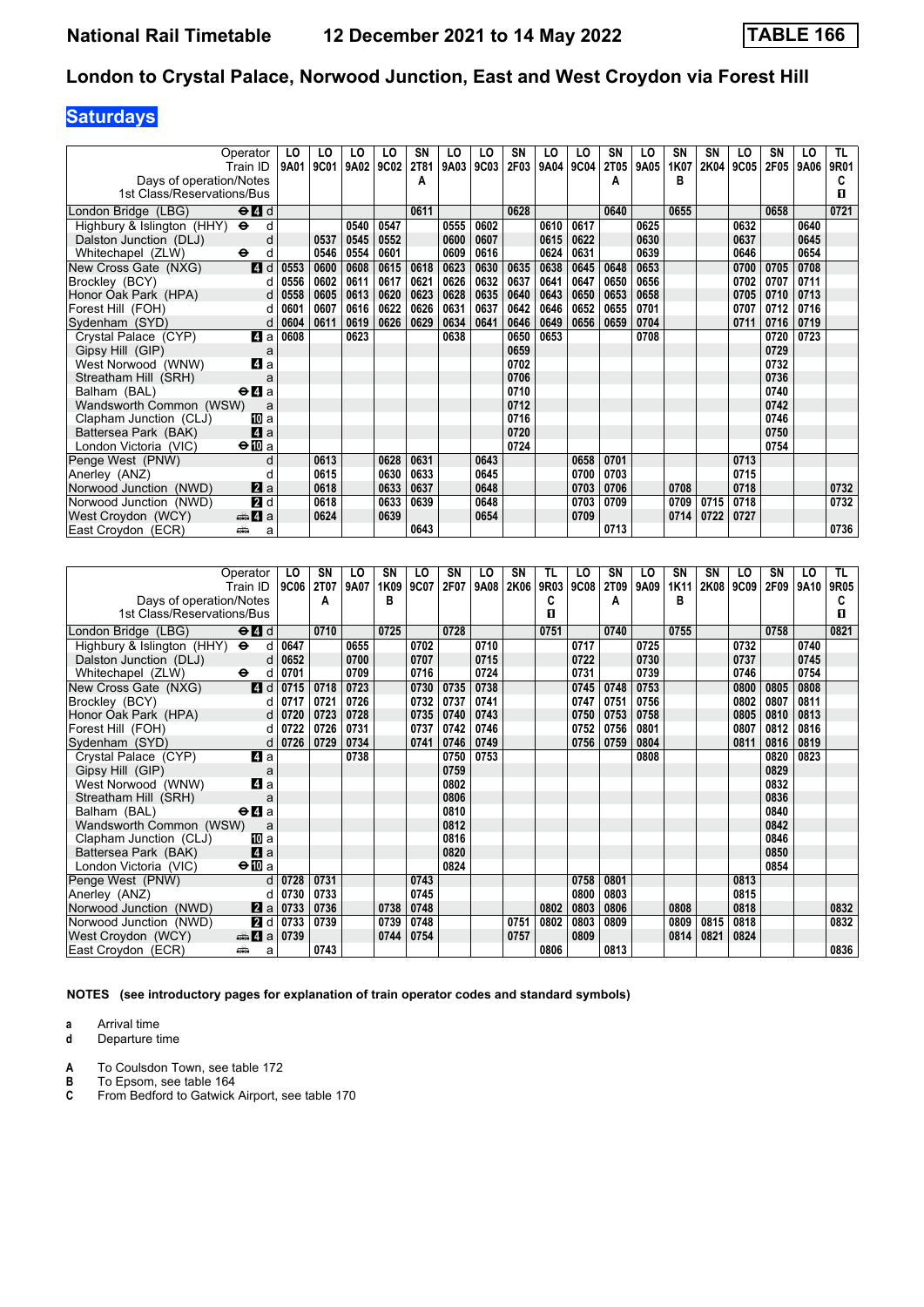# **Saturdays**

| Operator                                                               | LO        | <b>SN</b> | LO   | SN   | LO   | SN   | LO   | <b>SN</b> | TL   | LO   | SN          | LO   | <b>SN</b> | SΝ   | LO   | SN   | LO   | TL.  |
|------------------------------------------------------------------------|-----------|-----------|------|------|------|------|------|-----------|------|------|-------------|------|-----------|------|------|------|------|------|
| Train ID                                                               | 9C10      | 2T11      | 9A11 | 1K13 | 9C11 | 2F11 | 9A12 | 2K10      | 9R07 | 9C12 | <b>2T13</b> | 9A13 | 1K15      | 2K12 | 9C13 | 2F13 | 9A14 | 9R09 |
| Days of operation/Notes                                                |           | A         |      | в    |      |      |      |           | C    |      | А           |      | в         |      |      |      |      |      |
| 1st Class/Reservations/Bus                                             |           |           |      |      |      |      |      |           | п    |      |             |      |           |      |      |      |      | п    |
| $\Theta$ <sup><math>\blacksquare</math> d</sup><br>London Bridge (LBG) |           | 0810      |      | 0825 |      | 0828 |      |           | 0851 |      | 0840        |      | 0855      |      |      | 0858 |      | 0921 |
| Highbury & Islington (HHY) $\Theta$                                    | 0747<br>d |           | 0755 |      | 0802 |      | 0810 |           |      | 0817 |             | 0825 |           |      | 0832 |      | 0840 |      |
| Dalston Junction (DLJ)                                                 | 0752<br>d |           | 0800 |      | 0807 |      | 0815 |           |      | 0822 |             | 0830 |           |      | 0837 |      | 0845 |      |
| Whitechapel (ZLW)<br>$\ddot{\phantom{1}}$                              | 0801<br>d |           | 0809 |      | 0816 |      | 0824 |           |      | 0831 |             | 0839 |           |      | 0846 |      | 0854 |      |
| 4d<br>New Cross Gate (NXG)                                             | 0815      | 0818      | 0823 |      | 0830 | 0835 | 0838 |           |      | 0845 | 0848        | 0853 |           |      | 0900 | 0905 | 0908 |      |
| Brockley (BCY)                                                         | 0817<br>d | 0821      | 0826 |      | 0832 | 0837 | 0841 |           |      | 0847 | 0851        | 0856 |           |      | 0902 | 0907 | 0911 |      |
| Honor Oak Park (HPA)                                                   | 0820<br>d | 0823      | 0828 |      | 0835 | 0840 | 0843 |           |      | 0850 | 0853        | 0858 |           |      | 0905 | 0910 | 0913 |      |
| Forest Hill (FOH)                                                      | 0822<br>d | 0826      | 0831 |      | 0837 | 0842 | 0846 |           |      | 0852 | 0856        | 0901 |           |      | 0907 | 0912 | 0916 |      |
| Sydenham (SYD)                                                         | 0826<br>d | 0829      | 0834 |      | 0841 | 0846 | 0849 |           |      | 0856 | 0859        | 0904 |           |      | 0911 | 0916 | 0919 |      |
| 4a<br>Crystal Palace (CYP)                                             |           |           | 0838 |      |      | 0850 | 0853 |           |      |      |             | 0908 |           |      |      | 0920 | 0923 |      |
| Gipsy Hill (GIP)                                                       | a         |           |      |      |      | 0859 |      |           |      |      |             |      |           |      |      | 0929 |      |      |
| 4 a<br>West Norwood (WNW)                                              |           |           |      |      |      | 0902 |      |           |      |      |             |      |           |      |      | 0932 |      |      |
| Streatham Hill (SRH)                                                   | a         |           |      |      |      | 0906 |      |           |      |      |             |      |           |      |      | 0936 |      |      |
| $\Theta$ <b>A</b> a<br>Balham (BAL)                                    |           |           |      |      |      | 0910 |      |           |      |      |             |      |           |      |      | 0940 |      |      |
| Wandsworth Common (WSW)                                                | a         |           |      |      |      | 0912 |      |           |      |      |             |      |           |      |      | 0942 |      |      |
| Clapham Junction (CLJ)<br>10 a                                         |           |           |      |      |      | 0916 |      |           |      |      |             |      |           |      |      | 0946 |      |      |
| 4a<br>Battersea Park (BAK)                                             |           |           |      |      |      | 0920 |      |           |      |      |             |      |           |      |      | 0950 |      |      |
| $\bigoplus$ a<br>London Victoria (VIC)                                 |           |           |      |      |      | 0924 |      |           |      |      |             |      |           |      |      | 0954 |      |      |
| Penge West (PNW)                                                       | d<br>0828 | 0831      |      |      | 0843 |      |      |           |      | 0858 | 0901        |      |           |      | 0913 |      |      |      |
| Anerley (ANZ)                                                          | 0830<br>d | 0833      |      |      | 0845 |      |      |           |      | 0900 | 0903        |      |           |      | 0915 |      |      |      |
| Norwood Junction (NWD)<br>2a                                           | 0833      | 0836      |      | 0838 | 0848 |      |      |           | 0902 | 0903 | 0906        |      | 0908      |      | 0918 |      |      | 0932 |
| Norwood Junction (NWD)<br>2d                                           | 0833      | 0839      |      | 0839 | 0848 |      |      | 0851      | 0902 | 0903 | 0909        |      | 0909      | 0915 | 0918 |      |      | 0932 |
| $\clubsuit$ 4 a<br>West Croydon (WCY)                                  | 0839      |           |      | 0844 | 0857 |      |      | 0857      |      | 0912 |             |      | 0914      | 0921 | 0927 |      |      |      |
| East Croydon (ECR)<br>پیش                                              | a         | 0843      |      |      |      |      |      |           | 0906 |      | 0913        |      |           |      |      |      |      | 0936 |

| Operator                                                           | LO   | SΝ          | LO   | SN   | LO   | SN   | LO   | SΝ   | TL   | LO   | SΝ   | LO   | SN   | <b>SN</b> | LO   | SΝ   | LO   | TL.              |
|--------------------------------------------------------------------|------|-------------|------|------|------|------|------|------|------|------|------|------|------|-----------|------|------|------|------------------|
| Train ID                                                           | 9C14 | <b>2T15</b> | 9A15 | 1K17 | 9C15 | 2F15 | 9A16 | 2K14 | 9R11 | 9C16 | 2T17 | 9A17 | 1K19 | 2K16      | 9C17 | 2F17 | 9A18 | 9R <sub>13</sub> |
| Days of operation/Notes                                            |      | A           |      | B    |      |      |      |      | C    |      | Α    |      | в    |           |      |      |      | С                |
| 1st Class/Reservations/Bus                                         |      |             |      |      |      |      |      |      | п    |      |      |      |      |           |      |      |      | п                |
| $\Theta$ <sup><math>\Omega</math></sup> $d$<br>London Bridge (LBG) |      | 0910        |      | 0925 |      | 0928 |      |      | 0951 |      | 0940 |      | 0955 |           |      | 0958 |      | 1021             |
| Highbury & Islington (HHY) $\Theta$<br>d                           | 0847 |             | 0855 |      | 0902 |      | 0910 |      |      | 0917 |      | 0925 |      |           | 0932 |      | 0940 |                  |
| Dalston Junction (DLJ)<br>d                                        | 0852 |             | 0900 |      | 0907 |      | 0915 |      |      | 0922 |      | 0930 |      |           | 0937 |      | 0945 |                  |
| Whitechapel (ZLW)<br>$\ddot{\mathbf{e}}$<br>d                      | 0901 |             | 0909 |      | 0916 |      | 0924 |      |      | 0931 |      | 0939 |      |           | 0946 |      | 0954 |                  |
| 4 d<br>New Cross Gate (NXG)                                        | 0915 | 0918        | 0923 |      | 0930 | 0935 | 0938 |      |      | 0945 | 0948 | 0953 |      |           | 1000 | 1005 | 1008 |                  |
| Brockley (BCY)<br>d                                                | 0917 | 0921        | 0926 |      | 0932 | 0937 | 0941 |      |      | 0947 | 0951 | 0956 |      |           | 1002 | 1007 | 1011 |                  |
| Honor Oak Park (HPA)<br>d                                          | 0920 | 0923        | 0928 |      | 0935 | 0940 | 0943 |      |      | 0950 | 0953 | 0958 |      |           | 1005 | 1010 | 1013 |                  |
| Forest Hill (FOH)<br>d                                             | 0922 | 0926        | 0931 |      | 0937 | 0942 | 0946 |      |      | 0952 | 0956 | 1001 |      |           | 1007 | 1012 | 1016 |                  |
| Sydenham (SYD)<br>d                                                | 0926 | 0929        | 0934 |      | 0941 | 0946 | 0949 |      |      | 0956 | 0959 | 1004 |      |           | 1011 | 1016 | 1019 |                  |
| Crystal Palace (CYP)<br>ZI a                                       |      |             | 0938 |      |      | 0950 | 0953 |      |      |      |      | 1008 |      |           |      | 1020 | 1023 |                  |
| Gipsy Hill (GIP)<br>a                                              |      |             |      |      |      | 0959 |      |      |      |      |      |      |      |           |      | 1029 |      |                  |
| 4 a<br>West Norwood (WNW)                                          |      |             |      |      |      | 1002 |      |      |      |      |      |      |      |           |      | 1032 |      |                  |
| Streatham Hill (SRH)<br>a                                          |      |             |      |      |      | 1006 |      |      |      |      |      |      |      |           |      | 1036 |      |                  |
| $\Theta$ <b>d</b> a<br>Balham (BAL)                                |      |             |      |      |      | 1010 |      |      |      |      |      |      |      |           |      | 1040 |      |                  |
| Wandsworth Common (WSW)<br>a                                       |      |             |      |      |      | 1012 |      |      |      |      |      |      |      |           |      | 1042 |      |                  |
| Clapham Junction (CLJ)<br>[II] a                                   |      |             |      |      |      | 1016 |      |      |      |      |      |      |      |           |      | 1046 |      |                  |
| 4a<br>Battersea Park (BAK)                                         |      |             |      |      |      | 1020 |      |      |      |      |      |      |      |           |      | 1050 |      |                  |
| $\Theta$ III a<br>London Victoria (VIC)                            |      |             |      |      |      | 1024 |      |      |      |      |      |      |      |           |      | 1054 |      |                  |
| $\mathbf d$<br>Penge West (PNW)                                    | 0928 | 0931        |      |      | 0943 |      |      |      |      | 0958 | 1001 |      |      |           | 1013 |      |      |                  |
| Anerley (ANZ)<br>d                                                 | 0930 | 0933        |      |      | 0945 |      |      |      |      | 1000 | 1003 |      |      |           | 1015 |      |      |                  |
| <b>Z</b> a<br>Norwood Junction (NWD)                               | 0933 | 0936        |      | 0938 | 0948 |      |      |      | 1002 | 1003 | 1006 |      | 1008 |           | 1018 |      |      | 1032             |
| 2d<br>Norwood Junction (NWD)                                       | 0933 | 0939        |      | 0939 | 0948 |      |      | 0951 | 1002 | 1003 | 1009 |      | 1009 | 1015      | 1018 |      |      | 1032             |
| West Croydon (WCY)<br>$\frac{1}{2}$ 4 a                            | 0942 |             |      | 0944 | 0957 |      |      | 0957 |      | 1012 |      |      | 1014 | 1021      | 1027 |      |      |                  |
| East Croydon (ECR)<br>پیشته<br>a                                   |      | 0943        |      |      |      |      |      |      | 1006 |      | 1013 |      |      |           |      |      |      | 1036             |

**NOTES (see introductory pages for explanation of train operator codes and standard symbols)**

**a** Arrival time<br>**d** Departure t

- **A** To Coulsdon Town, see table 172<br>**B** To Epsom, see table 164
- **B** To Epsom, see table 164
- **C** From Bedford to Gatwick Airport, see table 170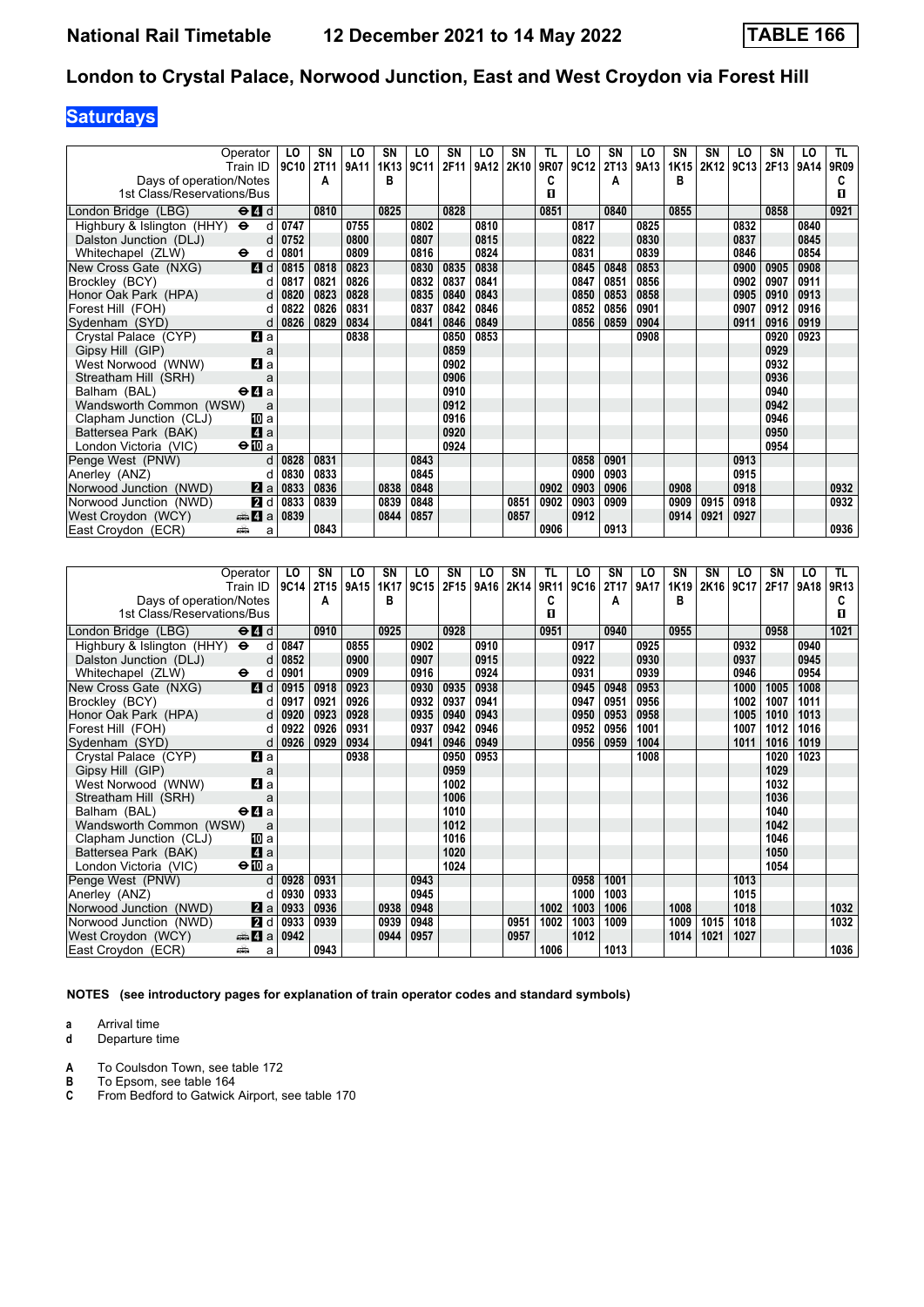# **Saturdays**

| Operator                                                    |        | LO   | <b>SN</b>        | LO   | <b>SN</b> | LO   | <b>SN</b> | LO   | SN   | TL   | LO   | <b>SN</b> | LO   | SN   | <b>SN</b> | LO   | <b>SN</b> | LO   | TL.  |
|-------------------------------------------------------------|--------|------|------------------|------|-----------|------|-----------|------|------|------|------|-----------|------|------|-----------|------|-----------|------|------|
| Train ID                                                    |        | 9C18 | 2T <sub>19</sub> | 9A19 | 1K21      | 9C19 | 2F19      | 9A20 | 2K18 | 9R15 | 9C20 | 2T21      | 9A21 | 1K23 | 2K20      | 9C21 | 2F21      | 9A22 | 9R17 |
| Days of operation/Notes                                     |        |      | A                |      | B         |      |           |      |      | c    |      | A         |      | в    |           |      |           |      | C    |
| 1st Class/Reservations/Bus                                  |        |      |                  |      |           |      |           |      |      | п    |      |           |      |      |           |      |           |      | П.   |
| London Bridge (LBG)<br>$\Theta$ $\blacksquare$ d            |        |      | 1010             |      | 1025      |      | 1028      |      |      | 1051 |      | 1040      |      | 1055 |           |      | 1058      |      | 1121 |
| Highbury & Islington (HHY) $\Theta$                         | d      | 0947 |                  | 0955 |           | 1002 |           | 1010 |      |      | 1017 |           | 1025 |      |           | 1032 |           | 1040 |      |
| Dalston Junction (DLJ)                                      | d      | 0952 |                  | 1000 |           | 1007 |           | 1015 |      |      | 1022 |           | 1030 |      |           | 1037 |           | 1045 |      |
| Whitechapel (ZLW)<br>$\ddot{\boldsymbol{\Theta}}$           | d      | 1001 |                  | 1009 |           | 1016 |           | 1024 |      |      | 1031 |           | 1039 |      |           | 1046 |           | 1054 |      |
| New Cross Gate (NXG)                                        | 4d     | 1015 | 1018             | 1023 |           | 1030 | 1034      | 1038 |      |      | 1045 | 1048      | 1053 |      |           | 1100 | 1105      | 1108 |      |
| Brockley (BCY)                                              | d      | 1017 | 1021             | 1026 |           | 1032 | 1036      | 1041 |      |      | 1047 | 1051      | 1056 |      |           | 1102 | 1107      | 1111 |      |
| Honor Oak Park (HPA)                                        | d      | 1020 | 1023             | 1028 |           | 1035 | 1039      | 1043 |      |      | 1050 | 1053      | 1058 |      |           | 1105 | 1110      | 1113 |      |
| Forest Hill (FOH)                                           | d      | 1022 | 1026             | 1031 |           | 1037 | 1041      | 1046 |      |      | 1052 | 1056      | 1101 |      |           | 1107 | 1112      | 1116 |      |
| Sydenham (SYD)                                              | d      | 1026 | 1029             | 1034 |           | 1041 | 1045      | 1049 |      |      | 1056 | 1059      | 1104 |      |           | 1111 | 1116      | 1119 |      |
| Crystal Palace (CYP)                                        | 4 a    |      |                  | 1038 |           |      | 1049      | 1053 |      |      |      |           | 1108 |      |           |      | 1120      | 1123 |      |
| Gipsy Hill (GIP)                                            | a      |      |                  |      |           |      | 1059      |      |      |      |      |           |      |      |           |      | 1129      |      |      |
| West Norwood (WNW)                                          | 4 a    |      |                  |      |           |      | 1102      |      |      |      |      |           |      |      |           |      | 1132      |      |      |
| Streatham Hill (SRH)                                        | a      |      |                  |      |           |      | 1106      |      |      |      |      |           |      |      |           |      | 1136      |      |      |
| Balham (BAL)<br>$\Theta$ <b><math>\blacksquare</math></b> a |        |      |                  |      |           |      | 1110      |      |      |      |      |           |      |      |           |      | 1140      |      |      |
| Wandsworth Common (WSW)                                     | a      |      |                  |      |           |      | 1112      |      |      |      |      |           |      |      |           |      | 1142      |      |      |
| Clapham Junction (CLJ)                                      | [II] a |      |                  |      |           |      | 1116      |      |      |      |      |           |      |      |           |      | 1146      |      |      |
| Battersea Park (BAK)                                        | 4a     |      |                  |      |           |      | 1120      |      |      |      |      |           |      |      |           |      | 1150      |      |      |
| $\bigoplus$ a<br>London Victoria (VIC)                      |        |      |                  |      |           |      | 1124      |      |      |      |      |           |      |      |           |      | 1154      |      |      |
| Penge West (PNW)                                            | d      | 1028 | 1031             |      |           | 1043 |           |      |      |      | 1058 | 1101      |      |      |           | 1113 |           |      |      |
| Anerley (ANZ)                                               | d      | 1030 | 1033             |      |           | 1045 |           |      |      |      | 1100 | 1103      |      |      |           | 1115 |           |      |      |
| Norwood Junction (NWD)                                      | 2a     | 1033 | 1036             |      | 1038      | 1048 |           |      |      | 1102 | 1103 | 1106      |      | 1108 |           | 1118 |           |      | 1132 |
| Norwood Junction (NWD)                                      | 2d     | 1033 | 1039             |      | 1039      | 1048 |           |      | 1051 | 1102 | 1103 | 1109      |      | 1109 | 1115      | 1118 |           |      | 1132 |
| West Croydon (WCY)<br>$\clubsuit$ 4 a                       |        | 1042 |                  |      | 1044      | 1054 |           |      | 1057 |      | 1109 |           |      | 1114 | 1121      | 1124 |           |      |      |
| East Croydon (ECR)<br>پیش                                   | a      |      | 1043             |      |           |      |           |      |      | 1106 |      | 1113      |      |      |           |      |           |      | 1136 |

| Operator                                                           | LO   | SΝ   | LO   | SN   | LO   | SN   | LO   | SN   | TL   | LO   | SN               | LO   | SN   | <b>SN</b> | LO   | SΝ   | LO   | TL.  |
|--------------------------------------------------------------------|------|------|------|------|------|------|------|------|------|------|------------------|------|------|-----------|------|------|------|------|
| Train ID                                                           | 9C22 | 2T23 | 9A23 | 1K25 | 9C23 | 2F23 | 9A24 | 2K22 | 9R19 | 9C24 | 2T <sub>25</sub> | 9A25 | 1K27 | 2K24      | 9C25 | 2F25 | 9A26 | 9R21 |
| Days of operation/Notes                                            |      | Α    |      | B    |      |      |      |      | C    |      | A                |      | в    |           |      |      |      | С    |
| 1st Class/Reservations/Bus                                         |      |      |      |      |      |      |      |      | п    |      |                  |      |      |           |      |      |      | п    |
| $\Theta$ <sup><math>\Omega</math></sup> $d$<br>London Bridge (LBG) |      | 1110 |      | 1125 |      | 1128 |      |      | 1151 |      | 1140             |      | 1155 |           |      | 1158 |      | 1221 |
| Highbury & Islington (HHY)<br>$\ddot{\bullet}$<br>d                | 1047 |      | 1055 |      | 1102 |      | 1110 |      |      | 1117 |                  | 1125 |      |           | 1132 |      | 1140 |      |
| Dalston Junction (DLJ)<br>d                                        | 1052 |      | 1100 |      | 1107 |      | 1115 |      |      | 1122 |                  | 1130 |      |           | 1137 |      | 1145 |      |
| Whitechapel (ZLW)<br>$\bullet$<br>d                                | 1101 |      | 1109 |      | 1116 |      | 1124 |      |      | 1131 |                  | 1139 |      |           | 1146 |      | 1154 |      |
| 4d<br>New Cross Gate (NXG)                                         | 1115 | 1118 | 1123 |      | 1130 | 1135 | 1138 |      |      | 1145 | 1148             | 1153 |      |           | 1200 | 1205 | 1208 |      |
| Brockley (BCY)<br>d                                                | 1117 | 1121 | 1126 |      | 1132 | 1137 | 1141 |      |      | 1147 | 1151             | 1156 |      |           | 1202 | 1207 | 1211 |      |
| Honor Oak Park (HPA)<br>d                                          | 1120 | 1123 | 1128 |      | 1135 | 1140 | 1143 |      |      | 1150 | 1153             | 1158 |      |           | 1205 | 1210 | 1213 |      |
| d<br>Forest Hill (FOH)                                             | 1122 | 1126 | 1131 |      | 1137 | 1142 | 1146 |      |      | 1152 | 1156             | 1201 |      |           | 1207 | 1212 | 1216 |      |
| Sydenham (SYD)<br>d                                                | 1126 | 1129 | 1134 |      | 1141 | 1146 | 1149 |      |      | 1156 | 1159             | 1204 |      |           | 1211 | 1216 | 1219 |      |
| Crystal Palace (CYP)<br>4 a                                        |      |      | 1138 |      |      | 1150 | 1153 |      |      |      |                  | 1208 |      |           |      | 1220 | 1223 |      |
| Gipsy Hill (GIP)<br>a                                              |      |      |      |      |      | 1159 |      |      |      |      |                  |      |      |           |      | 1229 |      |      |
| 4 a<br>West Norwood (WNW)                                          |      |      |      |      |      | 1202 |      |      |      |      |                  |      |      |           |      | 1232 |      |      |
| Streatham Hill (SRH)<br>a                                          |      |      |      |      |      | 1206 |      |      |      |      |                  |      |      |           |      | 1236 |      |      |
| $\Theta$ <b><math>\blacksquare</math></b> a<br>Balham (BAL)        |      |      |      |      |      | 1210 |      |      |      |      |                  |      |      |           |      | 1240 |      |      |
| Wandsworth Common (WSW)<br>a                                       |      |      |      |      |      | 1212 |      |      |      |      |                  |      |      |           |      | 1242 |      |      |
| Clapham Junction (CLJ)<br>[II] a                                   |      |      |      |      |      | 1216 |      |      |      |      |                  |      |      |           |      | 1246 |      |      |
| 4a<br>Battersea Park (BAK)                                         |      |      |      |      |      | 1220 |      |      |      |      |                  |      |      |           |      | 1250 |      |      |
| $\Theta$ III a<br>London Victoria (VIC)                            |      |      |      |      |      | 1224 |      |      |      |      |                  |      |      |           |      | 1254 |      |      |
| Penge West (PNW)<br>d                                              | 1128 | 1131 |      |      | 1143 |      |      |      |      | 1158 | 1201             |      |      |           | 1213 |      |      |      |
| Anerley (ANZ)<br>d                                                 | 1130 | 1133 |      |      | 1145 |      |      |      |      | 1200 | 1203             |      |      |           | 1215 |      |      |      |
| Norwood Junction (NWD)<br>2a                                       | 1133 | 1136 |      | 1138 | 1148 |      |      |      | 1202 | 1203 | 1206             |      | 1208 |           | 1218 |      |      | 1232 |
| 2d<br>Norwood Junction (NWD)                                       | 1133 | 1139 |      | 1139 | 1148 |      |      | 1151 | 1202 | 1203 | 1209             |      | 1209 | 1215      | 1218 |      |      | 1232 |
| $\bigoplus$ 4 a<br>West Croydon (WCY)                              | 1139 |      |      | 1144 | 1154 |      |      | 1157 |      | 1209 |                  |      | 1214 | 1221      | 1224 |      |      |      |
| East Croydon (ECR)<br>ه ک<br>a                                     |      | 1143 |      |      |      |      |      |      | 1206 |      | 1213             |      |      |           |      |      |      | 1236 |

**NOTES (see introductory pages for explanation of train operator codes and standard symbols)**

**a** Arrival time<br>**d** Departure t

**d** Departure time

**A** To Coulsdon Town, see table 172<br>**B** To Epsom, see table 164

**B** To Epsom, see table 164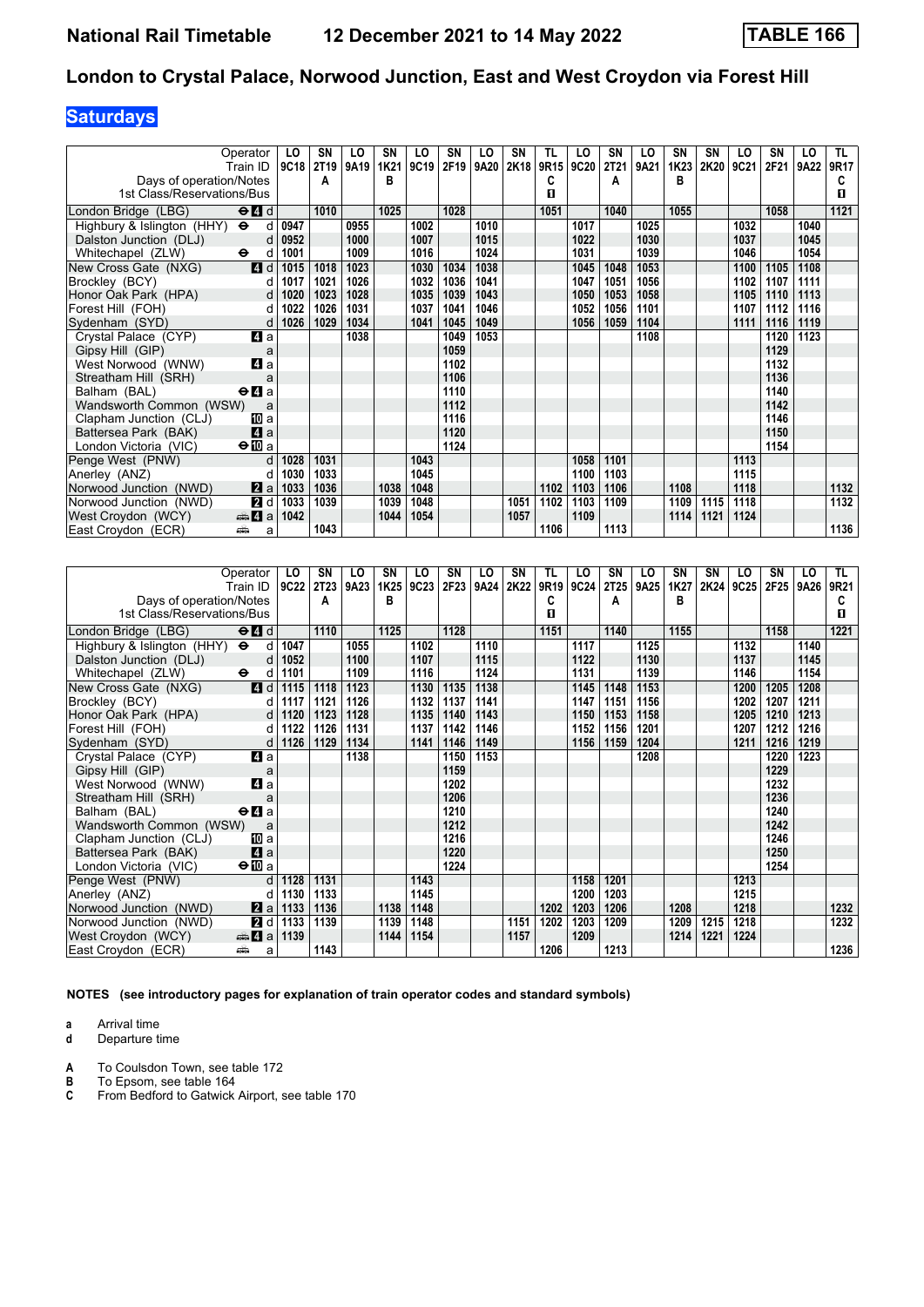# **Saturdays**

| Operator                                                               | LO        | <b>SN</b> | LO   | SN   | LO   | SN   | LO   | <b>SN</b> | TL   | LO   | SN          | LO   | <b>SN</b> | SΝ   | LO   | SN   | LO   | TL.  |
|------------------------------------------------------------------------|-----------|-----------|------|------|------|------|------|-----------|------|------|-------------|------|-----------|------|------|------|------|------|
| Train ID                                                               | 9C26      | 2T27      | 9A27 | 1K29 | 9C27 | 2F27 | 9A28 | 2K26      | 9R23 | 9C28 | <b>2T29</b> | 9A29 | 1K31      | 2K28 | 9C29 | 2F29 | 9A30 | 9R25 |
| Days of operation/Notes                                                |           | A         |      | в    |      |      |      |           | C    |      | А           |      | в         |      |      |      |      | C    |
| 1st Class/Reservations/Bus                                             |           |           |      |      |      |      |      |           | 0    |      |             |      |           |      |      |      |      | п    |
| $\Theta$ <sup><math>\blacksquare</math> d</sup><br>London Bridge (LBG) |           | 1210      |      | 1225 |      | 1228 |      |           | 1251 |      | 1240        |      | 1255      |      |      | 1258 |      | 1321 |
| Highbury & Islington (HHY) $\Theta$                                    | 1147<br>d |           | 1155 |      | 1202 |      | 1210 |           |      | 1217 |             | 1225 |           |      | 1232 |      | 1240 |      |
| Dalston Junction (DLJ)                                                 | 1152<br>d |           | 1200 |      | 1207 |      | 1215 |           |      | 1222 |             | 1230 |           |      | 1237 |      | 1245 |      |
| Whitechapel (ZLW)<br>$\ddot{\mathbf{e}}$                               | 1201<br>d |           | 1209 |      | 1216 |      | 1224 |           |      | 1231 |             | 1239 |           |      | 1246 |      | 1254 |      |
| 4d<br>New Cross Gate (NXG)                                             | 1215      | 1218      | 1223 |      | 1230 | 1235 | 1238 |           |      | 1245 | 1248        | 1253 |           |      | 1300 | 1305 | 1308 |      |
| Brockley (BCY)                                                         | 1217<br>d | 1221      | 1226 |      | 1232 | 1237 | 1241 |           |      | 1247 | 1251        | 1256 |           |      | 1302 | 1307 | 1311 |      |
| Honor Oak Park (HPA)                                                   | 1220<br>d | 1223      | 1228 |      | 1235 | 1240 | 1243 |           |      | 1250 | 1253        | 1258 |           |      | 1305 | 1310 | 1313 |      |
| Forest Hill (FOH)                                                      | 1222<br>d | 1226      | 1231 |      | 1237 | 1242 | 1246 |           |      | 1252 | 1256        | 1301 |           |      | 1307 | 1312 | 1316 |      |
| Sydenham (SYD)                                                         | 1226<br>d | 1229      | 1234 |      | 1241 | 1246 | 1249 |           |      | 1256 | 1259        | 1304 |           |      | 1311 | 1316 | 1319 |      |
| 4a<br>Crystal Palace (CYP)                                             |           |           | 1238 |      |      | 1250 | 1253 |           |      |      |             | 1308 |           |      |      | 1320 | 1323 |      |
| Gipsy Hill (GIP)                                                       | a         |           |      |      |      | 1259 |      |           |      |      |             |      |           |      |      | 1329 |      |      |
| 4 a<br>West Norwood (WNW)                                              |           |           |      |      |      | 1302 |      |           |      |      |             |      |           |      |      | 1332 |      |      |
| Streatham Hill (SRH)                                                   | a         |           |      |      |      | 1306 |      |           |      |      |             |      |           |      |      | 1336 |      |      |
| Balham (BAL)<br>$\Theta$ <b><math>\blacksquare</math></b> a            |           |           |      |      |      | 1310 |      |           |      |      |             |      |           |      |      | 1340 |      |      |
| Wandsworth Common (WSW)                                                | a         |           |      |      |      | 1312 |      |           |      |      |             |      |           |      |      | 1342 |      |      |
| Clapham Junction (CLJ)<br>10 a                                         |           |           |      |      |      | 1316 |      |           |      |      |             |      |           |      |      | 1346 |      |      |
| 4a<br>Battersea Park (BAK)                                             |           |           |      |      |      | 1320 |      |           |      |      |             |      |           |      |      | 1350 |      |      |
| $\bigoplus a$<br>London Victoria (VIC)                                 |           |           |      |      |      | 1324 |      |           |      |      |             |      |           |      |      | 1354 |      |      |
| Penge West (PNW)                                                       | 1228<br>d | 1231      |      |      | 1243 |      |      |           |      | 1258 | 1301        |      |           |      | 1313 |      |      |      |
| Anerley (ANZ)                                                          | 1230<br>d | 1233      |      |      | 1245 |      |      |           |      | 1300 | 1303        |      |           |      | 1315 |      |      |      |
| Norwood Junction (NWD)<br>2a                                           | 1233      | 1236      |      | 1238 | 1248 |      |      |           | 1302 | 1303 | 1306        |      | 1308      |      | 1318 |      |      | 1332 |
| 2d<br>Norwood Junction (NWD)                                           | 1233      | 1239      |      | 1239 | 1248 |      |      | 1251      | 1302 | 1303 | 1309        |      | 1309      | 1315 | 1318 |      |      | 1332 |
| $\clubsuit$ 4 a<br>West Croydon (WCY)                                  | 1239      |           |      | 1244 | 1254 |      |      | 1257      |      | 1309 |             |      | 1314      | 1321 | 1324 |      |      |      |
| East Croydon (ECR)<br>پیش                                              | a         | 1243      |      |      |      |      |      |           | 1306 |      | 1313        |      |           |      |      |      |      | 1336 |

| Operator                                                           | LO          | SN   | LO   | SN   | LO.  | SN   | LO   | SN   | TL   | LO   | SN   | LO   | SN   | SΝ   | LO   | SΝ   | LO   | TL.  |
|--------------------------------------------------------------------|-------------|------|------|------|------|------|------|------|------|------|------|------|------|------|------|------|------|------|
| Train ID                                                           | <b>9C30</b> | 2T31 | 9A31 | 1K33 | 9C31 | 2F31 | 9A32 | 2K30 | 9R27 | 9C32 | 2T33 | 9A33 | 1K35 | 2K32 | 9C33 | 2F33 | 9A34 | 9R29 |
| Days of operation/Notes                                            |             | Α    |      | B    |      |      |      |      | C    |      | А    |      | в    |      |      |      |      | C    |
| 1st Class/Reservations/Bus                                         |             |      |      |      |      |      |      |      | п    |      |      |      |      |      |      |      |      | п    |
| $\Theta$ <sup><math>\Omega</math></sup> $d$<br>London Bridge (LBG) |             | 1310 |      | 1325 |      | 1328 |      |      | 1351 |      | 1340 |      | 1355 |      |      | 1358 |      | 1421 |
| $\ddot{\phantom{1}}$<br>Highbury & Islington (HHY)<br>d            | 1247        |      | 1255 |      | 1302 |      | 1310 |      |      | 1317 |      | 1325 |      |      | 1332 |      | 1340 |      |
| Dalston Junction (DLJ)<br>d                                        | 1252        |      | 1300 |      | 1307 |      | 1315 |      |      | 1322 |      | 1330 |      |      | 1337 |      | 1345 |      |
| $\ddot{\phantom{1}}$<br>Whitechapel (ZLW)<br>d                     | 1301        |      | 1309 |      | 1316 |      | 1324 |      |      | 1331 |      | 1339 |      |      | 1346 |      | 1354 |      |
| 4d<br>New Cross Gate (NXG)                                         | 1315        | 1318 | 1323 |      | 1330 | 1335 | 1338 |      |      | 1345 | 1348 | 1353 |      |      | 1400 | 1405 | 1408 |      |
| Brockley (BCY)<br>d                                                | 1317        | 1321 | 1326 |      | 1332 | 1337 | 1341 |      |      | 1347 | 1351 | 1356 |      |      | 1402 | 1407 | 1411 |      |
| Honor Oak Park (HPA)<br>d                                          | 1320        | 1323 | 1328 |      | 1335 | 1340 | 1343 |      |      | 1350 | 1353 | 1358 |      |      | 1405 | 1410 | 1413 |      |
| Forest Hill (FOH)<br>d                                             | 1322        | 1326 | 1331 |      | 1337 | 1342 | 1346 |      |      | 1352 | 1356 | 1401 |      |      | 1407 | 1412 | 1416 |      |
| Sydenham (SYD)<br>d                                                | 1326        | 1329 | 1334 |      | 1341 | 1346 | 1349 |      |      | 1356 | 1359 | 1404 |      |      | 1411 | 1416 | 1419 |      |
| Crystal Palace (CYP)<br>4 a                                        |             |      | 1338 |      |      | 1350 | 1353 |      |      |      |      | 1408 |      |      |      | 1420 | 1423 |      |
| Gipsy Hill (GIP)<br>a                                              |             |      |      |      |      | 1359 |      |      |      |      |      |      |      |      |      | 1429 |      |      |
| 4a<br>West Norwood (WNW)                                           |             |      |      |      |      | 1402 |      |      |      |      |      |      |      |      |      | 1432 |      |      |
| Streatham Hill (SRH)<br>a                                          |             |      |      |      |      | 1406 |      |      |      |      |      |      |      |      |      | 1436 |      |      |
| Balham (BAL)<br>$\Theta$ <b><math>\blacksquare</math></b> a        |             |      |      |      |      | 1410 |      |      |      |      |      |      |      |      |      | 1440 |      |      |
| Wandsworth Common (WSW)<br>a                                       |             |      |      |      |      | 1412 |      |      |      |      |      |      |      |      |      | 1442 |      |      |
| Clapham Junction (CLJ)<br>[II] a                                   |             |      |      |      |      | 1416 |      |      |      |      |      |      |      |      |      | 1446 |      |      |
| $\mathbf{A}$ a<br>Battersea Park (BAK)                             |             |      |      |      |      | 1420 |      |      |      |      |      |      |      |      |      | 1450 |      |      |
| $\Theta$ <b>ID</b> a<br>London Victoria (VIC)                      |             |      |      |      |      | 1424 |      |      |      |      |      |      |      |      |      | 1454 |      |      |
| Penge West (PNW)<br>d                                              | 1328        | 1331 |      |      | 1343 |      |      |      |      | 1358 | 1401 |      |      |      | 1413 |      |      |      |
| Anerley (ANZ)<br>d                                                 | 1330        | 1333 |      |      | 1345 |      |      |      |      | 1400 | 1403 |      |      |      | 1415 |      |      |      |
| <b>Z</b> a<br>Norwood Junction (NWD)                               | 1333        | 1336 |      | 1338 | 1348 |      |      |      | 1402 | 1403 | 1406 |      | 1408 |      | 1418 |      |      | 1432 |
| 2d<br>Norwood Junction (NWD)                                       | 1333        | 1339 |      | 1339 | 1348 |      |      | 1351 | 1402 | 1403 | 1409 |      | 1409 | 1415 | 1418 |      |      | 1432 |
| West Croydon (WCY)<br>$\bigoplus$ 4 a                              | 1339        |      |      | 1344 | 1354 |      |      | 1357 |      | 1409 |      |      | 1414 | 1421 | 1424 |      |      |      |
| East Croydon (ECR)<br>پیشته<br>a                                   |             | 1343 |      |      |      |      |      |      | 1406 |      | 1413 |      |      |      |      |      |      | 1436 |

**NOTES (see introductory pages for explanation of train operator codes and standard symbols)**

**a** Arrival time<br>**d** Departure t

**d** Departure time

**A** To Coulsdon Town, see table 172<br>**B** To Epsom, see table 164

**B** To Epsom, see table 164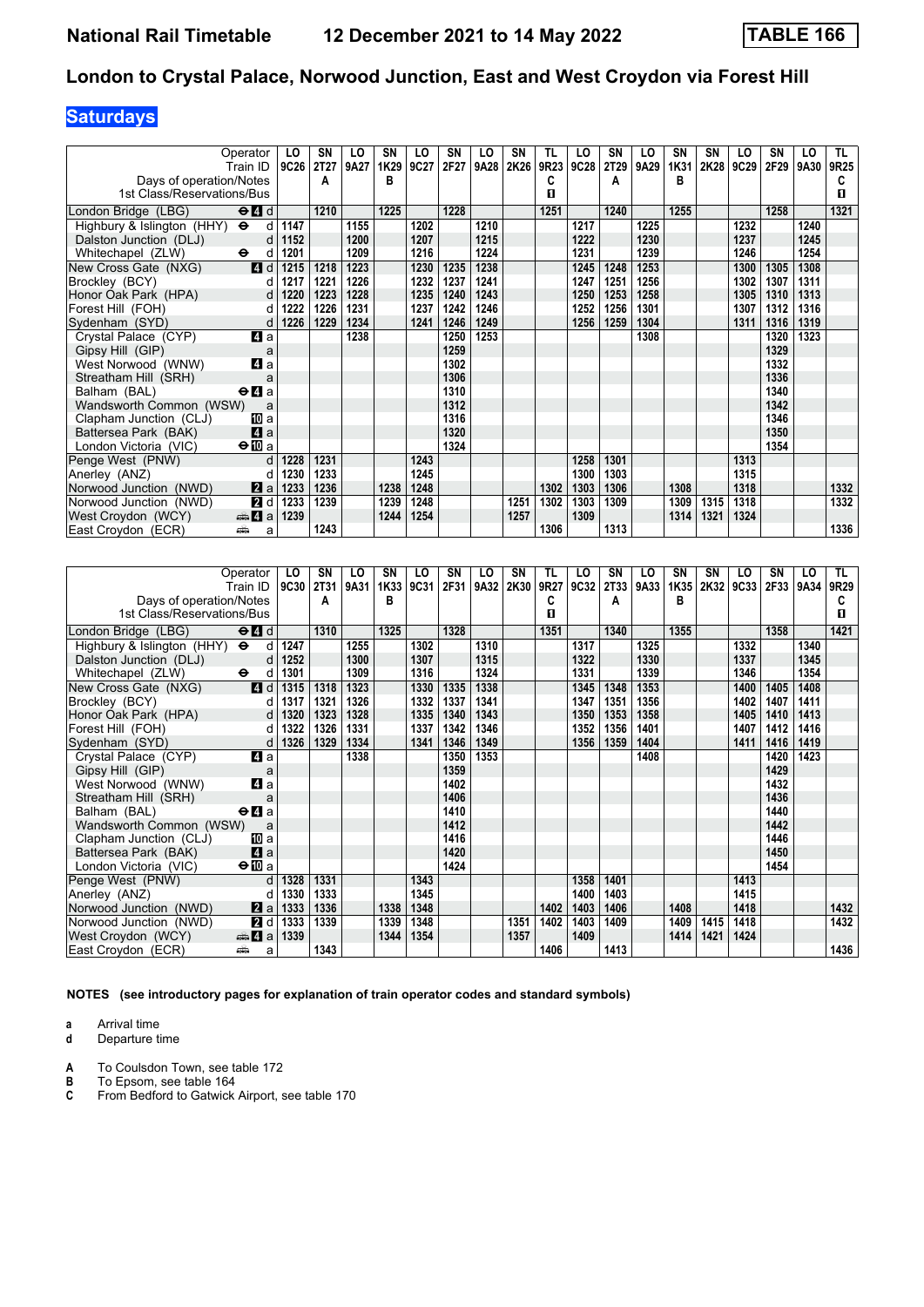# **Saturdays**

| Operator                                                               | LO        | SN   | LO   | SN   | LO   | SN   | LO   | <b>SN</b> | TL   | LO   | SN   | LO   | <b>SN</b> | SΝ   | LO   | SN   | LO   | TL.  |
|------------------------------------------------------------------------|-----------|------|------|------|------|------|------|-----------|------|------|------|------|-----------|------|------|------|------|------|
| Train ID                                                               | 9C34      | 2T35 | 9A35 | 1K37 | 9C35 | 2F35 | 9A36 | 2K34      | 9R31 | 9C36 | 2T37 | 9A37 | 1K39      | 2K36 | 9C37 | 2F37 | 9A38 | 9R33 |
| Days of operation/Notes                                                |           | A    |      | в    |      |      |      |           | C    |      | А    |      | в         |      |      |      |      | C    |
| 1st Class/Reservations/Bus                                             |           |      |      |      |      |      |      |           | 0    |      |      |      |           |      |      |      |      | п    |
| $\Theta$ <sup><math>\blacksquare</math> d</sup><br>London Bridge (LBG) |           | 1410 |      | 1425 |      | 1428 |      |           | 1451 |      | 1440 |      | 1455      |      |      | 1458 |      | 1521 |
| Highbury & Islington (HHY) $\Theta$                                    | 1347<br>d |      | 1355 |      | 1402 |      | 1410 |           |      | 1417 |      | 1425 |           |      | 1432 |      | 1440 |      |
| Dalston Junction (DLJ)                                                 | 1352<br>d |      | 1400 |      | 1407 |      | 1415 |           |      | 1422 |      | 1430 |           |      | 1437 |      | 1445 |      |
| Whitechapel (ZLW)<br>$\ddot{\mathbf{e}}$                               | 1401<br>d |      | 1409 |      | 1416 |      | 1424 |           |      | 1431 |      | 1439 |           |      | 1446 |      | 1454 |      |
| 4d<br>New Cross Gate (NXG)                                             | 1415      | 1418 | 1423 |      | 1430 | 1435 | 1438 |           |      | 1445 | 1448 | 1453 |           |      | 1500 | 1505 | 1508 |      |
| Brockley (BCY)                                                         | 1417<br>d | 1421 | 1426 |      | 1432 | 1437 | 1441 |           |      | 1447 | 1451 | 1456 |           |      | 1502 | 1507 | 1511 |      |
| Honor Oak Park (HPA)                                                   | 1420<br>d | 1423 | 1428 |      | 1435 | 1440 | 1443 |           |      | 1450 | 1453 | 1458 |           |      | 1505 | 1510 | 1513 |      |
| Forest Hill (FOH)                                                      | 1422<br>d | 1426 | 1431 |      | 1437 | 1442 | 1446 |           |      | 1452 | 1456 | 1501 |           |      | 1507 | 1512 | 1516 |      |
| Sydenham (SYD)                                                         | 1426<br>d | 1429 | 1434 |      | 1441 | 1446 | 1449 |           |      | 1456 | 1459 | 1504 |           |      | 1511 | 1516 | 1519 |      |
| 4a<br>Crystal Palace (CYP)                                             |           |      | 1438 |      |      | 1450 | 1453 |           |      |      |      | 1508 |           |      |      | 1520 | 1523 |      |
| Gipsy Hill (GIP)                                                       | a         |      |      |      |      | 1459 |      |           |      |      |      |      |           |      |      | 1529 |      |      |
| 4 a<br>West Norwood (WNW)                                              |           |      |      |      |      | 1502 |      |           |      |      |      |      |           |      |      | 1532 |      |      |
| Streatham Hill (SRH)                                                   | a         |      |      |      |      | 1506 |      |           |      |      |      |      |           |      |      | 1536 |      |      |
| $\Theta$ <b>A</b> a<br>Balham (BAL)                                    |           |      |      |      |      | 1510 |      |           |      |      |      |      |           |      |      | 1540 |      |      |
| Wandsworth Common (WSW)                                                | a         |      |      |      |      | 1512 |      |           |      |      |      |      |           |      |      | 1542 |      |      |
| Clapham Junction (CLJ)<br>10 a                                         |           |      |      |      |      | 1516 |      |           |      |      |      |      |           |      |      | 1546 |      |      |
| 4a<br>Battersea Park (BAK)                                             |           |      |      |      |      | 1520 |      |           |      |      |      |      |           |      |      | 1550 |      |      |
| $\bigoplus a$<br>London Victoria (VIC)                                 |           |      |      |      |      | 1524 |      |           |      |      |      |      |           |      |      | 1554 |      |      |
| Penge West (PNW)                                                       | d<br>1428 | 1431 |      |      | 1443 |      |      |           |      | 1458 | 1501 |      |           |      | 1513 |      |      |      |
| Anerley (ANZ)                                                          | 1430<br>d | 1433 |      |      | 1445 |      |      |           |      | 1500 | 1503 |      |           |      | 1515 |      |      |      |
| Norwood Junction (NWD)<br>2a                                           | 1433      | 1436 |      | 1438 | 1448 |      |      |           | 1502 | 1503 | 1506 |      | 1508      |      | 1518 |      |      | 1532 |
| 2d<br>Norwood Junction (NWD)                                           | 1433      | 1438 |      | 1439 | 1448 |      |      | 1451      | 1502 | 1503 | 1509 |      | 1509      | 1515 | 1518 |      |      | 1532 |
| $\clubsuit$ 4 a<br>West Croydon (WCY)                                  | 1439      |      |      | 1444 | 1454 |      |      | 1457      |      | 1509 |      |      | 1514      | 1521 | 1524 |      |      |      |
| East Croydon (ECR)<br>پیش                                              | a         | 1443 |      |      |      |      |      |           | 1506 |      | 1513 |      |           |      |      |      |      | 1536 |

| Operator                                                           | LO          | SN   | LO   | SN   | LO   | SN   | LO   | SΝ   | TL   | LO   | SN          | LO   | SN   | <b>SN</b> | LO   | SΝ   | LO   | TL.  |
|--------------------------------------------------------------------|-------------|------|------|------|------|------|------|------|------|------|-------------|------|------|-----------|------|------|------|------|
| Train ID                                                           | <b>9C38</b> | 2T39 | 9A39 | 1K41 | 9C39 | 2F39 | 9A40 | 2K38 | 9R35 | 9C40 | <b>2T41</b> | 9A41 | 1K43 | 2K40      | 9C41 | 2F41 | 9A42 | 9R37 |
| Days of operation/Notes                                            |             | А    |      | B    |      |      |      |      | C    |      | Α           |      | в    |           |      |      |      | C    |
| 1st Class/Reservations/Bus                                         |             |      |      |      |      |      |      |      | п    |      |             |      |      |           |      |      |      | п    |
| $\Theta$ <sup><math>\Omega</math></sup> $d$<br>London Bridge (LBG) |             | 1510 |      | 1525 |      | 1528 |      |      | 1551 |      | 1540        |      | 1555 |           |      | 1558 |      | 1621 |
| Highbury & Islington (HHY) $\Theta$<br>d                           | 1447        |      | 1455 |      | 1502 |      | 1510 |      |      | 1517 |             | 1525 |      |           | 1532 |      | 1540 |      |
| Dalston Junction (DLJ)<br>d                                        | 1452        |      | 1500 |      | 1507 |      | 1515 |      |      | 1522 |             | 1530 |      |           | 1537 |      | 1545 |      |
| Whitechapel (ZLW)<br>$\bullet$<br>d                                | 1501        |      | 1509 |      | 1516 |      | 1524 |      |      | 1531 |             | 1539 |      |           | 1546 |      | 1554 |      |
| 4d<br>New Cross Gate (NXG)                                         | 1515        | 1518 | 1523 |      | 1530 | 1535 | 1538 |      |      | 1545 | 1548        | 1553 |      |           | 1600 | 1605 | 1608 |      |
| Brockley (BCY)<br>d                                                | 1517        | 1521 | 1526 |      | 1532 | 1537 | 1541 |      |      | 1547 | 1551        | 1556 |      |           | 1602 | 1607 | 1611 |      |
| Honor Oak Park (HPA)<br>d                                          | 1520        | 1523 | 1528 |      | 1535 | 1540 | 1543 |      |      | 1550 | 1553        | 1558 |      |           | 1605 | 1610 | 1613 |      |
| Forest Hill (FOH)<br>d                                             | 1522        | 1526 | 1531 |      | 1537 | 1542 | 1546 |      |      | 1552 | 1556        | 1601 |      |           | 1607 | 1612 | 1616 |      |
| Sydenham (SYD)<br>d                                                | 1526        | 1529 | 1534 |      | 1541 | 1546 | 1549 |      |      | 1556 | 1559        | 1604 |      |           | 1611 | 1616 | 1619 |      |
| ZI a<br>Crystal Palace (CYP)                                       |             |      | 1538 |      |      | 1550 | 1553 |      |      |      |             | 1608 |      |           |      | 1620 | 1623 |      |
| Gipsy Hill (GIP)<br>a                                              |             |      |      |      |      | 1559 |      |      |      |      |             |      |      |           |      | 1629 |      |      |
| 4a<br>West Norwood (WNW)                                           |             |      |      |      |      | 1602 |      |      |      |      |             |      |      |           |      | 1632 |      |      |
| Streatham Hill (SRH)<br>a                                          |             |      |      |      |      | 1606 |      |      |      |      |             |      |      |           |      | 1636 |      |      |
| Balham (BAL)<br>$\Theta$ <b><math>\blacksquare</math></b> a        |             |      |      |      |      | 1610 |      |      |      |      |             |      |      |           |      | 1640 |      |      |
| Wandsworth Common (WSW)<br>a                                       |             |      |      |      |      | 1612 |      |      |      |      |             |      |      |           |      | 1642 |      |      |
| <b>個</b> a<br>Clapham Junction (CLJ)                               |             |      |      |      |      | 1616 |      |      |      |      |             |      |      |           |      | 1646 |      |      |
| 4a<br>Battersea Park (BAK)                                         |             |      |      |      |      | 1620 |      |      |      |      |             |      |      |           |      | 1650 |      |      |
| $\Theta$ <b>ID</b> a<br>London Victoria (VIC)                      |             |      |      |      |      | 1624 |      |      |      |      |             |      |      |           |      | 1654 |      |      |
| Penge West (PNW)<br>d                                              | 1528        | 1531 |      |      | 1543 |      |      |      |      | 1558 | 1601        |      |      |           | 1613 |      |      |      |
| Anerley (ANZ)<br>d                                                 | 1530        | 1533 |      |      | 1545 |      |      |      |      | 1600 | 1603        |      |      |           | 1615 |      |      |      |
| $\mathbf{a}$ a<br>Norwood Junction (NWD)                           | 1533        | 1536 |      | 1538 | 1548 |      |      |      | 1602 | 1603 | 1606        |      | 1608 |           | 1618 |      |      | 1632 |
| 2d<br>Norwood Junction (NWD)                                       | 1533        | 1539 |      | 1539 | 1548 |      |      | 1551 | 1602 | 1603 | 1609        |      | 1609 | 1615      | 1618 |      |      | 1632 |
| $\bigoplus$ 4 a<br>West Croydon (WCY)                              | 1539        |      |      | 1544 | 1557 |      |      | 1557 |      | 1612 |             |      | 1614 | 1621      | 1627 |      |      |      |
| East Croydon (ECR)<br>پیش<br>a                                     |             | 1543 |      |      |      |      |      |      | 1606 |      | 1613        |      |      |           |      |      |      | 1636 |

**NOTES (see introductory pages for explanation of train operator codes and standard symbols)**

**a** Arrival time<br>**d** Departure t

**d** Departure time

**A** To Coulsdon Town, see table 172<br>**B** To Epsom, see table 164

**B** To Epsom, see table 164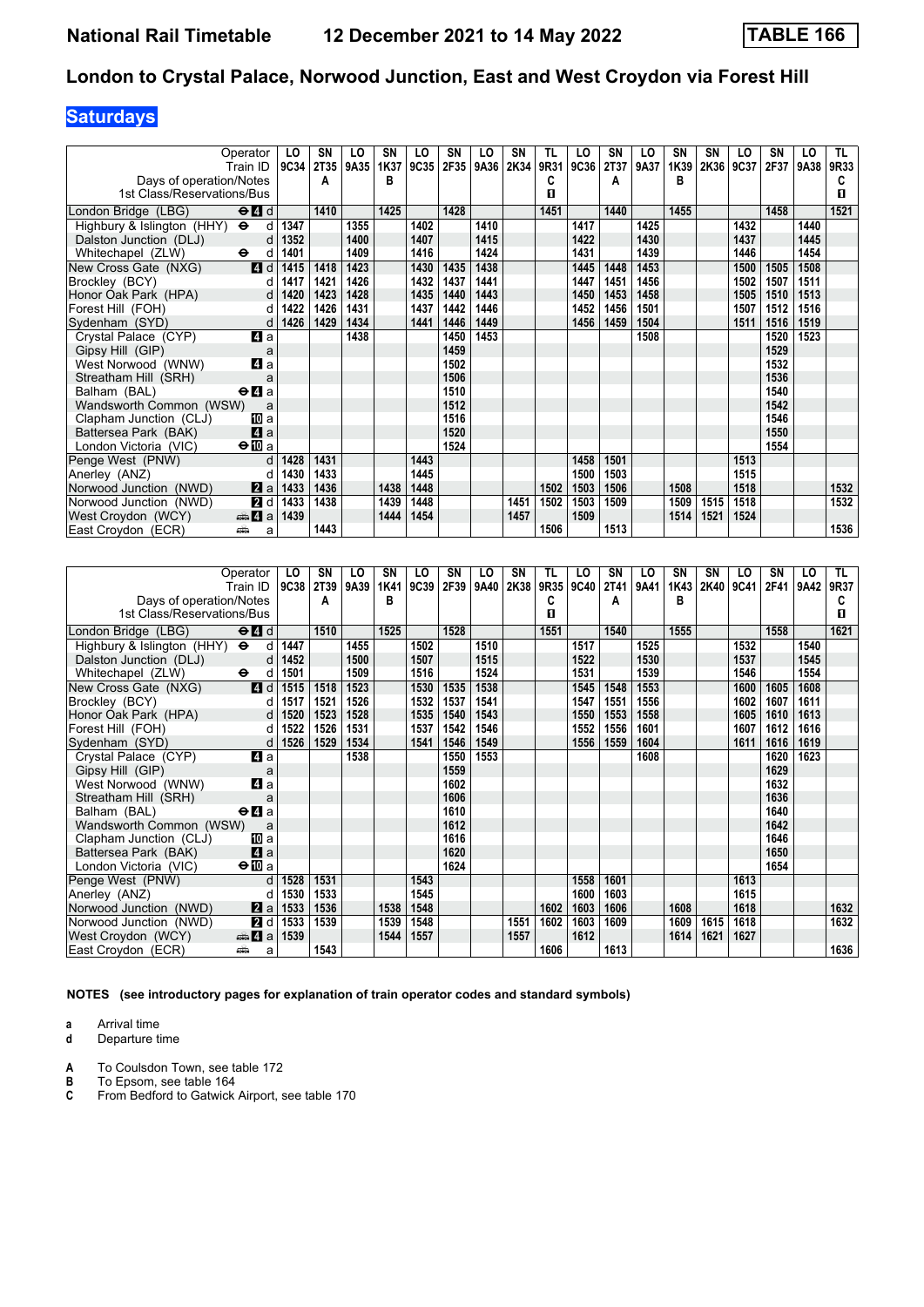# **Saturdays**

| Operator<br>Train ID                             | LO<br>9C42 | <b>SN</b><br><b>2T43</b> | LO<br>9A43 | SN<br>1K45 | LO<br>9C43 | <b>SN</b><br>2F43 | LO<br>9A44 | SN<br>2K42 | TL<br>9R39 | LO<br><b>9C44</b> | SΝ<br><b>2T45</b> | LO<br>9A45 | SN<br>1K47 | SN<br>2K44 | LO<br>9C45 | SΝ<br>2F45 | LO<br>9A46 | TL.<br>9R41 |
|--------------------------------------------------|------------|--------------------------|------------|------------|------------|-------------------|------------|------------|------------|-------------------|-------------------|------------|------------|------------|------------|------------|------------|-------------|
| Days of operation/Notes                          |            | A                        |            | в          |            |                   |            |            | C          |                   | A                 |            | в          |            |            |            |            |             |
| 1st Class/Reservations/Bus                       |            |                          |            |            |            |                   |            |            | п          |                   |                   |            |            |            |            |            |            | п           |
|                                                  |            |                          |            |            |            |                   |            |            |            |                   |                   |            |            |            |            |            |            |             |
| $\Theta$ $\blacksquare$ d<br>London Bridge (LBG) |            | 1610                     |            | 1625       |            | 1628              |            |            | 1651       |                   | 1640              |            | 1655       |            |            | 1658       |            | 1721        |
| Highbury & Islington (HHY) $\Theta$              | 1547<br>d  |                          | 1555       |            | 1602       |                   | 1610       |            |            | 1617              |                   | 1625       |            |            | 1632       |            | 1640       |             |
| Dalston Junction (DLJ)                           | 1552<br>d  |                          | 1600       |            | 1607       |                   | 1615       |            |            | 1622              |                   | 1630       |            |            | 1637       |            | 1645       |             |
| Whitechapel (ZLW)<br>$\ddot{\phantom{1}}$        | 1601<br>d  |                          | 1609       |            | 1616       |                   | 1624       |            |            | 1631              |                   | 1639       |            |            | 1646       |            | 1654       |             |
| 4d<br>New Cross Gate (NXG)                       | 1615       | 1618                     | 1623       |            | 1630       | 1635              | 1638       |            |            | 1645              | 1648              | 1653       |            |            | 1700       | 1705       | 1708       |             |
| Brockley (BCY)                                   | 1617<br>d  | 1621                     | 1626       |            | 1632       | 1637              | 1641       |            |            | 1647              | 1651              | 1656       |            |            | 1702       | 1707       | 1711       |             |
| Honor Oak Park (HPA)                             | 1620<br>d  | 1623                     | 1628       |            | 1635       | 1640              | 1643       |            |            | 1650              | 1653              | 1658       |            |            | 1705       | 1710       | 1713       |             |
| Forest Hill (FOH)                                | 1622<br>d  | 1626                     | 1631       |            | 1637       | 1642              | 1646       |            |            | 1652              | 1656              | 1701       |            |            | 1707       | 1712       | 1716       |             |
| Sydenham (SYD)                                   | 1626<br>d  | 1629                     | 1634       |            | 1641       | 1646              | 1649       |            |            | 1656              | 1659              | 1704       |            |            | 1711       | 1716       | 1719       |             |
| 4a<br>Crystal Palace (CYP)                       |            |                          | 1638       |            |            | 1650              | 1653       |            |            |                   |                   | 1708       |            |            |            | 1720       | 1723       |             |
| Gipsy Hill (GIP)<br>a                            |            |                          |            |            |            | 1659              |            |            |            |                   |                   |            |            |            |            | 1729       |            |             |
| 4 a<br>West Norwood (WNW)                        |            |                          |            |            |            | 1702              |            |            |            |                   |                   |            |            |            |            | 1732       |            |             |
| Streatham Hill (SRH)                             | a          |                          |            |            |            | 1706              |            |            |            |                   |                   |            |            |            |            | 1736       |            |             |
| $\Theta$ <b>d</b> a<br>Balham (BAL)              |            |                          |            |            |            | 1710              |            |            |            |                   |                   |            |            |            |            | 1740       |            |             |
| Wandsworth Common (WSW)<br>a                     |            |                          |            |            |            | 1712              |            |            |            |                   |                   |            |            |            |            | 1742       |            |             |
| Clapham Junction (CLJ)<br>[II] a                 |            |                          |            |            |            | 1716              |            |            |            |                   |                   |            |            |            |            | 1746       |            |             |
| 4a<br>Battersea Park (BAK)                       |            |                          |            |            |            | 1720              |            |            |            |                   |                   |            |            |            |            | 1750       |            |             |
| $\bigoplus$ a<br>London Victoria (VIC)           |            |                          |            |            |            | 1724              |            |            |            |                   |                   |            |            |            |            | 1754       |            |             |
| Penge West (PNW)                                 | 1628<br>d  | 1631                     |            |            | 1643       |                   |            |            |            | 1658              | 1701              |            |            |            | 1713       |            |            |             |
| Anerley (ANZ)                                    | 1630<br>d  | 1633                     |            |            | 1645       |                   |            |            |            | 1700              | 1703              |            |            |            | 1715       |            |            |             |
| Norwood Junction (NWD)<br>2a                     | 1633       | 1636                     |            | 1638       | 1648       |                   |            |            | 1702       | 1703              | 1706              |            | 1708       |            | 1718       |            |            | 1732        |
| 2d<br>Norwood Junction (NWD)                     | 1633       | 1639                     |            | 1639       | 1648       |                   |            | 1651       | 1702       | 1703              | 1709              |            | 1709       | 1715       | 1718       |            |            | 1732        |
| West Croydon (WCY)<br>$\clubsuit$ 4 a            | 1642       |                          |            | 1644       | 1657       |                   |            | 1657       |            | 1712              |                   |            | 1714       | 1721       | 1727       |            |            |             |
| East Croydon (ECR)<br>پیش                        | a          | 1643                     |            |            |            |                   |            |            | 1706       |                   | 1713              |            |            |            |            |            |            | 1736        |

| Operator                                                           | LO          | SN          | LO   | SN   | LO   | SN   | LO   | SΝ   | TL   | LO   | SN          | LO   | SN   | <b>SN</b> | LO   | SΝ   | LO   | TL.  |
|--------------------------------------------------------------------|-------------|-------------|------|------|------|------|------|------|------|------|-------------|------|------|-----------|------|------|------|------|
| Train ID                                                           | <b>9C46</b> | <b>2T47</b> | 9A47 | 1K49 | 9C47 | 2F47 | 9A48 | 2K46 | 9R43 | 9C48 | <b>2T49</b> | 9A49 | 1K51 | 2K48      | 9C49 | 2F49 | 9A50 | 9R45 |
| Days of operation/Notes                                            |             | A           |      | B    |      |      |      |      | C    |      | Α           |      | в    |           |      |      |      | С    |
| 1st Class/Reservations/Bus                                         |             |             |      |      |      |      |      |      | п    |      |             |      |      |           |      |      |      | п    |
| $\Theta$ <sup><math>\Omega</math></sup> $d$<br>London Bridge (LBG) |             | 1710        |      | 1725 |      | 1728 |      |      | 1751 |      | 1740        |      | 1755 |           |      | 1758 |      | 1821 |
| $\bullet$<br>Highbury & Islington (HHY)<br>d                       | 1647        |             | 1655 |      | 1702 |      | 1710 |      |      | 1717 |             | 1725 |      |           | 1732 |      | 1740 |      |
| Dalston Junction (DLJ)<br>d                                        | 1652        |             | 1700 |      | 1707 |      | 1715 |      |      | 1722 |             | 1730 |      |           | 1737 |      | 1745 |      |
| Whitechapel (ZLW)<br>$\bullet$<br>d                                | 1701        |             | 1709 |      | 1716 |      | 1724 |      |      | 1731 |             | 1739 |      |           | 1746 |      | 1754 |      |
| 4d<br>New Cross Gate (NXG)                                         | 1715        | 1718        | 1723 |      | 1730 | 1735 | 1738 |      |      | 1745 | 1748        | 1753 |      |           | 1800 | 1805 | 1808 |      |
| Brockley (BCY)<br>d                                                | 1717        | 1721        | 1726 |      | 1732 | 1737 | 1741 |      |      | 1747 | 1751        | 1756 |      |           | 1802 | 1807 | 1811 |      |
| Honor Oak Park (HPA)<br>d                                          | 1720        | 1723        | 1728 |      | 1735 | 1740 | 1743 |      |      | 1750 | 1753        | 1758 |      |           | 1805 | 1810 | 1813 |      |
| Forest Hill (FOH)<br>d                                             | 1722        | 1726        | 1731 |      | 1737 | 1742 | 1746 |      |      | 1752 | 1756        | 1801 |      |           | 1807 | 1812 | 1816 |      |
| Sydenham (SYD)<br>d                                                | 1726        | 1729        | 1734 |      | 1741 | 1746 | 1749 |      |      | 1756 | 1759        | 1804 |      |           | 1811 | 1816 | 1819 |      |
| ZI a<br>Crystal Palace (CYP)                                       |             |             | 1738 |      |      | 1750 | 1753 |      |      |      |             | 1808 |      |           |      | 1820 | 1823 |      |
| Gipsy Hill (GIP)<br>a                                              |             |             |      |      |      | 1759 |      |      |      |      |             |      |      |           |      | 1829 |      |      |
| 4a<br>West Norwood (WNW)                                           |             |             |      |      |      | 1802 |      |      |      |      |             |      |      |           |      | 1832 |      |      |
| Streatham Hill (SRH)<br>a                                          |             |             |      |      |      | 1806 |      |      |      |      |             |      |      |           |      | 1836 |      |      |
| Balham (BAL)<br>$\Theta$ <b><math>\blacksquare</math></b> a        |             |             |      |      |      | 1810 |      |      |      |      |             |      |      |           |      | 1840 |      |      |
| Wandsworth Common (WSW)<br>a                                       |             |             |      |      |      | 1812 |      |      |      |      |             |      |      |           |      | 1842 |      |      |
| <b>個</b> a<br>Clapham Junction (CLJ)                               |             |             |      |      |      | 1816 |      |      |      |      |             |      |      |           |      | 1846 |      |      |
| 4a<br>Battersea Park (BAK)                                         |             |             |      |      |      | 1820 |      |      |      |      |             |      |      |           |      | 1850 |      |      |
| $\Theta$ <b>ID</b> a<br>London Victoria (VIC)                      |             |             |      |      |      | 1824 |      |      |      |      |             |      |      |           |      | 1854 |      |      |
| Penge West (PNW)<br>d                                              | 1728        | 1731        |      |      | 1743 |      |      |      |      | 1758 | 1801        |      |      |           | 1813 |      |      |      |
| Anerley (ANZ)<br>d                                                 | 1730        | 1733        |      |      | 1745 |      |      |      |      | 1800 | 1803        |      |      |           | 1815 |      |      |      |
| $\mathbf{a}$ a<br>Norwood Junction (NWD)                           | 1733        | 1736        |      | 1738 | 1748 |      |      |      | 1802 | 1803 | 1806        |      | 1808 |           | 1818 |      |      | 1832 |
| 2d<br>Norwood Junction (NWD)                                       | 1733        | 1739        |      | 1739 | 1748 |      |      | 1751 | 1802 | 1803 | 1809        |      | 1809 | 1815      | 1818 |      |      | 1832 |
| $\bigoplus$ 4 a<br>West Croydon (WCY)                              | 1742        |             |      | 1744 | 1757 |      |      | 1757 |      | 1812 |             |      | 1814 | 1821      | 1827 |      |      |      |
| East Croydon (ECR)<br>پیش<br>a                                     |             | 1743        |      |      |      |      |      |      | 1806 |      | 1813        |      |      |           |      |      |      | 1836 |

**NOTES (see introductory pages for explanation of train operator codes and standard symbols)**

**a** Arrival time<br>**d** Departure t

**d** Departure time

**A** To Coulsdon Town, see table 172<br>**B** To Epsom, see table 164

**B** To Epsom, see table 164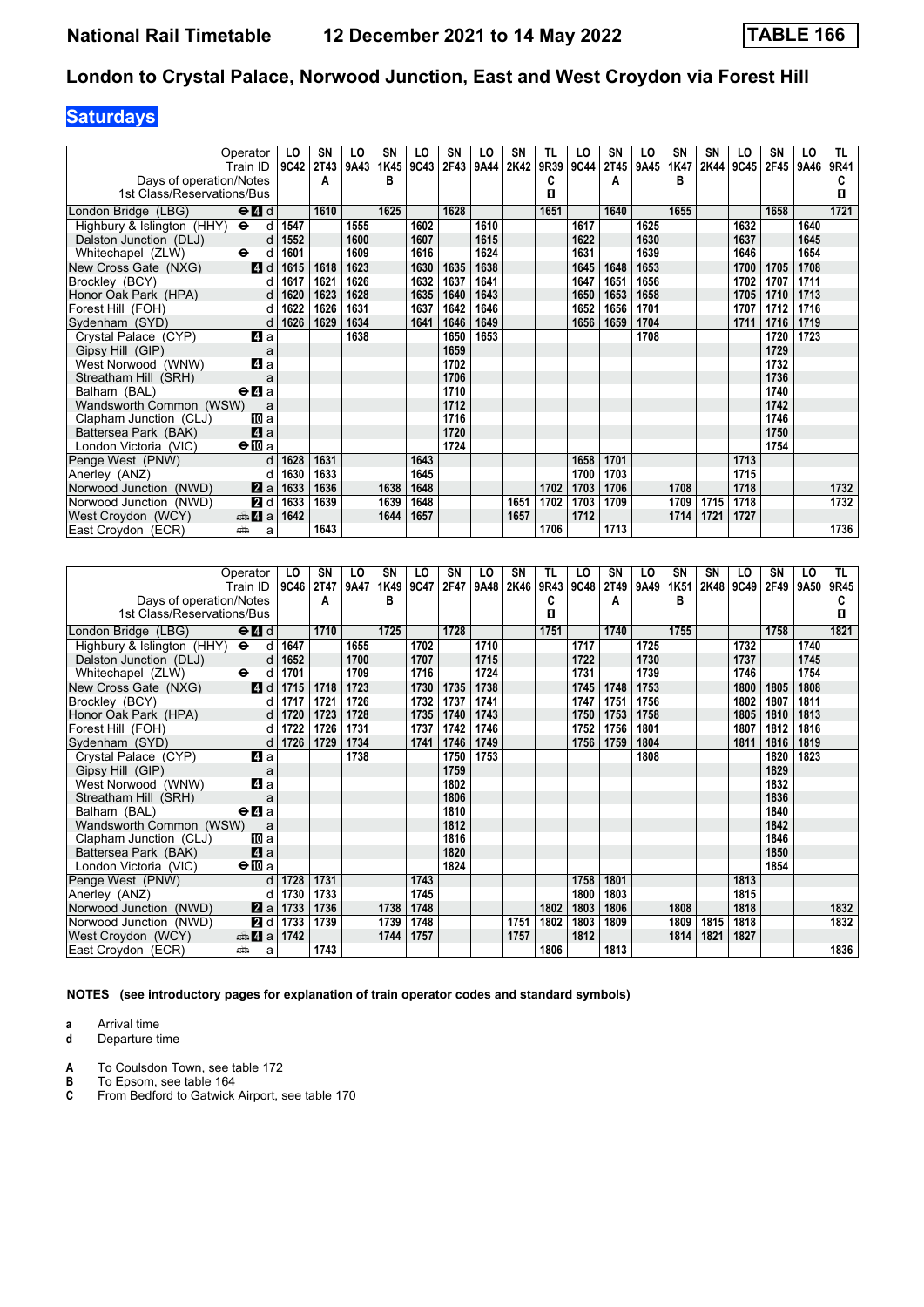# **Saturdays**

| Operator                                                               | LO          | SN   | LO   | SN   | LO   | SN   | LO   | <b>SN</b> | TL   | LO   | SΝ          | LO   | SN   | SΝ   | LO   | SN   | LO   | TL.  |
|------------------------------------------------------------------------|-------------|------|------|------|------|------|------|-----------|------|------|-------------|------|------|------|------|------|------|------|
| Train ID                                                               | <b>9C50</b> | 2T51 | 9A51 | 1K53 | 9C51 | 2F51 | 9A52 | 2K50      | 9R47 | 9C52 | <b>2T53</b> | 9A53 | 1K55 | 2K52 | 9C53 | 2F53 | 9A54 | 9R49 |
| Days of operation/Notes                                                |             | A    |      | в    |      |      |      |           | C    |      | А           |      | в    |      |      |      |      | c    |
| 1st Class/Reservations/Bus                                             |             |      |      |      |      |      |      |           | 0    |      |             |      |      |      |      |      |      | п    |
| $\Theta$ <sup><math>\blacksquare</math> d</sup><br>London Bridge (LBG) |             | 1810 |      | 1825 |      | 1828 |      |           | 1851 |      | 1840        |      | 1855 |      |      | 1858 |      | 1921 |
| Highbury & Islington (HHY) $\Theta$                                    | 1747<br>d   |      | 1755 |      | 1802 |      | 1810 |           |      | 1817 |             | 1825 |      |      | 1832 |      | 1840 |      |
| Dalston Junction (DLJ)                                                 | 1752<br>d   |      | 1800 |      | 1807 |      | 1815 |           |      | 1822 |             | 1830 |      |      | 1837 |      | 1845 |      |
| Whitechapel (ZLW)<br>$\ddot{\phantom{1}}$                              | 1801<br>d   |      | 1809 |      | 1816 |      | 1824 |           |      | 1831 |             | 1839 |      |      | 1846 |      | 1854 |      |
| 4d<br>New Cross Gate (NXG)                                             | 1815        | 1818 | 1823 |      | 1830 | 1835 | 1838 |           |      | 1845 | 1848        | 1853 |      |      | 1900 | 1905 | 1908 |      |
| Brockley (BCY)                                                         | 1817<br>d   | 1821 | 1826 |      | 1832 | 1837 | 1841 |           |      | 1847 | 1851        | 1856 |      |      | 1902 | 1907 | 1911 |      |
| Honor Oak Park (HPA)                                                   | 1820<br>d   | 1823 | 1828 |      | 1835 | 1840 | 1843 |           |      | 1850 | 1853        | 1858 |      |      | 1905 | 1910 | 1913 |      |
| Forest Hill (FOH)                                                      | 1822<br>d   | 1826 | 1831 |      | 1837 | 1842 | 1846 |           |      | 1852 | 1856        | 1901 |      |      | 1907 | 1912 | 1916 |      |
| Sydenham (SYD)                                                         | 1826<br>d   | 1829 | 1834 |      | 1841 | 1846 | 1849 |           |      | 1856 | 1859        | 1904 |      |      | 1911 | 1916 | 1919 |      |
| 4a<br>Crystal Palace (CYP)                                             |             |      | 1838 |      |      | 1850 | 1853 |           |      |      |             | 1908 |      |      |      | 1920 | 1923 |      |
| Gipsy Hill (GIP)                                                       | a           |      |      |      |      | 1859 |      |           |      |      |             |      |      |      |      | 1929 |      |      |
| 4 a<br>West Norwood (WNW)                                              |             |      |      |      |      | 1902 |      |           |      |      |             |      |      |      |      | 1932 |      |      |
| Streatham Hill (SRH)                                                   | a           |      |      |      |      | 1906 |      |           |      |      |             |      |      |      |      | 1936 |      |      |
| Balham (BAL)<br>$\Theta$ <b><math>\blacksquare</math></b> a            |             |      |      |      |      | 1910 |      |           |      |      |             |      |      |      |      | 1940 |      |      |
| Wandsworth Common (WSW)                                                | a           |      |      |      |      | 1912 |      |           |      |      |             |      |      |      |      | 1942 |      |      |
| Clapham Junction (CLJ)<br>10 a                                         |             |      |      |      |      | 1916 |      |           |      |      |             |      |      |      |      | 1946 |      |      |
| 4a<br>Battersea Park (BAK)                                             |             |      |      |      |      | 1920 |      |           |      |      |             |      |      |      |      | 1950 |      |      |
| $\bigoplus a$<br>London Victoria (VIC)                                 |             |      |      |      |      | 1924 |      |           |      |      |             |      |      |      |      | 1954 |      |      |
| Penge West (PNW)                                                       | d<br>1828   | 1831 |      |      | 1843 |      |      |           |      | 1858 | 1901        |      |      |      | 1913 |      |      |      |
| Anerley (ANZ)                                                          | 1830<br>d   | 1833 |      |      | 1845 |      |      |           |      | 1900 | 1903        |      |      |      | 1915 |      |      |      |
| Norwood Junction (NWD)<br>2a                                           | 1833        | 1836 |      | 1838 | 1848 |      |      |           | 1902 | 1903 | 1906        |      | 1908 |      | 1918 |      |      | 1932 |
| 2d<br>Norwood Junction (NWD)                                           | 1833        | 1839 |      | 1839 | 1848 |      |      | 1851      | 1902 | 1903 | 1909        |      | 1909 | 1915 | 1918 |      |      | 1932 |
| $\clubsuit$ 4 a<br>West Croydon (WCY)                                  | 1842        |      |      | 1844 | 1857 |      |      | 1857      |      | 1912 |             |      | 1914 | 1921 | 1927 |      |      |      |
| East Croydon (ECR)<br>پیش                                              | a           | 1843 |      |      |      |      |      |           | 1906 |      | 1913        |      |      |      |      |      |      | 1936 |

| Operator                                                           | LO          | SN          | LO   | SΝ   | LO   | SN   | LO   | SN   | TL   | LO   | <b>SN</b> | LO   | SN   | SΝ   | LO   | SΝ   | LO   | TL.              |
|--------------------------------------------------------------------|-------------|-------------|------|------|------|------|------|------|------|------|-----------|------|------|------|------|------|------|------------------|
| Train ID                                                           | <b>9C54</b> | <b>2T55</b> | 9A55 | 1K57 | 9C55 | 2F55 | 9A56 | 2K54 | 9R51 | 9C56 | 2T57      | 9A57 | 1K59 | 2K56 | 9C57 | 2F57 | 9A58 | 9R <sub>53</sub> |
| Days of operation/Notes                                            |             | A           |      | B    |      |      |      |      | c    |      | A         |      | в    |      |      |      |      | С                |
| 1st Class/Reservations/Bus                                         |             |             |      |      |      |      |      |      | п    |      |           |      |      |      |      |      |      | п                |
| $\Theta$ <sup><math>\Omega</math></sup> $d$<br>London Bridge (LBG) |             | 1910        |      | 1925 |      | 1928 |      |      | 1951 |      | 1940      |      | 1955 |      |      | 1958 |      | 2021             |
| Highbury & Islington (HHY)<br>$\ddot{\mathbf{e}}$<br>d             | 1847        |             | 1855 |      | 1902 |      | 1910 |      |      | 1917 |           | 1925 |      |      | 1932 |      | 1940 |                  |
| Dalston Junction (DLJ)<br>d                                        | 1852        |             | 1900 |      | 1907 |      | 1915 |      |      | 1922 |           | 1930 |      |      | 1937 |      | 1945 |                  |
| $\ddot{\mathbf{e}}$<br>Whitechapel (ZLW)<br>d                      | 1901        |             | 1909 |      | 1916 |      | 1924 |      |      | 1931 |           | 1939 |      |      | 1946 |      | 1954 |                  |
| 4d<br>New Cross Gate (NXG)                                         | 1915        | 1918        | 1923 |      | 1930 | 1935 | 1938 |      |      | 1945 | 1948      | 1953 |      |      | 2000 | 2005 | 2008 |                  |
| Brockley (BCY)<br>d                                                | 1917        | 1921        | 1926 |      | 1932 | 1937 | 1941 |      |      | 1947 | 1951      | 1956 |      |      | 2002 | 2007 | 2011 |                  |
| Honor Oak Park (HPA)<br>d                                          | 1920        | 1923        | 1928 |      | 1935 | 1940 | 1943 |      |      | 1950 | 1953      | 1958 |      |      | 2005 | 2010 | 2013 |                  |
| Forest Hill (FOH)<br>d                                             | 1922        | 1926        | 1931 |      | 1937 | 1942 | 1946 |      |      | 1952 | 1956      | 2001 |      |      | 2007 | 2012 | 2016 |                  |
| Sydenham (SYD)<br>d                                                | 1926        | 1929        | 1934 |      | 1941 | 1946 | 1949 |      |      | 1956 | 1959      | 2004 |      |      | 2011 | 2016 | 2019 |                  |
| 4a<br>Crystal Palace (CYP)                                         |             |             | 1938 |      |      | 1950 | 1953 |      |      |      |           | 2008 |      |      |      | 2020 | 2023 |                  |
| Gipsy Hill (GIP)<br>a                                              |             |             |      |      |      | 1959 |      |      |      |      |           |      |      |      |      | 2029 |      |                  |
| 4a<br>West Norwood (WNW)                                           |             |             |      |      |      | 2002 |      |      |      |      |           |      |      |      |      | 2032 |      |                  |
| Streatham Hill (SRH)<br>a                                          |             |             |      |      |      | 2006 |      |      |      |      |           |      |      |      |      | 2036 |      |                  |
| Balham (BAL)<br>$\Theta$ <b><math>\blacksquare</math></b> a        |             |             |      |      |      | 2010 |      |      |      |      |           |      |      |      |      | 2040 |      |                  |
| Wandsworth Common (WSW)<br>a                                       |             |             |      |      |      | 2012 |      |      |      |      |           |      |      |      |      | 2042 |      |                  |
| Clapham Junction (CLJ)<br>[II] a                                   |             |             |      |      |      | 2016 |      |      |      |      |           |      |      |      |      | 2046 |      |                  |
| $\mathbf{A}$ a<br>Battersea Park (BAK)                             |             |             |      |      |      | 2020 |      |      |      |      |           |      |      |      |      | 2050 |      |                  |
| $\Theta$ M a<br>London Victoria (VIC)                              |             |             |      |      |      | 2024 |      |      |      |      |           |      |      |      |      | 2054 |      |                  |
| Penge West (PNW)<br>d                                              | 1928        | 1931        |      |      | 1943 |      |      |      |      | 1958 | 2001      |      |      |      | 2013 |      |      |                  |
| Anerley (ANZ)<br>d                                                 | 1930        | 1933        |      |      | 1945 |      |      |      |      | 2000 | 2003      |      |      |      | 2015 |      |      |                  |
| <b>Z</b> a<br>Norwood Junction (NWD)                               | 1933        | 1936        |      | 1938 | 1948 |      |      |      | 2002 | 2003 | 2006      |      | 2008 |      | 2018 |      |      | 2032             |
| 2d<br>Norwood Junction (NWD)                                       | 1933        | 1939        |      | 1939 | 1948 |      |      | 1951 | 2002 | 2003 | 2009      |      | 2009 | 2013 | 2018 |      |      | 2032             |
| West Croydon (WCY)<br>$\bigoplus$ 4 a                              | 1942        |             |      | 1944 | 1957 |      |      | 1957 |      | 2012 |           |      | 2014 | 2021 | 2027 |      |      |                  |
| East Croydon (ECR)<br>پیشته<br>a                                   |             | 1943        |      |      |      |      |      |      | 2006 |      | 2013      |      |      |      |      |      |      | 2036             |

**NOTES (see introductory pages for explanation of train operator codes and standard symbols)**

**a** Arrival time<br>**d** Departure t

**d** Departure time

**A** To Coulsdon Town, see table 172<br>**B** To Epsom, see table 164

**B** To Epsom, see table 164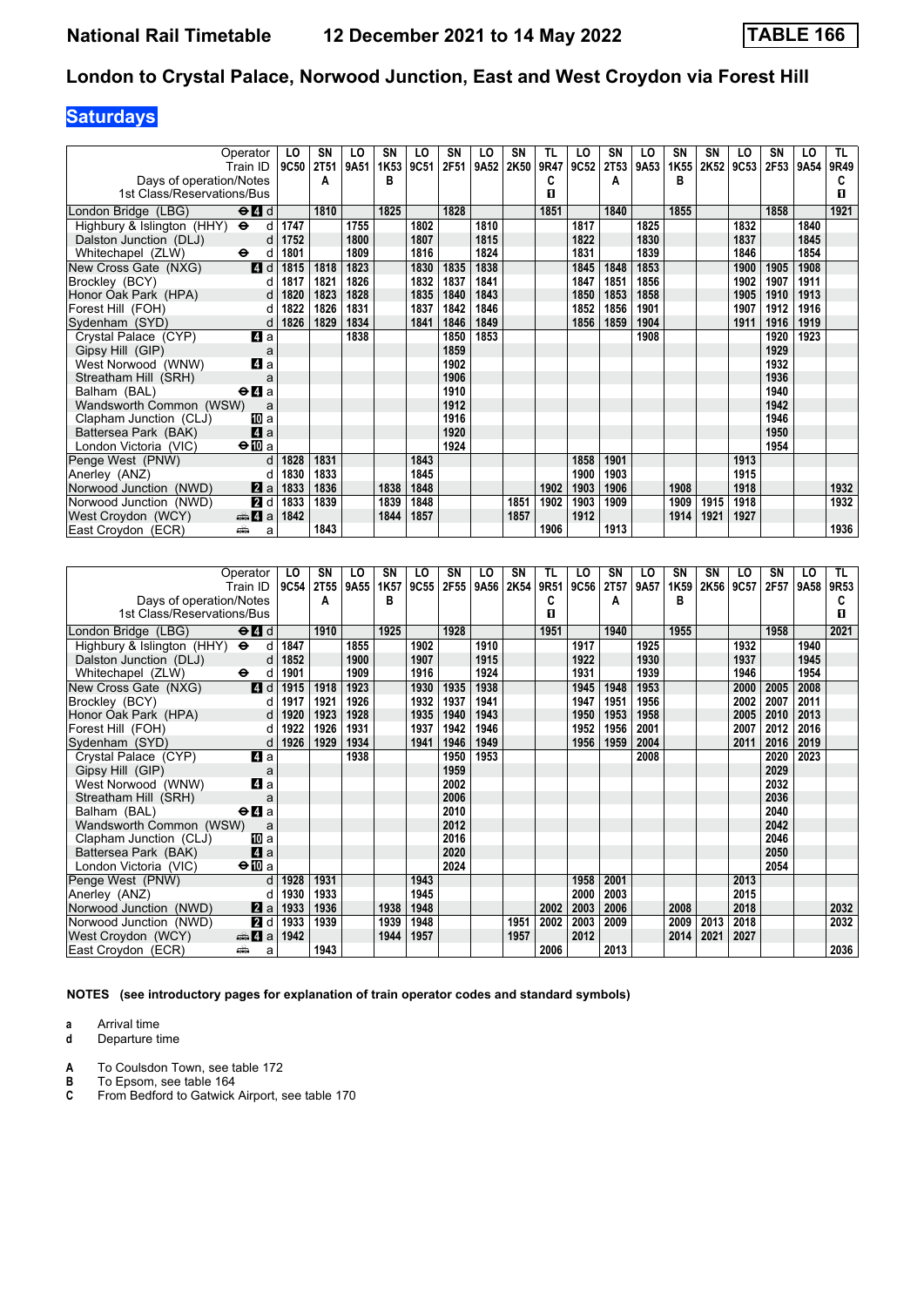## **Saturdays**

| Operator                                                               | LO          | SN          | LO   | SΝ   | LO   | SN   | LO   | <b>SN</b> | TL   | LO   | SN   | LO   | SN   | SΝ   | LO   | SN   | LO   | TL.  |
|------------------------------------------------------------------------|-------------|-------------|------|------|------|------|------|-----------|------|------|------|------|------|------|------|------|------|------|
| Train ID                                                               | <b>9C58</b> | <b>2T59</b> | 9A59 | 1K61 | 9C59 | 2F59 | 9A60 | 2K58      | 9R55 | 9C60 | 2T61 | 9A61 | 1K63 | 2K60 | 9C61 | 2F61 | 9A62 | 9R57 |
| Days of operation/Notes                                                |             | A           |      | в    |      |      |      |           | C    |      | А    |      | в    |      |      |      |      | c    |
| 1st Class/Reservations/Bus                                             |             |             |      |      |      |      |      |           | 0    |      |      |      |      |      |      |      |      | п    |
| $\Theta$ <sup><math>\blacksquare</math> d</sup><br>London Bridge (LBG) |             | 2010        |      | 2025 |      | 2028 |      |           | 2051 |      | 2040 |      | 2055 |      |      | 2058 |      | 2121 |
| Highbury & Islington (HHY) $\Theta$                                    | 1947<br>d   |             | 1955 |      | 2002 |      | 2010 |           |      | 2017 |      | 2025 |      |      | 2032 |      | 2040 |      |
| Dalston Junction (DLJ)                                                 | 1952<br>d   |             | 2000 |      | 2007 |      | 2015 |           |      | 2022 |      | 2030 |      |      | 2037 |      | 2045 |      |
| Whitechapel (ZLW)<br>$\ddot{\phantom{1}}$                              | 2001<br>d   |             | 2009 |      | 2016 |      | 2024 |           |      | 2031 |      | 2039 |      |      | 2046 |      | 2054 |      |
| 4d<br>New Cross Gate (NXG)                                             | 2015        | 2018        | 2023 |      | 2030 | 2035 | 2038 |           |      | 2045 | 2048 | 2053 |      |      | 2100 | 2105 | 2108 |      |
| Brockley (BCY)                                                         | 2017<br>d   | 2021        | 2026 |      | 2032 | 2037 | 2041 |           |      | 2047 | 2051 | 2056 |      |      | 2102 | 2107 | 2111 |      |
| Honor Oak Park (HPA)                                                   | 2020<br>d   | 2023        | 2028 |      | 2035 | 2040 | 2043 |           |      | 2050 | 2053 | 2058 |      |      | 2105 | 2110 | 2113 |      |
| Forest Hill (FOH)                                                      | 2022<br>d   | 2026        | 2031 |      | 2037 | 2042 | 2046 |           |      | 2052 | 2056 | 2101 |      |      | 2107 | 2112 | 2116 |      |
| Sydenham (SYD)                                                         | 2026<br>d   | 2029        | 2034 |      | 2041 | 2046 | 2049 |           |      | 2056 | 2059 | 2104 |      |      | 2111 | 2116 | 2119 |      |
| 4a<br>Crystal Palace (CYP)                                             |             |             | 2038 |      |      | 2050 | 2053 |           |      |      |      | 2108 |      |      |      | 2120 | 2123 |      |
| Gipsy Hill (GIP)                                                       | a           |             |      |      |      | 2059 |      |           |      |      |      |      |      |      |      | 2129 |      |      |
| 4 a<br>West Norwood (WNW)                                              |             |             |      |      |      | 2102 |      |           |      |      |      |      |      |      |      | 2132 |      |      |
| Streatham Hill (SRH)                                                   | a           |             |      |      |      | 2106 |      |           |      |      |      |      |      |      |      | 2136 |      |      |
| Balham (BAL)<br>$\Theta$ <b><math>\blacksquare</math></b> a            |             |             |      |      |      | 2110 |      |           |      |      |      |      |      |      |      | 2140 |      |      |
| Wandsworth Common (WSW)                                                | a           |             |      |      |      | 2112 |      |           |      |      |      |      |      |      |      | 2142 |      |      |
| Clapham Junction (CLJ)<br>10 a                                         |             |             |      |      |      | 2116 |      |           |      |      |      |      |      |      |      | 2146 |      |      |
| 4a<br>Battersea Park (BAK)                                             |             |             |      |      |      | 2120 |      |           |      |      |      |      |      |      |      | 2150 |      |      |
| $\bigoplus a$<br>London Victoria (VIC)                                 |             |             |      |      |      | 2124 |      |           |      |      |      |      |      |      |      | 2154 |      |      |
| Penge West (PNW)                                                       | d<br>2028   | 2031        |      |      | 2043 |      |      |           |      | 2058 | 2101 |      |      |      | 2113 |      |      |      |
| Anerley (ANZ)                                                          | 2030<br>d   | 2033        |      |      | 2045 |      |      |           |      | 2100 | 2103 |      |      |      | 2115 |      |      |      |
| Norwood Junction (NWD)<br>2a                                           | 2033        | 2036        |      | 2038 | 2048 |      |      |           | 2102 | 2103 | 2106 |      | 2108 |      | 2118 |      |      | 2132 |
| Norwood Junction (NWD)<br>2d                                           | 2033        | 2039        |      | 2039 | 2048 |      |      | 2051      | 2102 | 2103 | 2109 |      | 2109 | 2115 | 2118 |      |      | 2132 |
| West Croydon (WCY)<br>$\clubsuit$ 4 a                                  | 2042        |             |      | 2044 | 2057 |      |      | 2057      |      | 2112 |      |      | 2114 | 2121 | 2124 |      |      |      |
| East Croydon (ECR)<br>پیش                                              | a           | 2043        |      |      |      |      |      |           | 2106 |      | 2113 |      |      |      |      |      |      | 2136 |

| Operator                                                           | LO   | SN   | LO   | SN   | LO   | SN   | LO   | SΝ   | TL   | LO   | SN          | LO   | SN   | <b>SN</b> | LO   | SΝ   | LO   | TL.  |
|--------------------------------------------------------------------|------|------|------|------|------|------|------|------|------|------|-------------|------|------|-----------|------|------|------|------|
| Train ID                                                           | 9C62 | 2T63 | 9A63 | 1K65 | 9C63 | 2F63 | 9A64 | 2K62 | 9R59 | 9C64 | <b>2T65</b> | 9A65 | 1K67 | 2K64      | 9C65 | 2F65 | 9A66 | 9R61 |
| Days of operation/Notes                                            |      | А    |      | B    |      |      |      |      | C    |      | Α           |      | в    |           |      |      |      | С    |
| 1st Class/Reservations/Bus                                         |      |      |      |      |      |      |      |      | п    |      |             |      |      |           |      |      |      | п    |
| $\Theta$ <sup><math>\Omega</math></sup> $d$<br>London Bridge (LBG) |      | 2110 |      | 2125 |      | 2128 |      |      | 2151 |      | 2140        |      | 2155 |           |      | 2158 |      | 2221 |
| Highbury & Islington (HHY) $\Theta$<br>d                           | 2047 |      | 2055 |      | 2102 |      | 2110 |      |      | 2117 |             | 2125 |      |           | 2132 |      | 2140 |      |
| Dalston Junction (DLJ)<br>d                                        | 2052 |      | 2100 |      | 2107 |      | 2115 |      |      | 2122 |             | 2130 |      |           | 2137 |      | 2145 |      |
| $\ddot{\mathbf{e}}$<br>Whitechapel (ZLW)<br>d                      | 2101 |      | 2109 |      | 2116 |      | 2124 |      |      | 2131 |             | 2139 |      |           | 2146 |      | 2154 |      |
| 4d<br>New Cross Gate (NXG)                                         | 2115 | 2118 | 2123 |      | 2130 | 2135 | 2138 |      |      | 2145 | 2148        | 2153 |      |           | 2200 | 2205 | 2208 |      |
| Brockley (BCY)<br>d                                                | 2117 | 2121 | 2126 |      | 2132 | 2137 | 2141 |      |      | 2147 | 2151        | 2156 |      |           | 2202 | 2207 | 2211 |      |
| Honor Oak Park (HPA)<br>$\mathsf{d}$                               | 2120 | 2123 | 2128 |      | 2135 | 2140 | 2143 |      |      | 2150 | 2153        | 2158 |      |           | 2205 | 2210 | 2213 |      |
| Forest Hill (FOH)<br>d                                             | 2122 | 2126 | 2131 |      | 2137 | 2142 | 2146 |      |      | 2152 | 2156        | 2201 |      |           | 2207 | 2212 | 2216 |      |
| Sydenham (SYD)<br>d                                                | 2126 | 2129 | 2134 |      | 2141 | 2146 | 2149 |      |      | 2156 | 2159        | 2204 |      |           | 2211 | 2216 | 2219 |      |
| Crystal Palace (CYP)<br>4 a                                        |      |      | 2138 |      |      | 2150 | 2153 |      |      |      |             | 2208 |      |           |      | 2220 | 2223 |      |
| Gipsy Hill (GIP)<br>a                                              |      |      |      |      |      | 2159 |      |      |      |      |             |      |      |           |      | 2229 |      |      |
| 4a<br>West Norwood (WNW)                                           |      |      |      |      |      | 2202 |      |      |      |      |             |      |      |           |      | 2232 |      |      |
| Streatham Hill (SRH)<br>a                                          |      |      |      |      |      | 2206 |      |      |      |      |             |      |      |           |      | 2236 |      |      |
| Balham (BAL)<br>$\Theta$ <b><math>\blacksquare</math></b> a        |      |      |      |      |      | 2210 |      |      |      |      |             |      |      |           |      | 2240 |      |      |
| Wandsworth Common (WSW)<br>a                                       |      |      |      |      |      | 2212 |      |      |      |      |             |      |      |           |      | 2242 |      |      |
| <b>ID</b> a<br>Clapham Junction (CLJ)                              |      |      |      |      |      | 2216 |      |      |      |      |             |      |      |           |      | 2246 |      |      |
| 4a<br>Battersea Park (BAK)                                         |      |      |      |      |      | 2220 |      |      |      |      |             |      |      |           |      | 2250 |      |      |
| $\Theta$ <b>ID</b> a<br>London Victoria (VIC)                      |      |      |      |      |      | 2224 |      |      |      |      |             |      |      |           |      | 2254 |      |      |
| Penge West (PNW)<br>$\mathsf{d}$                                   | 2128 | 2131 |      |      | 2143 |      |      |      |      | 2158 | 2201        |      |      |           | 2213 |      |      |      |
| Anerley (ANZ)<br>d                                                 | 2130 | 2133 |      |      | 2145 |      |      |      |      | 2200 | 2203        |      |      |           | 2215 |      |      |      |
| 2 a <br>Norwood Junction (NWD)                                     | 2133 | 2136 |      | 2138 | 2148 |      |      |      | 2202 | 2203 | 2206        |      | 2208 |           | 2218 |      |      | 2232 |
| 2d<br>Norwood Junction (NWD)                                       | 2133 | 2139 |      | 2139 | 2148 |      |      | 2151 | 2202 | 2203 | 2209        |      | 2209 | 2215      | 2218 |      |      | 2232 |
| $\bigoplus$ $\mathbf{Z}$ a<br>West Croydon (WCY)                   | 2139 |      |      | 2144 | 2154 |      |      | 2157 |      | 2209 |             |      | 2214 | 2221      | 2224 |      |      |      |
| East Croydon (ECR)<br>پیش<br>a                                     |      | 2143 |      |      |      |      |      |      | 2206 |      | 2213        |      |      |           |      |      |      | 2236 |

**NOTES (see introductory pages for explanation of train operator codes and standard symbols)**

**a** Arrival time<br>**d** Departure t

**d** Departure time

**A** To Coulsdon Town, see table 172<br>**B** To Epsom, see table 164

**B** To Epsom, see table 164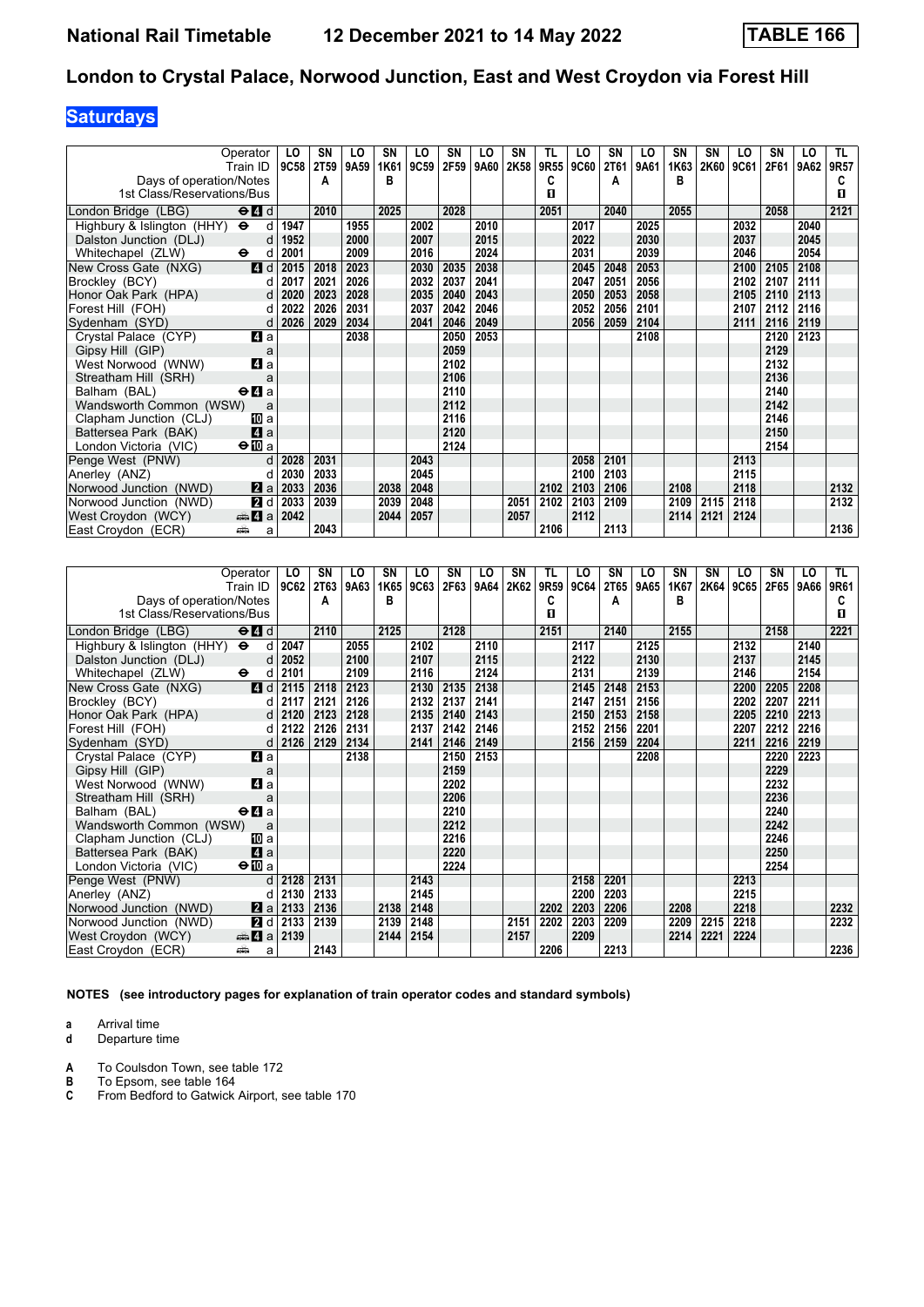# **Saturdays**

| Operator<br>Train ID                             | LO<br><b>9C66</b>    | SN<br><b>2T67</b> | LO<br>9A67 | SN<br>1K69 | LO<br>9C67 | <b>SN</b><br>2F67 | LO<br>9A68 | SN<br>2K66 | TL<br>9R63 | LO<br>9C68 | SN<br>2T69 | LO<br>9A69 | <b>SN</b><br>1K71 | <b>SN</b><br>2K68 | LO<br>9C69 | SΝ<br>2F69 | TL<br>9R65 | LO<br>9A70 |
|--------------------------------------------------|----------------------|-------------------|------------|------------|------------|-------------------|------------|------------|------------|------------|------------|------------|-------------------|-------------------|------------|------------|------------|------------|
| Days of operation/Notes                          |                      | A                 |            | B          |            |                   |            |            | D          |            | A          |            | в                 |                   |            |            | C          |            |
| 1st Class/Reservations/Bus                       |                      |                   |            |            |            |                   |            |            | п          |            |            |            |                   |                   |            |            | п          |            |
| $\Theta$ $\blacksquare$ d<br>London Bridge (LBG) |                      | 2210              |            | 2225       |            | 2228              |            |            | 2251       |            | 2240       |            | 2255              |                   |            | 2258       | 2321       |            |
| Highbury & Islington (HHY) $\Theta$              | 2147<br>$\mathsf{d}$ |                   | 2155       |            | 2202       |                   | 2210       |            |            | 2217       |            | 2225       |                   |                   | 2232       |            |            | 2240       |
| Dalston Junction (DLJ)                           | 2152<br>d            |                   | 2200       |            | 2207       |                   | 2215       |            |            | 2222       |            | 2230       |                   |                   | 2237       |            |            | 2245       |
| Whitechapel (ZLW)<br>$\ddot{\phantom{1}}$        | 2201<br>d            |                   | 2209       |            | 2216       |                   | 2224       |            |            | 2231       |            | 2239       |                   |                   | 2246       |            |            | 2254       |
| 4d<br>New Cross Gate (NXG)                       | 2215                 | 2218              | 2223       |            | 2230       | 2235              | 2238       |            |            | 2245       | 2248       | 2253       |                   |                   | 2300       | 2305       |            | 2308       |
| Brockley (BCY)                                   | 2217<br>d            | 2221              | 2226       |            | 2232       | 2237              | 2241       |            |            | 2247       | 2251       | 2256       |                   |                   | 2302       | 2307       |            | 2311       |
| Honor Oak Park (HPA)                             | 2220<br>d            | 2223              | 2228       |            | 2235       | 2240              | 2243       |            |            | 2250       | 2253       | 2258       |                   |                   | 2305       | 2310       |            | 2313       |
| Forest Hill (FOH)                                | 2222<br>d            | 2226              | 2231       |            | 2237       | 2242              | 2246       |            |            | 2252       | 2256       | 2301       |                   |                   | 2307       | 2312       |            | 2316       |
| Sydenham (SYD)                                   | 2226<br>d            | 2229              | 2234       |            | 2241       | 2246              | 2249       |            |            | 2256       | 2259       | 2304       |                   |                   | 2311       | 2316       |            | 2319       |
| 4 a<br>Crystal Palace (CYP)                      |                      |                   | 2238       |            |            | 2250              | 2253       |            |            |            |            | 2308       |                   |                   |            | 2320       |            | 2323       |
| Gipsy Hill (GIP)                                 | a                    |                   |            |            |            | 2259              |            |            |            |            |            |            |                   |                   |            | 2329       |            |            |
| 4 a<br>West Norwood (WNW)                        |                      |                   |            |            |            | 2302              |            |            |            |            |            |            |                   |                   |            | 2332       |            |            |
| Streatham Hill (SRH)                             | a                    |                   |            |            |            | 2306              |            |            |            |            |            |            |                   |                   |            | 2336       |            |            |
| $\Theta$ <b>d</b> a<br>Balham (BAL)              |                      |                   |            |            |            | 2310              |            |            |            |            |            |            |                   |                   |            | 2340       |            |            |
| Wandsworth Common (WSW)                          | a                    |                   |            |            |            | 2312              |            |            |            |            |            |            |                   |                   |            | 2342       |            |            |
| Clapham Junction (CLJ)<br>10 a                   |                      |                   |            |            |            | 2316              |            |            |            |            |            |            |                   |                   |            | 2346       |            |            |
| 4a<br>Battersea Park (BAK)                       |                      |                   |            |            |            | 2320              |            |            |            |            |            |            |                   |                   |            | 2350       |            |            |
| $\bigoplus a$<br>London Victoria (VIC)           |                      |                   |            |            |            | 2324              |            |            |            |            |            |            |                   |                   |            | 2354       |            |            |
| Penge West (PNW)                                 | d<br>2228            | 2231              |            |            | 2243       |                   |            |            |            | 2258       | 2301       |            |                   |                   | 2313       |            |            |            |
| Anerley (ANZ)                                    | 2230<br>d            | 2233              |            |            | 2245       |                   |            |            |            | 2300       | 2303       |            |                   |                   | 2315       |            |            |            |
| Norwood Junction (NWD)<br>2a                     | 2233                 | 2236              |            | 2238       | 2248       |                   |            |            | 2302       | 2303       | 2306       |            | 2308              |                   | 2318       |            | 2332       |            |
| 2 d<br>Norwood Junction (NWD)                    | 2233                 | 2239              |            | 2239       | 2248       |                   |            | 2251       | 2302       | 2303       | 2309       |            | 2309              | 2315              | 2318       |            | 2332       |            |
| West Croydon (WCY)<br>$\clubsuit$ 4 a            | 2239                 |                   |            | 2244       | 2254       |                   |            | 2257       |            | 2312       |            |            | 2314              | 2321              | 2327       |            |            |            |
| East Croydon (ECR)<br>پیش                        | a                    | 2243              |            |            |            |                   |            |            | 2306       |            | 2313       |            |                   |                   |            |            | 2336       |            |

| Operator                                                               |                | LO   | <b>SN</b> | LO   | SN   | LO   | <b>SN</b> | LO   | LO   | SN   | SΝ          | LO   | LO   | SN   | SN   | LO   | LO    | SN          | LO    |
|------------------------------------------------------------------------|----------------|------|-----------|------|------|------|-----------|------|------|------|-------------|------|------|------|------|------|-------|-------------|-------|
| Train ID                                                               |                | 9C70 | 2T71      | 9A71 | 2K70 | 9C71 | 2F71      | 9A72 | 9C72 | 2K72 | <b>2T73</b> | 9A73 | 9C73 | 2F73 | 1P76 | 9A74 | 9187  | <b>2S95</b> | 9189  |
| Days of operation/Notes                                                |                |      |           |      |      |      |           |      |      |      |             |      |      |      | E    |      |       |             |       |
| $\Theta$ <sup><math>\blacksquare</math> d</sup><br>London Bridge (LBG) |                |      | 2310      |      |      |      | 2328      |      |      |      | 2340        |      |      | 2358 | 0017 |      |       | 0020        |       |
| Highbury & Islington $(HHY)$ $\Theta$                                  | d              | 2247 |           | 2255 |      | 2302 |           | 2310 | 2317 |      |             | 2325 | 2332 |      |      | 2340 | 2350  |             | 0010  |
| Dalston Junction (DLJ)                                                 | d              | 2252 |           | 2300 |      | 2307 |           | 2315 | 2322 |      |             | 2330 | 2337 |      |      | 2345 | 2355  |             | 0015  |
| Whitechapel (ZLW)<br>$\ddot{\mathbf{e}}$                               | d              | 2301 |           | 2309 |      | 2316 |           | 2324 | 2331 |      |             | 2339 | 2346 |      |      | 2354 | 0004  |             | 0024  |
| $\overline{4}$ d<br>New Cross Gate (NXG)                               |                | 2315 | 2318      | 2323 |      | 2330 | 2335      | 2338 | 2345 |      | 2348        | 2353 | 0001 | 0005 |      | 0008 | 0020a | 0026        | 0040a |
| Brockley (BCY)                                                         | d              | 2317 | 2320      | 2326 |      | 2332 | 2337      | 2341 | 2347 |      | 2350        | 2356 | 0003 | 0007 |      | 0011 |       | 0029        |       |
| Honor Oak Park (HPA)                                                   | $\mathsf{d}$   | 2320 | 2323      | 2328 |      | 2335 | 2340      | 2343 | 2350 |      | 2353        | 2358 | 0006 | 0010 |      | 0013 |       | 0031        |       |
| Forest Hill (FOH)                                                      | d              | 2322 | 2325      | 2331 |      | 2337 | 2342      | 2346 | 2352 |      | 2355        | 0001 | 0008 | 0012 |      | 0016 |       | 0034        |       |
| Sydenham (SYD)                                                         | d              | 2326 | 2329      | 2334 |      | 2341 | 2346      | 2349 | 2356 |      | 2359        | 0004 | 0011 | 0016 |      | 0019 |       | 0037        |       |
| Crystal Palace (CYP)<br>4 a                                            |                |      |           | 2338 |      |      | 2350      | 2353 |      |      |             | 0008 |      | 0020 |      | 0023 |       |             |       |
| Gipsy Hill (GIP)                                                       | a              |      |           |      |      |      | 2359      |      |      |      |             |      |      | 0023 |      |      |       |             |       |
| ZI a<br>West Norwood (WNW)                                             |                |      |           |      |      |      | 0002      |      |      |      |             |      |      | 0026 |      |      |       |             |       |
| Streatham Hill (SRH)                                                   | a              |      |           |      |      |      | 0006      |      |      |      |             |      |      | 0030 |      |      |       |             |       |
| $\Theta$ <b>d</b> a<br>Balham (BAL)                                    |                |      |           |      |      |      | 0010      |      |      |      |             |      |      |      |      |      |       |             |       |
| Wandsworth Common (WSW)                                                | a              |      |           |      |      |      | 0012      |      |      |      |             |      |      |      |      |      |       |             |       |
| [II] a<br>Clapham Junction (CLJ)                                       |                |      |           |      |      |      | 0016      |      |      |      |             |      |      |      |      |      |       |             |       |
| Battersea Park (BAK)                                                   | 4a             |      |           |      |      |      | 0020      |      |      |      |             |      |      |      |      |      |       |             |       |
| $\Theta$ M a<br>London Victoria (VIC)                                  |                |      |           |      |      |      | 0024      |      |      |      |             |      |      |      |      |      |       |             |       |
| Penge West (PNW)                                                       | d              | 2328 | 2331      |      |      | 2343 |           |      | 2358 |      | 0001        |      | 0013 |      |      |      |       | 0039        |       |
| Anerley (ANZ)                                                          | d              | 2330 | 2333      |      |      | 2345 |           |      | 0001 |      | 0003        |      | 0015 |      |      |      |       | 0041        |       |
| Norwood Junction (NWD)                                                 | $\mathbf{z}$ a | 2333 | 2336      |      |      | 2348 |           |      | 0003 |      | 0006        |      | 0018 |      | 0030 |      |       | 0044        |       |
| Norwood Junction (NWD)                                                 | 2d             | 2333 | 2339      |      | 2345 | 2348 |           |      | 0003 | 0007 | 0009        |      | 0019 |      | 0030 |      |       | 0045        |       |
| $\clubsuit$ a<br>West Croydon (WCY)                                    |                | 2342 |           |      | 2351 | 2357 |           |      | 0012 | 0017 |             |      | 0024 |      |      |      |       | 0051        |       |
| East Croydon (ECR)<br>aîn                                              | a              |      | 2347      |      |      |      |           |      |      |      | 0017        |      |      |      | 0034 |      |       |             |       |

**NOTES (see introductory pages for explanation of train operator codes and standard symbols)**

**a** Arrival time<br>**d** Departure t

- **A** To Coulsdon Town, see table 172<br>**B** To Epsom, see table 164
- **B** To Epsom, see table 164<br>**C** From Bedford to Gatwick
- **C** From Bedford to Gatwick Airport, see table 170<br>**D** From Bedford to Three Bridges, see table 170
- **D** From Bedford to Three Bridges, see table 170<br>**E** To Caterham/Tattenham Corner, see table 172
- To Caterham/Tattenham Corner, see table 172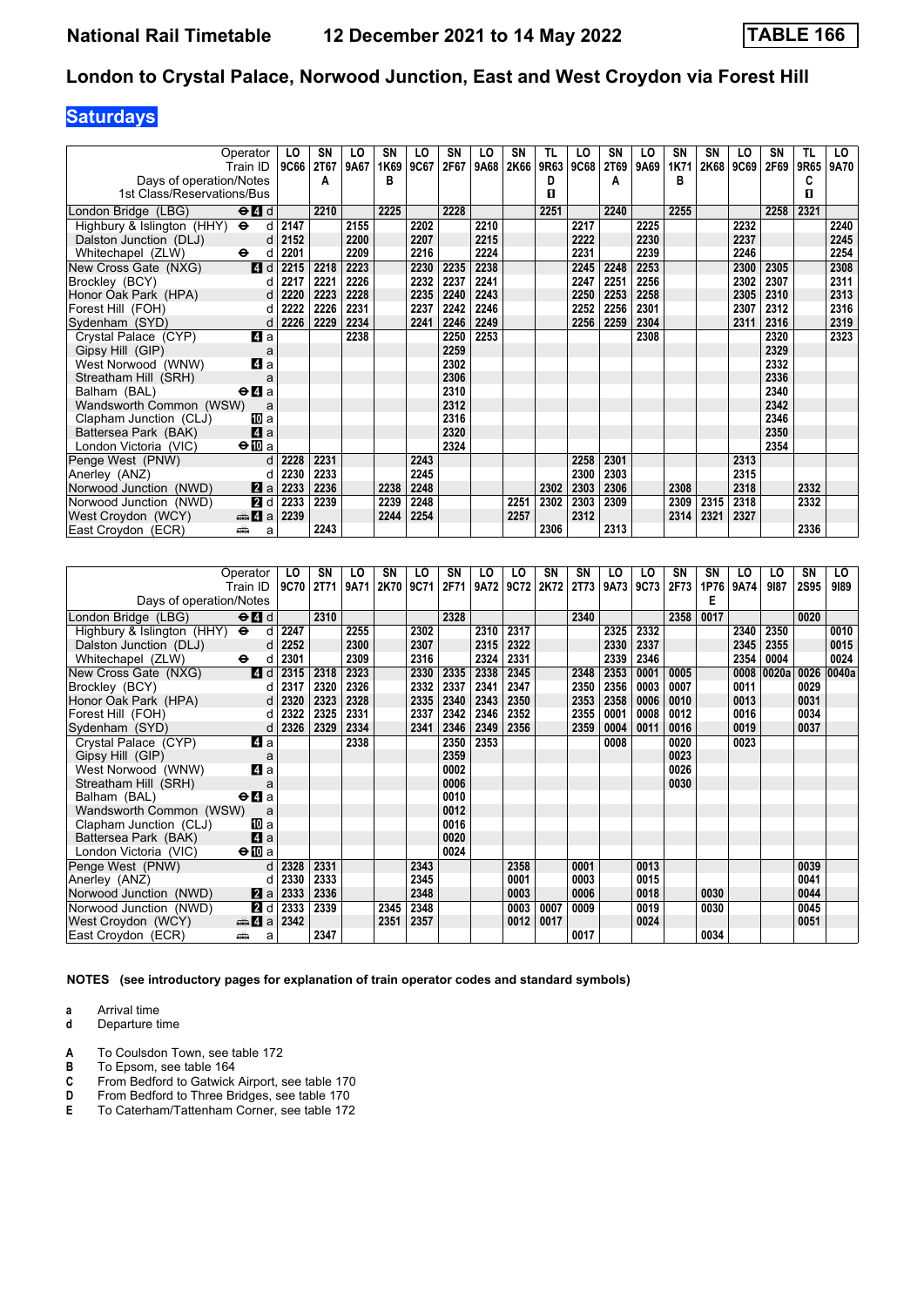### **Saturdays**

|                            | Operator                   | SN   |
|----------------------------|----------------------------|------|
|                            | Train ID                   | 2T77 |
| London Bridge (LBG)        | $\Theta$ $\blacksquare$ di | 0035 |
| Highbury & Islington (HHY) | θ<br>q                     |      |
| Dalston Junction (DLJ)     | d                          |      |
| Whitechapel (ZLW)          | d<br>θ                     |      |
| New Cross Gate (NXG)       | ZI d                       | 0041 |
| Brockley (BCY)             | d                          | 0044 |
| Honor Oak Park (HPA)       | d                          | 0046 |
| Forest Hill (FOH)          | d                          | 0049 |
| Sydenham (SYD)             | d                          | 0052 |
| Crystal Palace (CYP)       | 41 a                       |      |
| Gipsy Hill (GIP)           | a                          |      |
| West Norwood (WNW)         | ZI a                       |      |
| Streatham Hill (SRH)       | a                          |      |
| Balham (BAL)               | <b>⊖Иа</b>                 |      |
| Wandsworth Common (WSW)    | a                          |      |
| Clapham Junction (CLJ)     | IM a                       |      |
| Battersea Park (BAK)       | L4 a                       |      |
| London Victoria (VIC)      | ⊖n∏a                       |      |
| Penge West (PNW)           | d                          | 0054 |
| Anerley (ANZ)              | q                          | 0056 |
| Norwood Junction (NWD)     | l2l a l                    | 0059 |
| Norwood Junction (NWD)     | 21 d                       | 0108 |
| West Croydon (WCY)         | dan Zia                    |      |
| East Croydon (ECR)         | еŵ<br>a                    | 0113 |

**NOTES (see introductory pages for explanation of train operator codes and standard symbols)**

**a** Arrival time<br>**d** Departure t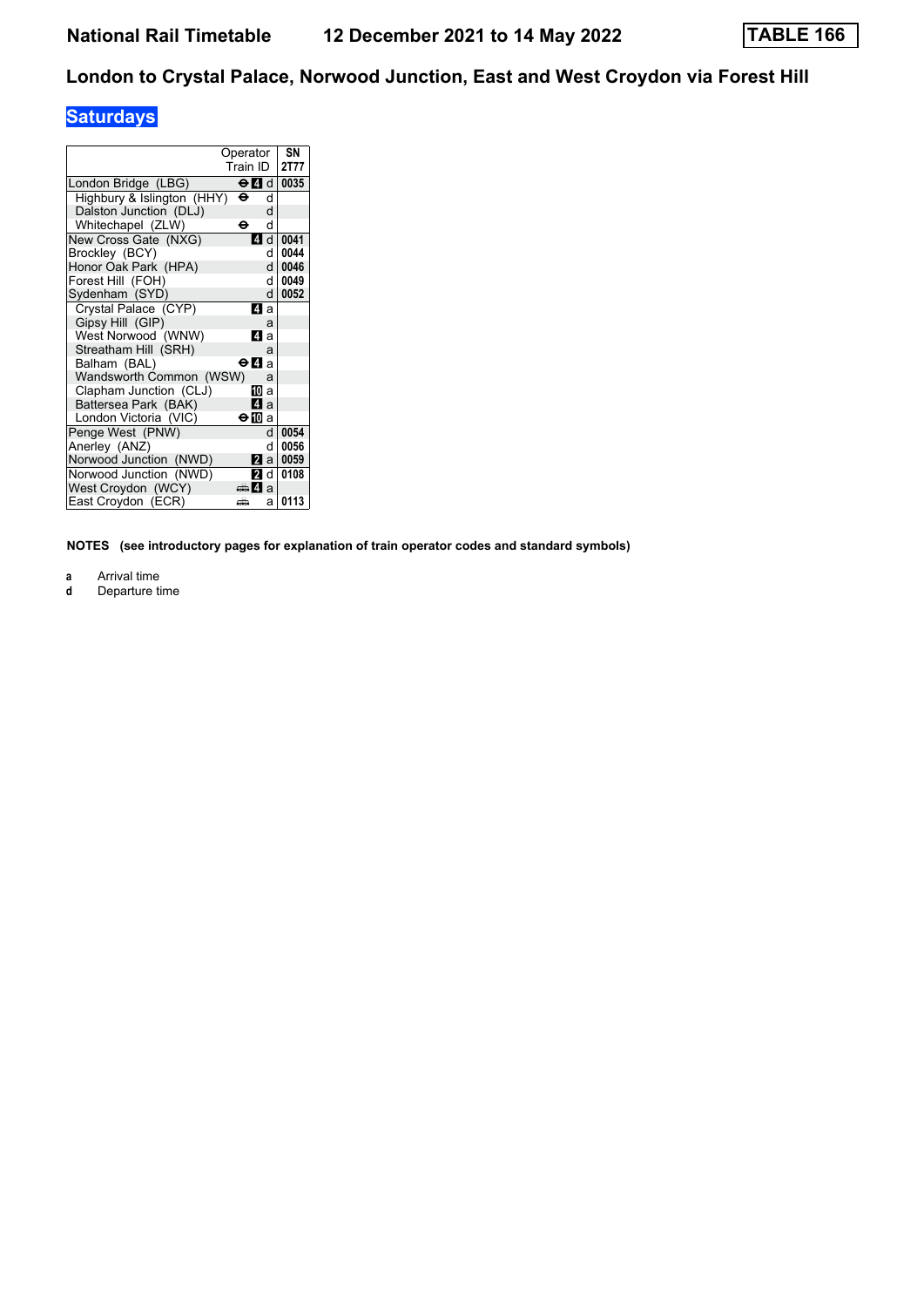## **Sundays**

| Operator                            | Train ID I                                      | LO<br>9A06   | TL<br>9J07 | LO<br>9C06 | SN<br>2G09 | LO<br>9A07 | SN<br>2K08 | SN<br>2F07 | LO<br><b>9C08</b> | SN<br>2G11 | LO<br>9A09 | SΝ<br>2K10 | SΝ<br>2F09 | TL<br>9J11 | LO<br>9C10 | SN<br>2G13 | LO<br>9A11 | SN<br>2K12 | SN<br>2F11 |
|-------------------------------------|-------------------------------------------------|--------------|------------|------------|------------|------------|------------|------------|-------------------|------------|------------|------------|------------|------------|------------|------------|------------|------------|------------|
| Days of operation/Notes             |                                                 |              | В          |            | A          |            |            |            |                   | A          |            |            |            | В          |            | A          |            |            |            |
| 1st Class/Reservations/Bus          |                                                 |              | 0          |            |            |            |            |            |                   |            |            |            |            | п          |            |            |            |            |            |
| London Bridge (LBG)                 | $\Theta$ <sup><math>\blacksquare</math> d</sup> |              | 0719       |            | 0713       |            |            | 0728       |                   | 0743       |            |            | 0758       | 0819       |            | 0813       |            |            | 0828       |
|                                     | d                                               |              |            | 0649       |            | 0704       |            |            | 0719              |            | 0734       |            |            |            | 0749       |            | 0804       |            |            |
| Highbury & Islington (HHY) $\Theta$ | d                                               | 0640<br>0645 |            | 0654       |            | 0709       |            |            | 0724              |            | 0739       |            |            |            | 0754       |            | 0809       |            |            |
| Dalston Junction (DLJ)              |                                                 |              |            |            |            |            |            |            |                   |            |            |            |            |            |            |            | 0818       |            |            |
| Whitechapel (ZLW)<br>$\bullet$      | d                                               | 0654         |            | 0703       |            | 0718       |            |            | 0733              |            | 0748       |            |            |            | 0803       |            |            |            |            |
| New Cross Gate (NXG)                | 4d                                              | 0708         |            | 0717       | 0720       | 0732       |            | 0735       | 0747              | 0750       | 0802       |            | 0805       |            | 0817       | 0820       | 0832       |            | 0835       |
| Brockley (BCY)                      | d                                               | 0710         |            | 0719       | 0723       | 0734       |            | 0738       | 0749              | 0753       | 0804       |            | 0808       |            | 0819       | 0823       | 0834       |            | 0838       |
| Honor Oak Park (HPA)                | d                                               | 0713         |            | 0722       | 0725       | 0737       |            | 0740       | 0752              | 0755       | 0807       |            | 0810       |            | 0822       | 0825       | 0837       |            | 0840       |
| Forest Hill (FOH)                   | d                                               | 0715         |            | 0724       | 0728       | 0739       |            | 0743       | 0754              | 0758       | 0809       |            | 0813       |            | 0824       | 0828       | 0839       |            | 0843       |
| Sydenham (SYD)                      | d                                               | 0718         |            | 0727       | 0731       | 0742       |            | 0746       | 0757              | 0801       | 0812       |            | 0816       |            | 0827       | 0831       | 0842       |            | 0846       |
| Crystal Palace (CYP)                | 4 a                                             | 0723         |            |            |            | 0747       |            | 0751       |                   |            | 0817       |            | 0821       |            |            |            | 0847       |            | 0851       |
| Gipsy Hill (GIP)                    | a                                               |              |            |            |            |            |            |            |                   |            |            |            |            |            |            |            |            |            |            |
| West Norwood (WNW)                  | 4 a                                             |              |            |            |            |            |            |            |                   |            |            |            |            |            |            |            |            |            |            |
| Streatham Hill (SRH)                | a                                               |              |            |            |            |            |            |            |                   |            |            |            |            |            |            |            |            |            |            |
| Balham (BAL)                        | $\Theta$ <b>d</b> a                             |              |            |            |            |            |            |            |                   |            |            |            |            |            |            |            |            |            |            |
| Wandsworth Common (WSW)             | a                                               |              |            |            |            |            |            |            |                   |            |            |            |            |            |            |            |            |            |            |
| Clapham Junction (CLJ)              | [II] a                                          |              |            |            |            |            |            |            |                   |            |            |            |            |            |            |            |            |            |            |
| Battersea Park (BAK)                | 4a                                              |              |            |            |            |            |            |            |                   |            |            |            |            |            |            |            |            |            |            |
| London Victoria (VIC)               | $\bigoplus$ a                                   |              |            |            |            |            |            |            |                   |            |            |            |            |            |            |            |            |            |            |
| Penge West (PNW)                    | d                                               |              |            | 0729       | 0733       |            |            |            | 0759              | 0803       |            |            |            |            | 0829       | 0833       |            |            |            |
| Anerley (ANZ)                       |                                                 |              |            | 0731       | 0735       |            |            |            | 0801              | 0805       |            |            |            |            | 0831       | 0835       |            |            |            |
| Norwood Junction (NWD)              | $\mathbf{a}$ a                                  |              | 0731       | 0734       | 0738       |            |            |            | 0804              | 0808       |            |            |            | 0831       | 0834       | 0838       |            |            |            |
| Norwood Junction (NWD)              | 2d                                              |              | 0731       | 0735       | 0739       |            | 0755       |            | 0805              | 0809       |            | 0825       |            | 0831       | 0835       | 0839       |            | 0855       |            |
| West Croydon (WCY)                  | <del>⊯</del> 4 a                                |              |            | 0741       |            |            | 0800       |            | 0811              |            |            | 0830       |            |            | 0841       |            |            | 0900       |            |
| East Croydon (ECR)<br>پیش           | a                                               |              | 0735       |            | 0742       |            |            |            |                   | 0812       |            |            |            | 0835       |            | 0842       |            |            |            |

| Operator                                                                            | LO   | SN   | LO   | SN   | LO   | SN   | LO   | TL   | SN   | LO   | SN   | LO   | SN   | LO   | TL   | SΝ   | LO   | SN   |
|-------------------------------------------------------------------------------------|------|------|------|------|------|------|------|------|------|------|------|------|------|------|------|------|------|------|
| Train ID                                                                            | 9C12 | 2G15 | 9A12 | 2F13 | 9A13 | 2K14 | 9C14 | 9R09 | 2G17 | 9A14 | 2F15 | 9A15 | 2K16 | 9C16 | 9R11 | 2G19 | 9A16 | 2F17 |
| Days of operation/Notes                                                             |      | A    |      |      |      |      |      | c    | A    |      |      |      |      |      | D    | A    |      |      |
| 1st Class/Reservations/Bus                                                          |      |      |      |      |      |      |      | П    |      |      |      |      |      |      | п    |      |      |      |
| $\Theta$ <sup><math>\blacksquare</math> <math>d</math></sup><br>London Bridge (LBG) |      | 0843 |      | 0858 |      |      |      | 0925 | 0912 |      | 0928 |      |      |      | 0955 | 0942 |      | 0958 |
| Highbury & Islington (HHY)<br>$\ddot{\mathbf{e}}$<br>d                              | 0819 |      | 0827 |      | 0842 |      | 0849 |      |      | 0857 |      | 0912 |      | 0919 |      |      | 0927 |      |
| Dalston Junction (DLJ)<br>d                                                         | 0824 |      | 0832 |      | 0847 |      | 0854 |      |      | 0902 |      | 0917 |      | 0924 |      |      | 0932 |      |
| Whitechapel (ZLW)<br>$\ddot{\phantom{1}}$<br>d                                      | 0833 |      | 0841 |      | 0856 |      | 0903 |      |      | 0911 |      | 0926 |      | 0933 |      |      | 0941 |      |
| 4d<br>New Cross Gate (NXG)                                                          | 0847 | 0850 | 0855 | 0905 | 0910 |      | 0917 |      | 0920 | 0925 | 0935 | 0940 |      | 0947 |      | 0950 | 0955 | 1005 |
| Brockley (BCY)<br>d                                                                 | 0849 | 0853 | 0857 | 0908 | 0912 |      | 0919 |      | 0923 | 0927 | 0938 | 0942 |      | 0949 |      | 0953 | 0957 | 1008 |
| Honor Oak Park (HPA)<br>d                                                           | 0852 | 0855 | 0900 | 0910 | 0915 |      | 0922 |      | 0925 | 0930 | 0940 | 0945 |      | 0952 |      | 0955 | 1000 | 1010 |
| Forest Hill (FOH)<br>d                                                              | 0854 | 0858 | 0902 | 0913 | 0917 |      | 0924 |      | 0928 | 0932 | 0943 | 0947 |      | 0954 |      | 0958 | 1002 | 1013 |
| Sydenham (SYD)<br>d                                                                 | 0857 | 0901 | 0905 | 0916 | 0920 |      | 0927 |      | 0931 | 0935 | 0946 | 0950 |      | 0957 |      | 1001 | 1005 | 1016 |
| Crystal Palace (CYP)<br>4 a                                                         |      |      | 0910 | 0921 | 0925 |      |      |      |      | 0940 | 0951 | 0955 |      |      |      |      | 1010 | 1021 |
| Gipsy Hill (GIP)<br>a                                                               |      |      |      |      |      |      |      |      |      |      |      |      |      |      |      |      |      |      |
| 4a<br>West Norwood (WNW)                                                            |      |      |      |      |      |      |      |      |      |      |      |      |      |      |      |      |      |      |
| Streatham Hill (SRH)<br>a                                                           |      |      |      |      |      |      |      |      |      |      |      |      |      |      |      |      |      |      |
| Balham (BAL)<br>$\Theta$ <b><math>\blacksquare</math></b> a                         |      |      |      |      |      |      |      |      |      |      |      |      |      |      |      |      |      |      |
| Wandsworth Common (WSW)<br>a                                                        |      |      |      |      |      |      |      |      |      |      |      |      |      |      |      |      |      |      |
| Clapham Junction (CLJ)<br>[II] a                                                    |      |      |      |      |      |      |      |      |      |      |      |      |      |      |      |      |      |      |
| 4a<br>Battersea Park (BAK)                                                          |      |      |      |      |      |      |      |      |      |      |      |      |      |      |      |      |      |      |
| $\Theta$ <b>ID</b> a<br>London Victoria (VIC)                                       |      |      |      |      |      |      |      |      |      |      |      |      |      |      |      |      |      |      |
| Penge West (PNW)<br>d                                                               | 0859 | 0903 |      |      |      |      | 0929 |      | 0933 |      |      |      |      | 0959 |      | 1003 |      |      |
| Anerley (ANZ)<br>d                                                                  | 0901 | 0905 |      |      |      |      | 0931 |      | 0935 |      |      |      |      | 1001 |      | 1005 |      |      |
| <b>Z</b> a<br>Norwood Junction (NWD)                                                | 0904 | 0908 |      |      |      |      | 0934 | 0937 | 0938 |      |      |      |      | 1004 | 1007 | 1008 |      |      |
| <b>2</b> d<br>Norwood Junction (NWD)                                                | 0905 | 0909 |      |      |      | 0925 | 0935 | 0937 | 0939 |      |      |      | 0955 | 1005 | 1007 | 1009 |      |      |
| West Croydon (WCY)<br>$\bigoplus$ 4 a                                               | 0911 |      |      |      |      | 0930 | 0941 |      |      |      |      |      | 1000 | 1011 |      |      |      |      |
| East Croydon (ECR)<br>پیش<br>a                                                      |      | 0912 |      |      |      |      |      | 0941 | 0942 |      |      |      |      |      | 1011 | 1012 |      |      |

**NOTES (see introductory pages for explanation of train operator codes and standard symbols)**

- **a** Arrival time<br>**d** Departure t
- **d** Departure time
- **A** To Caterham/Tattenham Corner, see table 172<br>**B** To Horsham, see table 174
- **B** To Horsham, see table 174<br>**C** To Three Bridges, see table
- **C** To Three Bridges, see table 173<br>**D** From Bedford to Three Bridges, s
- From Bedford to Three Bridges, see table 170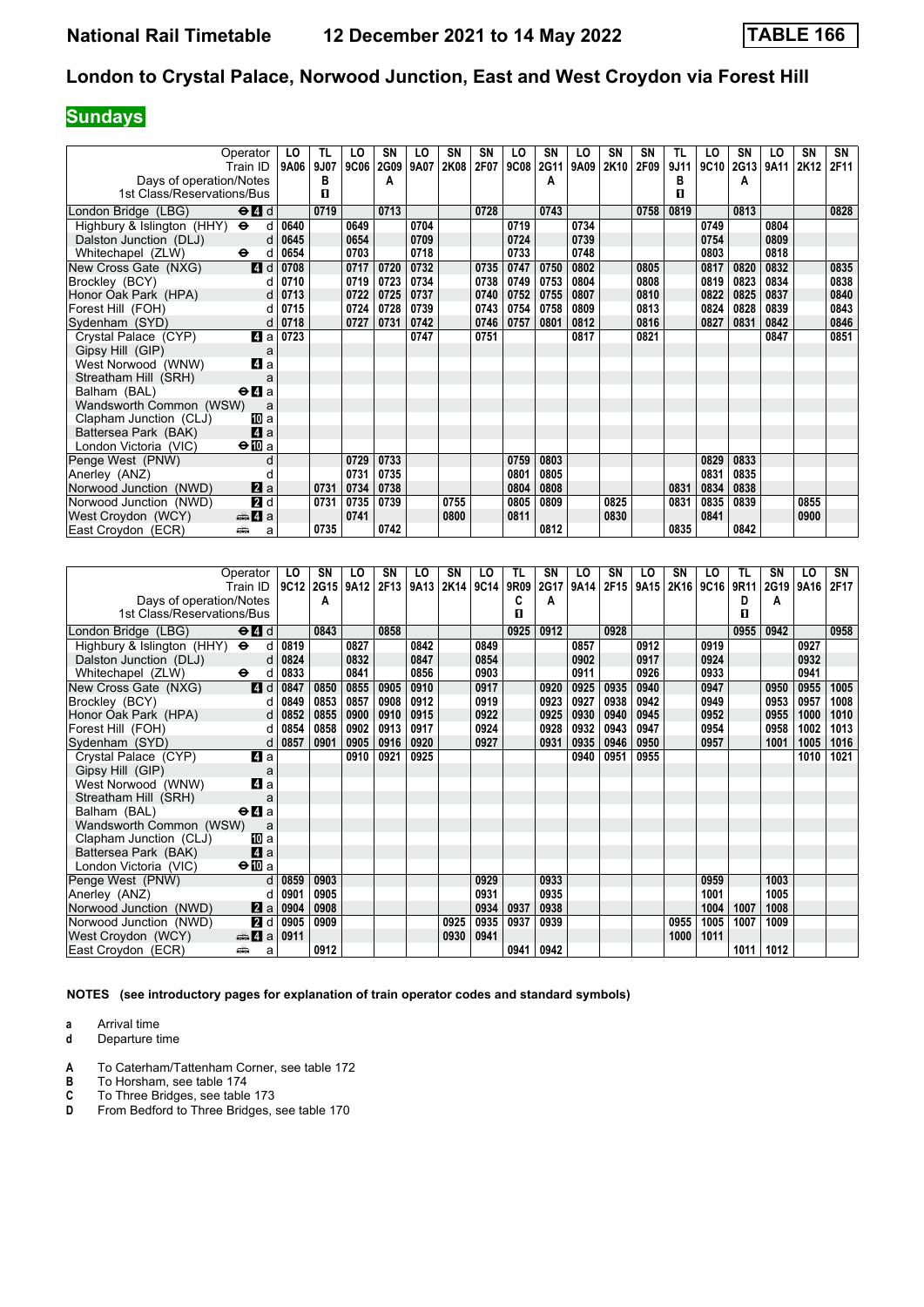## **Sundays**

| Operator                                          |                                                 | LO           | SN   | LO   | TL   | <b>SN</b> | LO   | <b>SN</b> | LO   | SN   | LO   | TL   | SΝ          | LO   | SΝ   | LO   | SN   | LO   | TL I |
|---------------------------------------------------|-------------------------------------------------|--------------|------|------|------|-----------|------|-----------|------|------|------|------|-------------|------|------|------|------|------|------|
| Train ID                                          |                                                 | 9A17         | 2K18 | 9C18 | 9R13 | 2G21      | 9A18 | 2F19      | 9A19 | 2K20 | 9C20 | 9R15 | 2G23        | 9A20 | 2F21 | 9A21 | 2K22 | 9C22 | 9R17 |
| Days of operation/Notes                           |                                                 |              |      |      | D    | A         |      |           |      |      |      | D    | A           |      |      |      |      |      | D    |
| 1st Class/Reservations/Bus                        |                                                 |              |      |      | п    |           |      |           |      |      |      | п    |             |      |      |      |      |      | 0    |
| London Bridge (LBG)                               | $\Theta$ <sup><math>\blacksquare</math> d</sup> |              |      |      | 1025 | 1012      |      | 1028      |      |      |      | 1055 | 1042        |      | 1058 |      |      |      | 1125 |
| Highbury & Islington (HHY)<br>$\ddot{\mathbf{e}}$ | <sub>d</sub>                                    | 0942         |      | 0949 |      |           | 0957 |           | 1012 |      | 1019 |      |             | 1027 |      | 1042 |      | 1049 |      |
| Dalston Junction (DLJ)                            | d                                               | 0947         |      | 0954 |      |           | 1002 |           | 1017 |      | 1024 |      |             | 1032 |      | 1047 |      | 1054 |      |
| Whitechapel (ZLW)<br>$\bullet$                    | d                                               | 0956         |      | 1003 |      |           | 1011 |           | 1026 |      | 1033 |      |             | 1041 |      | 1056 |      | 1103 |      |
| New Cross Gate (NXG)                              | 4d                                              | 1010         |      | 1017 |      | 1020      | 1025 | 1035      | 1040 |      | 1047 |      | 1050        | 1055 | 1105 | 1110 |      | 1117 |      |
| Brockley (BCY)                                    | d                                               | 1012         |      | 1019 |      | 1023      | 1027 | 1038      | 1042 |      | 1049 |      | 1053        | 1057 | 1108 | 1112 |      | 1119 |      |
| Honor Oak Park (HPA)                              |                                                 |              |      | 1022 |      | 1025      | 1030 | 1040      | 1045 |      | 1052 |      | 1055        | 1100 | 1110 | 1115 |      | 1122 |      |
| Forest Hill (FOH)                                 | d<br>d                                          | 1015<br>1017 |      | 1024 |      | 1028      | 1032 | 1043      | 1047 |      | 1054 |      | 1058        | 1102 | 1113 | 1117 |      | 1124 |      |
| Sydenham (SYD)                                    |                                                 | 1020         |      | 1027 |      | 1031      | 1035 | 1046      | 1050 |      | 1057 |      | 1101        | 1105 | 1116 | 1120 |      | 1127 |      |
|                                                   | d                                               |              |      |      |      |           |      |           |      |      |      |      |             |      |      |      |      |      |      |
| Crystal Palace (CYP)                              | 4 a                                             | 1025         |      |      |      |           | 1040 | 1051      | 1055 |      |      |      |             | 1110 | 1121 | 1125 |      |      |      |
| Gipsy Hill (GIP)                                  | a                                               |              |      |      |      |           |      |           |      |      |      |      |             |      |      |      |      |      |      |
| West Norwood (WNW)                                | 4a                                              |              |      |      |      |           |      |           |      |      |      |      |             |      |      |      |      |      |      |
| Streatham Hill (SRH)                              | a                                               |              |      |      |      |           |      |           |      |      |      |      |             |      |      |      |      |      |      |
| Balham (BAL)                                      | $\Theta$ <b>d</b> a                             |              |      |      |      |           |      |           |      |      |      |      |             |      |      |      |      |      |      |
| Wandsworth Common (WSW)                           | a                                               |              |      |      |      |           |      |           |      |      |      |      |             |      |      |      |      |      |      |
| Clapham Junction (CLJ)                            | 10 a                                            |              |      |      |      |           |      |           |      |      |      |      |             |      |      |      |      |      |      |
| Battersea Park (BAK)                              | 4a                                              |              |      |      |      |           |      |           |      |      |      |      |             |      |      |      |      |      |      |
| London Victoria (VIC)                             | $\bigoplus$ a                                   |              |      |      |      |           |      |           |      |      |      |      |             |      |      |      |      |      |      |
| Penge West (PNW)                                  | d                                               |              |      | 1029 |      | 1033      |      |           |      |      | 1059 |      | 1103        |      |      |      |      | 1129 |      |
| Anerley (ANZ)                                     |                                                 |              |      | 1031 |      | 1035      |      |           |      |      | 1101 |      | 1105        |      |      |      |      | 1131 |      |
| Norwood Junction (NWD)                            | $\mathbf{z}$ a                                  |              |      | 1034 | 1037 | 1038      |      |           |      |      | 1104 | 1107 | 1108        |      |      |      |      | 1134 | 1137 |
| Norwood Junction (NWD)                            | 2d                                              |              | 1025 | 1035 | 1037 | 1039      |      |           |      | 1055 | 1105 | 1107 | 1109        |      |      |      | 1125 | 1135 | 1137 |
| West Croydon (WCY)                                | <del>∰</del> 4 a                                |              | 1030 | 1041 |      |           |      |           |      | 1100 | 1111 |      |             |      |      |      | 1130 | 1141 |      |
| East Croydon (ECR)<br>پیش                         | a                                               |              |      |      | 1041 | 1042      |      |           |      |      |      |      | 1111   1112 |      |      |      |      |      | 1141 |

| Operator                                                                            | SN                   | LO   | SN   | LO   | SN   | LO   | TL   | <b>SN</b> | LO   | LO   | SN   | LO   | <b>SN</b> | LO          | TL   | SN   | LO   | LO.  |
|-------------------------------------------------------------------------------------|----------------------|------|------|------|------|------|------|-----------|------|------|------|------|-----------|-------------|------|------|------|------|
| Train ID                                                                            | <b>2G25</b>          | 9A22 | 2F23 | 9A23 | 2K24 | 9C24 | 9R19 | 2G27      | 9A24 | 9C25 | 2F25 | 9A25 | 2K26      | <b>9C26</b> | 9R21 | 2G29 | 9A26 | 9C27 |
| Days of operation/Notes                                                             | A                    |      |      |      |      |      | D    | A         |      |      |      |      |           |             | D    | A    |      |      |
| 1st Class/Reservations/Bus                                                          |                      |      |      |      |      |      | п    |           |      |      |      |      |           |             | п    |      |      |      |
| London Bridge (LBG)<br>$\Theta$ <sup><math>\blacksquare</math> <math>d</math></sup> | 1112                 |      | 1128 |      |      |      | 1155 | 1142      |      |      | 1158 |      |           |             | 1225 | 1212 |      |      |
| Highbury & Islington (HHY) $\Theta$                                                 | d                    | 1057 |      | 1112 |      | 1119 |      |           | 1127 | 1134 |      | 1142 |           | 1149        |      |      | 1157 | 1204 |
| Dalston Junction (DLJ)                                                              | d                    | 1102 |      | 1117 |      | 1124 |      |           | 1132 | 1139 |      | 1147 |           | 1154        |      |      | 1202 | 1209 |
| $\ddot{\mathbf{e}}$<br>Whitechapel (ZLW)                                            | d                    | 1111 |      | 1126 |      | 1133 |      |           | 1141 | 1148 |      | 1156 |           | 1203        |      |      | 1211 | 1218 |
| 4d<br>New Cross Gate (NXG)                                                          | 1120                 | 1125 | 1135 | 1140 |      | 1147 |      | 1150      | 1155 | 1202 | 1205 | 1210 |           | 1217        |      | 1220 | 1225 | 1232 |
| Brockley (BCY)                                                                      | 1123<br>d            | 1127 | 1138 | 1142 |      | 1149 |      | 1153      | 1157 | 1204 | 1208 | 1212 |           | 1219        |      | 1223 | 1227 | 1234 |
| Honor Oak Park (HPA)                                                                | $\mathsf{d}$<br>1125 | 1130 | 1140 | 1145 |      | 1152 |      | 1155      | 1200 | 1207 | 1210 | 1215 |           | 1222        |      | 1225 | 1230 | 1237 |
| Forest Hill (FOH)                                                                   | 1128<br>d            | 1132 | 1143 | 1147 |      | 1154 |      | 1158      | 1202 | 1209 | 1213 | 1217 |           | 1224        |      | 1228 | 1232 | 1239 |
| Sydenham (SYD)                                                                      | d<br>1131            | 1135 | 1146 | 1150 |      | 1157 |      | 1201      | 1205 | 1212 | 1216 | 1220 |           | 1227        |      | 1231 | 1235 | 1242 |
| ZI a<br>Crystal Palace (CYP)                                                        |                      | 1140 | 1151 | 1155 |      |      |      |           | 1210 |      | 1221 | 1225 |           |             |      |      | 1240 |      |
| Gipsy Hill (GIP)                                                                    | a                    |      |      |      |      |      |      |           |      |      |      |      |           |             |      |      |      |      |
| 41 a<br>West Norwood (WNW)                                                          |                      |      |      |      |      |      |      |           |      |      |      |      |           |             |      |      |      |      |
| Streatham Hill (SRH)                                                                | a                    |      |      |      |      |      |      |           |      |      |      |      |           |             |      |      |      |      |
| Balham (BAL)<br>$\Theta$ <b><math>\blacksquare</math></b> a                         |                      |      |      |      |      |      |      |           |      |      |      |      |           |             |      |      |      |      |
| Wandsworth Common (WSW)                                                             | a                    |      |      |      |      |      |      |           |      |      |      |      |           |             |      |      |      |      |
| Clapham Junction (CLJ)<br>吅 a                                                       |                      |      |      |      |      |      |      |           |      |      |      |      |           |             |      |      |      |      |
| Zi a<br>Battersea Park (BAK)                                                        |                      |      |      |      |      |      |      |           |      |      |      |      |           |             |      |      |      |      |
| $\Theta$ <b>ID</b> a<br>London Victoria (VIC)                                       |                      |      |      |      |      |      |      |           |      |      |      |      |           |             |      |      |      |      |
| Penge West (PNW)                                                                    | 1133<br>d            |      |      |      |      | 1159 |      | 1203      |      | 1214 |      |      |           | 1229        |      | 1233 |      | 1244 |
| Anerley (ANZ)                                                                       | 1135<br>d            |      |      |      |      | 1201 |      | 1205      |      | 1216 |      |      |           | 1231        |      | 1235 |      | 1246 |
| <b>Z</b> a<br>Norwood Junction (NWD)                                                | 1138                 |      |      |      |      | 1204 | 1207 | 1208      |      | 1219 |      |      |           | 1234        | 1237 | 1238 |      | 1249 |
| <b>2</b> d<br>Norwood Junction (NWD)                                                | 1139                 |      |      |      | 1155 | 1205 | 1207 | 1209      |      | 1220 |      |      | 1225      | 1235        | 1237 | 1239 |      | 1250 |
| $\mathbf{A}$ a<br>West Croydon (WCY)                                                |                      |      |      |      | 1200 | 1211 |      |           |      | 1226 |      |      | 1230      | 1241        |      |      |      | 1256 |
| East Croydon (ECR)<br>پیش                                                           | 1142<br>a            |      |      |      |      |      | 1211 | 1212      |      |      |      |      |           |             | 1241 | 1242 |      |      |

**NOTES (see introductory pages for explanation of train operator codes and standard symbols)**

**a** Arrival time<br>**d** Departure t

**d** Departure time

**A** To Caterham/Tattenham Corner, see table 172<br>**D** From Bedford to Three Bridges, see table 170

**Dr. Edgeworth Communistration** Communistration From Bedford to Three Bridges, see table 170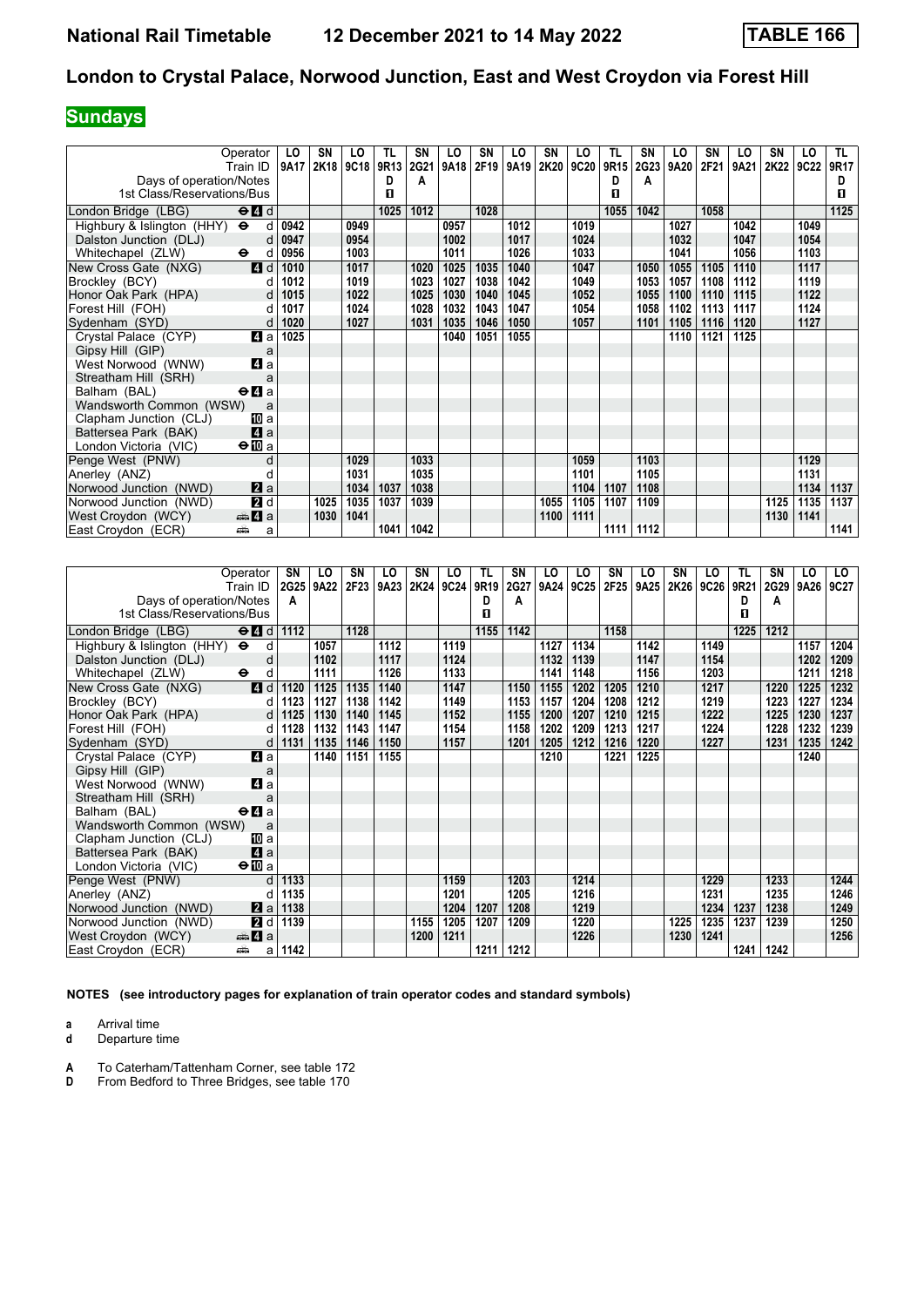# **Sundays**

| Operator<br>Train ID                                                                | SN<br>2F27 | LO<br>9A27 | SN<br>2K28 | LO<br>9C28 | TL<br>9R23 | SN<br>2G31 | LO<br>9A28 | LO<br> 9C29 | SN<br>2F29 | LO<br>9A29 | SN<br>2K30 | LO<br><b>9C30</b> | TL<br>9R25 | SΝ<br><b>2G33</b> | LO<br>9A30 | LO<br>9C31 | SN<br>2F31 | LO<br>9A31 |
|-------------------------------------------------------------------------------------|------------|------------|------------|------------|------------|------------|------------|-------------|------------|------------|------------|-------------------|------------|-------------------|------------|------------|------------|------------|
| Days of operation/Notes                                                             |            |            |            |            | D          | A          |            |             |            |            |            |                   | D          | Α                 |            |            |            |            |
| 1st Class/Reservations/Bus                                                          |            |            |            |            | п          |            |            |             |            |            |            |                   | П          |                   |            |            |            |            |
|                                                                                     |            |            |            |            |            |            |            |             |            |            |            |                   |            |                   |            |            |            |            |
| London Bridge (LBG)<br>$\Theta$ <sup><math>\blacksquare</math> <math>d</math></sup> | 1228       |            |            |            | 1255       | 1242       |            |             | 1258       |            |            |                   | 1325       | 1312              |            |            | 1328       |            |
| Highbury & Islington (HHY) $\Theta$                                                 | d          | 1212       |            | 1219       |            |            | 1227       | 1234        |            | 1242       |            | 1249              |            |                   | 1257       | 1304       |            | 1312       |
| Dalston Junction (DLJ)                                                              | d          | 1217       |            | 1224       |            |            | 1232       | 1239        |            | 1247       |            | 1254              |            |                   | 1302       | 1309       |            | 1317       |
| Whitechapel (ZLW)<br>$\bullet$                                                      | d          | 1226       |            | 1233       |            |            | 1241       | 1248        |            | 1256       |            | 1303              |            |                   | 1311       | 1318       |            | 1326       |
| 4d<br>New Cross Gate (NXG)                                                          | 1235       | 1240       |            | 1247       |            | 1250       | 1255       | 1302        | 1305       | 1310       |            | 1317              |            | 1320              | 1325       | 1332       | 1335       | 1340       |
| Brockley (BCY)                                                                      | 1238<br>d  | 1242       |            | 1249       |            | 1253       | 1257       | 1304        | 1308       | 1312       |            | 1319              |            | 1323              | 1327       | 1334       | 1338       | 1342       |
| Honor Oak Park (HPA)                                                                | 1240<br>d  | 1245       |            | 1252       |            | 1255       | 1300       | 1307        | 1310       | 1315       |            | 1322              |            | 1325              | 1330       | 1337       | 1340       | 1345       |
| Forest Hill (FOH)                                                                   | 1243<br>d  | 1247       |            | 1254       |            | 1258       | 1302       | 1309        | 1313       | 1317       |            | 1324              |            | 1328              | 1332       | 1339       | 1343       | 1347       |
| Sydenham (SYD)                                                                      | 1246<br>d  | 1250       |            | 1257       |            | 1301       | 1305       | 1312        | 1316       | 1320       |            | 1327              |            | 1331              | 1335       | 1342       | 1346       | 1350       |
| 4a<br>Crystal Palace (CYP)                                                          | 1251       | 1255       |            |            |            |            | 1310       |             | 1321       | 1325       |            |                   |            |                   | 1340       |            | 1351       | 1355       |
| Gipsy Hill (GIP)                                                                    | a          |            |            |            |            |            |            |             |            |            |            |                   |            |                   |            |            |            |            |
| 4 a<br>West Norwood (WNW)                                                           |            |            |            |            |            |            |            |             |            |            |            |                   |            |                   |            |            |            |            |
| Streatham Hill (SRH)                                                                | a          |            |            |            |            |            |            |             |            |            |            |                   |            |                   |            |            |            |            |
| $\Theta$ <b><math>\blacksquare</math></b> a<br>Balham (BAL)                         |            |            |            |            |            |            |            |             |            |            |            |                   |            |                   |            |            |            |            |
| Wandsworth Common (WSW)                                                             | a          |            |            |            |            |            |            |             |            |            |            |                   |            |                   |            |            |            |            |
| Clapham Junction (CLJ)<br>10 a                                                      |            |            |            |            |            |            |            |             |            |            |            |                   |            |                   |            |            |            |            |
| 4a<br>Battersea Park (BAK)                                                          |            |            |            |            |            |            |            |             |            |            |            |                   |            |                   |            |            |            |            |
| $\Theta$ <b>III</b> a<br>London Victoria (VIC)                                      |            |            |            |            |            |            |            |             |            |            |            |                   |            |                   |            |            |            |            |
| Penge West (PNW)                                                                    | d          |            |            | 1259       |            | 1303       |            | 1314        |            |            |            | 1329              |            | 1333              |            | 1344       |            |            |
| Anerley (ANZ)                                                                       |            |            |            | 1301       |            | 1305       |            | 1316        |            |            |            | 1331              |            | 1335              |            | 1346       |            |            |
| $\mathbf{z}$ a<br>Norwood Junction (NWD)                                            |            |            |            | 1304       | 1307       | 1308       |            | 1319        |            |            |            | 1334              | 1337       | 1338              |            | 1349       |            |            |
| 2d<br>Norwood Junction (NWD)                                                        |            |            | 1255       | 1305       | 1307       | 1309       |            | 1320        |            |            | 1325       | 1335              | 1337       | 1339              |            | 1350       |            |            |
| <del>m</del> ∆ a<br>West Croydon (WCY)                                              |            |            | 1300       | 1311       |            |            |            | 1326        |            |            | 1330       | 1341              |            |                   |            | 1356       |            |            |
| East Croydon (ECR)<br>پیش                                                           | a          |            |            |            |            | 1311 1314  |            |             |            |            |            |                   | 1341       | 1342              |            |            |            |            |

| Operator                                                               | SN   | LO   | TL   | SN   | LO.  | LO   | SN   | LO   | SN   | LO   | TL   | SN   | LO   | LO   | SN   | LO   | SN   | LO   |
|------------------------------------------------------------------------|------|------|------|------|------|------|------|------|------|------|------|------|------|------|------|------|------|------|
| Train ID                                                               | 2K32 | 9C32 | 9R27 | 2G35 | 9A32 | 9C33 | 2F33 | 9A33 | 2K34 | 9C34 | 9R29 | 2G37 | 9A34 | 9C35 | 2F35 | 9A35 | 2K36 | 9C36 |
| Days of operation/Notes                                                |      |      | D    | A    |      |      |      |      |      |      | D    | А    |      |      |      |      |      |      |
| 1st Class/Reservations/Bus                                             |      |      | п    |      |      |      |      |      |      |      | п    |      |      |      |      |      |      |      |
| $\Theta$ <sup><math>\blacksquare</math> d</sup><br>London Bridge (LBG) |      |      | 1355 | 1342 |      |      | 1358 |      |      |      | 1425 | 1412 |      |      | 1428 |      |      |      |
| Highbury & Islington (HHY) $\Theta$<br>d                               |      | 1319 |      |      | 1327 | 1334 |      | 1342 |      | 1349 |      |      | 1357 | 1404 |      | 1412 |      | 1419 |
| Dalston Junction (DLJ)                                                 | d    | 1324 |      |      | 1332 | 1339 |      | 1347 |      | 1354 |      |      | 1402 | 1409 |      | 1417 |      | 1424 |
| $\bullet$<br>Whitechapel (ZLW)<br>d                                    |      | 1333 |      |      | 1341 | 1348 |      | 1356 |      | 1403 |      |      | 1411 | 1418 |      | 1426 |      | 1433 |
| 4d<br>New Cross Gate (NXG)                                             |      | 1347 |      | 1350 | 1355 | 1402 | 1405 | 1410 |      | 1417 |      | 1420 | 1425 | 1432 | 1435 | 1440 |      | 1447 |
| Brockley (BCY)                                                         |      | 1349 |      | 1353 | 1357 | 1404 | 1408 | 1412 |      | 1419 |      | 1423 | 1427 | 1434 | 1438 | 1442 |      | 1449 |
| Honor Oak Park (HPA)<br>d                                              |      | 1352 |      | 1355 | 1400 | 1407 | 1410 | 1415 |      | 1422 |      | 1425 | 1430 | 1437 | 1440 | 1445 |      | 1452 |
| Forest Hill (FOH)<br>d                                                 |      | 1354 |      | 1358 | 1402 | 1409 | 1413 | 1417 |      | 1424 |      | 1428 | 1432 | 1439 | 1443 | 1447 |      | 1454 |
| Sydenham (SYD)<br>d                                                    |      | 1357 |      | 1401 | 1405 | 1412 | 1416 | 1420 |      | 1427 |      | 1431 | 1435 | 1442 | 1446 | 1450 |      | 1457 |
| a<br>Crystal Palace (CYP)                                              |      |      |      |      | 1410 |      | 1421 | 1425 |      |      |      |      | 1440 |      | 1451 | 1455 |      |      |
| Gipsy Hill (GIP)<br>a                                                  |      |      |      |      |      |      |      |      |      |      |      |      |      |      |      |      |      |      |
| 4 a<br>West Norwood (WNW)                                              |      |      |      |      |      |      |      |      |      |      |      |      |      |      |      |      |      |      |
| Streatham Hill (SRH)<br>a                                              |      |      |      |      |      |      |      |      |      |      |      |      |      |      |      |      |      |      |
| Balham (BAL)<br>$\Theta$ <b><math>\blacksquare</math></b> a            |      |      |      |      |      |      |      |      |      |      |      |      |      |      |      |      |      |      |
| Wandsworth Common (WSW)<br>a                                           |      |      |      |      |      |      |      |      |      |      |      |      |      |      |      |      |      |      |
| Clapham Junction (CLJ)<br>[II] a                                       |      |      |      |      |      |      |      |      |      |      |      |      |      |      |      |      |      |      |
| 4a<br>Battersea Park (BAK)                                             |      |      |      |      |      |      |      |      |      |      |      |      |      |      |      |      |      |      |
| $\Theta$ III a<br>London Victoria (VIC)                                |      |      |      |      |      |      |      |      |      |      |      |      |      |      |      |      |      |      |
| Penge West (PNW)                                                       | d    | 1359 |      | 1403 |      | 1414 |      |      |      | 1429 |      | 1433 |      | 1444 |      |      |      | 1459 |
| Anerley (ANZ)<br>d                                                     |      | 1401 |      | 1405 |      | 1416 |      |      |      | 1431 |      | 1435 |      | 1446 |      |      |      | 1501 |
| 2a<br>Norwood Junction (NWD)                                           |      | 1404 | 1407 | 1408 |      | 1419 |      |      |      | 1434 | 1437 | 1438 |      | 1449 |      |      |      | 1504 |
| 2d<br>Norwood Junction (NWD)                                           | 1355 | 1405 | 1407 | 1409 |      | 1420 |      |      | 1425 | 1435 | 1437 | 1439 |      | 1450 |      |      | 1455 | 1505 |
| West Croydon (WCY)<br>$\bigoplus$ 4 a                                  | 1400 | 1411 |      |      |      | 1426 |      |      | 1430 | 1441 |      |      |      | 1456 |      |      | 1500 | 1511 |
| East Croydon (ECR)<br>پیشته<br>a                                       |      |      | 1411 | 1412 |      |      |      |      |      |      | 1441 | 1442 |      |      |      |      |      |      |

**NOTES (see introductory pages for explanation of train operator codes and standard symbols)**

**a** Arrival time<br>**d** Departure t

**d** Departure time

**A** To Caterham/Tattenham Corner, see table 172<br>**D** From Bedford to Three Bridges, see table 170

**Dr. Edgeworth Communistration** Communistration From Bedford to Three Bridges, see table 170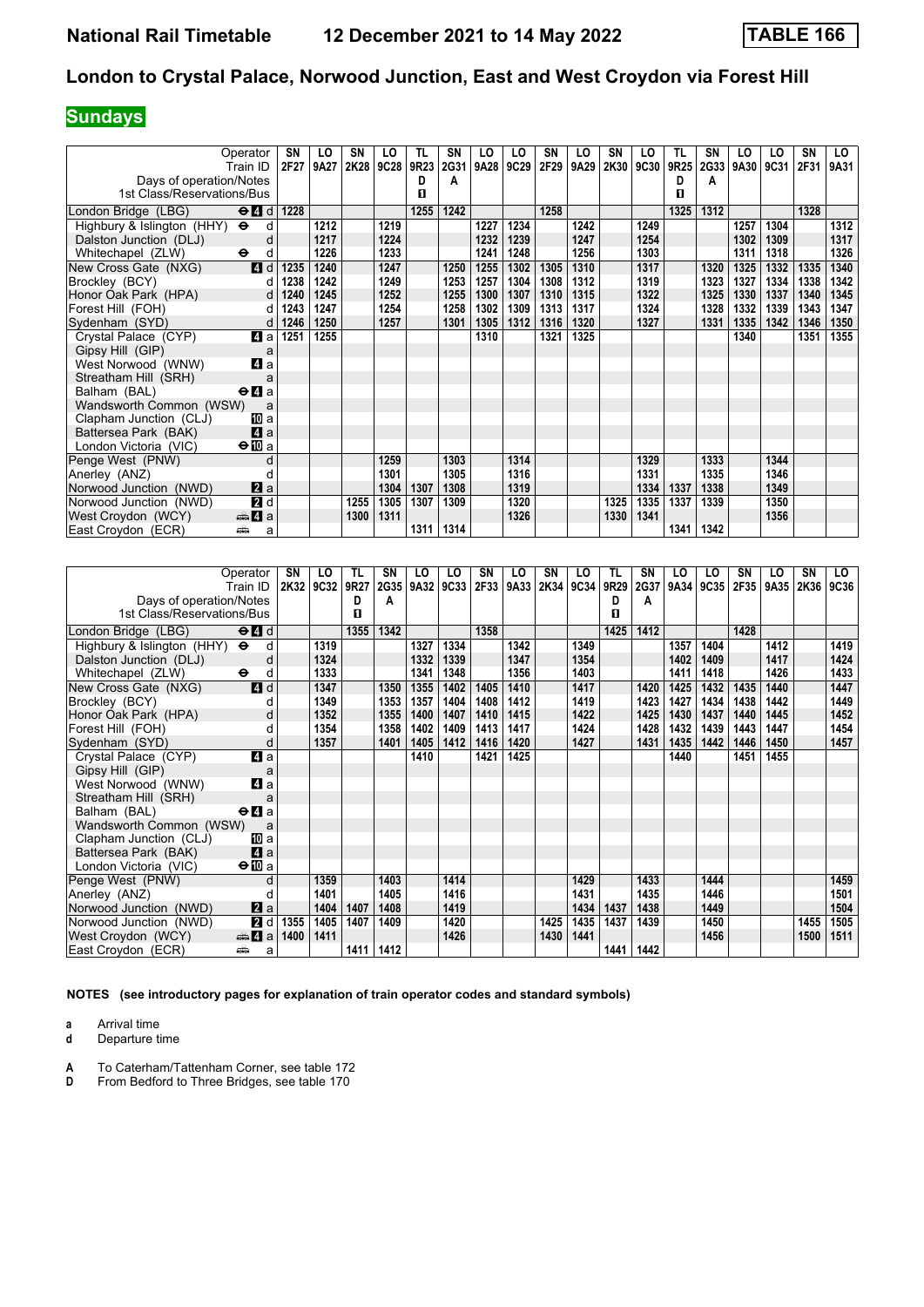# **Sundays**

| Operator                            |                     | TL   | SN   | LO   | LO   | SN   | LO   | SN   | LO          | TL   | SN          | LO   | LO   | SN   | LO   | SN   | LO          | TL   | SN   |
|-------------------------------------|---------------------|------|------|------|------|------|------|------|-------------|------|-------------|------|------|------|------|------|-------------|------|------|
| Train ID                            |                     | 9R31 | 2G39 | 9A36 | 9C37 | 2F37 | 9A37 | 2K38 | <b>9C38</b> | 9R33 | 2G41        | 9A38 | 9C39 | 2F39 | 9A39 | 2K40 | <b>9C40</b> | 9R35 | 2G43 |
| Days of operation/Notes             |                     | D    | A    |      |      |      |      |      |             | D    | A           |      |      |      |      |      |             | D    | A    |
| 1st Class/Reservations/Bus          |                     | п    |      |      |      |      |      |      |             | п    |             |      |      |      |      |      |             | п    |      |
| London Bridge (LBG)                 | $\Theta$ 4 d        | 1455 | 1442 |      |      | 1458 |      |      |             | 1525 | 1512        |      |      | 1528 |      |      |             | 1555 | 1542 |
| Highbury & Islington (HHY) $\Theta$ | d                   |      |      | 1427 | 1434 |      | 1442 |      | 1449        |      |             | 1457 | 1504 |      | 1512 |      | 1519        |      |      |
| Dalston Junction (DLJ)              | d                   |      |      | 1432 | 1439 |      | 1447 |      | 1454        |      |             | 1502 | 1509 |      | 1517 |      | 1524        |      |      |
| Whitechapel (ZLW)<br>$\bullet$      | d                   |      |      | 1441 | 1448 |      | 1456 |      | 1503        |      |             | 1511 | 1518 |      | 1526 |      | 1533        |      |      |
| New Cross Gate (NXG)                | 4d                  |      | 1450 | 1455 | 1502 | 1505 | 1510 |      | 1517        |      | 1520        | 1525 | 1532 | 1535 | 1540 |      | 1547        |      | 1550 |
| Brockley (BCY)                      |                     |      | 1453 | 1457 | 1504 | 1508 | 1512 |      | 1519        |      | 1523        | 1527 | 1534 | 1538 | 1542 |      | 1549        |      | 1553 |
| Honor Oak Park (HPA)                |                     |      | 1455 | 1500 | 1507 | 1510 | 1515 |      | 1522        |      | 1525        | 1530 | 1537 | 1540 | 1545 |      | 1552        |      | 1555 |
| Forest Hill (FOH)                   |                     |      | 1458 | 1502 | 1509 | 1513 | 1517 |      | 1524        |      | 1528        | 1532 | 1539 | 1543 | 1547 |      | 1554        |      | 1558 |
| Sydenham (SYD)                      | d                   |      | 1501 | 1505 | 1512 | 1516 | 1520 |      | 1527        |      | 1531        | 1535 | 1542 | 1546 | 1550 |      | 1557        |      | 1601 |
| Crystal Palace (CYP)                | 4 a                 |      |      | 1510 |      | 1521 | 1525 |      |             |      |             | 1540 |      | 1551 | 1555 |      |             |      |      |
| Gipsy Hill (GIP)                    | a                   |      |      |      |      |      |      |      |             |      |             |      |      |      |      |      |             |      |      |
| West Norwood (WNW)                  | 4 a                 |      |      |      |      |      |      |      |             |      |             |      |      |      |      |      |             |      |      |
| Streatham Hill (SRH)                |                     |      |      |      |      |      |      |      |             |      |             |      |      |      |      |      |             |      |      |
| Balham (BAL)                        | $\Theta$ <b>d</b> a |      |      |      |      |      |      |      |             |      |             |      |      |      |      |      |             |      |      |
| Wandsworth Common (WSW)             | a                   |      |      |      |      |      |      |      |             |      |             |      |      |      |      |      |             |      |      |
| Clapham Junction (CLJ)              | [II] a              |      |      |      |      |      |      |      |             |      |             |      |      |      |      |      |             |      |      |
| Battersea Park (BAK)                | 4a                  |      |      |      |      |      |      |      |             |      |             |      |      |      |      |      |             |      |      |
| London Victoria (VIC)               | $\bigoplus$ a       |      |      |      |      |      |      |      |             |      |             |      |      |      |      |      |             |      |      |
| Penge West (PNW)                    | d                   |      | 1503 |      | 1514 |      |      |      | 1529        |      | 1533        |      | 1544 |      |      |      | 1559        |      | 1603 |
| Anerley (ANZ)                       |                     |      | 1505 |      | 1516 |      |      |      | 1531        |      | 1535        |      | 1546 |      |      |      | 1601        |      | 1605 |
| Norwood Junction (NWD)              | 2 a                 | 1507 | 1508 |      | 1519 |      |      |      | 1534        | 1537 | 1538        |      | 1549 |      |      |      | 1604        | 1607 | 1608 |
| Norwood Junction (NWD)              | 2d                  | 1507 | 1509 |      | 1520 |      |      | 1525 | 1535        | 1537 | 1539        |      | 1550 |      |      | 1555 | 1605        | 1607 | 1609 |
| West Croydon (WCY)                  | <del>⊯</del> 4 a    |      |      |      | 1526 |      |      | 1530 | 1541        |      |             |      | 1556 |      |      | 1600 | 1611        |      |      |
| East Croydon (ECR)<br>پیش           | a                   | 1511 | 1512 |      |      |      |      |      |             |      | 1541   1542 |      |      |      |      |      |             | 1611 | 1614 |

|                            | Operator                              | LO   | LO   | SN   | LO   | SN   | LO   | TL   | SΝ   | LO   | LO   | SN   | LO   | <b>SN</b> | LO          | TL   | SN   | LO   | LO . |
|----------------------------|---------------------------------------|------|------|------|------|------|------|------|------|------|------|------|------|-----------|-------------|------|------|------|------|
|                            | Train ID                              | 9A40 | 9C41 | 2F41 | 9A41 | 2K42 | 9C42 | 9R37 | 2G45 | 9A42 | 9C43 | 2F43 | 9A43 | 2K44      | <b>9C44</b> | 9R39 | 2G47 | 9A44 | 9C45 |
| Days of operation/Notes    |                                       |      |      |      |      |      |      | Ð    | A    |      |      |      |      |           |             | D    | A    |      |      |
| 1st Class/Reservations/Bus |                                       |      |      |      |      |      |      | п    |      |      |      |      |      |           |             | п    |      |      |      |
| London Bridge (LBG)        | $\Theta$ $\blacksquare$ d             |      |      | 1558 |      |      |      | 1625 | 1612 |      |      | 1628 |      |           |             | 1655 | 1642 |      |      |
| Highbury & Islington (HHY) | $\bullet$<br>d                        | 1527 | 1534 |      | 1542 |      | 1549 |      |      | 1557 | 1604 |      | 1612 |           | 1619        |      |      | 1627 | 1634 |
| Dalston Junction (DLJ)     | d                                     | 1532 | 1539 |      | 1547 |      | 1554 |      |      | 1602 | 1609 |      | 1617 |           | 1624        |      |      | 1632 | 1639 |
| Whitechapel (ZLW)          | $\ddot{\mathbf{e}}$<br>d              | 1541 | 1548 |      | 1556 |      | 1603 |      |      | 1611 | 1618 |      | 1626 |           | 1633        |      |      | 1641 | 1648 |
| New Cross Gate (NXG)       | 4d                                    | 1555 | 1602 | 1605 | 1610 |      | 1617 |      | 1620 | 1625 | 1632 | 1635 | 1640 |           | 1647        |      | 1650 | 1655 | 1702 |
| Brockley (BCY)             | d                                     | 1557 | 1604 | 1608 | 1612 |      | 1619 |      | 1623 | 1627 | 1634 | 1638 | 1642 |           | 1649        |      | 1653 | 1657 | 1704 |
| Honor Oak Park (HPA)       | d                                     | 1600 | 1607 | 1610 | 1615 |      | 1622 |      | 1625 | 1630 | 1637 | 1640 | 1645 |           | 1652        |      | 1655 | 1700 | 1707 |
| Forest Hill (FOH)          | d                                     | 1602 | 1609 | 1613 | 1617 |      | 1624 |      | 1628 | 1632 | 1639 | 1643 | 1647 |           | 1654        |      | 1658 | 1702 | 1709 |
| Sydenham (SYD)             | d                                     | 1605 | 1612 | 1616 | 1620 |      | 1627 |      | 1631 | 1635 | 1642 | 1646 | 1650 |           | 1657        |      | 1701 | 1705 | 1712 |
| Crystal Palace (CYP)       | 4a                                    | 1610 |      | 1621 | 1625 |      |      |      |      | 1640 |      | 1651 | 1655 |           |             |      |      | 1710 |      |
| Gipsy Hill (GIP)           | a                                     |      |      |      |      |      |      |      |      |      |      |      |      |           |             |      |      |      |      |
| West Norwood (WNW)         | 4 a                                   |      |      |      |      |      |      |      |      |      |      |      |      |           |             |      |      |      |      |
| Streatham Hill (SRH)       | a                                     |      |      |      |      |      |      |      |      |      |      |      |      |           |             |      |      |      |      |
| Balham (BAL)               | $\Theta$ <b><math>\Omega</math></b> a |      |      |      |      |      |      |      |      |      |      |      |      |           |             |      |      |      |      |
| Wandsworth Common (WSW)    | a                                     |      |      |      |      |      |      |      |      |      |      |      |      |           |             |      |      |      |      |
| Clapham Junction (CLJ)     | <b>TO</b> a                           |      |      |      |      |      |      |      |      |      |      |      |      |           |             |      |      |      |      |
| Battersea Park (BAK)       | 4a                                    |      |      |      |      |      |      |      |      |      |      |      |      |           |             |      |      |      |      |
| London Victoria (VIC)      | $\bigoplus$ a                         |      |      |      |      |      |      |      |      |      |      |      |      |           |             |      |      |      |      |
| Penge West (PNW)           | d                                     |      | 1614 |      |      |      | 1629 |      | 1633 |      | 1644 |      |      |           | 1659        |      | 1703 |      | 1714 |
| Anerley (ANZ)              | d                                     |      | 1616 |      |      |      | 1631 |      | 1635 |      | 1646 |      |      |           | 1701        |      | 1705 |      | 1716 |
| Norwood Junction (NWD)     | <b>2</b> a                            |      | 1619 |      |      |      | 1634 | 1637 | 1638 |      | 1649 |      |      |           | 1704        | 1707 | 1708 |      | 1719 |
| Norwood Junction (NWD)     | 2d                                    |      | 1620 |      |      | 1625 | 1635 | 1637 | 1639 |      | 1650 |      |      | 1655      | 1705        | 1707 | 1709 |      | 1720 |
| West Croydon (WCY)         | $\oplus$ 4 a                          |      | 1626 |      |      | 1630 | 1641 |      |      |      | 1656 |      |      | 1701      | 1711        |      |      |      | 1726 |
| East Croydon (ECR)         | æ<br>a                                |      |      |      |      |      |      | 1641 | 1642 |      |      |      |      |           |             | 1711 | 1714 |      |      |

**NOTES (see introductory pages for explanation of train operator codes and standard symbols)**

**a** Arrival time<br>**d** Departure t

**d** Departure time

**A** To Caterham/Tattenham Corner, see table 172

**D** From Bedford to Three Bridges, see table 170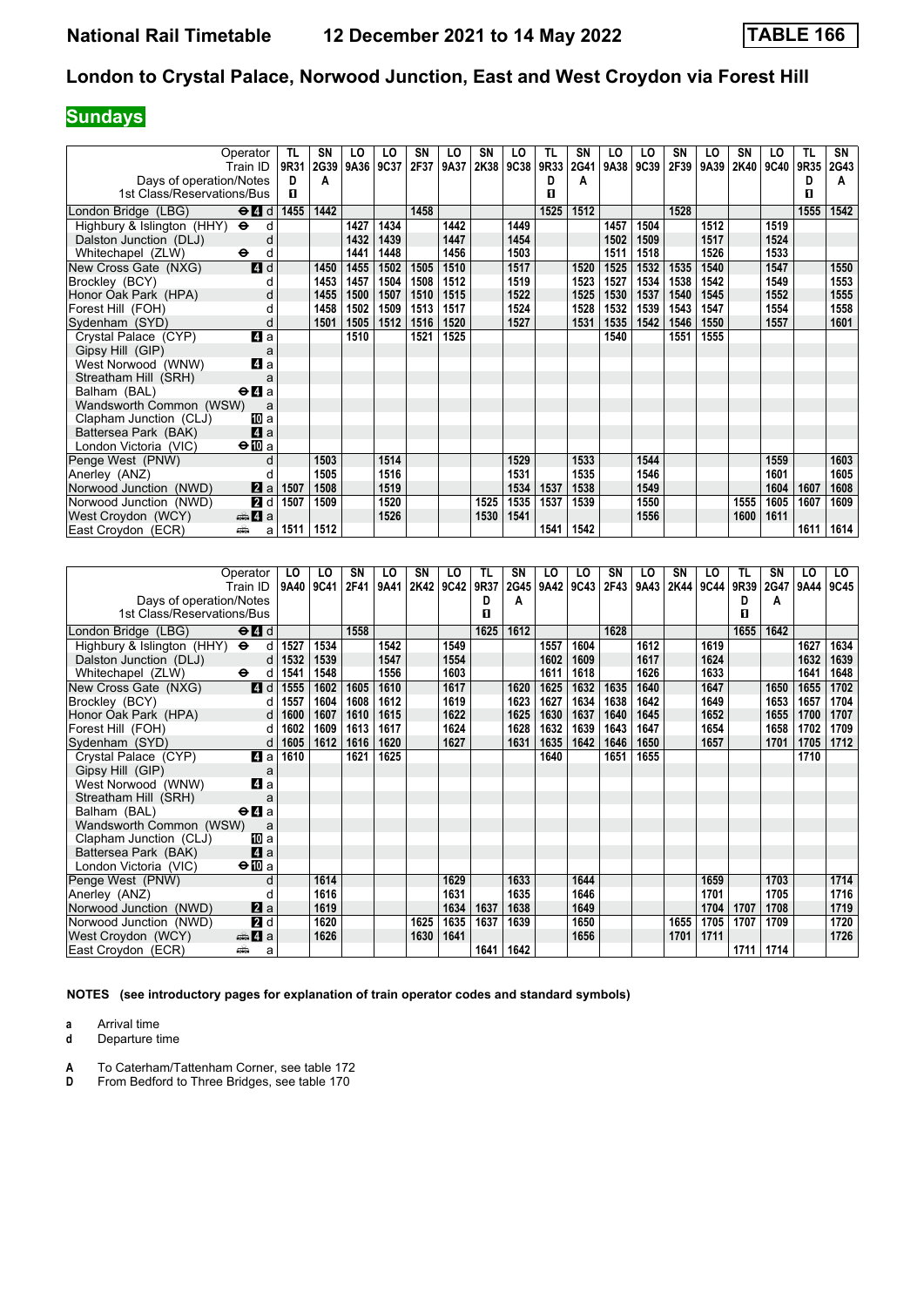# **Sundays**

| Operator                                  | Train ID                                                     | SN<br>2F45 | LO<br>9A45 | SN<br>2K46 | LO<br><b>9C46</b> | TL<br>9R41 | SN<br>2G49 | LO<br>9A46 9C47 | LO   | SN<br>2F47 | LO<br>9A47 | SN<br>2K48 | LO<br>9C48 | TL<br>9R43 | <b>SN</b><br>2G51 | LO<br>9A48 | LO<br>9C49 | SΝ<br>2F49 | LO<br>9A49 |
|-------------------------------------------|--------------------------------------------------------------|------------|------------|------------|-------------------|------------|------------|-----------------|------|------------|------------|------------|------------|------------|-------------------|------------|------------|------------|------------|
| Days of operation/Notes                   |                                                              |            |            |            |                   | D          | A          |                 |      |            |            |            |            | D          | А                 |            |            |            |            |
| 1st Class/Reservations/Bus                |                                                              |            |            |            |                   | п          |            |                 |      |            |            |            |            | п          |                   |            |            |            |            |
| London Bridge (LBG)                       | $\Theta$ <sup><math>\blacksquare</math> <math>d</math></sup> | 1658       |            |            |                   | 1725       | 1712       |                 |      | 1728       |            |            |            | 1755       | 1742              |            |            | 1758       |            |
| Highbury & Islington (HHY) $\Theta$       | d                                                            |            | 1642       |            | 1649              |            |            | 1657            | 1704 |            | 1712       |            | 1719       |            |                   | 1727       | 1734       |            | 1742       |
| Dalston Junction (DLJ)                    | d                                                            |            | 1647       |            | 1654              |            |            | 1702            | 1709 |            | 1717       |            | 1724       |            |                   | 1732       | 1739       |            | 1747       |
| Whitechapel (ZLW)<br>$\ddot{\phantom{1}}$ | d                                                            |            | 1656       |            | 1703              |            |            | 1711            | 1718 |            | 1726       |            | 1733       |            |                   | 1741       | 1748       |            | 1756       |
| New Cross Gate (NXG)                      | 4d                                                           | 1705       | 1710       |            | 1717              |            | 1720       | 1725            | 1732 | 1735       | 1740       |            | 1747       |            | 1750              | 1755       | 1802       | 1805       | 1810       |
| Brockley (BCY)                            | d                                                            | 1708       | 1712       |            | 1719              |            | 1723       | 1727            | 1734 | 1738       | 1742       |            | 1749       |            | 1753              | 1757       | 1804       | 1808       | 1812       |
| Honor Oak Park (HPA)                      | d                                                            | 1710       | 1715       |            | 1722              |            | 1725       | 1730            | 1737 | 1740       | 1745       |            | 1752       |            | 1755              | 1800       | 1807       | 1810       | 1815       |
| Forest Hill (FOH)                         | d                                                            | 1713       | 1717       |            | 1724              |            | 1728       | 1732            | 1739 | 1743       | 1747       |            | 1754       |            | 1758              | 1802       | 1809       | 1813       | 1817       |
| Sydenham (SYD)                            | d                                                            | 1716       | 1720       |            | 1727              |            | 1731       | 1735            | 1742 | 1746       | 1750       |            | 1757       |            | 1801              | 1805       | 1812       | 1816       | 1820       |
| Crystal Palace (CYP)                      | 4a                                                           | 1721       | 1725       |            |                   |            |            | 1740            |      | 1751       | 1755       |            |            |            |                   | 1810       |            | 1821       | 1825       |
| Gipsy Hill (GIP)                          | a                                                            |            |            |            |                   |            |            |                 |      |            |            |            |            |            |                   |            |            |            |            |
| West Norwood (WNW)                        | 4 a                                                          |            |            |            |                   |            |            |                 |      |            |            |            |            |            |                   |            |            |            |            |
| Streatham Hill (SRH)                      | a                                                            |            |            |            |                   |            |            |                 |      |            |            |            |            |            |                   |            |            |            |            |
| Balham (BAL)                              | $\Theta$ <b><math>\blacksquare</math></b> a                  |            |            |            |                   |            |            |                 |      |            |            |            |            |            |                   |            |            |            |            |
| Wandsworth Common (WSW)                   | a                                                            |            |            |            |                   |            |            |                 |      |            |            |            |            |            |                   |            |            |            |            |
| Clapham Junction (CLJ)                    | 10 a                                                         |            |            |            |                   |            |            |                 |      |            |            |            |            |            |                   |            |            |            |            |
| Battersea Park (BAK)                      | 4a                                                           |            |            |            |                   |            |            |                 |      |            |            |            |            |            |                   |            |            |            |            |
| London Victoria (VIC)                     | $\bigoplus a$                                                |            |            |            |                   |            |            |                 |      |            |            |            |            |            |                   |            |            |            |            |
| Penge West (PNW)                          | d                                                            |            |            |            | 1729              |            | 1733       |                 | 1744 |            |            |            | 1759       |            | 1803              |            | 1814       |            |            |
| Anerley (ANZ)                             |                                                              |            |            |            | 1731              |            | 1735       |                 | 1746 |            |            |            | 1801       |            | 1805              |            | 1816       |            |            |
| Norwood Junction (NWD)                    | $\mathbf{z}$ a                                               |            |            |            | 1734              | 1737       | 1738       |                 | 1749 |            |            |            | 1804       | 1807       | 1808              |            | 1819       |            |            |
| Norwood Junction (NWD)                    | 2d                                                           |            |            | 1725       | 1735              | 1737       | 1739       |                 | 1750 |            |            | 1755       | 1805       | 1807       | 1809              |            | 1820       |            |            |
| West Croydon (WCY)                        | <del>m</del> ∆ a                                             |            |            | 1730       | 1741              |            |            |                 | 1756 |            |            | 1800       | 1811       |            |                   |            | 1826       |            |            |
| East Croydon (ECR)<br>پیش                 | a                                                            |            |            |            |                   | 1741       | 1742       |                 |      |            |            |            |            | 1811       | 1812              |            |            |            |            |

| Operator                                                           | SN   | LO          | TL.  | SN   | LO   | LO   | SN   | LO   | SN   | LO   | TL   | SΝ   | LO   | LO   | SN   | LO               | SN   | LO.  |
|--------------------------------------------------------------------|------|-------------|------|------|------|------|------|------|------|------|------|------|------|------|------|------------------|------|------|
| Train ID                                                           | 2K50 | <b>9C50</b> | 9R45 | 2G53 | 9A50 | 9C51 | 2F51 | 9A51 | 2K52 | 9C52 | 9R47 | 2G55 | 9A52 | 9C53 | 2F53 | 9A <sub>53</sub> | 2K54 | 9C54 |
| Days of operation/Notes                                            |      |             | D    | A    |      |      |      |      |      |      | D    | A    |      |      |      |                  |      |      |
| 1st Class/Reservations/Bus                                         |      |             | п    |      |      |      |      |      |      |      | п    |      |      |      |      |                  |      |      |
| $\Theta$ <sup><math>\Omega</math></sup> $d$<br>London Bridge (LBG) |      |             | 1825 | 1812 |      |      | 1828 |      |      |      | 1855 | 1842 |      |      | 1858 |                  |      |      |
| Highbury & Islington (HHY)<br>$\bullet$<br>d                       |      | 1749        |      |      | 1757 | 1804 |      | 1812 |      | 1819 |      |      | 1827 | 1834 |      | 1842             |      | 1849 |
| Dalston Junction (DLJ)                                             | d    | 1754        |      |      | 1802 | 1809 |      | 1817 |      | 1824 |      |      | 1832 | 1839 |      | 1847             |      | 1854 |
| Whitechapel (ZLW)<br>$\bullet$<br>d                                |      | 1803        |      |      | 1811 | 1818 |      | 1826 |      | 1833 |      |      | 1841 | 1848 |      | 1856             |      | 1903 |
| 4d<br>New Cross Gate (NXG)                                         |      | 1817        |      | 1820 | 1825 | 1832 | 1835 | 1840 |      | 1847 |      | 1850 | 1855 | 1902 | 1905 | 1910             |      | 1917 |
| Brockley (BCY)<br>d                                                |      | 1819        |      | 1823 | 1827 | 1834 | 1838 | 1842 |      | 1849 |      | 1853 | 1857 | 1904 | 1908 | 1912             |      | 1919 |
| Honor Oak Park (HPA)                                               | d    | 1822        |      | 1825 | 1830 | 1837 | 1840 | 1845 |      | 1852 |      | 1855 | 1900 | 1907 | 1910 | 1915             |      | 1922 |
| Forest Hill (FOH)<br>d                                             |      | 1824        |      | 1828 | 1832 | 1839 | 1843 | 1847 |      | 1854 |      | 1858 | 1902 | 1909 | 1913 | 1917             |      | 1924 |
| Sydenham (SYD)<br>d                                                |      | 1827        |      | 1831 | 1835 | 1842 | 1846 | 1850 |      | 1857 |      | 1901 | 1905 | 1912 | 1916 | 1920             |      | 1927 |
| $\overline{a}$<br>Crystal Palace (CYP)                             |      |             |      |      | 1840 |      | 1851 | 1855 |      |      |      |      | 1910 |      | 1921 | 1925             |      |      |
| Gipsy Hill (GIP)<br>a                                              |      |             |      |      |      |      |      |      |      |      |      |      |      |      |      |                  |      |      |
| 4a<br>West Norwood (WNW)                                           |      |             |      |      |      |      |      |      |      |      |      |      |      |      |      |                  |      |      |
| Streatham Hill (SRH)<br>a                                          |      |             |      |      |      |      |      |      |      |      |      |      |      |      |      |                  |      |      |
| Balham (BAL)<br>$\Theta$ <b><math>\blacksquare</math></b> a        |      |             |      |      |      |      |      |      |      |      |      |      |      |      |      |                  |      |      |
| Wandsworth Common (WSW)<br>a                                       |      |             |      |      |      |      |      |      |      |      |      |      |      |      |      |                  |      |      |
| Clapham Junction (CLJ)<br>[II] a                                   |      |             |      |      |      |      |      |      |      |      |      |      |      |      |      |                  |      |      |
| 4a<br>Battersea Park (BAK)                                         |      |             |      |      |      |      |      |      |      |      |      |      |      |      |      |                  |      |      |
| $\Theta$ III a<br>London Victoria (VIC)                            |      |             |      |      |      |      |      |      |      |      |      |      |      |      |      |                  |      |      |
| Penge West (PNW)                                                   | d    | 1829        |      | 1833 |      | 1844 |      |      |      | 1859 |      | 1903 |      | 1914 |      |                  |      | 1929 |
| Anerley (ANZ)<br>d                                                 |      | 1831        |      | 1835 |      | 1846 |      |      |      | 1901 |      | 1905 |      | 1916 |      |                  |      | 1931 |
| $\mathbf{z}$ a<br>Norwood Junction (NWD)                           |      | 1834        | 1837 | 1838 |      | 1849 |      |      |      | 1904 | 1907 | 1908 |      | 1919 |      |                  |      | 1934 |
| 2d<br>Norwood Junction (NWD)                                       | 1825 | 1835        | 1837 | 1839 |      | 1850 |      |      | 1855 | 1905 | 1907 | 1909 |      | 1920 |      |                  | 1925 | 1935 |
| West Croydon (WCY)<br>$\oplus$ 4 a                                 | 1830 | 1841        |      |      |      | 1856 |      |      | 1900 | 1911 |      |      |      | 1926 |      |                  | 1930 | 1941 |
| پیش<br>East Croydon (ECR)<br>a                                     |      |             | 1841 | 1842 |      |      |      |      |      |      | 1911 | 1912 |      |      |      |                  |      |      |

**NOTES (see introductory pages for explanation of train operator codes and standard symbols)**

**a** Arrival time<br>**d** Departure t

**d** Departure time

**A** To Caterham/Tattenham Corner, see table 172<br>**D** From Bedford to Three Bridges, see table 170

**Dr. Edgeworth Communistration** Communistration From Bedford to Three Bridges, see table 170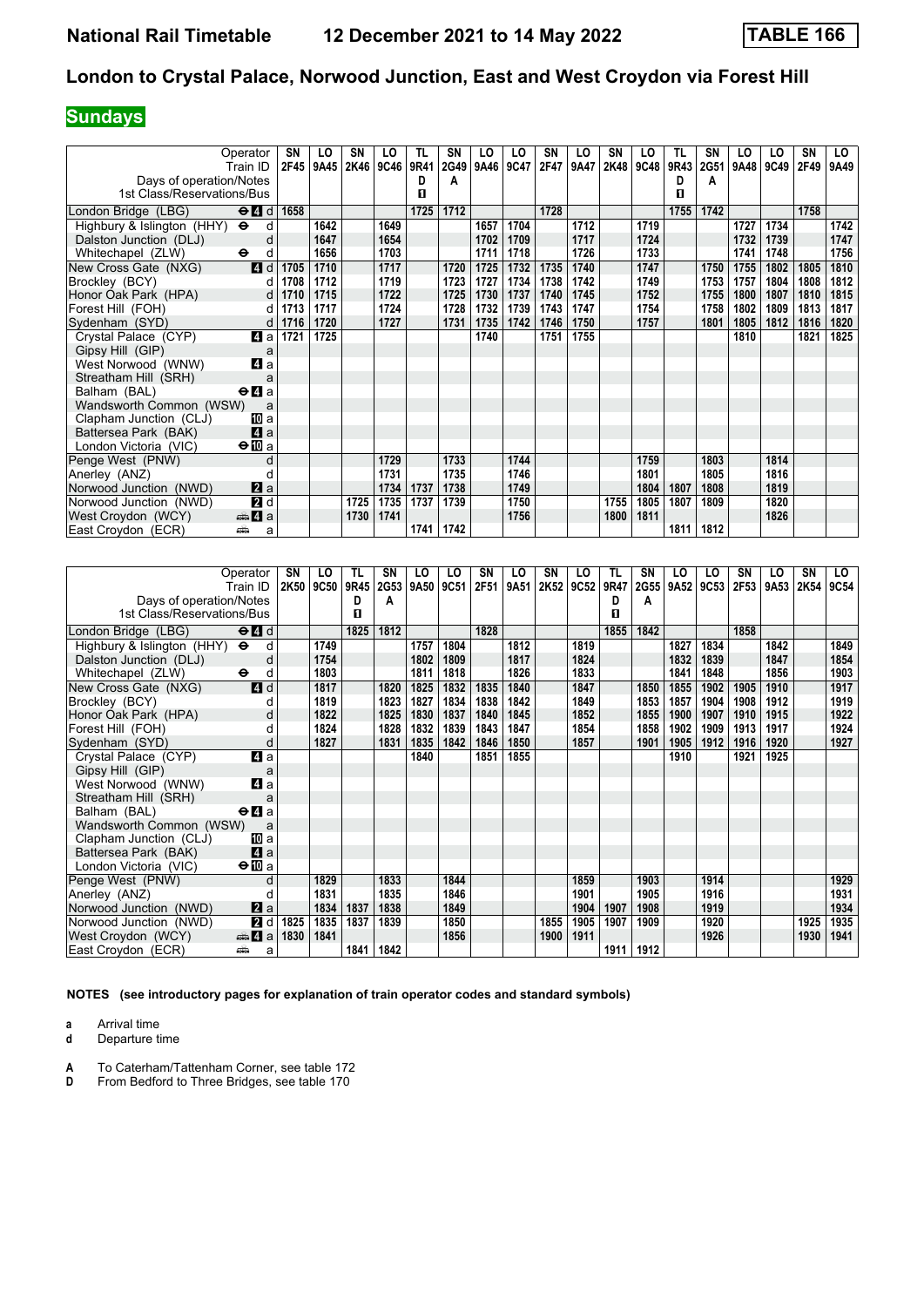## **Sundays**

| Operator                               |        | TL   | SΝ   | LO   | LO   | SN   | LO   | SN   | LO          | TL   | SN        | LO   | LO   | SN   | LO   | SN   | LO          | TL   | SN   |
|----------------------------------------|--------|------|------|------|------|------|------|------|-------------|------|-----------|------|------|------|------|------|-------------|------|------|
| Train ID                               |        | 9R49 | 2G57 | 9A54 | 9C55 | 2F55 | 9A55 | 2K56 | <b>9C56</b> | 9R51 | 2G59      | 9A56 | 9C57 | 2F57 | 9A57 | 2K58 | <b>9C58</b> | 9R53 | 2G61 |
| Days of operation/Notes                |        | D    | A    |      |      |      |      |      |             | D.   | Е         |      |      |      |      |      |             | D    | А    |
| 1st Class/Reservations/Bus             |        | п    |      |      |      |      |      |      |             | п    |           |      |      |      |      |      |             | п    |      |
| London Bridge (LBG)<br>$\Theta$ 4 d    |        | 1925 | 1912 |      |      | 1928 |      |      |             | 1955 | 1942      |      |      | 1958 |      |      |             | 2025 | 2012 |
| Highbury & Islington (HHY) $\Theta$    | d      |      |      | 1857 | 1904 |      | 1912 |      | 1919        |      |           | 1927 | 1934 |      | 1942 |      | 1949        |      |      |
| Dalston Junction (DLJ)                 | d      |      |      | 1902 | 1909 |      | 1917 |      | 1924        |      |           | 1932 | 1939 |      | 1947 |      | 1954        |      |      |
| Whitechapel (ZLW)<br>$\bullet$         | d      |      |      | 1911 | 1918 |      | 1926 |      | 1933        |      |           | 1941 | 1948 |      | 1956 |      | 2003        |      |      |
| New Cross Gate (NXG)                   | 4d     |      | 1920 | 1925 | 1932 | 1935 | 1940 |      | 1947        |      | 1950      | 1955 | 2002 | 2005 | 2010 |      | 2017        |      | 2020 |
| Brockley (BCY)                         | d      |      | 1923 | 1927 | 1934 | 1938 | 1942 |      | 1949        |      | 1953      | 1957 | 2004 | 2008 | 2012 |      | 2019        |      | 2023 |
| Honor Oak Park (HPA)                   |        |      | 1925 | 1930 | 1937 | 1940 | 1945 |      | 1952        |      | 1955      | 2000 | 2007 | 2010 | 2015 |      | 2022        |      | 2025 |
| Forest Hill (FOH)                      |        |      | 1928 | 1932 | 1939 | 1943 | 1947 |      | 1954        |      | 1958      | 2002 | 2009 | 2013 | 2017 |      | 2024        |      | 2028 |
| Sydenham (SYD)                         | d      |      | 1931 | 1935 | 1942 | 1946 | 1950 |      | 1957        |      | 2001      | 2005 | 2012 | 2016 | 2020 |      | 2027        |      | 2031 |
| Crystal Palace (CYP)                   | 4 a    |      |      | 1940 |      | 1951 | 1955 |      |             |      |           | 2010 |      | 2021 | 2025 |      |             |      |      |
| Gipsy Hill (GIP)                       | a      |      |      |      |      |      |      |      |             |      |           |      |      |      |      |      |             |      |      |
| West Norwood (WNW)                     | 4 a    |      |      |      |      |      |      |      |             |      |           |      |      |      |      |      |             |      |      |
| Streatham Hill (SRH)                   |        |      |      |      |      |      |      |      |             |      |           |      |      |      |      |      |             |      |      |
| $\Theta$ <b>d</b> a<br>Balham (BAL)    |        |      |      |      |      |      |      |      |             |      |           |      |      |      |      |      |             |      |      |
| Wandsworth Common (WSW)                | a      |      |      |      |      |      |      |      |             |      |           |      |      |      |      |      |             |      |      |
| Clapham Junction (CLJ)                 | [II] a |      |      |      |      |      |      |      |             |      |           |      |      |      |      |      |             |      |      |
| Battersea Park (BAK)                   | 4a     |      |      |      |      |      |      |      |             |      |           |      |      |      |      |      |             |      |      |
| $\bigoplus$ a<br>London Victoria (VIC) |        |      |      |      |      |      |      |      |             |      |           |      |      |      |      |      |             |      |      |
| Penge West (PNW)                       | d      |      | 1933 |      | 1944 |      |      |      | 1959        |      | 2003      |      | 2014 |      |      |      | 2029        |      | 2033 |
| Anerley (ANZ)                          |        |      | 1935 |      | 1946 |      |      |      | 2001        |      | 2005      |      | 2016 |      |      |      | 2031        |      | 2035 |
| Norwood Junction (NWD)                 | 2 a    | 1937 | 1938 |      | 1949 |      |      |      | 2004        | 2007 | 2008      |      | 2019 |      |      |      | 2034        | 2037 | 2038 |
| Norwood Junction (NWD)                 | 2d     | 1937 | 1939 |      | 1950 |      |      | 1955 | 2005        | 2007 | 2009      |      | 2020 |      |      | 2025 | 2035        | 2037 | 2039 |
| <del>⊯</del> 4 a<br>West Croydon (WCY) |        |      |      |      | 1956 |      |      | 2000 | 2011        |      |           |      | 2026 |      |      | 2030 | 2041        |      |      |
| East Croydon (ECR)<br>پیش              | a      | 1941 | 1942 |      |      |      |      |      |             |      | 2011 2012 |      |      |      |      |      |             | 2041 | 2042 |

| Operator                                 |                                             | LO   | LO   | SN   | LO   | SN   | LO          | TL   | SΝ   | LO   | LO   | SN   | LO   | <b>SN</b> | LO   | TL   | SN          | LO   | LO . |
|------------------------------------------|---------------------------------------------|------|------|------|------|------|-------------|------|------|------|------|------|------|-----------|------|------|-------------|------|------|
| Train ID                                 |                                             | 9A58 | 9C59 | 2F59 | 9A59 | 2K60 | <b>9C60</b> | 9R55 | 2G63 | 9A60 | 9C61 | 2F61 | 9A61 | 2K62      | 9C62 | 9R57 | <b>2G65</b> | 9A62 | 9C63 |
| Days of operation/Notes                  |                                             |      |      |      |      |      |             | F    | A    |      |      |      |      |           |      | D    | A           |      |      |
| 1st Class/Reservations/Bus               |                                             |      |      |      |      |      |             | п    |      |      |      |      |      |           |      | п    |             |      |      |
| London Bridge (LBG)                      | $\Theta$ $\blacksquare$ d                   |      |      | 2028 |      |      |             | 2055 | 2042 |      |      | 2058 |      |           |      | 2125 | 2112        |      |      |
| Highbury & Islington $(HHY)$ $\Theta$    | d                                           | 1957 | 2004 |      | 2012 |      | 2019        |      |      | 2027 | 2034 |      | 2042 |           | 2049 |      |             | 2057 | 2104 |
| Dalston Junction (DLJ)                   | d                                           | 2002 | 2009 |      | 2017 |      | 2024        |      |      | 2032 | 2039 |      | 2047 |           | 2054 |      |             | 2102 | 2109 |
| $\ddot{\mathbf{e}}$<br>Whitechapel (ZLW) | d                                           | 2011 | 2018 |      | 2026 |      | 2033        |      |      | 2041 | 2048 |      | 2056 |           | 2103 |      |             | 2111 | 2118 |
| New Cross Gate (NXG)                     | 4d                                          | 2025 | 2032 | 2035 | 2040 |      | 2047        |      | 2050 | 2055 | 2102 | 2105 | 2110 |           | 2117 |      | 2120        | 2125 | 2132 |
| Brockley (BCY)                           | d                                           | 2027 | 2034 | 2038 | 2042 |      | 2049        |      | 2053 | 2057 | 2104 | 2108 | 2112 |           | 2119 |      | 2123        | 2127 | 2134 |
| Honor Oak Park (HPA)                     | d                                           | 2030 | 2037 | 2040 | 2045 |      | 2052        |      | 2055 | 2100 | 2107 | 2110 | 2115 |           | 2122 |      | 2125        | 2130 | 2137 |
| Forest Hill (FOH)                        | d                                           | 2032 | 2039 | 2043 | 2047 |      | 2054        |      | 2058 | 2102 | 2109 | 2113 | 2117 |           | 2124 |      | 2128        | 2132 | 2139 |
| Sydenham (SYD)                           | d                                           | 2035 | 2042 | 2046 | 2050 |      | 2057        |      | 2101 | 2105 | 2112 | 2116 | 2120 |           | 2127 |      | 2131        | 2135 | 2142 |
| Crystal Palace (CYP)                     | 4 a                                         | 2040 |      | 2051 | 2055 |      |             |      |      | 2110 |      | 2121 | 2125 |           |      |      |             | 2140 |      |
| Gipsy Hill (GIP)                         | a                                           |      |      |      |      |      |             |      |      |      |      |      |      |           |      |      |             |      |      |
| West Norwood (WNW)                       | 4 a                                         |      |      |      |      |      |             |      |      |      |      |      |      |           |      |      |             |      |      |
| Streatham Hill (SRH)                     | a                                           |      |      |      |      |      |             |      |      |      |      |      |      |           |      |      |             |      |      |
| Balham (BAL)                             | $\Theta$ <b><math>\blacksquare</math></b> a |      |      |      |      |      |             |      |      |      |      |      |      |           |      |      |             |      |      |
| Wandsworth Common (WSW)                  | a                                           |      |      |      |      |      |             |      |      |      |      |      |      |           |      |      |             |      |      |
| Clapham Junction (CLJ)                   | TO a                                        |      |      |      |      |      |             |      |      |      |      |      |      |           |      |      |             |      |      |
| Battersea Park (BAK)                     | 4a                                          |      |      |      |      |      |             |      |      |      |      |      |      |           |      |      |             |      |      |
| London Victoria (VIC)                    | $\bigoplus$ a                               |      |      |      |      |      |             |      |      |      |      |      |      |           |      |      |             |      |      |
| Penge West (PNW)                         | d                                           |      | 2044 |      |      |      | 2059        |      | 2103 |      | 2114 |      |      |           | 2129 |      | 2133        |      | 2144 |
| Anerley (ANZ)                            | d                                           |      | 2046 |      |      |      | 2101        |      | 2105 |      | 2116 |      |      |           | 2131 |      | 2135        |      | 2146 |
| Norwood Junction (NWD)                   | $\mathbf{z}$ a                              |      | 2049 |      |      |      | 2104        | 2107 | 2108 |      | 2119 |      |      |           | 2134 | 2137 | 2138        |      | 2149 |
| Norwood Junction (NWD)                   | 2d                                          |      | 2050 |      |      | 2055 | 2105        | 2107 | 2109 |      | 2120 |      |      | 2125      | 2135 | 2137 | 2139        |      | 2150 |
| West Croydon (WCY)                       | <b>en 4</b> a                               |      | 2056 |      |      | 2100 | 2111        |      |      |      | 2126 |      |      | 2130      | 2141 |      |             |      | 2156 |
| East Croydon (ECR)<br>پیش                | a                                           |      |      |      |      |      |             | 2111 | 2112 |      |      |      |      |           |      | 2141 | 2142        |      |      |

**NOTES (see introductory pages for explanation of train operator codes and standard symbols)**

**a** Arrival time<br>**d** Departure t

**d** Departure time

**A** To Caterham/Tattenham Corner, see table 172<br>**D** From Bedford to Three Bridges, see table 170

**D** From Bedford to Three Bridges, see table 170<br>**E** To Caterham, see table 172

- **E** To Caterham, see table 172<br>**F** From Bedford to Gatwick Air
- From Bedford to Gatwick Airport, see table 170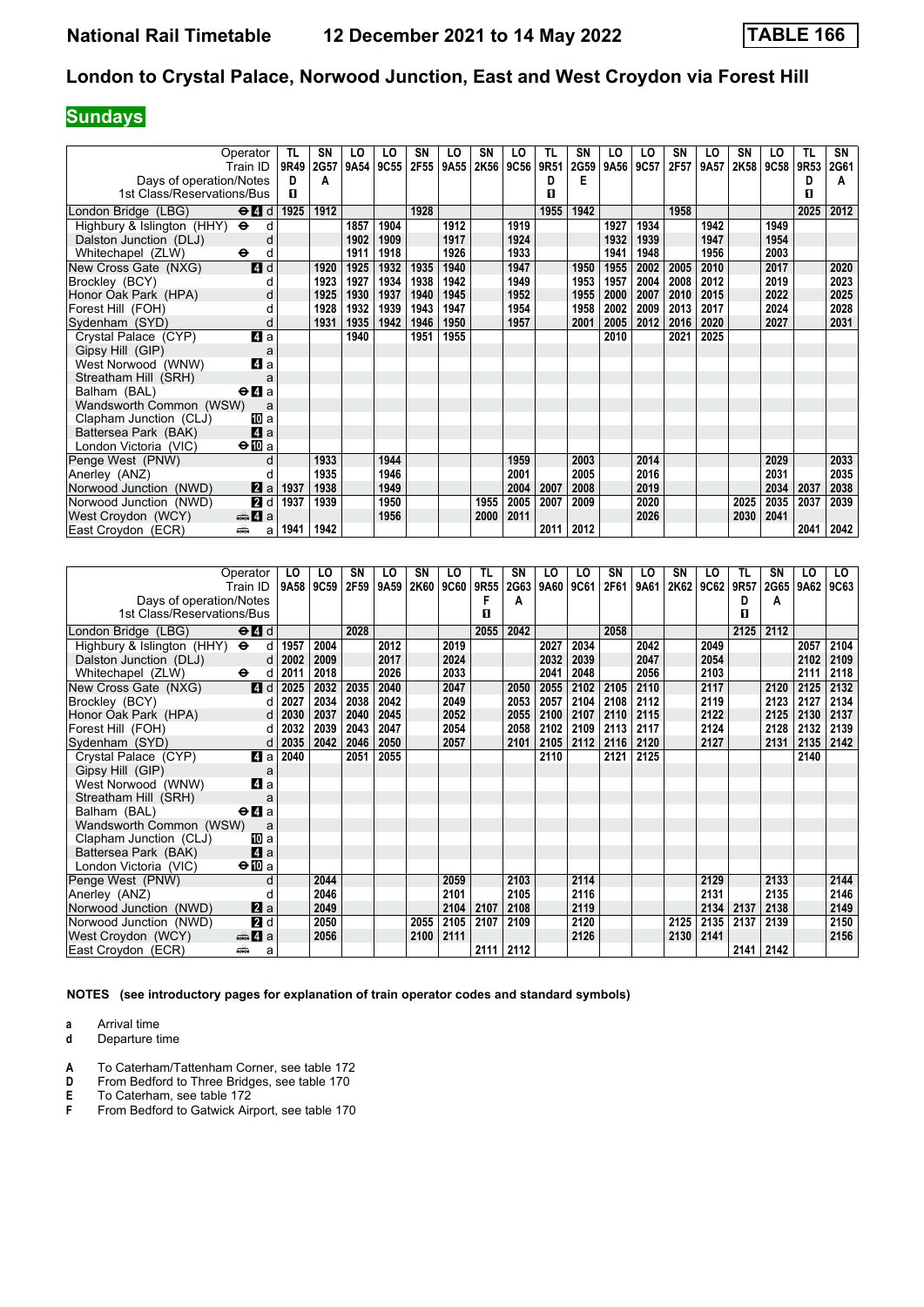# **Sundays**

| Operator<br>Train ID                                  | SN<br>2F63                 | LO<br>9A63 | SN<br>2K64 | LO<br><b>9C64</b> | TL<br>9R59 | <b>SN</b><br>2G67 | LO<br>9A64 | LO<br>9C65 | <b>SN</b><br>2F65 | LO<br>9A65 | <b>SN</b><br>2K66 | LO<br><b>9C66</b> | TL<br>9R61 | SN<br>2G69 | LO<br>9A66 | LO<br>9C67 | <b>SN</b><br>2F67 | LO.<br>9A67 |
|-------------------------------------------------------|----------------------------|------------|------------|-------------------|------------|-------------------|------------|------------|-------------------|------------|-------------------|-------------------|------------|------------|------------|------------|-------------------|-------------|
| Days of operation/Notes                               |                            |            |            |                   | D          | A                 |            |            |                   |            |                   |                   |            | А          |            |            |                   |             |
| 1st Class/Reservations/Bus                            |                            |            |            |                   | п          |                   |            |            |                   |            |                   |                   | п          |            |            |            |                   |             |
| London Bridge (LBG)                                   | $\Theta$ d $\theta$ d 2128 |            |            |                   | 2155       | 2142              |            |            | 2158              |            |                   |                   | 2225       | 2212       |            |            | 2228              |             |
| Highbury & Islington (HHY) $\Theta$                   | d                          | 2112       |            | 2119              |            |                   | 2127       | 2134       |                   | 2142       |                   | 2149              |            |            | 2157       | 2204       |                   | 2212        |
| Dalston Junction (DLJ)<br>d                           |                            | 2117       |            | 2124              |            |                   | 2132       | 2139       |                   | 2147       |                   | 2154              |            |            | 2202       | 2209       |                   | 2217        |
| Whitechapel (ZLW)<br>$\bullet$<br>d                   |                            | 2126       |            | 2133              |            |                   | 2141       | 2148       |                   | 2156       |                   | 2203              |            |            | 2211       | 2218       |                   | 2226        |
| $\blacksquare$ d<br>New Cross Gate (NXG)              | 2135                       | 2140       |            | 2147              |            | 2150              | 2155       | 2202       | 2205              | 2210       |                   | 2217              |            | 2220       | 2225       | 2232       | 2235              | 2240        |
| Brockley (BCY)                                        | 2138<br>d l                | 2142       |            | 2149              |            | 2153              | 2157       | 2204       | 2208              | 2212       |                   | 2219              |            | 2223       | 2227       | 2234       | 2238              | 2242        |
| Honor Oak Park (HPA)                                  | 2140<br>d                  | 2145       |            | 2152              |            | 2155              | 2200       | 2207       | 2210              | 2215       |                   | 2222              |            | 2225       | 2230       | 2237       | 2240              | 2245        |
| Forest Hill (FOH)                                     | 2143<br>dl                 | 2147       |            | 2154              |            | 2158              | 2202       | 2209       | 2213              | 2217       |                   | 2224              |            | 2228       | 2232       | 2239       | 2243              | 2247        |
| Sydenham (SYD)                                        | 2146<br>$d \mid$           | 2150       |            | 2157              |            | 2201              | 2205       | 2212       | 2216              | 2220       |                   | 2227              |            | 2231       | 2235       | 2242       | 2246              | 2250        |
| 4a<br>Crystal Palace (CYP)                            | 2151                       | 2155       |            |                   |            |                   | 2210       |            | 2221              | 2225       |                   |                   |            |            | 2240       |            | 2251              | 2255        |
| Gipsy Hill (GIP)                                      | a                          |            |            |                   |            |                   |            |            |                   |            |                   |                   |            |            |            |            |                   |             |
| 4 a<br>West Norwood (WNW)                             |                            |            |            |                   |            |                   |            |            |                   |            |                   |                   |            |            |            |            |                   |             |
| Streatham Hill (SRH)                                  | a                          |            |            |                   |            |                   |            |            |                   |            |                   |                   |            |            |            |            |                   |             |
| $\Theta$ <b><math>\Omega</math></b> a<br>Balham (BAL) |                            |            |            |                   |            |                   |            |            |                   |            |                   |                   |            |            |            |            |                   |             |
| Wandsworth Common (WSW)<br>a                          |                            |            |            |                   |            |                   |            |            |                   |            |                   |                   |            |            |            |            |                   |             |
| Clapham Junction (CLJ)<br>[10] a                      |                            |            |            |                   |            |                   |            |            |                   |            |                   |                   |            |            |            |            |                   |             |
| Zi a<br>Battersea Park (BAK)                          |                            |            |            |                   |            |                   |            |            |                   |            |                   |                   |            |            |            |            |                   |             |
| $\Theta$ III a<br>London Victoria (VIC)               |                            |            |            |                   |            |                   |            |            |                   |            |                   |                   |            |            |            |            |                   |             |
| Penge West (PNW)<br>d                                 |                            |            |            | 2159              |            | 2203              |            | 2214       |                   |            |                   | 2229              |            | 2233       |            | 2244       |                   |             |
| Anerley (ANZ)                                         |                            |            |            | 2201              |            | 2205              |            | 2216       |                   |            |                   | 2231              |            | 2235       |            | 2246       |                   |             |
| $\mathbf{z}$ a<br>Norwood Junction (NWD)              |                            |            |            | 2204              | 2207       | 2208              |            | 2219       |                   |            |                   | 2234              | 2237       | 2238       |            | 2249       |                   |             |
| 2d<br>Norwood Junction (NWD)                          |                            |            | 2155       | 2205              | 2207       | 2209              |            | 2220       |                   |            | 2225              | 2235              | 2237       | 2239       |            | 2250       |                   |             |
| West Croydon (WCY)<br><del>⊯</del> 4 a                |                            |            | 2200       | 2211              |            |                   |            | 2226       |                   |            | 2230              | 2241              |            |            |            | 2256       |                   |             |
| East Croydon (ECR)<br>پیش<br>a                        |                            |            |            |                   | 2211       | 2212              |            |            |                   |            |                   |                   |            | 2241 2242  |            |            |                   |             |

|                            | Operator                                  | SN   | LO   | TL   | SN   | LO   | LO   | SN   | SΝ   | TL   | LO   | SN   | LO   | LO   | SN   | LO   | LO   | SN   |
|----------------------------|-------------------------------------------|------|------|------|------|------|------|------|------|------|------|------|------|------|------|------|------|------|
|                            | Train ID                                  | 2K68 | 9C68 | 9R63 | 2G71 | 9A68 | 9C69 | 2K70 | 2F69 | 9J71 | 9C70 | 2G73 | 9A70 | 9C71 | 2K72 | 9C72 | 9A72 | 2G77 |
| Days of operation/Notes    |                                           |      |      | F    | A    |      |      |      |      | C    |      | A    |      |      |      |      |      | E    |
| 1st Class/Reservations/Bus |                                           |      |      | п    |      |      |      |      |      | п    |      |      |      |      |      |      |      |      |
| London Bridge (LBG)        | $\Theta$ <sup><math>\Omega</math></sup> d |      |      | 2255 | 2242 |      |      |      | 2258 | 2321 |      | 2312 |      |      |      |      |      | 2350 |
| Highbury & Islington (HHY) | $\ddot{\bullet}$<br>d                     |      | 2219 |      |      | 2227 | 2234 |      |      |      | 2249 |      | 2257 | 2304 |      | 2319 | 2327 |      |
| Dalston Junction (DLJ)     | d                                         |      | 2224 |      |      | 2232 | 2239 |      |      |      | 2254 |      | 2302 | 2309 |      | 2324 | 2332 |      |
| Whitechapel (ZLW)          | $\ddot{\bullet}$<br>d                     |      | 2233 |      |      | 2241 | 2248 |      |      |      | 2303 |      | 2311 | 2318 |      | 2333 | 2341 |      |
| New Cross Gate (NXG)       | 4d                                        |      | 2247 |      | 2250 | 2255 | 2302 |      | 2305 |      | 2317 | 2320 | 2325 | 2332 |      | 2347 | 2355 | 2358 |
| Brockley (BCY)             | d                                         |      | 2249 |      | 2253 | 2257 | 2304 |      | 2308 |      | 2319 | 2323 | 2327 | 2334 |      | 2349 | 2357 | 0001 |
| Honor Oak Park (HPA)       |                                           |      | 2252 |      | 2255 | 2300 | 2307 |      | 2310 |      | 2322 | 2325 | 2330 | 2337 |      | 2352 | 2359 | 0003 |
| Forest Hill (FOH)          | d                                         |      | 2254 |      | 2258 | 2302 | 2309 |      | 2313 |      | 2324 | 2328 | 2332 | 2339 |      | 2354 | 0002 | 0005 |
| Sydenham (SYD)             | d                                         |      | 2257 |      | 2301 | 2305 | 2312 |      | 2316 |      | 2327 | 2331 | 2335 | 2342 |      | 2357 | 0005 | 0009 |
| Crystal Palace (CYP)       | 4 a                                       |      |      |      |      | 2310 |      |      | 2321 |      |      |      | 2340 |      |      |      | 0010 |      |
| Gipsy Hill (GIP)           | a                                         |      |      |      |      |      |      |      |      |      |      |      |      |      |      |      |      |      |
| West Norwood (WNW)         | $\boldsymbol{A}$ a                        |      |      |      |      |      |      |      |      |      |      |      |      |      |      |      |      |      |
| Streatham Hill (SRH)       | a                                         |      |      |      |      |      |      |      |      |      |      |      |      |      |      |      |      |      |
| Balham (BAL)               | <b>⊖Иа</b>                                |      |      |      |      |      |      |      |      |      |      |      |      |      |      |      |      |      |
| Wandsworth Common (WSW)    | a                                         |      |      |      |      |      |      |      |      |      |      |      |      |      |      |      |      |      |
| Clapham Junction (CLJ)     | [10] a                                    |      |      |      |      |      |      |      |      |      |      |      |      |      |      |      |      |      |
| Battersea Park (BAK)       | $\mathbf{A}$ a                            |      |      |      |      |      |      |      |      |      |      |      |      |      |      |      |      |      |
| London Victoria (VIC)      | $\Theta$ III a                            |      |      |      |      |      |      |      |      |      |      |      |      |      |      |      |      |      |
| Penge West (PNW)           | d                                         |      | 2259 |      | 2303 |      | 2314 |      |      |      | 2329 | 2333 |      | 2344 |      | 2359 |      | 0011 |
| Anerley (ANZ)              | d                                         |      | 2301 |      | 2305 |      | 2316 |      |      |      | 2331 | 2335 |      | 2346 |      | 0001 |      | 0013 |
| Norwood Junction (NWD)     | 2a                                        |      | 2304 | 2307 | 2308 |      | 2319 |      |      | 2333 | 2334 | 2338 |      | 2349 |      | 0004 |      | 0016 |
| Norwood Junction (NWD)     | 2d                                        | 2255 | 2305 | 2307 | 2309 |      | 2320 | 2325 |      | 2333 | 2335 | 2339 |      | 2350 | 2355 | 0005 |      | 0016 |
| West Croydon (WCY)         | de 4 a                                    | 2300 | 2311 |      |      |      | 2326 | 2330 |      |      | 2341 |      |      | 2356 | 0001 | 0011 |      |      |
| East Croydon (ECR)         | ۵Â<br>a                                   |      |      | 2311 | 2312 |      |      |      |      | 2337 |      | 2342 |      |      |      |      |      | 0020 |

**NOTES (see introductory pages for explanation of train operator codes and standard symbols)**

- **a** Arrival time<br>**d** Departure t
- **d** Departure time
- **A** To Caterham/Tattenham Corner, see table 172<br>**C** To Three Bridges, see table 173
- **C** To Three Bridges, see table 173
- **D** From Bedford to Three Bridges, see table 170
- **E** To Caterham, see table 172<br>**F** From Bedford to Gatwick Air From Bedford to Gatwick Airport, see table 170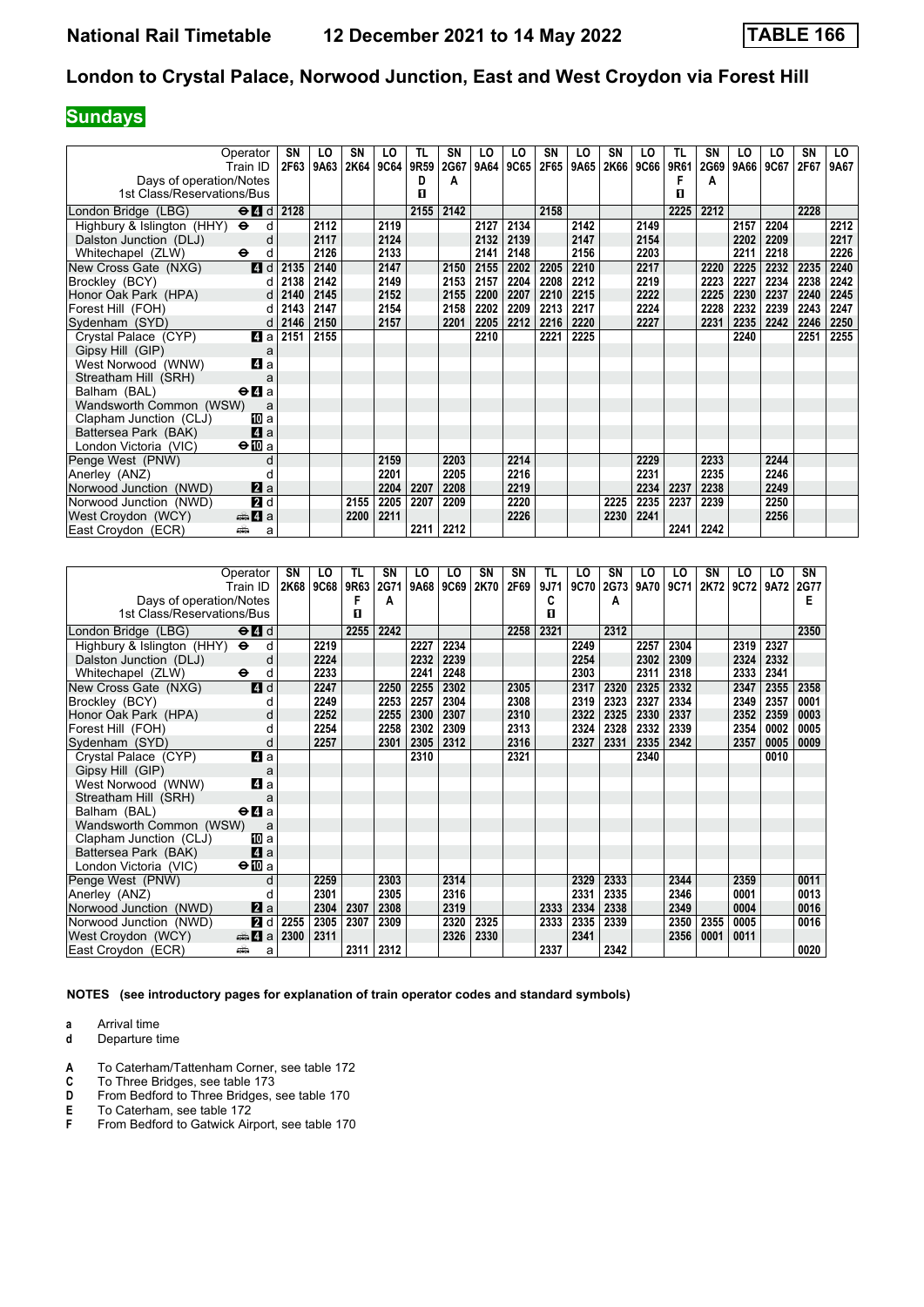# **Mondays to Fridays**

|                            | Operator                                    | SN          | LO   | LO   | LO   | SN   | LO   | LO   | SN          | LO   | TL   | SN   | LO   | SN   | LO   | SN   | LO   | <b>SN</b> | TL.         |
|----------------------------|---------------------------------------------|-------------|------|------|------|------|------|------|-------------|------|------|------|------|------|------|------|------|-----------|-------------|
|                            | Train ID                                    | <b>2T92</b> | 9B01 | 9D01 | 9B02 | 2F02 | 9D02 | 9B03 | <b>2S90</b> | 9D03 | 9R04 | 1K02 | 9B04 | 2F04 | 9D04 | 2K05 | 9B05 | 2T04      | <b>9R06</b> |
| Days of operation/Notes    |                                             | A           |      |      |      |      |      |      | в           |      | c    | в    |      |      |      |      |      |           |             |
| 1st Class/Reservations/Bus |                                             |             |      |      |      |      |      |      |             |      | 0    |      |      |      |      |      |      |           | П.          |
| East Croydon (ECR)         | d<br>ه ک                                    | 0520        |      |      |      |      |      |      |             |      | 0603 |      |      |      |      |      |      |           | 0631        |
| West Croydon (WCY)         | den and d                                   |             |      | 0531 |      |      | 0546 |      | 0557        | 0601 |      | 0610 |      |      | 0616 | 0621 |      |           |             |
| Norwood Junction (NWD)     | 2a                                          | 0524        |      | 0536 |      |      | 0551 |      | 0602        | 0606 | 0607 | 0615 |      |      | 0621 | 0627 |      |           | 0636        |
| Norwood Junction (NWD)     | 2d                                          | 0525        |      | 0537 |      |      | 0552 |      | 0603        | 0607 | 0608 | 0616 |      |      | 0622 |      |      | 0634      | 0637        |
| Anerley (ANZ)              | d                                           | 0528        |      | 0540 |      |      | 0555 |      | 0606        | 0610 |      |      |      |      | 0625 |      |      | 0637      |             |
| Penge West (PNW)           | d                                           | 0529        |      | 0541 |      |      | 0556 |      | 0608        | 0611 |      |      |      |      | 0626 |      |      | 0638      |             |
| London Victoria (VIC)      | $\Theta$ III d                              |             |      |      |      |      |      |      |             |      |      |      |      |      |      |      |      |           |             |
| Battersea Park (BAK)       | 4 d                                         |             |      |      |      |      |      |      |             |      |      |      |      |      |      |      |      |           |             |
| Clapham Junction (CLJ)     | <b>ID</b> d                                 |             |      |      |      |      |      |      |             |      |      |      |      |      |      |      |      |           |             |
| Wandsworth Common (WSW)    | d                                           |             |      |      |      |      |      |      |             |      |      |      |      |      |      |      |      |           |             |
| Balham (BAL)               | $\Theta$ <sup><math>\Omega</math></sup> d   |             |      |      |      |      |      |      |             |      |      |      |      |      |      |      |      |           |             |
| Streatham Hill (SRH)       | d                                           |             |      |      |      | 0539 |      |      |             |      |      |      |      | 0609 |      |      |      |           |             |
| West Norwood (WNW)         | 4d                                          |             |      |      |      | 0542 |      |      |             |      |      |      |      | 0612 |      |      |      |           |             |
| Gipsy Hill (GIP)           | d                                           |             |      |      |      | 0545 |      |      |             |      |      |      |      | 0615 |      |      |      |           |             |
| Crystal Palace (CYP)       | 4d                                          |             | 0532 |      | 0547 | 0552 |      | 0602 |             |      |      |      | 0617 | 0622 |      |      | 0632 |           |             |
| Sydenham (SYD)             | d                                           | 0532        | 0536 | 0544 | 0551 | 0556 | 0559 | 0606 | 0611        | 0614 |      |      | 0621 | 0626 | 0629 |      | 0636 | 0641      |             |
| Forest Hill (FOH)          | d                                           | 0535        | 0539 | 0547 | 0554 | 0558 | 0602 | 0609 | 0613        | 0617 |      |      | 0624 | 0628 | 0632 |      | 0639 | 0643      |             |
| Honor Oak Park (HPA)       | d                                           | 0537        | 0541 | 0549 | 0556 | 0601 | 0604 | 0611 | 0616        | 0619 |      |      | 0626 | 0631 | 0634 |      | 0641 | 0646      |             |
| Brockley (BCY)             | d                                           | 0540        | 0544 | 0552 | 0559 | 0603 | 0607 | 0614 | 0618        | 0622 |      |      | 0629 | 0633 | 0637 |      | 0644 | 0648      |             |
| New Cross Gate (NXG)       | 4 d                                         | 0542        | 0546 | 0554 | 0601 | 0606 | 0609 | 0616 | 0621        | 0624 |      |      | 0631 | 0636 | 0639 |      | 0646 | 0651      |             |
| Whitechapel (ZLW)          | $\ddot{\boldsymbol{\theta}}$<br>a           |             | 0559 | 0607 | 0614 |      | 0622 | 0629 |             | 0637 |      |      | 0644 |      | 0652 |      | 0659 |           |             |
| Dalston Junction (DLJ)     | a                                           |             | 0608 | 0618 | 0623 |      | 0631 | 0638 |             | 0646 |      |      | 0653 |      | 0701 |      | 0708 |           |             |
| Highbury & Islington (HHY) | $\ddot{\mathbf{e}}$<br>a                    |             | 0615 |      | 0630 |      | 0638 | 0645 |             | 0653 |      |      | 0700 |      | 0708 |      | 0715 |           |             |
| London Bridge (LBG)        | $\Theta$ <b><math>\blacksquare</math></b> a | 0550        |      |      |      | 0618 |      |      | 0631        |      | 0620 | 0628 |      | 0648 |      |      |      | 0701      | 0650        |

|                            | Operator                                                                                                                                                                                                                           | LO   | SN   | LO   | SN   | LO   | <b>SN</b> | LO   | SΝ          | TL   | LO   | SN   | LO   | SN   | LO   | <b>SN</b> | LO   | <b>SN</b> | TL.  |
|----------------------------|------------------------------------------------------------------------------------------------------------------------------------------------------------------------------------------------------------------------------------|------|------|------|------|------|-----------|------|-------------|------|------|------|------|------|------|-----------|------|-----------|------|
|                            | Train ID                                                                                                                                                                                                                           | 9D05 | 1K04 | 9B06 | 2F06 | 9D06 | 2K07      | 9B07 | <b>2T06</b> | 9R80 | 9D07 | 1K06 | 9B08 | 2F08 | 9D08 | 2K09      | 9B09 | 2T08      | 9R82 |
| Days of operation/Notes    |                                                                                                                                                                                                                                    |      | B    |      |      |      |           |      |             | D    |      | В    |      |      |      |           |      |           | C    |
| 1st Class/Reservations/Bus |                                                                                                                                                                                                                                    |      |      |      |      |      |           |      |             | п    |      |      |      |      |      |           |      |           | 0    |
| East Croydon (ECR)         | and the second second second second the second second second second second second second second second second second second second second second second second second second second second second second second second second<br>d |      |      |      |      |      |           |      |             | 0701 |      |      |      |      |      |           |      | 0727      | 0731 |
| West Croydon (WCY)         | den and a                                                                                                                                                                                                                          | 0631 | 0640 |      |      | 0646 | 0652      |      |             |      | 0701 | 0710 |      |      | 0715 | 0722      |      |           |      |
| Norwood Junction (NWD)     | 2a                                                                                                                                                                                                                                 | 0636 | 0645 |      |      | 0651 | 0658      |      |             | 0706 | 0706 | 0715 |      |      | 0720 | 0728      |      | 0732      | 0736 |
| Norwood Junction (NWD)     | 2d                                                                                                                                                                                                                                 | 0637 | 0646 |      |      | 0652 |           |      | 0704        | 0707 | 0707 | 0716 |      |      | 0722 |           |      | 0734      | 0737 |
| Anerley (ANZ)              | <sub>d</sub>                                                                                                                                                                                                                       | 0640 |      |      |      | 0655 |           |      | 0707        |      | 0710 |      |      |      | 0725 |           |      | 0737      |      |
| Penge West (PNW)           | d                                                                                                                                                                                                                                  | 0641 |      |      |      | 0656 |           |      | 0708        |      | 0712 |      |      |      | 0726 |           |      | 0738      |      |
| London Victoria (VIC)      | $\Theta$ III d                                                                                                                                                                                                                     |      |      |      |      |      |           |      |             |      |      |      |      | 0650 |      |           |      |           |      |
| Battersea Park (BAK)       | 4 d                                                                                                                                                                                                                                |      |      |      |      |      |           |      |             |      |      |      |      | 0654 |      |           |      |           |      |
| Clapham Junction (CLJ)     | 10 d                                                                                                                                                                                                                               |      |      |      |      |      |           |      |             |      |      |      |      | 0658 |      |           |      |           |      |
| Wandsworth Common (WSW)    | d                                                                                                                                                                                                                                  |      |      |      |      |      |           |      |             |      |      |      |      | 0701 |      |           |      |           |      |
| Balham (BAL)               | $\Theta$ <sup><math>\Omega</math></sup> d                                                                                                                                                                                          |      |      |      |      |      |           |      |             |      |      |      |      | 0704 |      |           |      |           |      |
| Streatham Hill (SRH)       | d                                                                                                                                                                                                                                  |      |      |      | 0639 |      |           |      |             |      |      |      |      | 0709 |      |           |      |           |      |
| West Norwood (WNW)         | 4d                                                                                                                                                                                                                                 |      |      |      | 0642 |      |           |      |             |      |      |      |      | 0712 |      |           |      |           |      |
| Gipsy Hill (GIP)           | d                                                                                                                                                                                                                                  |      |      |      | 0645 |      |           |      |             |      |      |      |      | 0715 |      |           |      |           |      |
| Crystal Palace (CYP)       | 4 d                                                                                                                                                                                                                                |      |      | 0647 | 0652 |      |           | 0702 |             |      |      |      | 0717 | 0722 |      |           | 0732 |           |      |
| Sydenham (SYD)             |                                                                                                                                                                                                                                    | 0644 |      | 0651 | 0656 | 0659 |           | 0706 | 0711        |      | 0714 |      | 0721 | 0726 | 0729 |           | 0736 | 0741      |      |
| Forest Hill (FOH)          | d                                                                                                                                                                                                                                  | 0647 |      | 0654 | 0658 | 0702 |           | 0709 | 0713        |      | 0717 |      | 0724 | 0728 | 0732 |           | 0739 | 0743      |      |
| Honor Oak Park (HPA)       |                                                                                                                                                                                                                                    | 0649 |      | 0656 | 0701 | 0704 |           | 0711 | 0716        |      | 0719 |      | 0726 | 0731 | 0734 |           | 0741 | 0746      |      |
| Brockley (BCY)             | d                                                                                                                                                                                                                                  | 0652 |      | 0659 | 0703 | 0707 |           | 0714 | 0718        |      | 0722 |      | 0729 | 0733 | 0737 |           | 0744 | 0748      |      |
| New Cross Gate (NXG)       | 4 d                                                                                                                                                                                                                                | 0654 |      | 0701 | 0706 | 0709 |           | 0716 | 0721        |      | 0724 |      | 0731 | 0736 | 0739 |           | 0746 | 0751      |      |
| Whitechapel (ZLW)          | $\ddot{\mathbf{e}}$<br>a                                                                                                                                                                                                           | 0707 |      | 0714 |      | 0722 |           | 0729 |             |      | 0737 |      | 0744 |      | 0752 |           | 0759 |           |      |
| Dalston Junction (DLJ)     | a                                                                                                                                                                                                                                  | 0716 |      | 0723 |      | 0731 |           | 0738 |             |      | 0746 |      | 0753 |      | 0801 |           | 0808 |           |      |
| Highbury & Islington (HHY) | $\ddot{\mathbf{e}}$<br>a                                                                                                                                                                                                           | 0723 |      | 0730 |      | 0738 |           | 0745 |             |      | 0754 |      | 0800 |      | 0808 |           | 0817 |           |      |
| London Bridge (LBG)        | $\Theta$ <b><math>\blacksquare</math></b> a                                                                                                                                                                                        |      | 0701 |      | 0718 |      |           |      | 0731        | 0720 |      | 0728 |      | 0748 |      |           |      | 0801      | 0750 |

**NOTES (see introductory pages for explanation of train operator codes and standard symbols)**

**a** Arrival time<br>**d** Departure t

- **d** Departure time
- **A** From Purley, see table 172<br>**B** From Epsom, see table 164
- **B** From Epsom, see table 164<br>**C** From Three Bridges to Bedf
- **C** From Three Bridges to Bedford, see table 170<br>**D** From Horsham to Bedford, see table 170
- From Horsham to Bedford, see table 170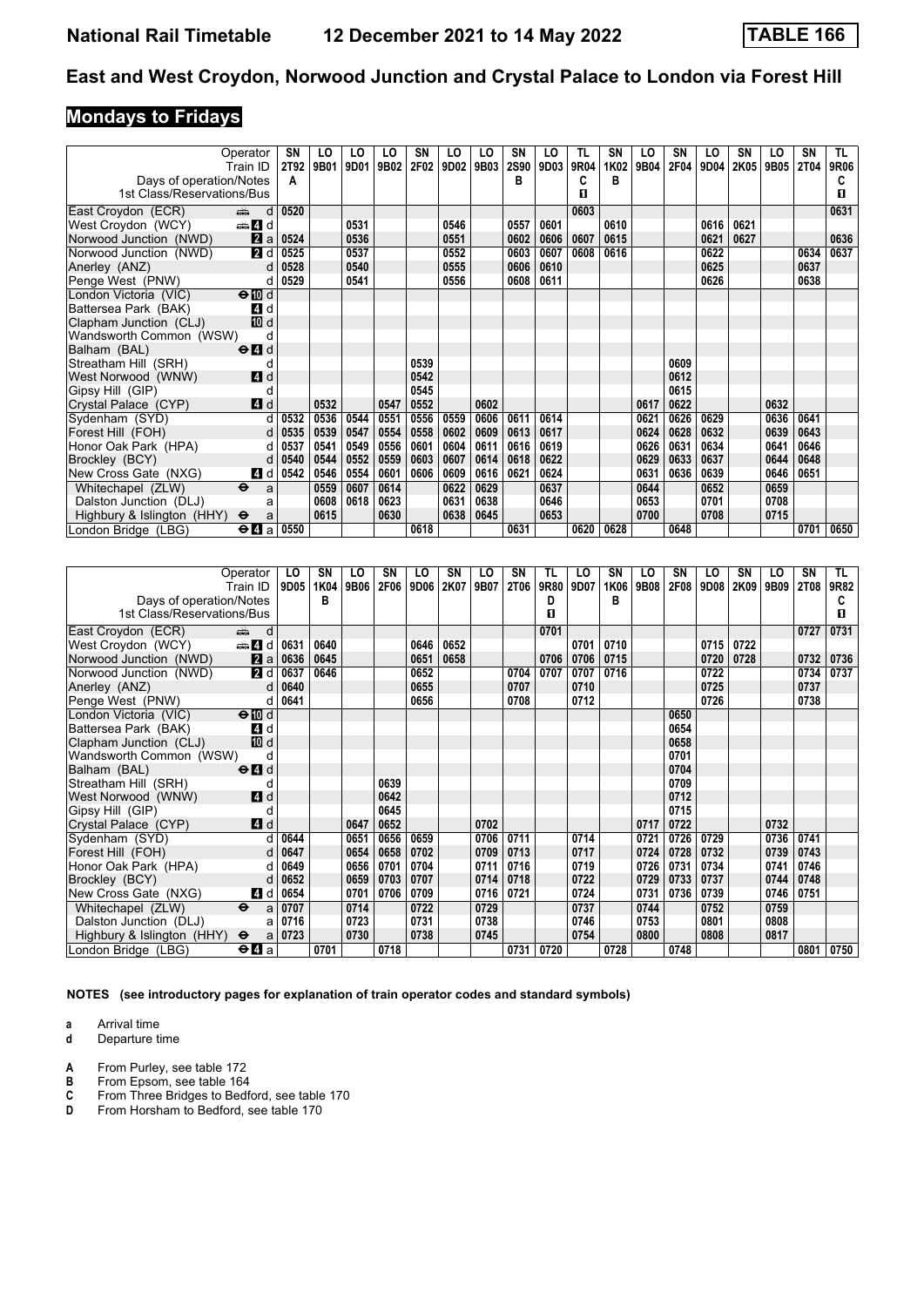# **Mondays to Fridays**

|                            | Operator                                    | LO   | SΝ   | LO   | SN   | LO   | <b>SN</b> | LO   | <b>SN</b>   | TL   | LO   | SN   | LO   | SN   | LO   | SN   | LO   | SN   | TL.  |
|----------------------------|---------------------------------------------|------|------|------|------|------|-----------|------|-------------|------|------|------|------|------|------|------|------|------|------|
|                            | Train ID                                    | 9D09 | 1K08 | 9B10 | 2F10 | 9D10 | 2K11      | 9B11 | <b>2T10</b> | 9R12 | 9D11 | 1K10 | 9B12 | 2F12 | 9D12 | 2K13 | 9B13 | 2T12 | 9R86 |
| Days of operation/Notes    |                                             |      | Е    |      |      |      |           |      |             |      |      | в    |      |      |      |      |      |      |      |
| 1st Class/Reservations/Bus |                                             |      |      |      |      |      |           |      |             | п    |      |      |      |      |      |      |      |      | п    |
| East Croydon (ECR)         | d<br>ain                                    |      |      |      |      |      |           |      | 0758        | 0801 |      |      |      |      |      |      |      | 0827 | 0831 |
| West Croydon (WCY)         | den and d                                   | 0731 | 0740 |      |      | 0746 | 0752      |      |             |      | 0801 | 0810 |      |      | 0815 | 0822 |      |      |      |
| Norwood Junction (NWD)     | 2a                                          | 0737 | 0745 |      |      | 0751 | 0758      |      | 0803        | 0806 | 0807 | 0815 |      |      | 0821 | 0828 |      | 0832 | 0836 |
| Norwood Junction (NWD)     | <b>2</b> d                                  | 0737 | 0746 |      |      | 0752 |           |      | 0804        | 0807 | 0807 | 0816 |      |      | 0822 |      |      | 0834 | 0837 |
| Anerley (ANZ)              | d                                           | 0740 |      |      |      | 0755 |           |      | 0807        |      | 0810 |      |      |      | 0825 |      |      | 0837 |      |
| Penge West (PNW)           | d                                           | 0741 |      |      |      | 0756 |           |      | 0808        |      | 0811 |      |      |      | 0826 |      |      | 0838 |      |
| London Victoria (VIC)      | $\Theta$ 10 d                               |      |      |      | 0720 |      |           |      |             |      |      |      |      | 0750 |      |      |      |      |      |
| Battersea Park (BAK)       | 4 d                                         |      |      |      | 0724 |      |           |      |             |      |      |      |      | 0754 |      |      |      |      |      |
| Clapham Junction (CLJ)     | 10 d                                        |      |      |      | 0728 |      |           |      |             |      |      |      |      | 0758 |      |      |      |      |      |
| Wandsworth Common (WSW)    | d                                           |      |      |      | 0731 |      |           |      |             |      |      |      |      | 0801 |      |      |      |      |      |
| Balham (BAL)               | $\Theta$ <sup><math>\Omega</math></sup> d   |      |      |      | 0734 |      |           |      |             |      |      |      |      | 0804 |      |      |      |      |      |
| Streatham Hill (SRH)       | d                                           |      |      |      | 0739 |      |           |      |             |      |      |      |      | 0809 |      |      |      |      |      |
| West Norwood (WNW)         | <b>4</b> d                                  |      |      |      | 0742 |      |           |      |             |      |      |      |      | 0812 |      |      |      |      |      |
| Gipsy Hill (GIP)           | d                                           |      |      |      | 0745 |      |           |      |             |      |      |      |      | 0815 |      |      |      |      |      |
| Crystal Palace (CYP)       | 4d                                          |      |      | 0747 | 0752 |      |           | 0803 |             |      |      |      | 0817 | 0822 |      |      | 0833 |      |      |
| Sydenham (SYD)             | d                                           | 0744 |      | 0751 | 0756 | 0759 |           | 0806 | 0811        |      | 0814 |      | 0821 | 0826 | 0829 |      | 0836 | 0841 |      |
| Forest Hill (FOH)          | d                                           | 0747 |      | 0754 | 0758 | 0802 |           | 0809 | 0813        |      | 0817 |      | 0824 | 0828 | 0832 |      | 0839 | 0843 |      |
| Honor Oak Park (HPA)       | d                                           | 0749 |      | 0756 | 0801 | 0804 |           | 0811 | 0816        |      | 0819 |      | 0826 | 0831 | 0834 |      | 0841 | 0846 |      |
| Brockley (BCY)             | d                                           | 0752 |      | 0759 | 0803 | 0807 |           | 0814 | 0818        |      | 0822 |      | 0829 | 0833 | 0837 |      | 0844 | 0848 |      |
| New Cross Gate (NXG)       | 4 d                                         | 0754 |      | 0801 | 0806 | 0809 |           | 0816 | 0821        |      | 0824 |      | 0831 | 0836 | 0839 |      | 0846 | 0851 |      |
| Whitechapel (ZLW)          | $\ddot{\mathbf{e}}$<br>a                    | 0807 |      | 0814 |      | 0822 |           | 0829 |             |      | 0837 |      | 0844 |      | 0852 |      | 0859 |      |      |
| Dalston Junction (DLJ)     | a                                           | 0816 |      | 0823 |      | 0831 |           | 0839 |             |      | 0846 |      | 0853 |      | 0901 |      | 0909 |      |      |
| Highbury & Islington (HHY) | $\ddot{\mathbf{e}}$<br>a                    | 0824 |      | 0832 |      | 0839 |           | 0847 |             |      | 0854 |      | 0902 |      | 0908 |      | 0917 |      |      |
| London Bridge (LBG)        | $\Theta$ <b><math>\blacksquare</math></b> a |      | 0758 |      | 0818 |      |           |      | 0831        | 0820 |      | 0828 |      | 0848 |      |      |      | 0901 | 0850 |

|                            | Operator                  | LO   | <b>SN</b> | LO   | SN   | LO   | SN   | LO   | SΝ          | TL   | LO   | <b>SN</b> | LO   | LO   | SΝ   | LO   | SΝ               | TL   | LO   |
|----------------------------|---------------------------|------|-----------|------|------|------|------|------|-------------|------|------|-----------|------|------|------|------|------------------|------|------|
|                            | Train ID                  | 9D13 | 1K12      | 9B14 | 2F14 | 9D14 | 2K15 | 9B15 | <b>2T14</b> | 9R16 | 9D15 | 1K14      | 9B16 | 9D16 | 2K17 | 9B17 | 2T <sub>16</sub> | 9R18 | 9D17 |
| Days of operation/Notes    |                           |      | B         |      |      |      |      |      |             | c    |      | в         |      |      |      |      |                  | C    |      |
| 1st Class/Reservations/Bus |                           |      |           |      |      |      |      |      |             | п    |      |           |      |      |      |      |                  | п    |      |
| East Croydon (ECR)         | din 1<br>d                |      |           |      |      |      |      |      | 0857        | 0901 |      |           |      |      |      |      | 0927             | 0931 |      |
| West Croydon (WCY)         | den and d                 | 0831 | 0840      |      |      | 0845 | 0852 |      |             |      | 0901 | 0910      |      | 0916 | 0921 |      |                  |      | 0931 |
| Norwood Junction (NWD)     | 2a                        | 0837 | 0845      |      |      | 0850 | 0858 |      | 0902        | 0906 | 0906 | 0915      |      | 0921 | 0927 |      | 0932             | 0936 | 0936 |
| Norwood Junction (NWD)     | 2d                        | 0837 | 0846      |      |      | 0852 |      |      | 0904        | 0907 | 0907 | 0916      |      | 0922 |      |      | 0933             | 0937 | 0937 |
| Anerley (ANZ)              | d                         | 0840 |           |      |      | 0855 |      |      | 0907        |      | 0910 |           |      | 0925 |      |      | 0936             |      | 0940 |
| Penge West (PNW)           | d                         | 0841 |           |      |      | 0856 |      |      | 0908        |      | 0912 |           |      | 0926 |      |      | 0938             |      | 0941 |
| London Victoria (VIC)      | $\Theta$ III d            |      |           |      | 0820 |      |      |      |             |      |      |           |      |      |      |      |                  |      |      |
| Battersea Park (BAK)       | 4 d                       |      |           |      | 0824 |      |      |      |             |      |      |           |      |      |      |      |                  |      |      |
| Clapham Junction (CLJ)     | 10 d                      |      |           |      | 0828 |      |      |      |             |      |      |           |      |      |      |      |                  |      |      |
| Wandsworth Common (WSW)    | d                         |      |           |      | 0831 |      |      |      |             |      |      |           |      |      |      |      |                  |      |      |
| Balham (BAL)               | $\Theta$ $\blacksquare$ d |      |           |      | 0834 |      |      |      |             |      |      |           |      |      |      |      |                  |      |      |
| Streatham Hill (SRH)       | d                         |      |           |      | 0839 |      |      |      |             |      |      |           |      |      |      |      |                  |      |      |
| West Norwood (WNW)         | <b>4</b> d                |      |           |      | 0842 |      |      |      |             |      |      |           |      |      |      |      |                  |      |      |
| Gipsy Hill (GIP)           | d                         |      |           |      | 0845 |      |      |      |             |      |      |           |      |      |      |      |                  |      |      |
| Crystal Palace (CYP)       | 4d                        |      |           | 0847 | 0852 |      |      | 0902 |             |      |      |           | 0917 |      |      | 0932 |                  |      |      |
| Sydenham (SYD)             |                           | 0844 |           | 0851 | 0856 | 0859 |      | 0906 | 0911        |      | 0914 |           | 0921 | 0929 |      | 0936 | 0941             |      | 0944 |
| Forest Hill (FOH)          |                           | 0847 |           | 0854 | 0858 | 0902 |      | 0909 | 0913        |      | 0917 |           | 0924 | 0932 |      | 0939 | 0943             |      | 0947 |
| Honor Oak Park (HPA)       | d                         | 0849 |           | 0856 | 0901 | 0904 |      | 0911 | 0916        |      | 0919 |           | 0926 | 0934 |      | 0941 | 0946             |      | 0949 |
| Brockley (BCY)             | d                         | 0852 |           | 0859 | 0903 | 0907 |      | 0914 | 0918        |      | 0922 |           | 0929 | 0937 |      | 0944 | 0948             |      | 0952 |
| New Cross Gate (NXG)       | 4 d                       | 0854 |           | 0901 | 0906 | 0909 |      | 0916 | 0921        |      | 0924 |           | 0931 | 0939 |      | 0946 | 0951             |      | 0954 |
| Whitechapel (ZLW)          | $\ddot{\mathbf{e}}$<br>a  | 0907 |           | 0914 |      | 0922 |      | 0929 |             |      | 0937 |           | 0944 | 0952 |      | 0959 |                  |      | 1007 |
| Dalston Junction (DLJ)     | a                         | 0916 |           | 0923 |      | 0931 |      | 0938 |             |      | 0946 |           | 0953 | 1001 |      | 1008 |                  |      | 1016 |
| Highbury & Islington (HHY) | $\bullet$<br>a            | 0924 |           | 0932 |      | 0938 |      | 0947 |             |      | 0955 |           | 1000 | 1008 |      | 1015 |                  |      | 1025 |
| London Bridge (LBG)        | $\Theta$ <b>d</b> a       |      | 0858      |      | 0918 |      |      |      | 0931        | 0920 |      | 0928      |      |      |      |      | 1001             | 0950 |      |

**NOTES (see introductory pages for explanation of train operator codes and standard symbols)**

**a** Arrival time<br>**d** Departure t

- **B** From Epsom, see table 164<br>**C** From Three Bridges to Bedfa<br>**E** From Dorking, see table 162 **C** From Three Bridges to Bedford, see table 170
- **E** From Dorking, see table 162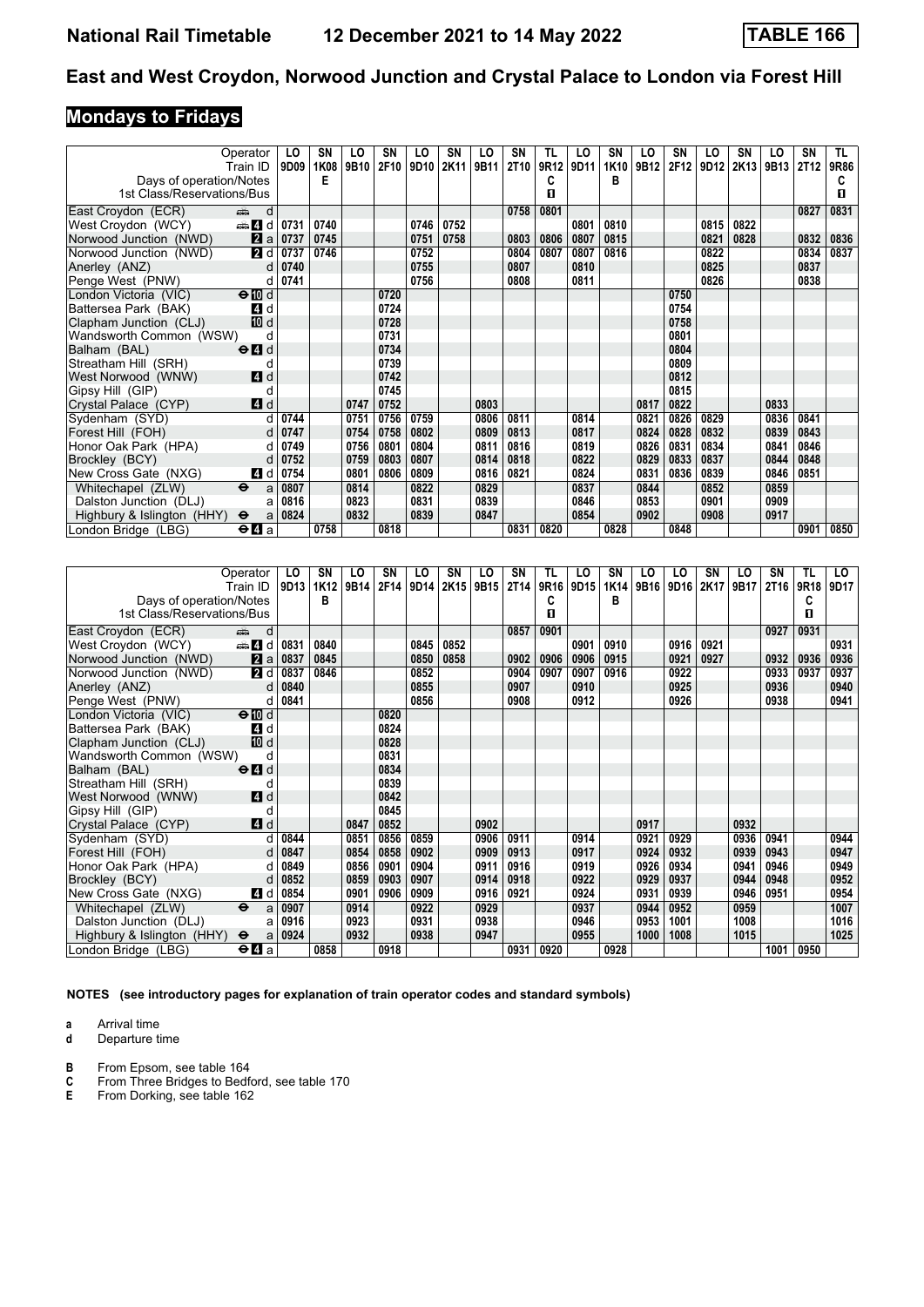# **Mondays to Fridays**

|                            | Operator<br>Train ID                        | SN<br>1K16 | LO<br>9B18 | LO<br>9D18 | SN   | LO<br>2K19 9B19 | <b>SN</b> | LO<br>2T18 9D19 | TL<br><b>9R20</b> | SN<br>1K18 | LO<br>9B20 | LO<br>9D20 | SΝ<br>2K21 | LO<br>9B21 | SN<br>2T20 | LO<br>9D21 | TL<br>9R22 | SN<br>1K20 | LO.<br>9B22 |
|----------------------------|---------------------------------------------|------------|------------|------------|------|-----------------|-----------|-----------------|-------------------|------------|------------|------------|------------|------------|------------|------------|------------|------------|-------------|
| Days of operation/Notes    |                                             | B          |            |            |      |                 |           |                 |                   | в          |            |            |            |            |            |            |            | в          |             |
| 1st Class/Reservations/Bus |                                             |            |            |            |      |                 |           |                 | п                 |            |            |            |            |            |            |            | п          |            |             |
| East Croydon (ECR)         | d<br>بيتيته                                 |            |            |            |      |                 | 0957      |                 | 1003              |            |            |            |            |            | 1027       |            | 1033       |            |             |
| West Croydon (WCY)         | den and                                     | 0940       |            | 0946       | 0951 |                 |           | 1001            |                   | 1010       |            | 1015       | 1022       |            |            | 1031       |            | 1040       |             |
| Norwood Junction (NWD)     | 2a                                          | 0945       |            | 0951       | 0957 |                 | 1001      | 1006            | 1007              | 1015       |            | 1020       | 1027       |            | 1032       | 1036       | 1037       | 1045       |             |
| Norwood Junction (NWD)     | 2d                                          | 0946       |            | 0952       |      |                 | 1003      | 1007            | 1008              | 1016       |            | 1021       |            |            | 1033       | 1037       | 1038       | 1046       |             |
| Anerley (ANZ)              | d                                           |            |            | 0955       |      |                 | 1006      | 1010            |                   |            |            | 1024       |            |            | 1036       | 1040       |            |            |             |
| Penge West (PNW)           | d                                           |            |            | 0956       |      |                 | 1007      | 1011            |                   |            |            | 1025       |            |            | 1038       | 1041       |            |            |             |
| London Victoria (VIC)      | $\Theta$ $\overline{w}$ d                   |            |            |            |      |                 |           |                 |                   |            |            |            |            |            |            |            |            |            |             |
| Battersea Park (BAK)       | 4 d                                         |            |            |            |      |                 |           |                 |                   |            |            |            |            |            |            |            |            |            |             |
| Clapham Junction (CLJ)     | 10 d                                        |            |            |            |      |                 |           |                 |                   |            |            |            |            |            |            |            |            |            |             |
| Wandsworth Common (WSW)    | d                                           |            |            |            |      |                 |           |                 |                   |            |            |            |            |            |            |            |            |            |             |
| Balham (BAL)               | $\Theta$ <sup><math>\Omega</math></sup> d   |            |            |            |      |                 |           |                 |                   |            |            |            |            |            |            |            |            |            |             |
| Streatham Hill (SRH)       | d                                           |            |            |            |      |                 |           |                 |                   |            |            |            |            |            |            |            |            |            |             |
| West Norwood (WNW)         | 4d                                          |            |            |            |      |                 |           |                 |                   |            |            |            |            |            |            |            |            |            |             |
| Gipsy Hill (GIP)           | d                                           |            |            |            |      |                 |           |                 |                   |            |            |            |            |            |            |            |            |            |             |
| Crystal Palace (CYP)       | 4d                                          |            | 0947       |            |      | 1002            |           |                 |                   |            | 1017       |            |            | 1032       |            |            |            |            | 1047        |
| Sydenham (SYD)             | d                                           |            | 0951       | 0959       |      | 1006            | 1010      | 1014            |                   |            | 1021       | 1029       |            | 1036       | 1041       | 1044       |            |            | 1051        |
| Forest Hill (FOH)          |                                             |            | 0954       | 1002       |      | 1009            | 1013      | 1017            |                   |            | 1024       | 1032       |            | 1039       | 1043       | 1047       |            |            | 1054        |
| Honor Oak Park (HPA)       | d                                           |            | 0956       | 1004       |      | 1011            | 1015      | 1019            |                   |            | 1026       | 1034       |            | 1041       | 1046       | 1049       |            |            | 1056        |
| Brockley (BCY)             | d                                           |            | 0959       | 1007       |      | 1014            | 1018      | 1022            |                   |            | 1029       | 1037       |            | 1044       | 1048       | 1052       |            |            | 1059        |
| New Cross Gate (NXG)       | 4 d                                         |            | 1001       | 1009       |      | 1016            | 1020      | 1024            |                   |            | 1031       | 1039       |            | 1046       | 1051       | 1054       |            |            | 1101        |
| Whitechapel (ZLW)          | $\ddot{\boldsymbol{\Theta}}$<br>a           |            | 1014       | 1022       |      | 1029            |           | 1037            |                   |            | 1044       | 1052       |            | 1059       |            | 1107       |            |            | 1114        |
| Dalston Junction (DLJ)     | a                                           |            | 1023       | 1031       |      | 1038            |           | 1046            |                   |            | 1053       | 1101       |            | 1108       |            | 1116       |            |            | 1123        |
| Highbury & Islington (HHY) | $\ddot{\mathbf{e}}$<br>a                    |            | 1030       | 1040       |      | 1045            |           | 1055            |                   |            | 1100       | 1109       |            | 1115       |            | 1123       |            |            | 1130        |
| London Bridge (LBG)        | $\Theta$ <b><math>\blacksquare</math></b> a | 0958       |            |            |      |                 | 1031      |                 | 1020              | 1028       |            |            |            |            | 1101       |            | 1050       | 1058       |             |

|                            | Operator                                        | LO               | SN   | LO   | SΝ          | LO   | <b>TL</b> | SN   | LO   | LO   | SΝ   | LO   | SN   | LO   | TL   | <b>SN</b> | LO   | LO   | SN   |
|----------------------------|-------------------------------------------------|------------------|------|------|-------------|------|-----------|------|------|------|------|------|------|------|------|-----------|------|------|------|
|                            | Train ID                                        | 9D <sub>22</sub> | 2K23 | 9B23 | <b>2T22</b> | 9D23 | 9R24      | 1K22 | 9B24 | 9D24 | 2K25 | 9B25 | 2T24 | 9D25 | 9R26 | 1K24      | 9B26 | 9D26 | 2K27 |
| Days of operation/Notes    |                                                 |                  |      |      |             |      | F         | в    |      |      |      |      |      |      |      | в         |      |      |      |
| 1st Class/Reservations/Bus |                                                 |                  |      |      |             |      | п         |      |      |      |      |      |      |      | П    |           |      |      |      |
| East Croydon (ECR)         | dia 1<br>d                                      |                  |      |      | 1057        |      | 1103      |      |      |      |      |      | 1126 |      | 1133 |           |      |      |      |
| West Croydon (WCY)         | den and d                                       | 1046             | 1051 |      |             | 1101 |           | 1110 |      | 1116 | 1121 |      |      | 1131 |      | 1140      |      | 1146 | 1151 |
| Norwood Junction (NWD)     | 2a                                              | 1052             | 1057 |      | 1102        | 1106 | 1107      | 1115 |      | 1121 | 1127 |      | 1133 | 1136 | 1137 | 1145      |      | 1152 | 1157 |
| Norwood Junction (NWD)     | <b>2</b> d                                      | 1052             |      |      | 1103        | 1107 | 1108      | 1116 |      | 1122 |      |      | 1133 | 1137 | 1138 | 1146      |      | 1152 |      |
| Anerley (ANZ)              | $\mathsf{d}$                                    | 1055             |      |      | 1106        | 1110 |           |      |      | 1125 |      |      | 1136 | 1140 |      |           |      | 1155 |      |
| Penge West (PNW)           | d                                               | 1056             |      |      | 1108        | 1111 |           |      |      | 1126 |      |      | 1138 | 1141 |      |           |      | 1156 |      |
| London Victoria (VIC)      | $\Theta$ III d                                  |                  |      |      |             |      |           |      |      |      |      |      |      |      |      |           |      |      |      |
| Battersea Park (BAK)       | 4 d                                             |                  |      |      |             |      |           |      |      |      |      |      |      |      |      |           |      |      |      |
| Clapham Junction (CLJ)     | 10 d                                            |                  |      |      |             |      |           |      |      |      |      |      |      |      |      |           |      |      |      |
| Wandsworth Common (WSW)    | d                                               |                  |      |      |             |      |           |      |      |      |      |      |      |      |      |           |      |      |      |
| Balham (BAL)               | $\Theta$ <sup><math>\blacksquare</math> d</sup> |                  |      |      |             |      |           |      |      |      |      |      |      |      |      |           |      |      |      |
| Streatham Hill (SRH)       | d                                               |                  |      |      |             |      |           |      |      |      |      |      |      |      |      |           |      |      |      |
| West Norwood (WNW)         | <b>4</b> d                                      |                  |      |      |             |      |           |      |      |      |      |      |      |      |      |           |      |      |      |
| Gipsy Hill (GIP)           | d                                               |                  |      |      |             |      |           |      |      |      |      |      |      |      |      |           |      |      |      |
| Crystal Palace (CYP)       | 4d                                              |                  |      | 1102 |             |      |           |      | 1117 |      |      | 1132 |      |      |      |           | 1147 |      |      |
| Sydenham (SYD)             | d                                               | 1059             |      | 1106 | 1111        | 1114 |           |      | 1121 | 1129 |      | 1136 | 1141 | 1144 |      |           | 1151 | 1159 |      |
| Forest Hill (FOH)          | $\mathsf{d}$                                    | 1102             |      | 1109 | 1113        | 1117 |           |      | 1124 | 1132 |      | 1139 | 1143 | 1147 |      |           | 1154 | 1202 |      |
| Honor Oak Park (HPA)       | d                                               | 1104             |      | 1111 | 1116        | 1119 |           |      | 1126 | 1134 |      | 1141 | 1146 | 1149 |      |           | 1156 | 1204 |      |
| Brockley (BCY)             | d                                               | 1107             |      | 1114 | 1118        | 1122 |           |      | 1129 | 1137 |      | 1144 | 1148 | 1152 |      |           | 1159 | 1207 |      |
| New Cross Gate (NXG)       | 4 d                                             | 1109             |      | 1116 | 1121        | 1124 |           |      | 1131 | 1139 |      | 1146 | 1151 | 1154 |      |           | 1201 | 1209 |      |
| Whitechapel (ZLW)          | $\ddot{\mathbf{e}}$<br>a                        | 1122             |      | 1129 |             | 1137 |           |      | 1144 | 1152 |      | 1159 |      | 1207 |      |           | 1214 | 1222 |      |
| Dalston Junction (DLJ)     | a                                               | 1131             |      | 1138 |             | 1146 |           |      | 1153 | 1201 |      | 1208 |      | 1216 |      |           | 1223 | 1231 |      |
| Highbury & Islington (HHY) | $\ddot{\mathbf{e}}$<br>a                        | 1138             |      | 1145 |             | 1155 |           |      | 1200 | 1208 |      | 1215 |      | 1225 |      |           | 1230 | 1238 |      |
| London Bridge (LBG)        | $\Theta$ <b><math>\blacksquare</math></b> a     |                  |      |      | 1131        |      | 1120      | 1128 |      |      |      |      | 1201 |      | 1150 | 1158      |      |      |      |

**NOTES (see introductory pages for explanation of train operator codes and standard symbols)**

**a** Arrival time<br>**d** Departure t

**d** Departure time

**B** From Epsom, see table 164<br>**F** From Gatwick Airport to Bed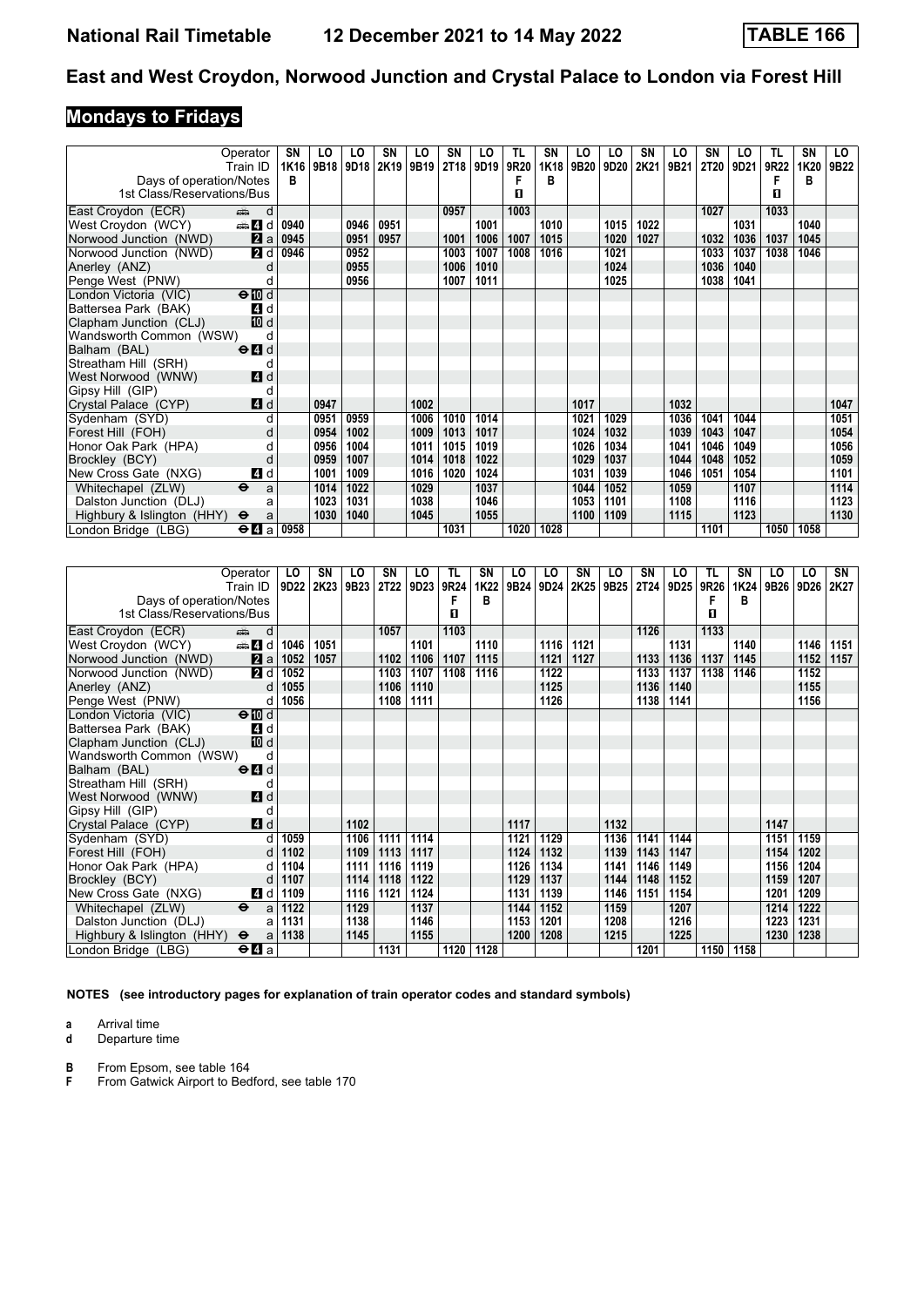# **Mondays to Fridays**

|                            | Operator                                    | LO   | SN          | LO   | TL   | SN   | LO   | LO   | SΝ   | LO        | SΝ          | LO   | TL   | SN   | LO   | LO   | SN   | LO   | SN          |
|----------------------------|---------------------------------------------|------|-------------|------|------|------|------|------|------|-----------|-------------|------|------|------|------|------|------|------|-------------|
|                            | Train ID                                    | 9B27 | <b>2T26</b> | 9D27 | 9R28 | 1K26 | 9B28 | 9D28 |      | 2K29 9B29 | <b>2T28</b> | 9D29 | 9R30 | 1K28 | 9B30 | 9D30 | 2K31 | 9B31 | <b>2T30</b> |
| Days of operation/Notes    |                                             |      |             |      |      | в    |      |      |      |           |             |      |      | в    |      |      |      |      |             |
| 1st Class/Reservations/Bus |                                             |      |             |      | п    |      |      |      |      |           |             |      | П    |      |      |      |      |      |             |
| East Croydon (ECR)         | d<br>dia 1                                  |      | 1157        |      | 1203 |      |      |      |      |           | 1227        |      | 1233 |      |      |      |      |      | 1256        |
| West Croydon (WCY)         | den and a                                   |      |             | 1201 |      | 1210 |      | 1216 | 1221 |           |             | 1231 |      | 1240 |      | 1246 | 1251 |      |             |
| Norwood Junction (NWD)     | 2a                                          |      | 1201        | 1206 | 1207 | 1215 |      | 1221 | 1227 |           | 1231        | 1236 | 1237 | 1245 |      | 1252 | 1257 |      | 1303        |
| Norwood Junction (NWD)     | 2d                                          |      | 1203        | 1207 | 1208 | 1216 |      | 1222 |      |           | 1233        | 1237 | 1238 | 1246 |      | 1252 |      |      | 1303        |
| Anerley (ANZ)              | d                                           |      | 1206        | 1210 |      |      |      | 1225 |      |           | 1236        | 1240 |      |      |      | 1255 |      |      | 1306        |
| Penge West (PNW)           | d                                           |      | 1208        | 1211 |      |      |      | 1226 |      |           | 1238        | 1241 |      |      |      | 1256 |      |      | 1308        |
| London Victoria (VIC)      | $\Theta$ III d                              |      |             |      |      |      |      |      |      |           |             |      |      |      |      |      |      |      |             |
| Battersea Park (BAK)       | 4 d                                         |      |             |      |      |      |      |      |      |           |             |      |      |      |      |      |      |      |             |
| Clapham Junction (CLJ)     | 10 d                                        |      |             |      |      |      |      |      |      |           |             |      |      |      |      |      |      |      |             |
| Wandsworth Common (WSW)    | d                                           |      |             |      |      |      |      |      |      |           |             |      |      |      |      |      |      |      |             |
| Balham (BAL)               | $\Theta$ <sup><math>\Omega</math></sup> d   |      |             |      |      |      |      |      |      |           |             |      |      |      |      |      |      |      |             |
| Streatham Hill (SRH)       | d                                           |      |             |      |      |      |      |      |      |           |             |      |      |      |      |      |      |      |             |
| West Norwood (WNW)         | 4d                                          |      |             |      |      |      |      |      |      |           |             |      |      |      |      |      |      |      |             |
| Gipsy Hill (GIP)           |                                             |      |             |      |      |      |      |      |      |           |             |      |      |      |      |      |      |      |             |
| Crystal Palace (CYP)       | 4d                                          | 1202 |             |      |      |      | 1217 |      |      | 1232      |             |      |      |      | 1247 |      |      | 1302 |             |
| Sydenham (SYD)             | d                                           | 1206 | 1211        | 1214 |      |      | 1221 | 1229 |      | 1236      | 1241        | 1244 |      |      | 1251 | 1259 |      | 1306 | 1311        |
| Forest Hill (FOH)          | d                                           | 1209 | 1213        | 1217 |      |      | 1224 | 1232 |      | 1239      | 1243        | 1247 |      |      | 1254 | 1302 |      | 1309 | 1313        |
| Honor Oak Park (HPA)       | d                                           | 1211 | 1216        | 1219 |      |      | 1226 | 1234 |      | 1241      | 1246        | 1249 |      |      | 1256 | 1304 |      | 1311 | 1316        |
| Brockley (BCY)             | d                                           | 1214 | 1218        | 1222 |      |      | 1229 | 1237 |      | 1244      | 1248        | 1252 |      |      | 1259 | 1307 |      | 1314 | 1318        |
| New Cross Gate (NXG)       | 4 d                                         | 1216 | 1221        | 1224 |      |      | 1231 | 1239 |      | 1246      | 1251        | 1254 |      |      | 1301 | 1309 |      | 1316 | 1321        |
| Whitechapel (ZLW)          | $\ddot{\mathbf{e}}$<br>a                    | 1229 |             | 1237 |      |      | 1244 | 1252 |      | 1259      |             | 1307 |      |      | 1314 | 1322 |      | 1329 |             |
| Dalston Junction (DLJ)     | a                                           | 1238 |             | 1246 |      |      | 1253 | 1301 |      | 1308      |             | 1316 |      |      | 1323 | 1331 |      | 1338 |             |
| Highbury & Islington (HHY) | $\ddot{\mathbf{e}}$<br>a                    | 1245 |             | 1253 |      |      | 1300 | 1308 |      | 1315      |             | 1323 |      |      | 1330 | 1338 |      | 1345 |             |
| London Bridge (LBG)        | $\Theta$ <b><math>\blacksquare</math></b> a |      | 1231        |      | 1220 | 1228 |      |      |      |           | 1301        |      | 1250 | 1258 |      |      |      |      | 1331        |

|                            | Operator                                    | LO   | TL   | <b>SN</b> | LO   | LO   | SΝ   | LO   | SN   | LO   | TL   | SΝ   | LO   | LO   | SΝ   | LO   | SΝ          | LO   | TL.  |
|----------------------------|---------------------------------------------|------|------|-----------|------|------|------|------|------|------|------|------|------|------|------|------|-------------|------|------|
|                            | Train ID                                    | 9D31 | 9R32 | 1K30      | 9B32 | 9D32 | 2K33 | 9B33 | 2T32 | 9D33 | 9R34 | 1K32 | 9B34 | 9D34 | 2K35 | 9B35 | <b>2T34</b> | 9D35 | 9R36 |
| Days of operation/Notes    |                                             |      | F    | в         |      |      |      |      |      |      | F    | в    |      |      |      |      |             |      |      |
| 1st Class/Reservations/Bus |                                             |      | п    |           |      |      |      |      |      |      | п    |      |      |      |      |      |             |      | п    |
| East Croydon (ECR)         | d<br>dia 1                                  |      | 1303 |           |      |      |      |      | 1326 |      | 1333 |      |      |      |      |      | 1357        |      | 1403 |
| West Croydon (WCY)         | den and d                                   | 1301 |      | 1310      |      | 1316 | 1321 |      |      | 1331 |      | 1340 |      | 1346 | 1351 |      |             | 1401 |      |
| Norwood Junction (NWD)     | 2a                                          | 1306 | 1307 | 1315      |      | 1321 | 1327 |      | 1333 | 1336 | 1337 | 1345 |      | 1352 | 1357 |      | 1401        | 1406 | 1407 |
| Norwood Junction (NWD)     | <b>2</b> d                                  | 1307 | 1308 | 1316      |      | 1322 |      |      | 1333 | 1337 | 1338 | 1346 |      | 1352 |      |      | 1403        | 1407 | 1408 |
| Anerley (ANZ)              | d                                           | 1310 |      |           |      | 1325 |      |      | 1336 | 1340 |      |      |      | 1355 |      |      | 1406        | 1410 |      |
| Penge West (PNW)           | d                                           | 1311 |      |           |      | 1326 |      |      | 1338 | 1341 |      |      |      | 1356 |      |      | 1408        | 1411 |      |
| London Victoria (VIC)      | $\Theta$ III d                              |      |      |           |      |      |      |      |      |      |      |      |      |      |      |      |             |      |      |
| Battersea Park (BAK)       | 4 d                                         |      |      |           |      |      |      |      |      |      |      |      |      |      |      |      |             |      |      |
| Clapham Junction (CLJ)     | 10 d                                        |      |      |           |      |      |      |      |      |      |      |      |      |      |      |      |             |      |      |
| Wandsworth Common (WSW)    | d                                           |      |      |           |      |      |      |      |      |      |      |      |      |      |      |      |             |      |      |
| Balham (BAL)               | $\Theta$ <sup><math>\Omega</math></sup> d   |      |      |           |      |      |      |      |      |      |      |      |      |      |      |      |             |      |      |
| Streatham Hill (SRH)       | d                                           |      |      |           |      |      |      |      |      |      |      |      |      |      |      |      |             |      |      |
| West Norwood (WNW)         | <b>4</b> d                                  |      |      |           |      |      |      |      |      |      |      |      |      |      |      |      |             |      |      |
| Gipsy Hill (GIP)           | d                                           |      |      |           |      |      |      |      |      |      |      |      |      |      |      |      |             |      |      |
| Crystal Palace (CYP)       | 4d                                          |      |      |           | 1317 |      |      | 1332 |      |      |      |      | 1347 |      |      | 1402 |             |      |      |
| Sydenham (SYD)             | d                                           | 1314 |      |           | 1321 | 1329 |      | 1336 | 1341 | 1344 |      |      | 1351 | 1359 |      | 1406 | 1411        | 1414 |      |
| Forest Hill (FOH)          | d                                           | 1317 |      |           | 1324 | 1332 |      | 1339 | 1343 | 1347 |      |      | 1354 | 1402 |      | 1409 | 1413        | 1417 |      |
| Honor Oak Park (HPA)       | d                                           | 1319 |      |           | 1326 | 1334 |      | 1341 | 1346 | 1349 |      |      | 1356 | 1404 |      | 1411 | 1416        | 1419 |      |
| Brockley (BCY)             | d                                           | 1322 |      |           | 1329 | 1337 |      | 1344 | 1348 | 1352 |      |      | 1359 | 1407 |      | 1414 | 1418        | 1422 |      |
| New Cross Gate (NXG)       | 4 d                                         | 1324 |      |           | 1331 | 1339 |      | 1346 | 1351 | 1354 |      |      | 1401 | 1409 |      | 1416 | 1421        | 1424 |      |
| Whitechapel (ZLW)          | $\ddot{\mathbf{e}}$<br>a                    | 1337 |      |           | 1344 | 1352 |      | 1359 |      | 1407 |      |      | 1414 | 1422 |      | 1429 |             | 1437 |      |
| Dalston Junction (DLJ)     | a                                           | 1346 |      |           | 1353 | 1401 |      | 1408 |      | 1416 |      |      | 1423 | 1431 |      | 1438 |             | 1446 |      |
| Highbury & Islington (HHY) | $\ddot{\mathbf{e}}$<br>a                    | 1353 |      |           | 1400 | 1408 |      | 1415 |      | 1423 |      |      | 1430 | 1438 |      | 1445 |             | 1453 |      |
| London Bridge (LBG)        | $\Theta$ <b><math>\blacksquare</math></b> a |      | 1320 | 1328      |      |      |      |      | 1401 |      | 1350 | 1358 |      |      |      |      | 1431        |      | 1420 |

**NOTES (see introductory pages for explanation of train operator codes and standard symbols)**

**a** Arrival time<br>**d** Departure t

**d** Departure time

**B** From Epsom, see table 164<br>**F** From Gatwick Airport to Bed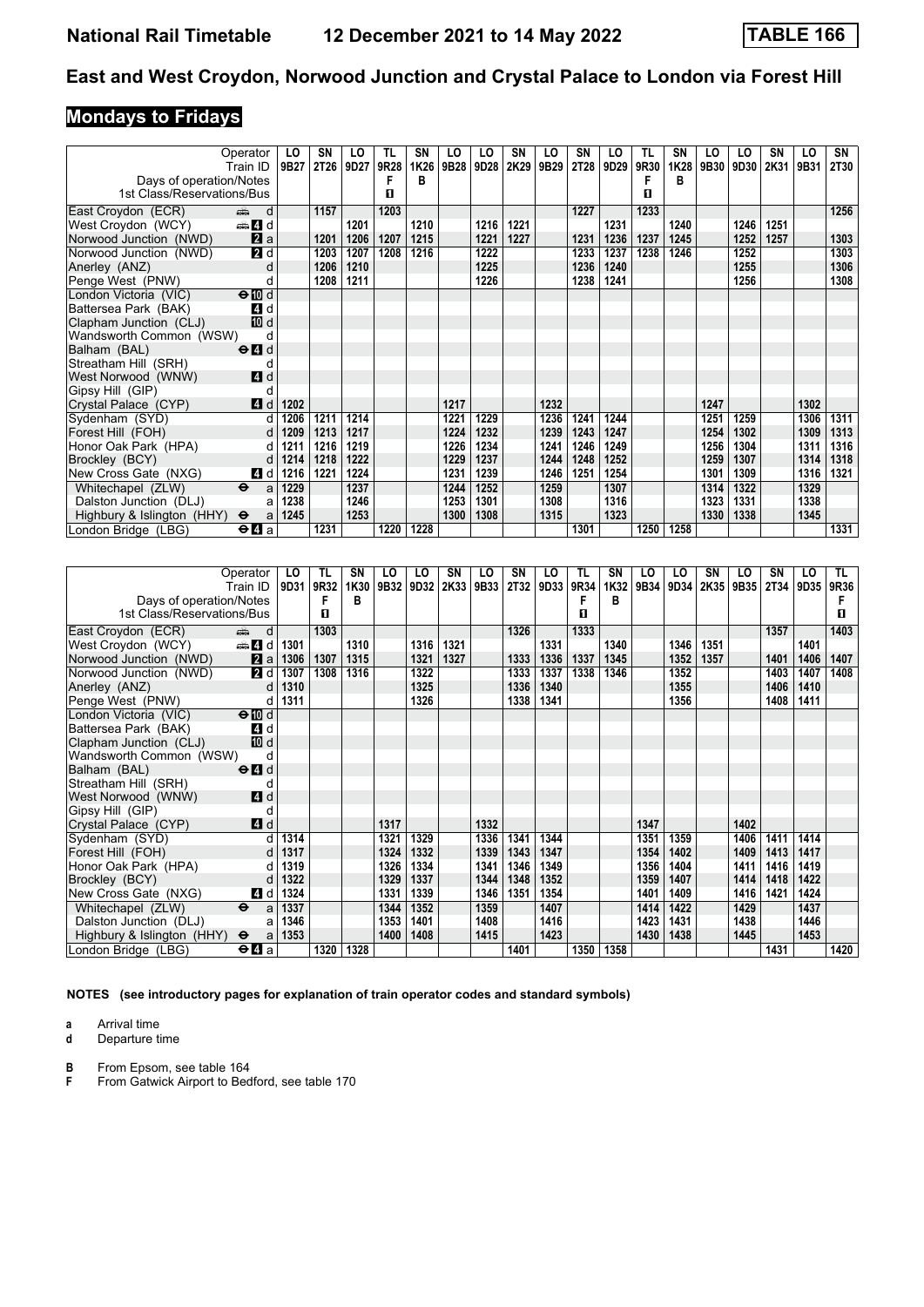# **Mondays to Fridays**

|                            | Operator                                    | SN   | LO   | LO   | SN   | LO   | SN   | LO   | TL   | SN   | LO   | LO   | SΝ   | LO   | SN   | LO   | TL   | SΝ   | LO   |
|----------------------------|---------------------------------------------|------|------|------|------|------|------|------|------|------|------|------|------|------|------|------|------|------|------|
|                            | Train ID                                    | 1K34 | 9B36 | 9D36 | 2K37 | 9B37 | 2T36 | 9D37 | 9R38 | 1K36 | 9B38 | 9D38 | 2K39 | 9B39 | 2T38 | 9D39 | 9R40 | 1K38 | 9B40 |
| Days of operation/Notes    |                                             | в    |      |      |      |      |      |      |      | в    |      |      |      |      |      |      |      | в    |      |
| 1st Class/Reservations/Bus |                                             |      |      |      |      |      |      |      | п    |      |      |      |      |      |      |      | п    |      |      |
| East Croydon (ECR)         | d<br>dia 1                                  |      |      |      |      |      | 1427 |      | 1433 |      |      |      |      |      | 1457 |      | 1503 |      |      |
| West Croydon (WCY)         | den and d                                   | 1410 |      | 1416 | 1421 |      |      | 1431 |      | 1440 |      | 1446 | 1451 |      |      | 1501 |      | 1510 |      |
| Norwood Junction (NWD)     | 2a                                          | 1415 |      | 1421 | 1427 |      | 1432 | 1436 | 1437 | 1445 |      | 1452 | 1457 |      | 1501 | 1506 | 1507 | 1515 |      |
| Norwood Junction (NWD)     | 2d                                          | 1416 |      | 1422 |      |      | 1433 | 1437 | 1438 | 1446 |      | 1452 |      |      | 1503 | 1507 | 1508 | 1516 |      |
| Anerley (ANZ)              | d                                           |      |      | 1425 |      |      | 1436 | 1440 |      |      |      | 1455 |      |      | 1506 | 1510 |      |      |      |
| Penge West (PNW)           | d                                           |      |      | 1426 |      |      | 1438 | 1441 |      |      |      | 1456 |      |      | 1508 | 1511 |      |      |      |
| London Victoria (VIC)      | $\Theta$ $\overline{w}$ d                   |      |      |      |      |      |      |      |      |      |      |      |      |      |      |      |      |      |      |
| Battersea Park (BAK)       | 4 d                                         |      |      |      |      |      |      |      |      |      |      |      |      |      |      |      |      |      |      |
| Clapham Junction (CLJ)     | <b>ID</b> d                                 |      |      |      |      |      |      |      |      |      |      |      |      |      |      |      |      |      |      |
| Wandsworth Common (WSW)    | d                                           |      |      |      |      |      |      |      |      |      |      |      |      |      |      |      |      |      |      |
| Balham (BAL)               | $\Theta$ <sup><math>\Omega</math></sup> d   |      |      |      |      |      |      |      |      |      |      |      |      |      |      |      |      |      |      |
| Streatham Hill (SRH)       | d                                           |      |      |      |      |      |      |      |      |      |      |      |      |      |      |      |      |      |      |
| West Norwood (WNW)         | 4d                                          |      |      |      |      |      |      |      |      |      |      |      |      |      |      |      |      |      |      |
| Gipsy Hill (GIP)           | d                                           |      |      |      |      |      |      |      |      |      |      |      |      |      |      |      |      |      |      |
| Crystal Palace (CYP)       | 4d                                          |      | 1417 |      |      | 1432 |      |      |      |      | 1447 |      |      | 1502 |      |      |      |      | 1517 |
| Sydenham (SYD)             | d                                           |      | 1421 | 1429 |      | 1436 | 1441 | 1444 |      |      | 1451 | 1459 |      | 1506 | 1511 | 1514 |      |      | 1521 |
| Forest Hill (FOH)          |                                             |      | 1424 | 1432 |      | 1439 | 1443 | 1447 |      |      | 1454 | 1502 |      | 1509 | 1513 | 1517 |      |      | 1524 |
| Honor Oak Park (HPA)       | d                                           |      | 1426 | 1434 |      | 1441 | 1446 | 1449 |      |      | 1456 | 1504 |      | 1511 | 1516 | 1519 |      |      | 1526 |
| Brockley (BCY)             | d                                           |      | 1429 | 1437 |      | 1444 | 1448 | 1452 |      |      | 1459 | 1507 |      | 1514 | 1518 | 1522 |      |      | 1529 |
| New Cross Gate (NXG)       | 4 d                                         |      | 1431 | 1439 |      | 1446 | 1451 | 1454 |      |      | 1501 | 1509 |      | 1516 | 1521 | 1524 |      |      | 1531 |
| Whitechapel (ZLW)          | $\ddot{\boldsymbol{\Theta}}$<br>a           |      | 1444 | 1452 |      | 1459 |      | 1507 |      |      | 1514 | 1522 |      | 1529 |      | 1537 |      |      | 1544 |
| Dalston Junction (DLJ)     | a                                           |      | 1453 | 1501 |      | 1508 |      | 1516 |      |      | 1523 | 1531 |      | 1538 |      | 1546 |      |      | 1553 |
| Highbury & Islington (HHY) | $\ddot{\mathbf{e}}$<br>a                    |      | 1500 | 1508 |      | 1515 |      | 1523 |      |      | 1530 | 1538 |      | 1545 |      | 1553 |      |      | 1600 |
| London Bridge (LBG)        | $\Theta$ <b><math>\blacksquare</math></b> a | 1428 |      |      |      |      | 1501 |      | 1450 | 1458 |      |      |      |      | 1531 |      | 1520 | 1528 |      |

|                            | Operator                                        | LO.  | SΝ   | LO   | SΝ   | LO   | <b>TL</b> | SN   | LO   | LO   | SΝ   | LO   | SΝ   | LO   | TL   | <b>SN</b> | LO   | LO   | SN   |
|----------------------------|-------------------------------------------------|------|------|------|------|------|-----------|------|------|------|------|------|------|------|------|-----------|------|------|------|
|                            | Train ID                                        | 9D40 | 2K41 | 9B41 | 2T40 | 9D41 | 9R42      | 1K40 | 9B42 | 9D42 | 2K43 | 9B43 | 2T42 | 9D43 | 9R44 | 1K42      | 9B44 | 9D44 | 2K45 |
| Days of operation/Notes    |                                                 |      |      |      |      |      | F         | в    |      |      |      |      | G    |      | F    | в         |      |      |      |
| 1st Class/Reservations/Bus |                                                 |      |      |      |      |      | п         |      |      |      |      |      |      |      | П    |           |      |      |      |
| East Croydon (ECR)         | dia 1<br>d                                      |      |      |      | 1526 |      | 1533      |      |      |      |      |      | 1557 |      | 1603 |           |      |      |      |
| West Croydon (WCY)         | den and a                                       | 1516 | 1521 |      |      | 1531 |           | 1540 |      | 1546 | 1551 |      |      | 1601 |      | 1610      |      | 1616 | 1621 |
| Norwood Junction (NWD)     | 2a                                              | 1521 | 1527 |      | 1533 | 1536 | 1537      | 1545 |      | 1552 | 1557 |      | 1601 | 1606 | 1607 | 1615      |      | 1621 | 1627 |
| Norwood Junction (NWD)     | <b>2</b> d                                      | 1522 |      |      | 1533 | 1537 | 1538      | 1546 |      | 1552 |      |      | 1604 | 1607 | 1608 | 1616      |      | 1622 |      |
| Anerley (ANZ)              | $\mathsf{d}$                                    | 1525 |      |      | 1536 | 1540 |           |      |      | 1555 |      |      | 1607 | 1610 |      |           |      | 1625 |      |
| Penge West (PNW)           | d                                               | 1526 |      |      | 1538 | 1541 |           |      |      | 1556 |      |      | 1608 | 1611 |      |           |      | 1626 |      |
| London Victoria (VIC)      | $\Theta$ III d                                  |      |      |      |      |      |           |      |      |      |      |      |      |      |      |           |      |      |      |
| Battersea Park (BAK)       | 4 d                                             |      |      |      |      |      |           |      |      |      |      |      |      |      |      |           |      |      |      |
| Clapham Junction (CLJ)     | 10 d                                            |      |      |      |      |      |           |      |      |      |      |      |      |      |      |           |      |      |      |
| Wandsworth Common (WSW)    | d                                               |      |      |      |      |      |           |      |      |      |      |      |      |      |      |           |      |      |      |
| Balham (BAL)               | $\Theta$ <sup><math>\blacksquare</math> d</sup> |      |      |      |      |      |           |      |      |      |      |      |      |      |      |           |      |      |      |
| Streatham Hill (SRH)       | d                                               |      |      |      |      |      |           |      |      |      |      |      |      |      |      |           |      |      |      |
| West Norwood (WNW)         | <b>4</b> d                                      |      |      |      |      |      |           |      |      |      |      |      |      |      |      |           |      |      |      |
| Gipsy Hill (GIP)           | d                                               |      |      |      |      |      |           |      |      |      |      |      |      |      |      |           |      |      |      |
| Crystal Palace (CYP)       | 4d                                              |      |      | 1532 |      |      |           |      | 1547 |      |      | 1602 |      |      |      |           | 1617 |      |      |
| Sydenham (SYD)             | d                                               | 1529 |      | 1536 | 1541 | 1544 |           |      | 1551 | 1559 |      | 1606 | 1611 | 1614 |      |           | 1621 | 1629 |      |
| Forest Hill (FOH)          | $\mathbf d$                                     | 1532 |      | 1539 | 1543 | 1547 |           |      | 1554 | 1602 |      | 1609 | 1614 | 1617 |      |           | 1624 | 1632 |      |
| Honor Oak Park (HPA)       | d                                               | 1534 |      | 1541 | 1546 | 1549 |           |      | 1556 | 1604 |      | 1611 | 1616 | 1619 |      |           | 1626 | 1634 |      |
| Brockley (BCY)             | d                                               | 1537 |      | 1544 | 1548 | 1552 |           |      | 1559 | 1607 |      | 1614 | 1619 | 1622 |      |           | 1629 | 1637 |      |
| New Cross Gate (NXG)       | 4 d                                             | 1539 |      | 1546 | 1551 | 1554 |           |      | 1601 | 1609 |      | 1616 | 1622 | 1624 |      |           | 1631 | 1639 |      |
| Whitechapel (ZLW)          | $\ddot{\mathbf{e}}$<br>a                        | 1552 |      | 1559 |      | 1607 |           |      | 1614 | 1622 |      | 1629 |      | 1637 |      |           | 1644 | 1652 |      |
| Dalston Junction (DLJ)     | a                                               | 1601 |      | 1608 |      | 1616 |           |      | 1623 | 1631 |      | 1638 |      | 1646 |      |           | 1653 | 1701 |      |
| Highbury & Islington (HHY) | $\ddot{\mathbf{e}}$<br>a                        | 1608 |      | 1615 |      | 1623 |           |      | 1630 | 1640 |      | 1645 |      | 1654 |      |           | 1700 | 1710 |      |
| London Bridge (LBG)        | $\Theta$ <b><math>\blacksquare</math></b> a     |      |      |      | 1601 |      | 1550      | 1558 |      |      |      |      | 1631 |      | 1620 | 1628      |      |      |      |

**NOTES (see introductory pages for explanation of train operator codes and standard symbols)**

**a** Arrival time<br>**d** Departure t

- **B** From Epsom, see table 164<br>**F** From Gatwick Airport to Bed
- **F** From Gatwick Airport to Bedford, see table 170
- **G** From South Croydon, see table 172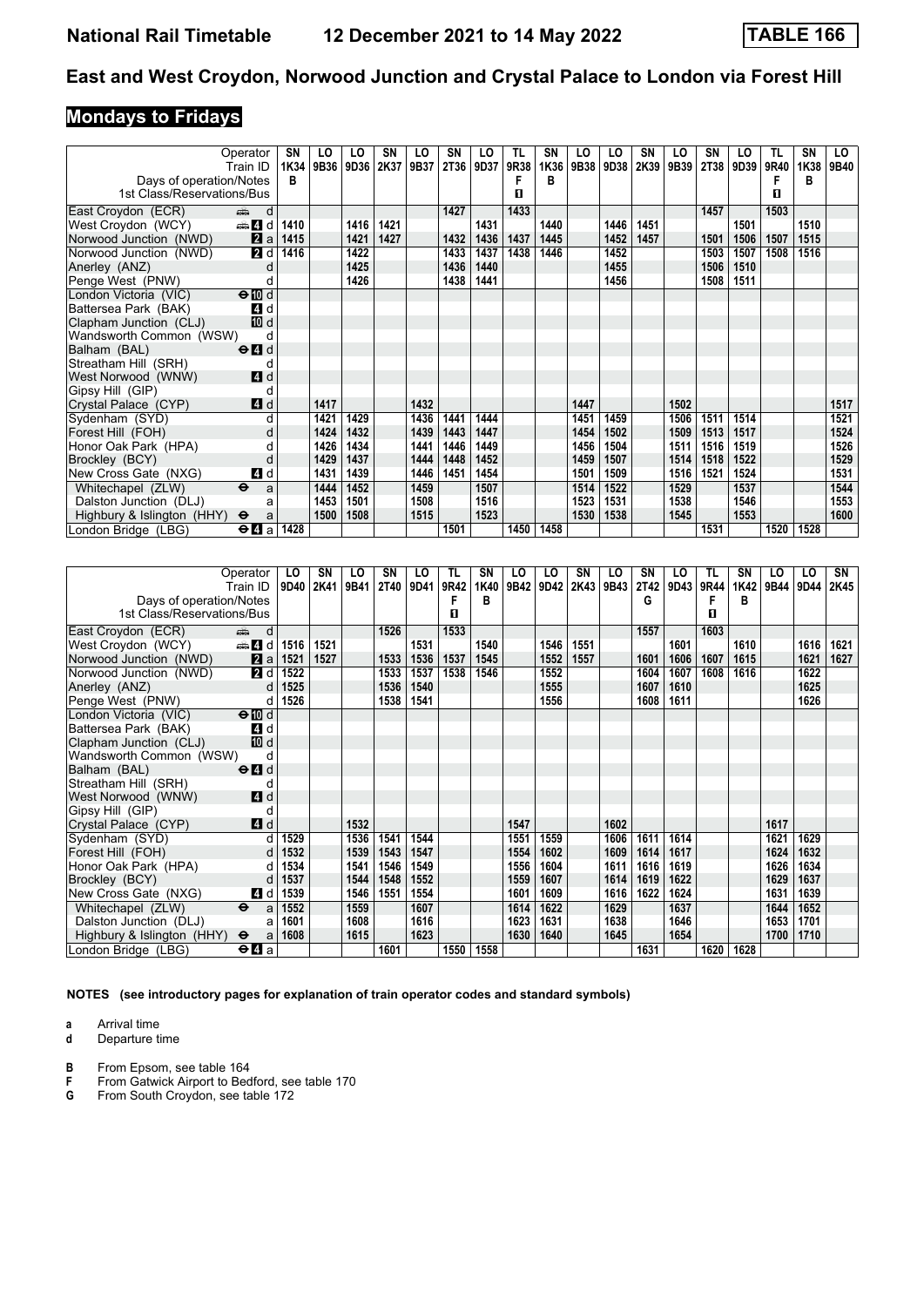# **Mondays to Fridays**

|                            | Operator<br>Train ID                      | LO<br>9B45 | SΝ<br><b>2T44</b> | LO<br>9D45 | TL<br>9R46 | SN<br>1K44 | LO<br>9B46 | SN<br>2F46 | LO<br>9D46 | SN<br>2K47 | LO<br>9B47 | SN<br>2T46 | LO<br>9D47 | TL<br>9R48 | <b>SN</b><br>1K46 | LO<br>9B48 | SΝ<br>2F48 | LO<br>9D48 | SN<br>2K49 |
|----------------------------|-------------------------------------------|------------|-------------------|------------|------------|------------|------------|------------|------------|------------|------------|------------|------------|------------|-------------------|------------|------------|------------|------------|
| Days of operation/Notes    |                                           |            |                   |            |            | в          |            |            |            |            |            |            |            |            | в                 |            |            |            |            |
| 1st Class/Reservations/Bus |                                           |            |                   |            | П          |            |            |            |            |            |            |            |            | п          |                   |            |            |            |            |
| East Croydon (ECR)         | d<br>ه ک                                  |            | 1627              |            | 1633       |            |            |            |            |            |            | 1657       |            | 1703       |                   |            |            |            |            |
| West Croydon (WCY)         | dan Zid                                   |            |                   | 1631       |            | 1640       |            |            | 1646       | 1651       |            |            | 1701       |            | 1710              |            |            | 1716       | 1721       |
| Norwood Junction (NWD)     | $\mathbf{z}$ a                            |            | 1632              | 1636       | 1637       | 1645       |            |            | 1651       | 1657       |            | 1703       | 1706       | 1707       | 1715              |            |            | 1721       | 1728       |
| Norwood Junction (NWD)     | 2d                                        |            | 1634              | 1637       | 1638       | 1646       |            |            | 1652       |            |            | 1704       | 1707       | 1708       | 1716              |            |            | 1722       |            |
| Anerley (ANZ)              | d                                         |            | 1637              | 1640       |            |            |            |            | 1655       |            |            | 1707       | 1710       |            |                   |            |            | 1725       |            |
| Penge West (PNW)           | d                                         |            | 1638              | 1641       |            |            |            |            | 1656       |            |            | 1708       | 1711       |            |                   |            |            | 1726       |            |
| London Victoria (VIC)      | $\Theta$ III d                            |            |                   |            |            |            |            | 1620       |            |            |            |            |            |            |                   |            | 1650       |            |            |
| Battersea Park (BAK)       | 4 d                                       |            |                   |            |            |            |            | 1624       |            |            |            |            |            |            |                   |            | 1654       |            |            |
| Clapham Junction (CLJ)     | 10 d                                      |            |                   |            |            |            |            | 1628       |            |            |            |            |            |            |                   |            | 1658       |            |            |
| Wandsworth Common (WSW)    | d                                         |            |                   |            |            |            |            | 1631       |            |            |            |            |            |            |                   |            | 1701       |            |            |
| Balham (BAL)               | $\Theta$ <sup><math>\Omega</math></sup> d |            |                   |            |            |            |            | 1634       |            |            |            |            |            |            |                   |            | 1704       |            |            |
| Streatham Hill (SRH)       | d                                         |            |                   |            |            |            |            | 1639       |            |            |            |            |            |            |                   |            | 1709       |            |            |
| West Norwood (WNW)         | 4d                                        |            |                   |            |            |            |            | 1642       |            |            |            |            |            |            |                   |            | 1712       |            |            |
| Gipsy Hill (GIP)           |                                           |            |                   |            |            |            |            | 1645       |            |            |            |            |            |            |                   |            | 1715       |            |            |
| Crystal Palace (CYP)       | 4d                                        | 1632       |                   |            |            |            | 1647       | 1652       |            |            | 1702       |            |            |            |                   | 1717       | 1722       |            |            |
| Sydenham (SYD)             | d                                         | 1636       | 1641              | 1644       |            |            | 1651       | 1656       | 1659       |            | 1706       | 1711       | 1714       |            |                   | 1721       | 1726       | 1729       |            |
| Forest Hill (FOH)          | d                                         | 1639       | 1644              | 1647       |            |            | 1654       | 1658       | 1702       |            | 1709       | 1714       | 1717       |            |                   | 1724       | 1728       | 1732       |            |
| Honor Oak Park (HPA)       | d                                         | 1641       | 1646              | 1649       |            |            | 1656       | 1701       | 1704       |            | 1711       | 1716       | 1719       |            |                   | 1726       | 1731       | 1734       |            |
| Brockley (BCY)             | d                                         | 1644       | 1649              | 1652       |            |            | 1659       | 1703       | 1707       |            | 1714       | 1719       | 1722       |            |                   | 1729       | 1733       | 1737       |            |
| New Cross Gate (NXG)       | 4 d                                       | 1646       | 1652              | 1654       |            |            | 1701       | 1706       | 1709       |            | 1716       | 1722       | 1724       |            |                   | 1731       | 1736       | 1739       |            |
| Whitechapel (ZLW)          | $\ddot{\mathbf{e}}$<br>a                  | 1659       |                   | 1707       |            |            | 1714       |            | 1722       |            | 1729       |            | 1737       |            |                   | 1744       |            | 1752       |            |
| Dalston Junction (DLJ)     | a                                         | 1708       |                   | 1716       |            |            | 1723       |            | 1731       |            | 1738       |            | 1746       |            |                   | 1753       |            | 1801       |            |
| Highbury & Islington (HHY) | $\ddot{\mathbf{e}}$<br>a                  | 1715       |                   | 1724       |            |            | 1730       |            | 1740       |            | 1745       |            | 1754       |            |                   | 1800       |            | 1808       |            |
| London Bridge (LBG)        | $\Theta$ $\blacksquare$ a                 |            | 1701              |            | 1650       | 1658       |            | 1718       |            |            |            | 1731       |            | 1720       | 1728              |            | 1748       |            |            |

|                            | Operator                                        | LO   | SN          | LO   | TL   | SN   | LO   | SN   | LO   | SN   | LO   | SN   | LO   | TL   | <b>SN</b> | LO   | <b>SN</b> | LO   | SN   |
|----------------------------|-------------------------------------------------|------|-------------|------|------|------|------|------|------|------|------|------|------|------|-----------|------|-----------|------|------|
|                            | Train ID                                        | 9B49 | <b>2T48</b> | 9D49 | 9R94 | 1K48 | 9B50 | 2F50 | 9D50 | 2K51 | 9B51 | 2T50 | 9D51 | 9R96 | 1K50      | 9B52 | 2F52      | 9D52 | 2K53 |
| Days of operation/Notes    |                                                 |      |             |      | F    | в    |      |      |      |      |      |      |      | F    | в         |      |           |      |      |
| 1st Class/Reservations/Bus |                                                 |      |             |      | п    |      |      |      |      |      |      |      |      | п    |           |      |           |      |      |
| East Croydon (ECR)         | d<br>dia 1                                      |      | 1727        |      | 1733 |      |      |      |      |      |      | 1757 |      | 1803 |           |      |           |      |      |
| West Croydon (WCY)         | den and d                                       |      |             | 1731 |      | 1740 |      |      | 1746 | 1751 |      |      | 1801 |      | 1810      |      |           | 1816 | 1821 |
| Norwood Junction (NWD)     | $\mathbf{a}$                                    |      | 1733        | 1736 | 1737 | 1745 |      |      | 1751 | 1758 |      | 1802 | 1806 | 1807 | 1815      |      |           | 1821 | 1828 |
| Norwood Junction (NWD)     | 2d                                              |      | 1734        | 1737 | 1738 | 1746 |      |      | 1752 |      |      | 1804 | 1807 | 1808 | 1816      |      |           | 1822 |      |
| Anerley (ANZ)              | d                                               |      | 1737        | 1740 |      |      |      |      | 1755 |      |      | 1807 | 1810 |      |           |      |           | 1825 |      |
| Penge West (PNW)           | d                                               |      | 1738        | 1742 |      |      |      |      | 1756 |      |      | 1808 | 1812 |      |           |      |           | 1826 |      |
| London Victoria (VIC)      | $\Theta$ III d                                  |      |             |      |      |      |      | 1720 |      |      |      |      |      |      |           |      | 1750      |      |      |
| Battersea Park (BAK)       | 4 d                                             |      |             |      |      |      |      | 1724 |      |      |      |      |      |      |           |      | 1754      |      |      |
| Clapham Junction (CLJ)     | [10] d                                          |      |             |      |      |      |      | 1728 |      |      |      |      |      |      |           |      | 1758      |      |      |
| Wandsworth Common (WSW)    | d                                               |      |             |      |      |      |      | 1731 |      |      |      |      |      |      |           |      | 1801      |      |      |
| Balham (BAL)               | $\Theta$ <sup><math>\blacksquare</math> d</sup> |      |             |      |      |      |      | 1734 |      |      |      |      |      |      |           |      | 1804      |      |      |
| Streatham Hill (SRH)       | d                                               |      |             |      |      |      |      | 1739 |      |      |      |      |      |      |           |      | 1809      |      |      |
| West Norwood (WNW)         | <b>4</b> d                                      |      |             |      |      |      |      | 1742 |      |      |      |      |      |      |           |      | 1812      |      |      |
| Gipsy Hill (GIP)           | d                                               |      |             |      |      |      |      | 1745 |      |      |      |      |      |      |           |      | 1815      |      |      |
| Crystal Palace (CYP)       | 4 d                                             | 1732 |             |      |      |      | 1747 | 1752 |      |      | 1802 |      |      |      |           | 1817 | 1822      |      |      |
| Sydenham (SYD)             | d                                               | 1736 | 1741        | 1744 |      |      | 1751 | 1756 | 1759 |      | 1806 | 1811 | 1814 |      |           | 1821 | 1826      | 1829 |      |
| Forest Hill (FOH)          | d                                               | 1739 | 1743        | 1747 |      |      | 1754 | 1758 | 1802 |      | 1809 | 1813 | 1817 |      |           | 1824 | 1828      | 1832 |      |
| Honor Oak Park (HPA)       | d                                               | 1741 | 1746        | 1749 |      |      | 1756 | 1801 | 1804 |      | 1811 | 1816 | 1819 |      |           | 1826 | 1831      | 1834 |      |
| Brockley (BCY)             | d                                               | 1744 | 1748        | 1752 |      |      | 1759 | 1803 | 1807 |      | 1814 | 1818 | 1822 |      |           | 1829 | 1833      | 1837 |      |
| New Cross Gate (NXG)       | 4 d                                             | 1746 | 1751        | 1754 |      |      | 1801 | 1806 | 1809 |      | 1816 | 1821 | 1824 |      |           | 1831 | 1836      | 1839 |      |
| Whitechapel (ZLW)          | $\ddot{\mathbf{e}}$<br>a                        | 1759 |             | 1807 |      |      | 1814 |      | 1822 |      | 1829 |      | 1837 |      |           | 1844 |           | 1852 |      |
| Dalston Junction (DLJ)     | a                                               | 1808 |             | 1816 |      |      | 1823 |      | 1831 |      | 1838 |      | 1846 |      |           | 1853 |           | 1901 |      |
| Highbury & Islington (HHY) | $\ddot{\mathbf{e}}$<br>a                        | 1815 |             | 1825 |      |      | 1830 |      | 1840 |      | 1845 |      | 1855 |      |           | 1900 |           | 1910 |      |
| London Bridge (LBG)        | $\Theta$ <b><math>\blacksquare</math></b> a     |      | 1801        |      | 1750 | 1758 |      | 1818 |      |      |      | 1831 |      | 1820 | 1828      |      | 1848      |      |      |

**NOTES (see introductory pages for explanation of train operator codes and standard symbols)**

**a** Arrival time<br>**d** Departure t

**d** Departure time

**B** From Epsom, see table 164<br>**F** From Gatwick Airport to Bed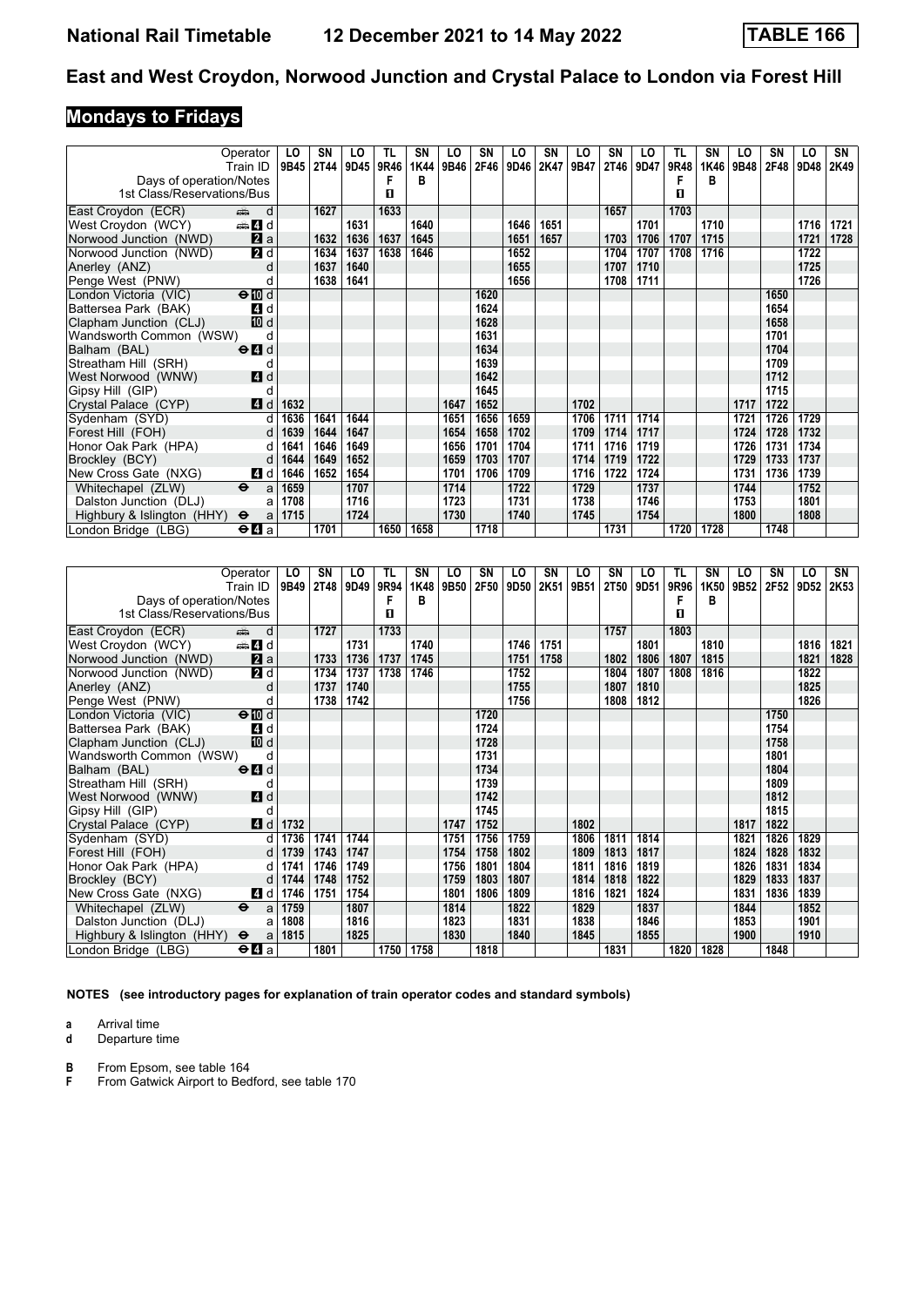# **Mondays to Fridays**

|                            | Operator                                    | LO   | SΝ          | LO               | TL   | SN   | LO   | SN   | LO   | SN   | LO   | SN          | LO   | TL   | SN   | LO   | SΝ   | LO   | SN   |
|----------------------------|---------------------------------------------|------|-------------|------------------|------|------|------|------|------|------|------|-------------|------|------|------|------|------|------|------|
|                            | Train ID                                    | 9B53 | <b>2T52</b> | 9D <sub>53</sub> | 9R54 | 1K52 | 9B54 | 2F54 | 9D54 | 2K55 | 9B55 | <b>2T54</b> | 9D55 | 9R56 | 1K54 | 9B56 | 2F56 | 9D56 | 2K57 |
| Days of operation/Notes    |                                             |      |             |                  |      | в    |      |      |      |      |      |             |      |      | в    |      |      |      |      |
| 1st Class/Reservations/Bus |                                             |      |             |                  | П    |      |      |      |      |      |      |             |      | п    |      |      |      |      |      |
| East Croydon (ECR)         | d<br>din 1                                  |      | 1827        |                  | 1833 |      |      |      |      |      |      | 1857        |      | 1903 |      |      |      |      |      |
| West Croydon (WCY)         | den <b>d</b>                                |      |             | 1831             |      | 1840 |      |      | 1846 | 1851 |      |             | 1901 |      | 1910 |      |      | 1916 | 1922 |
| Norwood Junction (NWD)     | 2a                                          |      | 1833        | 1836             | 1837 | 1845 |      |      | 1851 | 1858 |      | 1902        | 1906 | 1907 | 1915 |      |      | 1921 | 1928 |
| Norwood Junction (NWD)     | $\overline{2}$ d                            |      | 1834        | 1837             | 1838 | 1846 |      |      | 1852 |      |      | 1904        | 1907 | 1908 | 1916 |      |      | 1922 |      |
| Anerley (ANZ)              | d                                           |      | 1837        | 1840             |      |      |      |      | 1855 |      |      | 1907        | 1910 |      |      |      |      | 1925 |      |
| Penge West (PNW)           | d                                           |      | 1838        | 1842             |      |      |      |      | 1856 |      |      | 1908        | 1912 |      |      |      |      | 1926 |      |
| London Victoria (VIC)      | $\Theta$ III d                              |      |             |                  |      |      |      | 1820 |      |      |      |             |      |      |      |      | 1850 |      |      |
| Battersea Park (BAK)       | 4 d                                         |      |             |                  |      |      |      | 1824 |      |      |      |             |      |      |      |      | 1854 |      |      |
| Clapham Junction (CLJ)     | [10] d                                      |      |             |                  |      |      |      | 1828 |      |      |      |             |      |      |      |      | 1858 |      |      |
| Wandsworth Common (WSW)    | d                                           |      |             |                  |      |      |      | 1831 |      |      |      |             |      |      |      |      | 1901 |      |      |
| Balham (BAL)               | $\Theta$ <sup><math>\Omega</math></sup> d   |      |             |                  |      |      |      | 1834 |      |      |      |             |      |      |      |      | 1904 |      |      |
| Streatham Hill (SRH)       | d                                           |      |             |                  |      |      |      | 1839 |      |      |      |             |      |      |      |      | 1909 |      |      |
| West Norwood (WNW)         | 4d                                          |      |             |                  |      |      |      | 1842 |      |      |      |             |      |      |      |      | 1912 |      |      |
| Gipsy Hill (GIP)           |                                             |      |             |                  |      |      |      | 1845 |      |      |      |             |      |      |      |      | 1915 |      |      |
| Crystal Palace (CYP)       | 4d                                          | 1832 |             |                  |      |      | 1847 | 1852 |      |      | 1902 |             |      |      |      | 1917 | 1922 |      |      |
| Sydenham (SYD)             | d                                           | 1836 | 1841        | 1844             |      |      | 1851 | 1856 | 1859 |      | 1906 | 1911        | 1914 |      |      | 1921 | 1926 | 1929 |      |
| Forest Hill (FOH)          | d                                           | 1839 | 1843        | 1847             |      |      | 1854 | 1858 | 1902 |      | 1909 | 1913        | 1917 |      |      | 1924 | 1928 | 1932 |      |
| Honor Oak Park (HPA)       | d                                           | 1841 | 1846        | 1849             |      |      | 1856 | 1901 | 1904 |      | 1911 | 1916        | 1919 |      |      | 1926 | 1931 | 1934 |      |
| Brockley (BCY)             | d                                           | 1844 | 1848        | 1852             |      |      | 1859 | 1903 | 1907 |      | 1914 | 1918        | 1922 |      |      | 1929 | 1933 | 1937 |      |
| New Cross Gate (NXG)       | 4 d                                         | 1846 | 1851        | 1854             |      |      | 1901 | 1906 | 1909 |      | 1916 | 1921        | 1924 |      |      | 1931 | 1936 | 1939 |      |
| Whitechapel (ZLW)          | $\ddot{\mathbf{e}}$<br>a                    | 1859 |             | 1907             |      |      | 1914 |      | 1922 |      | 1929 |             | 1937 |      |      | 1944 |      | 1952 |      |
| Dalston Junction (DLJ)     | a                                           | 1908 |             | 1916             |      |      | 1923 |      | 1931 |      | 1938 |             | 1946 |      |      | 1953 |      | 2001 |      |
| Highbury & Islington (HHY) | $\ddot{\mathbf{e}}$<br>a                    | 1915 |             | 1925             |      |      | 1930 |      | 1940 |      | 1945 |             | 1955 |      |      | 2000 |      | 2010 |      |
| London Bridge (LBG)        | $\Theta$ <b><math>\blacksquare</math></b> a |      | 1901        |                  | 1850 | 1858 |      | 1918 |      |      |      | 1931        |      | 1920 | 1928 |      | 1948 |      |      |

|                            | Operator                                    | LO   | SΝ          | LO   | TL   | SN   | LO   | LO   | SN   | LO   | SN          | LO   | TL   | SN   | LO   | LO   | SN   | LO   | SN          |
|----------------------------|---------------------------------------------|------|-------------|------|------|------|------|------|------|------|-------------|------|------|------|------|------|------|------|-------------|
|                            | Train ID                                    | 9B57 | <b>2T56</b> | 9D57 | 9R58 | 1K56 | 9B58 | 9D58 | 2K59 | 9B59 | <b>2T58</b> | 9D59 | 9R60 | 1K58 | 9B60 | 9D60 | 2K61 | 9B61 | <b>2T60</b> |
| Days of operation/Notes    |                                             |      |             |      | F    | В    |      |      |      |      |             |      |      | в    |      |      |      |      |             |
| 1st Class/Reservations/Bus |                                             |      |             |      | П    |      |      |      |      |      |             |      | п    |      |      |      |      |      |             |
| East Croydon (ECR)         | d<br>dia 1                                  |      | 1927        |      | 1933 |      |      |      |      |      | 1957        |      | 2003 |      |      |      |      |      | 2027        |
| West Croydon (WCY)         | den and d                                   |      |             | 1931 |      | 1940 |      | 1946 | 1951 |      |             | 2001 |      | 2010 |      | 2016 | 2021 |      |             |
| Norwood Junction (NWD)     | $\mathbf{a}$ a                              |      | 1931        | 1936 | 1937 | 1945 |      | 1951 | 1957 |      | 2001        | 2006 | 2007 | 2015 |      | 2021 | 2027 |      | 2031        |
| Norwood Junction (NWD)     | 2d                                          |      | 1934        | 1937 | 1938 | 1946 |      | 1952 |      |      | 2003        | 2007 | 2008 | 2016 |      | 2022 |      |      | 2033        |
| Anerley (ANZ)              | d                                           |      | 1937        | 1940 |      |      |      | 1955 |      |      | 2006        | 2010 |      |      |      | 2025 |      |      | 2036        |
| Penge West (PNW)           | d                                           |      | 1938        | 1941 |      |      |      | 1956 |      |      | 2008        | 2011 |      |      |      | 2026 |      |      | 2038        |
| London Victoria (VIC)      | $\Theta$ III d                              |      |             |      |      |      |      |      |      |      |             |      |      |      |      |      |      |      |             |
| Battersea Park (BAK)       | 4 d                                         |      |             |      |      |      |      |      |      |      |             |      |      |      |      |      |      |      |             |
| Clapham Junction (CLJ)     | 10 d                                        |      |             |      |      |      |      |      |      |      |             |      |      |      |      |      |      |      |             |
| Wandsworth Common (WSW)    | d                                           |      |             |      |      |      |      |      |      |      |             |      |      |      |      |      |      |      |             |
| Balham (BAL)               | $\Theta$ <sup><math>\Omega</math></sup> d   |      |             |      |      |      |      |      |      |      |             |      |      |      |      |      |      |      |             |
| Streatham Hill (SRH)       | d                                           |      |             |      |      |      |      |      |      |      |             |      |      |      |      |      |      |      |             |
| West Norwood (WNW)         | <b>4</b> d                                  |      |             |      |      |      |      |      |      |      |             |      |      |      |      |      |      |      |             |
| Gipsy Hill (GIP)           |                                             |      |             |      |      |      |      |      |      |      |             |      |      |      |      |      |      |      |             |
| Crystal Palace (CYP)       | 4d                                          | 1932 |             |      |      |      | 1947 |      |      | 2002 |             |      |      |      | 2017 |      |      | 2032 |             |
| Sydenham (SYD)             | d                                           | 1936 | 1941        | 1944 |      |      | 1951 | 1959 |      | 2006 | 2011        | 2014 |      |      | 2021 | 2029 |      | 2036 | 2041        |
| Forest Hill (FOH)          | $\mathsf{d}$                                | 1939 | 1943        | 1947 |      |      | 1954 | 2002 |      | 2009 | 2013        | 2017 |      |      | 2024 | 2032 |      | 2039 | 2043        |
| Honor Oak Park (HPA)       | d                                           | 1941 | 1946        | 1949 |      |      | 1956 | 2004 |      | 2011 | 2016        | 2019 |      |      | 2026 | 2034 |      | 2041 | 2046        |
| Brockley (BCY)             | d                                           | 1944 | 1948        | 1952 |      |      | 1959 | 2007 |      | 2014 | 2018        | 2022 |      |      | 2029 | 2037 |      | 2044 | 2048        |
| New Cross Gate (NXG)       | 4 d                                         | 1946 | 1951        | 1954 |      |      | 2001 | 2009 |      | 2016 | 2021        | 2024 |      |      | 2031 | 2039 |      | 2046 | 2051        |
| Whitechapel (ZLW)          | $\ddot{\mathbf{e}}$<br>a                    | 1959 |             | 2007 |      |      | 2014 | 2022 |      | 2028 |             | 2037 |      |      | 2044 | 2052 |      | 2059 |             |
| Dalston Junction (DLJ)     | a                                           | 2008 |             | 2016 |      |      | 2023 | 2031 |      | 2038 |             | 2046 |      |      | 2053 | 2101 |      | 2108 |             |
| Highbury & Islington (HHY) | $\Theta$<br>a                               | 2015 |             | 2025 |      |      | 2030 | 2040 |      | 2045 |             | 2053 |      |      | 2100 | 2108 |      | 2115 |             |
| London Bridge (LBG)        | $\Theta$ <b><math>\blacksquare</math></b> a |      | 2001        |      | 1950 | 1958 |      |      |      |      | 2031        |      | 2020 | 2028 |      |      |      |      | 2101        |

**NOTES (see introductory pages for explanation of train operator codes and standard symbols)**

**a** Arrival time<br>**d** Departure t

**d** Departure time

**B** From Epsom, see table 164<br>**F** From Gatwick Airport to Bed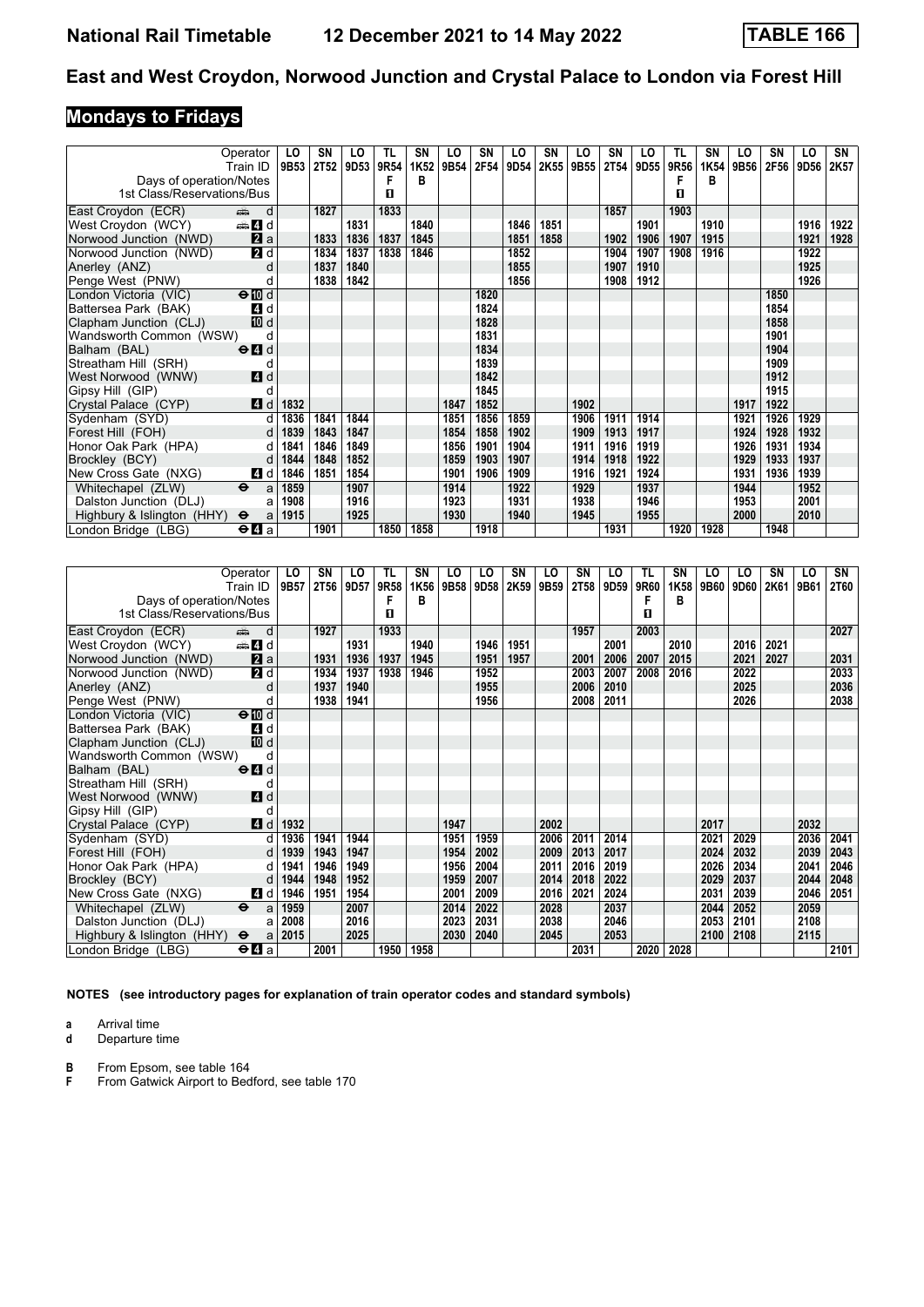# **Mondays to Fridays**

|                            | Operator                                    | LO   | TL   | <b>SN</b> | LO   | LO   | <b>SN</b> | LO   | <b>SN</b>   | LO   | TL   | SN        | LO   | LO   | SΝ   | LO   | SΝ   | LO   | TL.  |
|----------------------------|---------------------------------------------|------|------|-----------|------|------|-----------|------|-------------|------|------|-----------|------|------|------|------|------|------|------|
|                            | Train ID                                    | 9D61 | 9R62 | 1K60      | 9B62 | 9D62 | 2K63      | 9B63 | <b>2T62</b> | 9D63 | 9R64 | 1K62      | 9B64 | 9D64 | 2K65 | 9B65 | 2T64 | 9D65 | 9R66 |
| Days of operation/Notes    |                                             |      | F    | в         |      |      |           |      |             |      |      | в         |      |      |      |      |      |      |      |
| 1st Class/Reservations/Bus |                                             |      | п    |           |      |      |           |      |             |      | п    |           |      |      |      |      |      |      | п    |
| East Croydon (ECR)         | d<br>ر پیشته                                |      | 2033 |           |      |      |           |      | 2057        |      | 2103 |           |      |      |      |      | 2127 |      | 2133 |
| West Croydon (WCY)         | d d                                         | 2031 |      | 2040      |      | 2046 | 2051      |      |             | 2101 |      | 2110      |      | 2116 | 2122 |      |      | 2131 |      |
| Norwood Junction (NWD)     | 2a                                          | 2036 | 2037 | 2045      |      | 2052 | 2058      |      | 2102        | 2106 | 2107 | 2115      |      | 2121 | 2128 |      | 2132 | 2136 | 2137 |
| Norwood Junction (NWD)     | 2d                                          | 2037 | 2038 | 2046      |      | 2052 |           |      | 2103        | 2107 | 2108 | 2116      |      | 2122 |      |      | 2133 | 2137 | 2138 |
| Anerley (ANZ)              | d                                           | 2040 |      |           |      | 2055 |           |      | 2106        | 2110 |      |           |      | 2125 |      |      | 2136 | 2140 |      |
| Penge West (PNW)           | d                                           | 2041 |      |           |      | 2057 |           |      | 2108        | 2111 |      |           |      | 2126 |      |      | 2138 | 2141 |      |
| London Victoria (VIC)      | $\Theta$ III d                              |      |      |           |      |      |           |      |             |      |      |           |      |      |      |      |      |      |      |
| Battersea Park (BAK)       | 4 d                                         |      |      |           |      |      |           |      |             |      |      |           |      |      |      |      |      |      |      |
| Clapham Junction (CLJ)     | 10 d                                        |      |      |           |      |      |           |      |             |      |      |           |      |      |      |      |      |      |      |
| Wandsworth Common (WSW)    | d                                           |      |      |           |      |      |           |      |             |      |      |           |      |      |      |      |      |      |      |
| Balham (BAL)               | $\Theta$ <sup><math>\Omega</math></sup> d   |      |      |           |      |      |           |      |             |      |      |           |      |      |      |      |      |      |      |
| Streatham Hill (SRH)       | d                                           |      |      |           |      |      |           |      |             |      |      |           |      |      |      |      |      |      |      |
| West Norwood (WNW)         | <b>4</b> d                                  |      |      |           |      |      |           |      |             |      |      |           |      |      |      |      |      |      |      |
| Gipsy Hill (GIP)           | d                                           |      |      |           |      |      |           |      |             |      |      |           |      |      |      |      |      |      |      |
| Crystal Palace (CYP)       | 4d                                          |      |      |           | 2047 |      |           | 2102 |             |      |      |           | 2117 |      |      | 2132 |      |      |      |
| Sydenham (SYD)             |                                             | 2044 |      |           | 2051 | 2059 |           | 2106 | 2111        | 2114 |      |           | 2121 | 2129 |      | 2136 | 2141 | 2144 |      |
| Forest Hill (FOH)          | d                                           | 2047 |      |           | 2054 | 2102 |           | 2109 | 2113        | 2117 |      |           | 2124 | 2132 |      | 2139 | 2143 | 2147 |      |
| Honor Oak Park (HPA)       | d                                           | 2049 |      |           | 2056 | 2104 |           | 2111 | 2116        | 2119 |      |           | 2126 | 2134 |      | 2141 | 2146 | 2149 |      |
| Brockley (BCY)             | d                                           | 2052 |      |           | 2059 | 2107 |           | 2114 | 2118        | 2122 |      |           | 2129 | 2137 |      | 2144 | 2148 | 2152 |      |
| New Cross Gate (NXG)       | 4 d                                         | 2054 |      |           | 2101 | 2109 |           | 2116 | 2121        | 2124 |      |           | 2131 | 2139 |      | 2146 | 2151 | 2154 |      |
| Whitechapel (ZLW)          | $\Theta$<br>a                               | 2107 |      |           | 2114 | 2122 |           | 2129 |             | 2137 |      |           | 2144 | 2152 |      | 2159 |      | 2207 |      |
| Dalston Junction (DLJ)     | a                                           | 2116 |      |           | 2123 | 2131 |           | 2138 |             | 2146 |      |           | 2153 | 2201 |      | 2208 |      | 2216 |      |
| Highbury & Islington (HHY) | $\ddot{\mathbf{e}}$<br>a                    | 2123 |      |           | 2130 | 2138 |           | 2145 |             | 2153 |      |           | 2200 | 2208 |      | 2215 |      | 2223 |      |
| London Bridge (LBG)        | $\Theta$ <b><math>\blacksquare</math></b> a |      | 2050 | 2058      |      |      |           |      | 2131        |      |      | 2120 2128 |      |      |      |      | 2201 |      | 2150 |

|                            | Operator                                      | SN   | LO   | LO.  | SΝ   | LO   | SN   | LO   | TL   | <b>SN</b> | LO   | LO   | SΝ   | LO   | SΝ   | LO   | SΝ   | LO   | LO   |
|----------------------------|-----------------------------------------------|------|------|------|------|------|------|------|------|-----------|------|------|------|------|------|------|------|------|------|
|                            | Train ID                                      | 1K64 | 9B66 | 9D66 | 2K67 | 9B67 | 2T66 | 9D67 | 9R68 | 1K66      | 9B68 | 9D68 | 2K69 | 9B69 | 2T68 | 9D69 | 1K68 | 9B70 | 9D70 |
| Days of operation/Notes    |                                               | в    |      |      |      |      |      |      | F    | в         |      |      |      |      |      |      | в    |      |      |
| 1st Class/Reservations/Bus |                                               |      |      |      |      |      |      |      | п    |           |      |      |      |      |      |      |      |      |      |
| East Croydon (ECR)         | d<br>din 1                                    |      |      |      |      |      | 2157 |      | 2203 |           |      |      |      |      | 2227 |      |      |      |      |
| West Croydon (WCY)         | den den d                                     | 2140 |      | 2146 | 2151 |      |      | 2201 |      | 2210      |      | 2216 | 2221 |      |      | 2231 | 2240 |      | 2246 |
| Norwood Junction (NWD)     | 2a                                            | 2145 |      | 2151 | 2157 |      | 2202 | 2206 | 2207 | 2215      |      | 2221 | 2227 |      | 2231 | 2236 | 2245 |      | 2251 |
| Norwood Junction (NWD)     | 2d                                            | 2146 |      | 2152 |      |      | 2203 | 2207 | 2208 | 2216      |      | 2222 |      |      | 2233 | 2237 | 2246 |      | 2252 |
| Anerley (ANZ)              | d                                             |      |      | 2155 |      |      | 2206 | 2210 |      |           |      | 2225 |      |      | 2236 | 2240 |      |      | 2255 |
| Penge West (PNW)           | d                                             |      |      | 2156 |      |      | 2208 | 2211 |      |           |      | 2226 |      |      | 2238 | 2241 |      |      | 2256 |
| London Victoria (VIC)      | $\Theta$ III d                                |      |      |      |      |      |      |      |      |           |      |      |      |      |      |      |      |      |      |
| Battersea Park (BAK)       | 4 d                                           |      |      |      |      |      |      |      |      |           |      |      |      |      |      |      |      |      |      |
| Clapham Junction (CLJ)     | 10 d                                          |      |      |      |      |      |      |      |      |           |      |      |      |      |      |      |      |      |      |
| Wandsworth Common (WSW)    | d                                             |      |      |      |      |      |      |      |      |           |      |      |      |      |      |      |      |      |      |
| Balham (BAL)               | $\Theta$ <sup><math>\Omega</math></sup> d     |      |      |      |      |      |      |      |      |           |      |      |      |      |      |      |      |      |      |
| Streatham Hill (SRH)       | d                                             |      |      |      |      |      |      |      |      |           |      |      |      |      |      |      |      |      |      |
| West Norwood (WNW)         | 4d                                            |      |      |      |      |      |      |      |      |           |      |      |      |      |      |      |      |      |      |
| Gipsy Hill (GIP)           | d                                             |      |      |      |      |      |      |      |      |           |      |      |      |      |      |      |      |      |      |
| Crystal Palace (CYP)       | 4d                                            |      | 2147 |      |      | 2202 |      |      |      |           | 2217 |      |      | 2232 |      |      |      | 2247 |      |
| Sydenham (SYD)             | d                                             |      | 2151 | 2159 |      | 2206 | 2211 | 2214 |      |           | 2221 | 2229 |      | 2236 | 2241 | 2244 |      | 2251 | 2259 |
| Forest Hill (FOH)          | d                                             |      | 2154 | 2202 |      | 2209 | 2213 | 2217 |      |           | 2224 | 2232 |      | 2239 | 2243 | 2247 |      | 2254 | 2302 |
| Honor Oak Park (HPA)       |                                               |      | 2156 | 2204 |      | 2211 | 2216 | 2219 |      |           | 2226 | 2234 |      | 2241 | 2246 | 2249 |      | 2256 | 2304 |
| Brockley (BCY)             | d                                             |      | 2159 | 2207 |      | 2214 | 2218 | 2222 |      |           | 2229 | 2237 |      | 2244 | 2248 | 2252 |      | 2259 | 2307 |
| New Cross Gate (NXG)       | 4 d                                           |      | 2201 | 2209 |      | 2216 | 2221 | 2224 |      |           | 2231 | 2239 |      | 2246 | 2251 | 2254 |      | 2301 | 2309 |
| Whitechapel (ZLW)          | $\ddot{\mathbf{e}}$<br>a                      |      | 2214 | 2222 |      | 2229 |      | 2237 |      |           | 2244 | 2252 |      | 2259 |      | 2307 |      | 2314 | 2322 |
| Dalston Junction (DLJ)     | a                                             |      | 2223 | 2231 |      | 2238 |      | 2246 |      |           | 2253 | 2301 |      | 2308 |      | 2316 |      | 2323 | 2332 |
| Highbury & Islington (HHY) | $\ddot{\mathbf{e}}$<br>a                      |      | 2230 | 2238 |      | 2245 |      | 2255 |      |           | 2300 | 2310 |      | 2315 |      | 2325 |      | 2331 |      |
| London Bridge (LBG)        | $\Theta$ <b><math>\blacksquare</math></b> all | 2158 |      |      |      |      | 2231 |      | 2220 | 2228      |      |      |      |      | 2302 |      | 2258 |      |      |

**NOTES (see introductory pages for explanation of train operator codes and standard symbols)**

**a** Arrival time<br>**d** Departure t

**d** Departure time

**B** From Epsom, see table 164<br>**F** From Gatwick Airport to Bed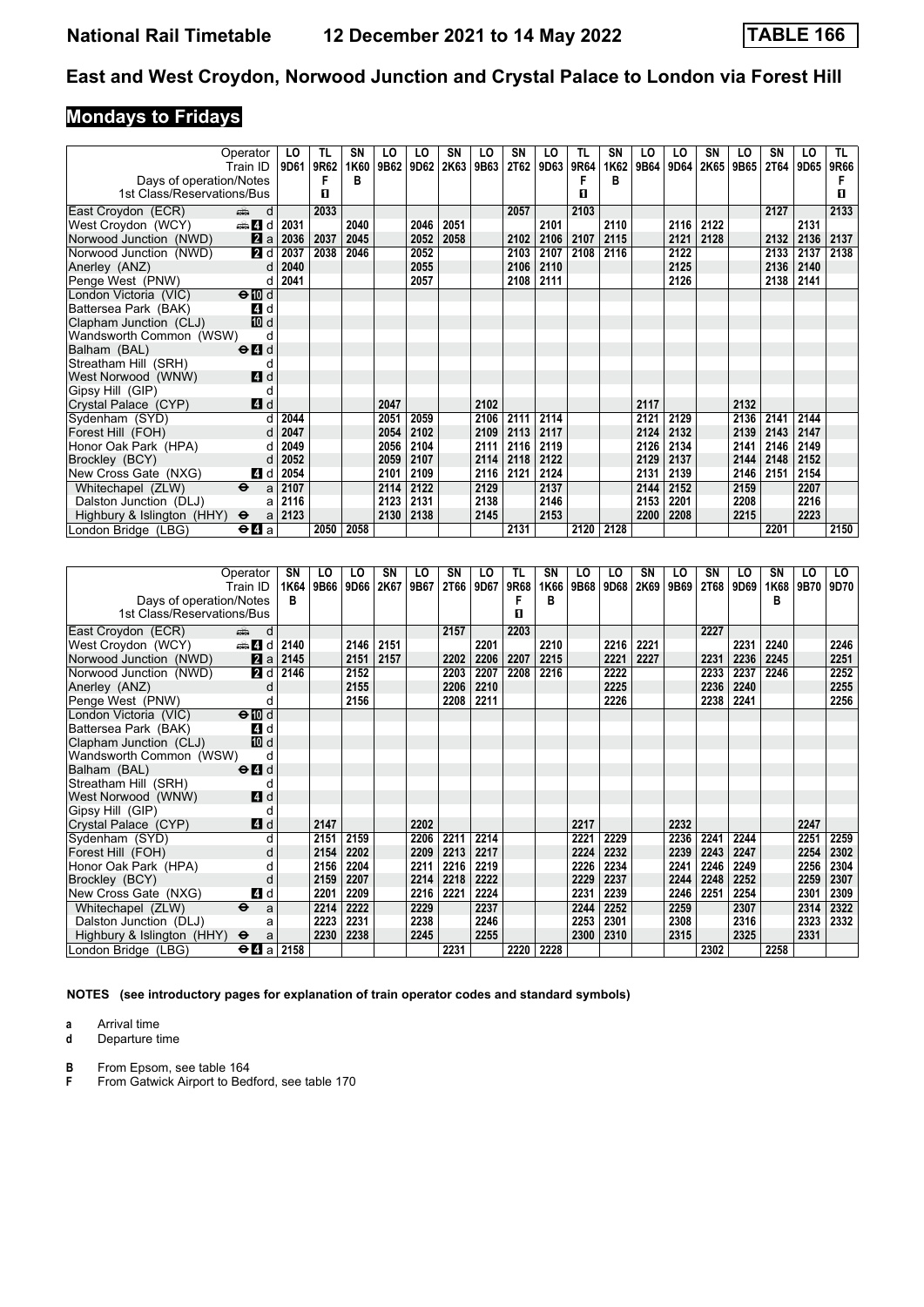# **Mondays to Fridays**

|                            | Operator                                    | SN   | LO   | SN          | LO   | SN   | LO   | LO   | LO   | LO   | LO.  |
|----------------------------|---------------------------------------------|------|------|-------------|------|------|------|------|------|------|------|
|                            | Train ID                                    | 2K71 | 9B71 | <b>2T70</b> | 9D71 | 1K70 | 9B72 | 9D72 | 9B73 | 9D73 | 9B74 |
| Days of operation/Notes    |                                             |      |      |             |      | в    |      |      |      |      |      |
| East Croydon (ECR)         | añ,<br>d                                    |      |      | 2257        |      |      |      |      |      |      |      |
| West Croydon (WCY)         | d d a                                       | 2251 |      |             | 2301 | 2310 |      | 2316 |      | 2331 |      |
| Norwood Junction (NWD)     | <b>Z</b> a                                  | 2257 |      | 2301        | 2306 | 2315 |      | 2321 |      | 2336 |      |
| Norwood Junction (NWD)     | <b>2</b> d                                  |      |      | 2303        | 2307 | 2316 |      | 2322 |      | 2337 |      |
| Anerley (ANZ)              | d                                           |      |      | 2306        | 2310 |      |      | 2325 |      | 2340 |      |
| Penge West (PNW)           | d                                           |      |      | 2308        | 2311 |      |      | 2326 |      | 2341 |      |
| London Victoria (VIC)      | $\Theta$ M d                                |      |      |             |      |      |      |      |      |      |      |
| Battersea Park (BAK)       | 4 d                                         |      |      |             |      |      |      |      |      |      |      |
| Clapham Junction (CLJ)     | [10] d                                      |      |      |             |      |      |      |      |      |      |      |
| Wandsworth Common (WSW)    | d                                           |      |      |             |      |      |      |      |      |      |      |
| Balham (BAL)               | $\Theta$ <sup><math>\Omega</math></sup> d   |      |      |             |      |      |      |      |      |      |      |
| Streatham Hill (SRH)       | d                                           |      |      |             |      |      |      |      |      |      |      |
| West Norwood (WNW)         | <b>4</b> d                                  |      |      |             |      |      |      |      |      |      |      |
| Gipsy Hill (GIP)           | d                                           |      |      |             |      |      |      |      |      |      |      |
| Crystal Palace (CYP)       | 4d                                          |      | 2302 |             |      |      | 2317 |      | 2332 |      | 2349 |
| Sydenham (SYD)             | d                                           |      | 2306 | 2311        | 2314 |      | 2321 | 2329 | 2336 | 2344 | 2354 |
| Forest Hill (FOH)          | d                                           |      | 2309 | 2313        | 2317 |      | 2324 | 2332 | 2339 | 2347 | 2356 |
| Honor Oak Park (HPA)       | d                                           |      | 2311 | 2316        | 2319 |      | 2326 | 2334 | 2341 | 2349 | 2359 |
| Brockley (BCY)             | d                                           |      | 2314 | 2318        | 2322 |      | 2329 | 2337 | 2344 | 2352 | 0001 |
| New Cross Gate (NXG)       | 4 d                                         |      | 2316 | 2321        | 2324 |      | 2331 | 2339 | 2346 | 2354 | 0003 |
| Whitechapel (ZLW)          | $\ddot{\mathbf{e}}$<br>a                    |      | 2329 |             | 2337 |      | 2344 | 2352 | 2358 | 0007 | 0016 |
| Dalston Junction (DLJ)     | a                                           |      | 2338 |             | 2346 |      | 2353 | 0001 | 0008 | 0017 | 0025 |
| Highbury & Islington (HHY) | $\ddot{\boldsymbol{\Theta}}$<br>a           |      | 2345 |             | 2354 |      | 0002 | 0010 | 0015 |      |      |
| London Bridge (LBG)        | $\Theta$ <b><math>\blacksquare</math></b> a |      |      | 2331        |      | 2328 |      |      |      |      |      |

**NOTES (see introductory pages for explanation of train operator codes and standard symbols)**

- **a** Arrival time<br>**d** Departure t
- **d** Departure time
- **B** From Epsom, see table 164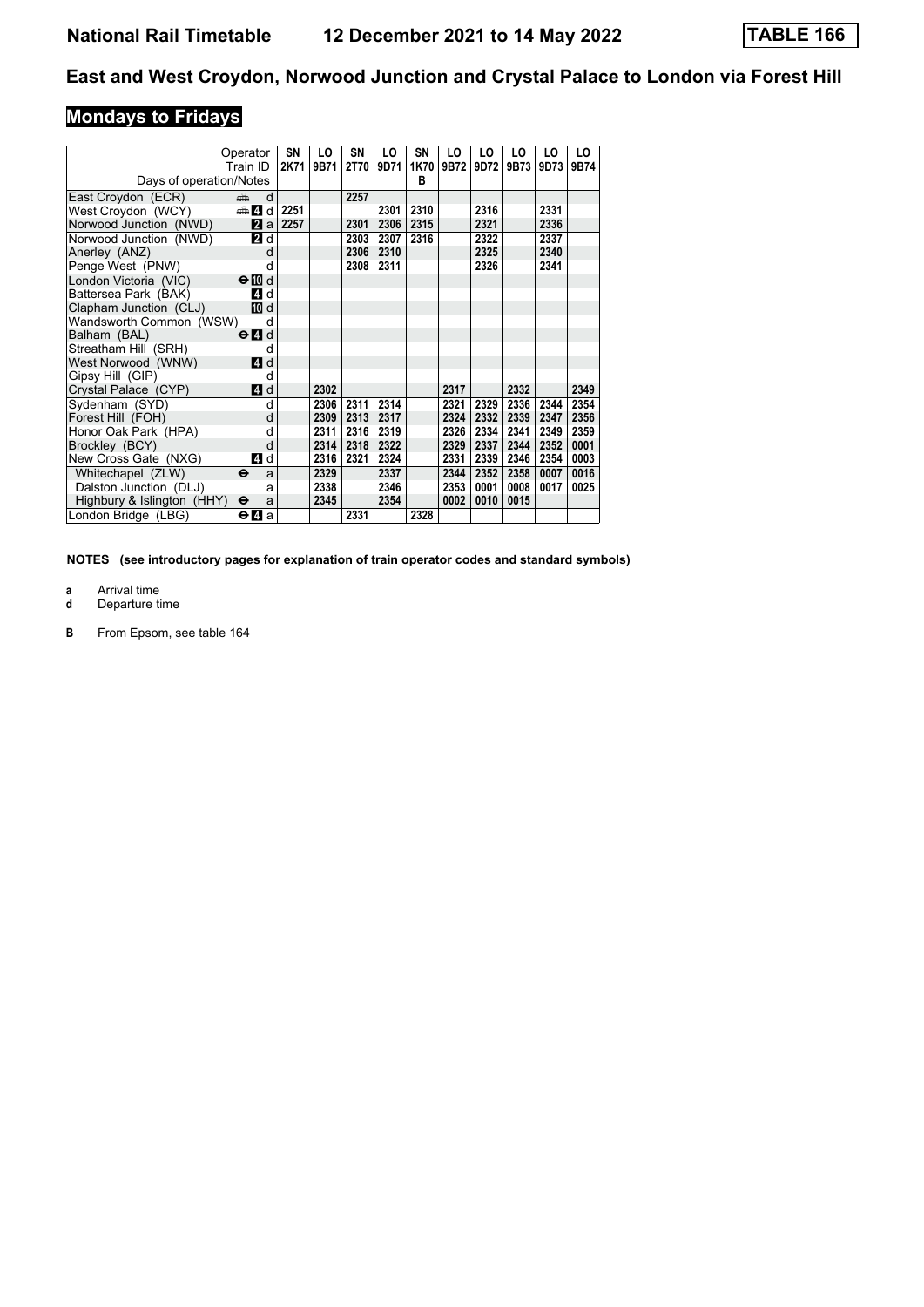# **Saturdays**

|                                                       | Operator<br>Train ID.                       | LO<br>9B01 | LO<br>9D01 | LO<br>9B02 | SN<br>2F02 | LO<br>9D02 | LO<br>9B03 | LO<br>9D03 | TL<br>9R04 | LO<br>9B04 | SN<br>2F04 | LO<br>9D04 | SΝ<br>2K05 | LO<br>9B05 | <b>SN</b><br>2T04 | LO<br>9D05 | TL<br>9R06 | LO<br>9B06 | SN<br>2F06 |
|-------------------------------------------------------|---------------------------------------------|------------|------------|------------|------------|------------|------------|------------|------------|------------|------------|------------|------------|------------|-------------------|------------|------------|------------|------------|
| Days of operation/Notes<br>1st Class/Reservations/Bus |                                             |            |            |            |            |            |            |            | А<br>п     |            |            |            |            |            |                   |            | в<br>п     |            |            |
| East Croydon (ECR)                                    | d<br>din 1                                  |            |            |            |            |            |            |            | 0603       |            |            |            |            |            |                   |            | 0633       |            |            |
| West Croydon (WCY)                                    | den <b>Z</b> id                             |            | 0531       |            |            | 0546       |            | 0601       |            |            |            | 0616       | 0621       |            |                   | 0631       |            |            |            |
| Norwood Junction (NWD)                                | <b>Z</b> a                                  |            | 0536       |            |            | 0551       |            | 0606       | 0607       |            |            | 0621       | 0627       |            |                   | 0636       | 0637       |            |            |
| Norwood Junction (NWD)                                | 2d                                          |            | 0537       |            |            | 0552       |            | 0607       | 0608       |            |            | 0622       |            |            | 0633              | 0637       | 0638       |            |            |
| Anerley (ANZ)                                         | d                                           |            | 0540       |            |            | 0555       |            | 0610       |            |            |            | 0625       |            |            | 0636              | 0640       |            |            |            |
| Penge West (PNW)                                      | d                                           |            | 0541       |            |            | 0556       |            | 0611       |            |            |            | 0626       |            |            | 0638              | 0641       |            |            |            |
| London Victoria (VIC)                                 | $\Theta$ III d                              |            |            |            |            |            |            |            |            |            |            |            |            |            |                   |            |            |            | 0620       |
| Battersea Park (BAK)                                  | 4 d                                         |            |            |            |            |            |            |            |            |            |            |            |            |            |                   |            |            |            | 0624       |
| Clapham Junction (CLJ)                                | III d                                       |            |            |            |            |            |            |            |            |            |            |            |            |            |                   |            |            |            | 0628       |
| Wandsworth Common (WSW)                               | d                                           |            |            |            |            |            |            |            |            |            |            |            |            |            |                   |            |            |            | 0631       |
| Balham (BAL)                                          | $\Theta$ $\blacksquare$ d                   |            |            |            |            |            |            |            |            |            |            |            |            |            |                   |            |            |            | 0634       |
| Streatham Hill (SRH)                                  | d                                           |            |            |            | 0539       |            |            |            |            |            | 0609       |            |            |            |                   |            |            |            | 0639       |
| West Norwood (WNW)                                    | <b>4</b> d                                  |            |            |            | 0542       |            |            |            |            |            | 0612       |            |            |            |                   |            |            |            | 0642       |
| Gipsy Hill (GIP)                                      | d                                           |            |            |            | 0545       |            |            |            |            |            | 0615       |            |            |            |                   |            |            |            | 0645       |
| Crystal Palace (CYP)                                  | 4 d                                         | 0532       |            | 0547       | 0552       |            | 0602       |            |            | 0617       | 0622       |            |            | 0632       |                   |            |            | 0647       | 0652       |
| Sydenham (SYD)                                        | d                                           | 0536       | 0544       | 0551       | 0556       | 0559       | 0606       | 0614       |            | 0621       | 0626       | 0629       |            | 0636       | 0641              | 0644       |            | 0651       | 0656       |
| Forest Hill (FOH)                                     | d                                           | 0539       | 0547       | 0554       | 0558       | 0602       | 0609       | 0617       |            | 0624       | 0628       | 0632       |            | 0639       | 0643              | 0647       |            | 0654       | 0658       |
| Honor Oak Park (HPA)                                  | d                                           | 0541       | 0549       | 0556       | 0601       | 0604       | 0611       | 0619       |            | 0626       | 0631       | 0634       |            | 0641       | 0646              | 0649       |            | 0656       | 0701       |
| Brockley (BCY)                                        | d                                           | 0544       | 0552       | 0559       | 0603       | 0607       | 0614       | 0622       |            | 0629       | 0633       | 0637       |            | 0644       | 0648              | 0652       |            | 0659       | 0703       |
| New Cross Gate (NXG)                                  | 4 d                                         | 0546       | 0554       | 0601       | 0606       | 0609       | 0616       | 0624       |            | 0631       | 0636       | 0639       |            | 0646       | 0651              | 0654       |            | 0701       | 0706       |
| Whitechapel (ZLW)                                     | $\ddot{\mathbf{e}}$<br>a                    | 0559       | 0607       | 0614       |            | 0622       | 0629       | 0637       |            | 0644       |            | 0652       |            | 0659       |                   | 0707       |            | 0714       |            |
| Dalston Junction (DLJ)                                | a                                           | 0608       | 0616       | 0623       |            | 0631       | 0638       | 0646       |            | 0653       |            | 0701       |            | 0708       |                   | 0716       |            | 0723       |            |
| Highbury & Islington (HHY)                            | $\ddot{\mathbf{e}}$<br>a                    | 0615       | 0623       | 0630       |            | 0638       | 0645       | 0653       |            | 0700       |            | 0710       |            | 0715       |                   | 0725       |            | 0730       |            |
| London Bridge (LBG)                                   | $\Theta$ <b><math>\blacksquare</math></b> a |            |            |            | 0618       |            |            |            | 0620       |            | 0644       |            |            |            | 0700              |            | 0650       |            | 0715       |

|                            | Operator                                    | LO   | SN   | LO   | SN          | LO   | <b>TL</b> | SN   | LO   | SN   | LO   | SN   | LO   | <b>SN</b>   | LO   | TL   | SN   | LO   | SN   |
|----------------------------|---------------------------------------------|------|------|------|-------------|------|-----------|------|------|------|------|------|------|-------------|------|------|------|------|------|
|                            | Train ID                                    | 9D06 | 2K07 | 9B07 | <b>2T06</b> | 9D07 | 9R08      | 1K06 | 9B08 | 2F08 | 9D08 | 2K09 | 9B09 | <b>2T08</b> | 9D09 | 9R10 | 1K08 | 9B10 | 2F10 |
| Days of operation/Notes    |                                             |      |      |      |             |      | в         | c    |      |      |      |      |      | D           |      | в    | c    |      |      |
| 1st Class/Reservations/Bus |                                             |      |      |      |             |      | П         |      |      |      |      |      |      |             |      | п    |      |      |      |
| East Croydon (ECR)         | d<br>dia 1                                  |      |      |      |             |      | 0703      |      |      |      |      |      |      | 0727        |      | 0733 |      |      |      |
| West Croydon (WCY)         | den and a                                   | 0646 | 0651 |      |             | 0701 |           | 0710 |      |      | 0716 | 0721 |      |             | 0731 |      | 0740 |      |      |
| Norwood Junction (NWD)     | 2a                                          | 0651 | 0657 |      |             | 0706 | 0707      | 0715 |      |      | 0721 | 0727 |      | 0732        | 0736 | 0737 | 0745 |      |      |
| Norwood Junction (NWD)     | <b>2</b> d                                  | 0652 |      |      | 0703        | 0707 | 0708      | 0716 |      |      | 0722 |      |      | 0733        | 0737 | 0738 | 0746 |      |      |
| Anerley (ANZ)              | d                                           | 0655 |      |      | 0706        | 0710 |           |      |      |      | 0725 |      |      | 0736        | 0740 |      |      |      |      |
| Penge West (PNW)           | d                                           | 0656 |      |      | 0708        | 0711 |           |      |      |      | 0726 |      |      | 0738        | 0741 |      |      |      |      |
| London Victoria (VIC)      | $\Theta$ III d                              |      |      |      |             |      |           |      |      | 0650 |      |      |      |             |      |      |      |      | 0720 |
| Battersea Park (BAK)       | 4 d                                         |      |      |      |             |      |           |      |      | 0654 |      |      |      |             |      |      |      |      | 0724 |
| Clapham Junction (CLJ)     | 10 d                                        |      |      |      |             |      |           |      |      | 0658 |      |      |      |             |      |      |      |      | 0728 |
| Wandsworth Common (WSW)    | d                                           |      |      |      |             |      |           |      |      | 0701 |      |      |      |             |      |      |      |      | 0731 |
| Balham (BAL)               | $\Theta$ <sup><math>\Omega</math></sup> d   |      |      |      |             |      |           |      |      | 0704 |      |      |      |             |      |      |      |      | 0734 |
| Streatham Hill (SRH)       | d                                           |      |      |      |             |      |           |      |      | 0709 |      |      |      |             |      |      |      |      | 0739 |
| West Norwood (WNW)         | 4d                                          |      |      |      |             |      |           |      |      | 0712 |      |      |      |             |      |      |      |      | 0742 |
| Gipsy Hill (GIP)           | d                                           |      |      |      |             |      |           |      |      | 0715 |      |      |      |             |      |      |      |      | 0745 |
| Crystal Palace (CYP)       | 4d                                          |      |      | 0702 |             |      |           |      | 0717 | 0722 |      |      | 0732 |             |      |      |      | 0747 | 0752 |
| Sydenham (SYD)             |                                             | 0659 |      | 0706 | 0711        | 0714 |           |      | 0721 | 0726 | 0729 |      | 0736 | 0741        | 0744 |      |      | 0751 | 0756 |
| Forest Hill (FOH)          |                                             | 0702 |      | 0709 | 0713        | 0717 |           |      | 0724 | 0728 | 0732 |      | 0739 | 0743        | 0747 |      |      | 0754 | 0758 |
| Honor Oak Park (HPA)       | d                                           | 0704 |      | 0711 | 0716        | 0719 |           |      | 0726 | 0731 | 0734 |      | 0741 | 0746        | 0749 |      |      | 0756 | 0801 |
| Brockley (BCY)             | d                                           | 0707 |      | 0714 | 0718        | 0722 |           |      | 0729 | 0733 | 0737 |      | 0744 | 0748        | 0752 |      |      | 0759 | 0803 |
| New Cross Gate (NXG)       | 4 d                                         | 0709 |      | 0716 | 0721        | 0724 |           |      | 0731 | 0736 | 0739 |      | 0746 | 0751        | 0754 |      |      | 0801 | 0806 |
| Whitechapel (ZLW)          | $\ddot{\mathbf{e}}$<br>a                    | 0722 |      | 0729 |             | 0737 |           |      | 0744 |      | 0752 |      | 0759 |             | 0807 |      |      | 0814 |      |
| Dalston Junction (DLJ)     | a                                           | 0731 |      | 0738 |             | 0746 |           |      | 0753 |      | 0801 |      | 0808 |             | 0816 |      |      | 0823 |      |
| Highbury & Islington (HHY) | $\ddot{\mathbf{e}}$<br>a                    | 0740 |      | 0745 |             | 0755 |           |      | 0800 |      | 0810 |      | 0815 |             | 0825 |      |      | 0830 |      |
| London Bridge (LBG)        | $\Theta$ <b><math>\blacksquare</math></b> a |      |      |      | 0731        |      | 0720      | 0728 |      | 0744 |      |      |      | 0801        |      | 0750 | 0758 |      | 0814 |

**NOTES (see introductory pages for explanation of train operator codes and standard symbols)**

**a** Arrival time<br>**d** Departure t

- **A** From Three Bridges to Bedford, see table 170 **B** From Gatwick Airport to Bedford, see table 170
- **B** From Gatwick Airport to Bedford, see table 170<br>**C** From Epsom, see table 164
- **C** From Epsom, see table 164<br>**D** From Coulsdon Town, see ta
- From Coulsdon Town, see table 172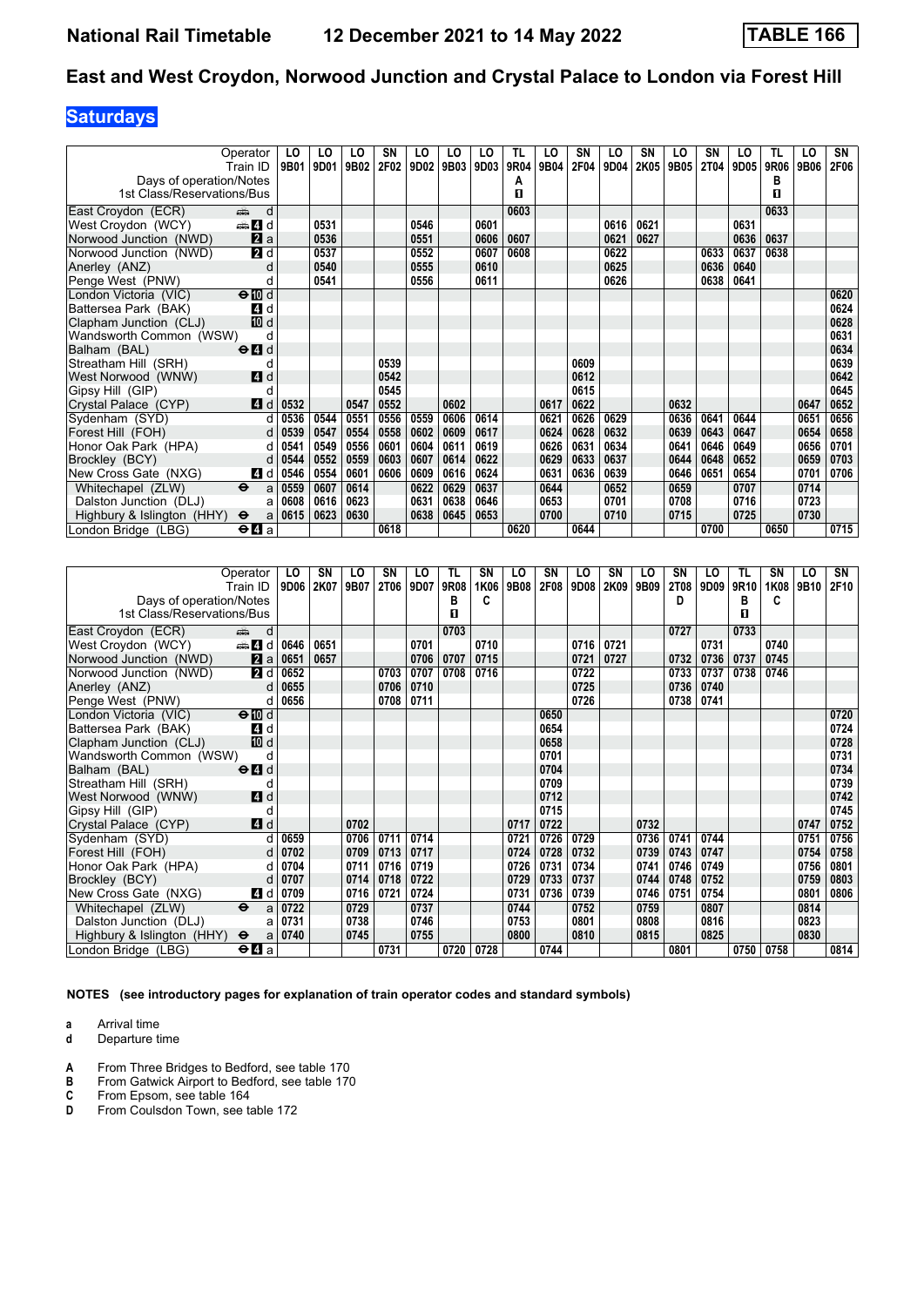# **Saturdays**

|                            | Operator                                  | LO               | SΝ   | LO   | SN               | LO   | TL   | SN   | LO   | SN   | LO   | SN   | LO               | SN          | LO   | TL   | SΝ   | LO   | SN   |
|----------------------------|-------------------------------------------|------------------|------|------|------------------|------|------|------|------|------|------|------|------------------|-------------|------|------|------|------|------|
|                            | Train ID                                  | 9D <sub>10</sub> | 2K11 | 9B11 | 2T <sub>10</sub> | 9D11 | 9R12 | 1K10 | 9B12 | 2F12 | 9D12 | 2K13 | 9B <sub>13</sub> | <b>2T12</b> | 9D13 | 9R14 | 1K12 | 9B14 | 2F14 |
| Days of operation/Notes    |                                           |                  |      |      | D                |      | в    | c    |      |      |      |      |                  | D           |      | в    | c    |      |      |
| 1st Class/Reservations/Bus |                                           |                  |      |      |                  |      | п    |      |      |      |      |      |                  |             |      | п    |      |      |      |
| East Croydon (ECR)         | d<br>dia 1                                |                  |      |      | 0757             |      | 0803 |      |      |      |      |      |                  | 0827        |      | 0833 |      |      |      |
| West Croydon (WCY)         | $\oplus$ 4 d                              | 0746             | 0751 |      |                  | 0801 |      | 0810 |      |      | 0816 | 0821 |                  |             | 0831 |      | 0840 |      |      |
| Norwood Junction (NWD)     | 2a                                        | 0752             | 0757 |      | 0802             | 0806 | 0807 | 0815 |      |      | 0821 | 0827 |                  | 0832        | 0836 | 0837 | 0845 |      |      |
| Norwood Junction (NWD)     | 2d                                        | 0752             |      |      | 0803             | 0807 | 0808 | 0816 |      |      | 0822 |      |                  | 0833        | 0837 | 0838 | 0846 |      |      |
| Anerley (ANZ)              | d                                         | 0755             |      |      | 0806             | 0810 |      |      |      |      | 0825 |      |                  | 0836        | 0840 |      |      |      |      |
| Penge West (PNW)           | d                                         | 0757             |      |      | 0808             | 0811 |      |      |      |      | 0826 |      |                  | 0838        | 0841 |      |      |      |      |
| London Victoria (VIC)      | $\Theta$ $\overline{w}$ d                 |                  |      |      |                  |      |      |      |      | 0750 |      |      |                  |             |      |      |      |      | 0820 |
| Battersea Park (BAK)       | <b>4</b> d                                |                  |      |      |                  |      |      |      |      | 0754 |      |      |                  |             |      |      |      |      | 0824 |
| Clapham Junction (CLJ)     | 10 d                                      |                  |      |      |                  |      |      |      |      | 0758 |      |      |                  |             |      |      |      |      | 0828 |
| Wandsworth Common (WSW)    | d                                         |                  |      |      |                  |      |      |      |      | 0801 |      |      |                  |             |      |      |      |      | 0831 |
| Balham (BAL)               | $\Theta$ <sup><math>\Omega</math></sup> d |                  |      |      |                  |      |      |      |      | 0804 |      |      |                  |             |      |      |      |      | 0834 |
| Streatham Hill (SRH)       | d                                         |                  |      |      |                  |      |      |      |      | 0809 |      |      |                  |             |      |      |      |      | 0839 |
| West Norwood (WNW)         | 4 d                                       |                  |      |      |                  |      |      |      |      | 0812 |      |      |                  |             |      |      |      |      | 0842 |
| Gipsy Hill (GIP)           | d                                         |                  |      |      |                  |      |      |      |      | 0815 |      |      |                  |             |      |      |      |      | 0845 |
| Crystal Palace (CYP)       | 4d                                        |                  |      | 0802 |                  |      |      |      | 0817 | 0822 |      |      | 0832             |             |      |      |      | 0847 | 0852 |
| Sydenham (SYD)             |                                           | 0759             |      | 0806 | 0811             | 0814 |      |      | 0821 | 0826 | 0829 |      | 0836             | 0841        | 0844 |      |      | 0851 | 0856 |
| Forest Hill (FOH)          |                                           | 0802             |      | 0809 | 0813             | 0817 |      |      | 0824 | 0828 | 0832 |      | 0839             | 0843        | 0847 |      |      | 0854 | 0858 |
| Honor Oak Park (HPA)       | d                                         | 0804             |      | 0811 | 0816             | 0819 |      |      | 0826 | 0831 | 0834 |      | 0841             | 0846        | 0849 |      |      | 0856 | 0901 |
| Brockley (BCY)             | d                                         | 0807             |      | 0814 | 0818             | 0822 |      |      | 0829 | 0833 | 0837 |      | 0844             | 0848        | 0852 |      |      | 0859 | 0903 |
| New Cross Gate (NXG)       | 4 d                                       | 0809             |      | 0816 | 0821             | 0824 |      |      | 0831 | 0836 | 0839 |      | 0846             | 0851        | 0854 |      |      | 0901 | 0906 |
| Whitechapel (ZLW)          | $\ddot{\mathbf{e}}$<br>a                  | 0822             |      | 0829 |                  | 0837 |      |      | 0844 |      | 0852 |      | 0859             |             | 0907 |      |      | 0914 |      |
| Dalston Junction (DLJ)     | a                                         | 0831             |      | 0838 |                  | 0846 |      |      | 0853 |      | 0901 |      | 0908             |             | 0916 |      |      | 0923 |      |
| Highbury & Islington (HHY) | $\ddot{\mathbf{e}}$<br>a                  | 0840             |      | 0847 |                  | 0855 |      |      | 0902 |      | 0910 |      | 0917             |             | 0925 |      |      | 0930 |      |
| London Bridge (LBG)        | $\Theta$ <b><math>\Omega</math></b> a     |                  |      |      | 0831             |      | 0820 | 0828 |      | 0844 |      |      |                  | 0901        |      | 0850 | 0858 |      | 0914 |

|                            | Operator                                    | LO   | SΝ   | LO   | SN          | LO   | TL   | SN   | LO   | SN   | LO   | <b>SN</b> | LO   | SN   | LO   | TL   | SN   | LO   | SN   |
|----------------------------|---------------------------------------------|------|------|------|-------------|------|------|------|------|------|------|-----------|------|------|------|------|------|------|------|
|                            | Train ID                                    | 9D14 | 2K15 | 9B15 | <b>2T14</b> | 9D15 | 9R16 | 1K14 | 9B16 | 2F16 | 9D16 | 2K17      | 9B17 | 2T16 | 9D17 | 9R18 | 1K16 | 9B18 | 2F18 |
| Days of operation/Notes    |                                             |      |      |      | D           |      | в    | c    |      |      |      |           |      | D    |      | в    | c    |      |      |
| 1st Class/Reservations/Bus |                                             |      |      |      |             |      | п    |      |      |      |      |           |      |      |      | п    |      |      |      |
| East Croydon (ECR)         | d<br>din 1                                  |      |      |      | 0857        |      | 0903 |      |      |      |      |           |      | 0927 |      | 0933 |      |      |      |
| West Croydon (WCY)         | den and d                                   | 0846 | 0851 |      |             | 0901 |      | 0910 |      |      | 0916 | 0922      |      |      | 0931 |      | 0940 |      |      |
| Norwood Junction (NWD)     | 2a                                          | 0852 | 0857 |      | 0902        | 0906 | 0907 | 0915 |      |      | 0921 | 0928      |      | 0932 | 0936 | 0937 | 0945 |      |      |
| Norwood Junction (NWD)     | 2d                                          | 0852 |      |      | 0903        | 0907 | 0908 | 0916 |      |      | 0922 |           |      | 0933 | 0937 | 0938 | 0946 |      |      |
| Anerley (ANZ)              | d                                           | 0855 |      |      | 0906        | 0910 |      |      |      |      | 0925 |           |      | 0936 | 0940 |      |      |      |      |
| Penge West (PNW)           | d                                           | 0857 |      |      | 0908        | 0911 |      |      |      |      | 0926 |           |      | 0938 | 0941 |      |      |      |      |
| London Victoria (VIC)      | $\Theta$ III d                              |      |      |      |             |      |      |      |      | 0850 |      |           |      |      |      |      |      |      | 0920 |
| Battersea Park (BAK)       | 4 d                                         |      |      |      |             |      |      |      |      | 0854 |      |           |      |      |      |      |      |      | 0924 |
| Clapham Junction (CLJ)     | 10 d                                        |      |      |      |             |      |      |      |      | 0858 |      |           |      |      |      |      |      |      | 0928 |
| Wandsworth Common (WSW)    | d                                           |      |      |      |             |      |      |      |      | 0901 |      |           |      |      |      |      |      |      | 0931 |
| Balham (BAL)               | $\Theta$ $\blacksquare$ d                   |      |      |      |             |      |      |      |      | 0904 |      |           |      |      |      |      |      |      | 0934 |
| Streatham Hill (SRH)       | d                                           |      |      |      |             |      |      |      |      | 0909 |      |           |      |      |      |      |      |      | 0939 |
| West Norwood (WNW)         | <b>4</b> d                                  |      |      |      |             |      |      |      |      | 0912 |      |           |      |      |      |      |      |      | 0942 |
| Gipsy Hill (GIP)           | d                                           |      |      |      |             |      |      |      |      | 0915 |      |           |      |      |      |      |      |      | 0945 |
| Crystal Palace (CYP)       | $\blacksquare$ d                            |      |      | 0902 |             |      |      |      | 0917 | 0922 |      |           | 0932 |      |      |      |      | 0947 | 0952 |
| Sydenham (SYD)             |                                             | 0859 |      | 0906 | 0911        | 0914 |      |      | 0921 | 0926 | 0929 |           | 0936 | 0941 | 0944 |      |      | 0951 | 0956 |
| Forest Hill (FOH)          | d                                           | 0902 |      | 0909 | 0913        | 0917 |      |      | 0924 | 0928 | 0932 |           | 0939 | 0943 | 0947 |      |      | 0954 | 0958 |
| Honor Oak Park (HPA)       |                                             | 0904 |      | 0911 | 0916        | 0919 |      |      | 0926 | 0931 | 0934 |           | 0941 | 0946 | 0949 |      |      | 0956 | 1001 |
| Brockley (BCY)             | d                                           | 0907 |      | 0914 | 0918        | 0922 |      |      | 0929 | 0933 | 0937 |           | 0944 | 0948 | 0952 |      |      | 0959 | 1003 |
| New Cross Gate (NXG)       | 4 d                                         | 0909 |      | 0916 | 0921        | 0924 |      |      | 0931 | 0936 | 0939 |           | 0946 | 0951 | 0954 |      |      | 1001 | 1006 |
| Whitechapel (ZLW)          | $\overline{\bullet}$<br>a                   | 0922 |      | 0929 |             | 0937 |      |      | 0944 |      | 0952 |           | 0959 |      | 1007 |      |      | 1014 |      |
| Dalston Junction (DLJ)     | a                                           | 0931 |      | 0938 |             | 0946 |      |      | 0953 |      | 1001 |           | 1008 |      | 1016 |      |      | 1023 |      |
| Highbury & Islington (HHY) | $\ddot{\mathbf{e}}$<br>a                    | 0940 |      | 0945 |             | 0955 |      |      | 1000 |      | 1010 |           | 1015 |      | 1025 |      |      | 1030 |      |
| London Bridge (LBG)        | $\Theta$ <b><math>\blacksquare</math></b> a |      |      |      | 0931        |      | 0920 | 0928 |      | 0944 |      |           |      | 1001 |      | 0950 | 0958 |      | 1014 |

**NOTES (see introductory pages for explanation of train operator codes and standard symbols)**

**a** Arrival time<br>**d** Departure t

- **B** From Gatwick Airport to Bedford, see table 170<br> **C** From Epsom, see table 164<br> **D** From Coulsdon Town, see table 172
- **C** From Epsom, see table 164 **D** From Coulsdon Town, see table 172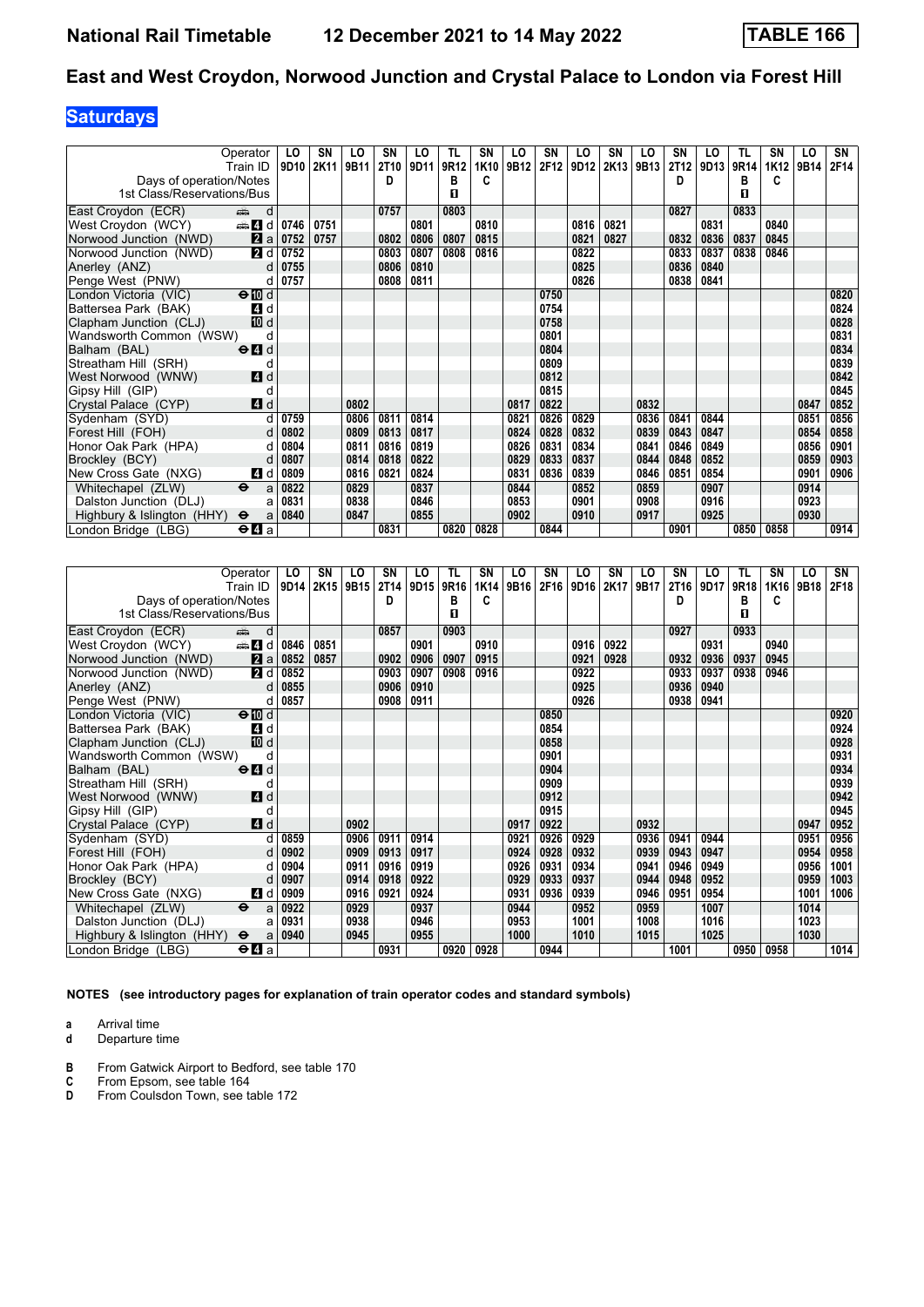# **Saturdays**

|                            | Operator<br>Train ID                      | LO<br>9D18 | SΝ<br>2K19 | LO<br>9B19 | SN<br>2T18 | LO<br>9D19 | TL<br>9R20 | SN<br>1K18 | LO<br>9B20 | SN<br>2F20 | LO<br>9D20 | SN<br>2K21 | LO<br>9B21 | SN<br><b>2T20</b> | LO<br>9D21 | TL<br>9R22 | SΝ<br>1K20 | LO<br>9B22 | SN<br>2F22 |
|----------------------------|-------------------------------------------|------------|------------|------------|------------|------------|------------|------------|------------|------------|------------|------------|------------|-------------------|------------|------------|------------|------------|------------|
| Days of operation/Notes    |                                           |            |            |            | D          |            | в          | c          |            |            |            |            |            | D                 |            | в          | C          |            |            |
| 1st Class/Reservations/Bus |                                           |            |            |            |            |            | п          |            |            |            |            |            |            |                   |            | п          |            |            |            |
|                            |                                           |            |            |            |            |            |            |            |            |            |            |            |            |                   |            |            |            |            |            |
| East Croydon (ECR)         | d<br>ه ک                                  |            |            |            | 0957       |            | 1003       |            |            |            |            |            |            | 1027              |            | 1033       |            |            |            |
| West Croydon (WCY)         | den and d                                 | 0946       | 0951       |            |            | 1001       |            | 1010       |            |            | 1016       | 1021       |            |                   | 1031       |            | 1040       |            |            |
| Norwood Junction (NWD)     | 2 a                                       | 0952       | 0957       |            | 1002       | 1006       | 1007       | 1015       |            |            | 1021       | 1027       |            | 1032              | 1036       | 1037       | 1045       |            |            |
| Norwood Junction (NWD)     | <b>2</b> d                                | 0952       |            |            | 1003       | 1007       | 1008       | 1016       |            |            | 1022       |            |            | 1033              | 1037       | 1038       | 1046       |            |            |
| Anerley (ANZ)              | d                                         | 0955       |            |            | 1006       | 1010       |            |            |            |            | 1025       |            |            | 1036              | 1040       |            |            |            |            |
| Penge West (PNW)           | d                                         | 0957       |            |            | 1008       | 1011       |            |            |            |            | 1026       |            |            | 1038              | 1041       |            |            |            |            |
| London Victoria (VIC)      | $\Theta$ III d                            |            |            |            |            |            |            |            |            | 0950       |            |            |            |                   |            |            |            |            | 1020       |
| Battersea Park (BAK)       | <b>4</b> d                                |            |            |            |            |            |            |            |            | 0954       |            |            |            |                   |            |            |            |            | 1024       |
| Clapham Junction (CLJ)     | 10 d                                      |            |            |            |            |            |            |            |            | 0958       |            |            |            |                   |            |            |            |            | 1028       |
| Wandsworth Common (WSW)    | d                                         |            |            |            |            |            |            |            |            | 1001       |            |            |            |                   |            |            |            |            | 1031       |
| Balham (BAL)               | $\Theta$ <sup><math>\Omega</math></sup> d |            |            |            |            |            |            |            |            | 1004       |            |            |            |                   |            |            |            |            | 1034       |
| Streatham Hill (SRH)       | d                                         |            |            |            |            |            |            |            |            | 1009       |            |            |            |                   |            |            |            |            | 1039       |
| West Norwood (WNW)         | 4 d                                       |            |            |            |            |            |            |            |            | 1012       |            |            |            |                   |            |            |            |            | 1042       |
| Gipsy Hill (GIP)           | d                                         |            |            |            |            |            |            |            |            | 1015       |            |            |            |                   |            |            |            |            | 1045       |
| Crystal Palace (CYP)       | 4d                                        |            |            | 1002       |            |            |            |            | 1017       | 1022       |            |            | 1032       |                   |            |            |            | 1047       | 1052       |
| Sydenham (SYD)             |                                           | 0959       |            | 1006       | 1011       | 1014       |            |            | 1021       | 1026       | 1029       |            | 1036       | 1041              | 1044       |            |            | 1051       | 1056       |
| Forest Hill (FOH)          |                                           | 1002       |            | 1009       | 1013       | 1017       |            |            | 1024       | 1028       | 1032       |            | 1039       | 1043              | 1047       |            |            | 1054       | 1058       |
| Honor Oak Park (HPA)       | d                                         | 1004       |            | 1011       | 1016       | 1019       |            |            | 1026       | 1031       | 1034       |            | 1041       | 1046              | 1049       |            |            | 1056       | 1101       |
| Brockley (BCY)             | d                                         | 1007       |            | 1014       | 1018       | 1022       |            |            | 1029       | 1033       | 1037       |            | 1044       | 1048              | 1052       |            |            | 1059       | 1103       |
| New Cross Gate (NXG)       | 4 d                                       | 1009       |            | 1016       | 1021       | 1024       |            |            | 1031       | 1036       | 1039       |            | 1046       | 1051              | 1054       |            |            | 1101       | 1106       |
| Whitechapel (ZLW)          | $\ddot{\mathbf{e}}$<br>a                  | 1022       |            | 1029       |            | 1037       |            |            | 1044       |            | 1052       |            | 1059       |                   | 1107       |            |            | 1114       |            |
| Dalston Junction (DLJ)     | a                                         | 1031       |            | 1038       |            | 1046       |            |            | 1053       |            | 1101       |            | 1108       |                   | 1116       |            |            | 1123       |            |
| Highbury & Islington (HHY) | $\ddot{\mathbf{e}}$<br>a                  | 1040       |            | 1045       |            | 1055       |            |            | 1100       |            | 1108       |            | 1115       |                   | 1123       |            |            | 1130       |            |
| London Bridge (LBG)        | $\Theta$ $\blacksquare$ a                 |            |            |            | 1031       |            | 1020       | 1028       |            | 1044       |            |            |            | 1101              |            | 1050       | 1058       |            | 1114       |

|                            | Operator                                    | LO.  | SN   | LO   | SN          | LO   | TL.  | SN   | LO   | SN   | LO   | SN   | LO   | <b>SN</b> | LO   | TL   | SN   | LO   | SN   |
|----------------------------|---------------------------------------------|------|------|------|-------------|------|------|------|------|------|------|------|------|-----------|------|------|------|------|------|
|                            | Train ID                                    | 9D22 | 2K23 | 9B23 | <b>2T22</b> | 9D23 | 9R24 | 1K22 | 9B24 | 2F24 | 9D24 | 2K25 | 9B25 | 2T24      | 9D25 | 9R26 | 1K24 | 9B26 | 2F26 |
| Days of operation/Notes    |                                             |      |      |      | D           |      | в    | c    |      |      |      |      |      | D         |      | в    | c    |      |      |
| 1st Class/Reservations/Bus |                                             |      |      |      |             |      | п    |      |      |      |      |      |      |           |      | п    |      |      |      |
| East Croydon (ECR)         | d<br>dia 1                                  |      |      |      | 1057        |      | 1103 |      |      |      |      |      |      | 1127      |      | 1133 |      |      |      |
| West Croydon (WCY)         | d d                                         | 1046 | 1051 |      |             | 1101 |      | 1110 |      |      | 1116 | 1121 |      |           | 1131 |      | 1140 |      |      |
| Norwood Junction (NWD)     | 2a                                          | 1052 | 1057 |      | 1102        | 1106 | 1107 | 1115 |      |      | 1121 | 1127 |      | 1132      | 1136 | 1137 | 1145 |      |      |
| Norwood Junction (NWD)     | <b>2</b> d                                  | 1052 |      |      | 1103        | 1107 | 1108 | 1116 |      |      | 1122 |      |      | 1133      | 1137 | 1138 | 1146 |      |      |
| Anerley (ANZ)              | d                                           | 1055 |      |      | 1106        | 1110 |      |      |      |      | 1125 |      |      | 1136      | 1140 |      |      |      |      |
| Penge West (PNW)           | d                                           | 1057 |      |      | 1108        | 1111 |      |      |      |      | 1126 |      |      | 1138      | 1141 |      |      |      |      |
| London Victoria (VIC)      | $\Theta$ III d                              |      |      |      |             |      |      |      |      | 1050 |      |      |      |           |      |      |      |      | 1120 |
| Battersea Park (BAK)       | 4 d                                         |      |      |      |             |      |      |      |      | 1054 |      |      |      |           |      |      |      |      | 1124 |
| Clapham Junction (CLJ)     | <b>ID</b> d                                 |      |      |      |             |      |      |      |      | 1058 |      |      |      |           |      |      |      |      | 1128 |
| Wandsworth Common (WSW)    | d                                           |      |      |      |             |      |      |      |      | 1101 |      |      |      |           |      |      |      |      | 1131 |
| Balham (BAL)               | $\Theta$ <sup><math>\Omega</math></sup> d   |      |      |      |             |      |      |      |      | 1104 |      |      |      |           |      |      |      |      | 1134 |
| Streatham Hill (SRH)       | d                                           |      |      |      |             |      |      |      |      | 1109 |      |      |      |           |      |      |      |      | 1139 |
| West Norwood (WNW)         | 4d                                          |      |      |      |             |      |      |      |      | 1112 |      |      |      |           |      |      |      |      | 1142 |
| Gipsy Hill (GIP)           | d                                           |      |      |      |             |      |      |      |      | 1115 |      |      |      |           |      |      |      |      | 1145 |
| Crystal Palace (CYP)       | 4d                                          |      |      | 1102 |             |      |      |      | 1117 | 1122 |      |      | 1132 |           |      |      |      | 1147 | 1152 |
| Sydenham (SYD)             | d                                           | 1059 |      | 1106 | 1111        | 1114 |      |      | 1121 | 1126 | 1129 |      | 1136 | 1141      | 1144 |      |      | 1151 | 1156 |
| Forest Hill (FOH)          | d                                           | 1102 |      | 1109 | 1113        | 1117 |      |      | 1124 | 1128 | 1132 |      | 1139 | 1143      | 1147 |      |      | 1154 | 1158 |
| Honor Oak Park (HPA)       | d                                           | 1104 |      | 1111 | 1116        | 1119 |      |      | 1126 | 1131 | 1134 |      | 1141 | 1146      | 1149 |      |      | 1156 | 1201 |
| Brockley (BCY)             | d                                           | 1107 |      | 1114 | 1118        | 1122 |      |      | 1129 | 1133 | 1137 |      | 1144 | 1148      | 1152 |      |      | 1159 | 1203 |
| New Cross Gate (NXG)       | 4 d                                         | 1109 |      | 1116 | 1121        | 1124 |      |      | 1131 | 1136 | 1139 |      | 1146 | 1151      | 1154 |      |      | 1201 | 1206 |
| Whitechapel (ZLW)          | $\ddot{\mathbf{e}}$<br>a                    | 1122 |      | 1129 |             | 1137 |      |      | 1144 |      | 1152 |      | 1159 |           | 1207 |      |      | 1214 |      |
| Dalston Junction (DLJ)     | a                                           | 1131 |      | 1138 |             | 1146 |      |      | 1153 |      | 1201 |      | 1208 |           | 1216 |      |      | 1223 |      |
| Highbury & Islington (HHY) | $\ddot{\mathbf{e}}$<br>a                    | 1138 |      | 1145 |             | 1153 |      |      | 1200 |      | 1208 |      | 1215 |           | 1223 |      |      | 1230 |      |
| London Bridge (LBG)        | $\Theta$ <b><math>\blacksquare</math></b> a |      |      |      | 1131        |      | 1120 | 1128 |      | 1144 |      |      |      | 1201      |      | 1150 | 1158 |      | 1214 |

**NOTES (see introductory pages for explanation of train operator codes and standard symbols)**

**a** Arrival time<br>**d** Departure t

- **B** From Gatwick Airport to Bedford, see table 170<br> **C** From Epsom, see table 164<br> **D** From Coulsdon Town, see table 172
- **C** From Epsom, see table 164 **D** From Coulsdon Town, see table 172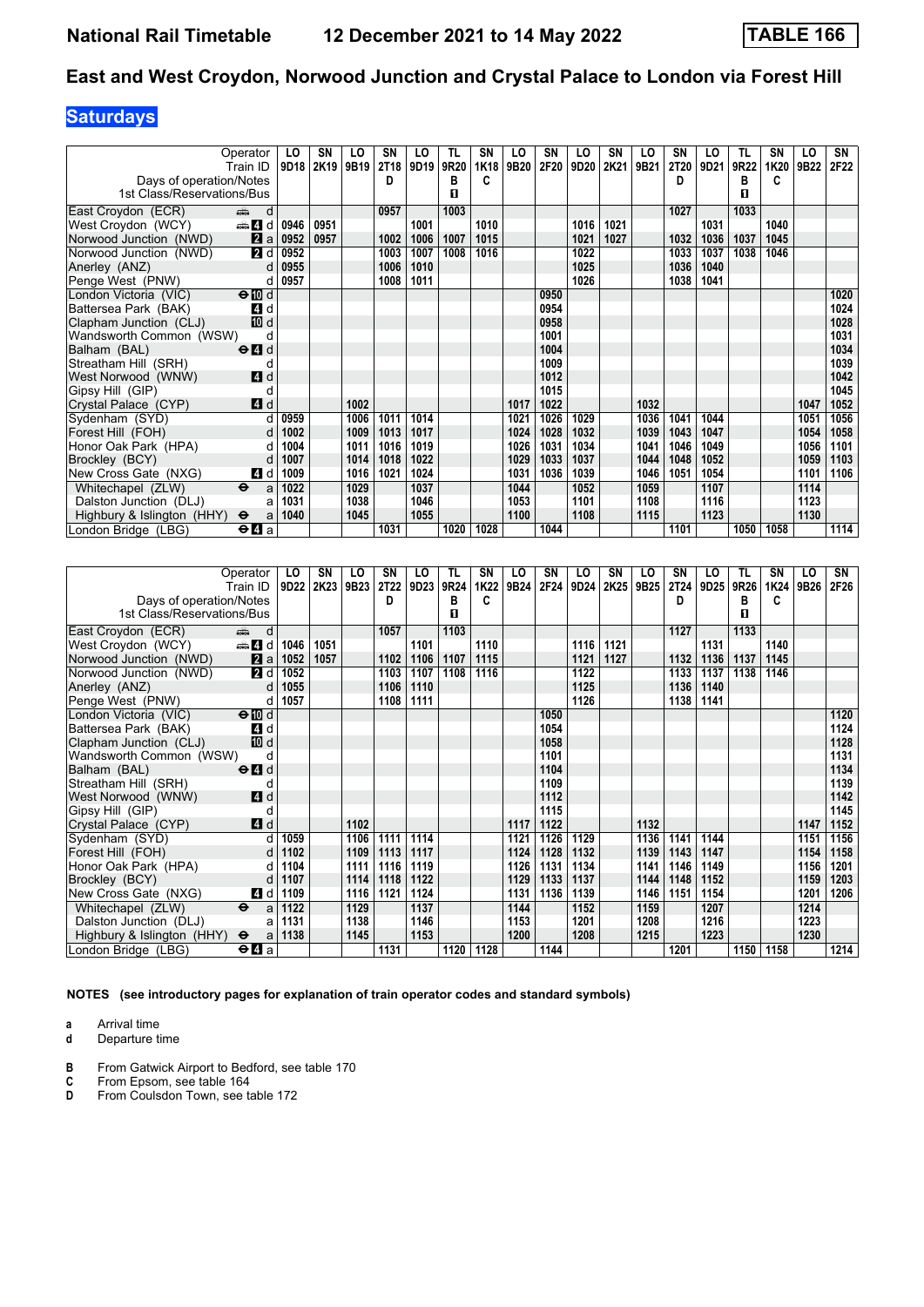# **Saturdays**

|                            | Operator                                  | LO   | SN   | LO   | SN   | LO   | TL.  | <b>SN</b> | LO   | SN   | LO   | SN   | LO   | SN   | LO   | TL   | SN   | LO   | SN   |
|----------------------------|-------------------------------------------|------|------|------|------|------|------|-----------|------|------|------|------|------|------|------|------|------|------|------|
|                            | Train ID   9D26                           |      | 2K27 | 9B27 | 2T26 | 9D27 | 9R28 | 1K26      | 9B28 | 2F28 | 9D28 | 2K29 | 9B29 | 2T28 | 9D29 | 9R30 | 1K28 | 9B30 | 2F30 |
| Days of operation/Notes    |                                           |      |      |      | D    |      | в    | c         |      |      |      |      |      | D    |      | в    | C    |      |      |
| 1st Class/Reservations/Bus |                                           |      |      |      |      |      | п    |           |      |      |      |      |      |      |      | п    |      |      |      |
| East Croydon (ECR)         | d<br>dia 1                                |      |      |      | 1157 |      | 1203 |           |      |      |      |      |      | 1227 |      | 1233 |      |      |      |
| West Croydon (WCY)         | $\oplus$ 4 d                              | 1146 | 1151 |      |      | 1201 |      | 1210      |      |      | 1216 | 1221 |      |      | 1231 |      | 1240 |      |      |
| Norwood Junction (NWD)     | 2a                                        | 1152 | 1157 |      | 1202 | 1206 | 1207 | 1215      |      |      | 1221 | 1227 |      | 1232 | 1236 | 1237 | 1245 |      |      |
| Norwood Junction (NWD)     | 2 d                                       | 1152 |      |      | 1203 | 1207 | 1208 | 1216      |      |      | 1222 |      |      | 1233 | 1237 | 1238 | 1246 |      |      |
| Anerley (ANZ)              | d                                         | 1155 |      |      | 1206 | 1210 |      |           |      |      | 1225 |      |      | 1236 | 1240 |      |      |      |      |
| Penge West (PNW)           | d                                         | 1157 |      |      | 1208 | 1211 |      |           |      |      | 1226 |      |      | 1238 | 1241 |      |      |      |      |
| London Victoria (VIC)      | $\Theta$ III d                            |      |      |      |      |      |      |           |      | 1150 |      |      |      |      |      |      |      |      | 1220 |
| Battersea Park (BAK)       | 4 d                                       |      |      |      |      |      |      |           |      | 1154 |      |      |      |      |      |      |      |      | 1224 |
| Clapham Junction (CLJ)     | 10 d                                      |      |      |      |      |      |      |           |      | 1158 |      |      |      |      |      |      |      |      | 1228 |
| Wandsworth Common (WSW)    | d                                         |      |      |      |      |      |      |           |      | 1201 |      |      |      |      |      |      |      |      | 1231 |
| Balham (BAL)               | $\Theta$ <sup><math>\Omega</math></sup> d |      |      |      |      |      |      |           |      | 1204 |      |      |      |      |      |      |      |      | 1234 |
| Streatham Hill (SRH)       | d                                         |      |      |      |      |      |      |           |      | 1209 |      |      |      |      |      |      |      |      | 1239 |
| West Norwood (WNW)         | 4d                                        |      |      |      |      |      |      |           |      | 1212 |      |      |      |      |      |      |      |      | 1242 |
| Gipsy Hill (GIP)           | d                                         |      |      |      |      |      |      |           |      | 1215 |      |      |      |      |      |      |      |      | 1245 |
| Crystal Palace (CYP)       | 4 d                                       |      |      | 1202 |      |      |      |           | 1217 | 1222 |      |      | 1232 |      |      |      |      | 1247 | 1252 |
| Sydenham (SYD)             | d                                         | 1159 |      | 1206 | 1211 | 1214 |      |           | 1221 | 1226 | 1229 |      | 1236 | 1241 | 1244 |      |      | 1251 | 1256 |
| Forest Hill (FOH)          | d                                         | 1202 |      | 1209 | 1213 | 1217 |      |           | 1224 | 1228 | 1232 |      | 1239 | 1243 | 1247 |      |      | 1254 | 1258 |
| Honor Oak Park (HPA)       | d                                         | 1204 |      | 1211 | 1216 | 1219 |      |           | 1226 | 1231 | 1234 |      | 1241 | 1246 | 1249 |      |      | 1256 | 1301 |
| Brockley (BCY)             | d                                         | 1207 |      | 1214 | 1218 | 1222 |      |           | 1229 | 1233 | 1237 |      | 1244 | 1248 | 1252 |      |      | 1259 | 1303 |
| New Cross Gate (NXG)       | 4 d                                       | 1209 |      | 1216 | 1221 | 1224 |      |           | 1231 | 1236 | 1239 |      | 1246 | 1251 | 1254 |      |      | 1301 | 1306 |
| Whitechapel (ZLW)          | $\ddot{\phantom{1}}$<br>a                 | 1222 |      | 1229 |      | 1237 |      |           | 1244 |      | 1252 |      | 1259 |      | 1307 |      |      | 1314 |      |
| Dalston Junction (DLJ)     | a                                         | 1231 |      | 1238 |      | 1246 |      |           | 1253 |      | 1301 |      | 1308 |      | 1316 |      |      | 1323 |      |
| Highbury & Islington (HHY) | $\ddot{\mathbf{e}}$<br>a                  | 1238 |      | 1245 |      | 1253 |      |           | 1300 |      | 1308 |      | 1315 |      | 1323 |      |      | 1330 |      |
| London Bridge (LBG)        | $\Theta$ $\blacksquare$ a                 |      |      |      | 1231 |      | 1220 | 1228      |      | 1244 |      |      |      | 1301 |      | 1250 | 1258 |      | 1314 |

|                            | Operator                                    | LO   | SN   | LO   | SN   | LO   | <b>TL</b> | SN   | LO   | SN   | LO   | SN   | LO   | <b>SN</b> | LO   | TL   | SΝ   | LO   | SN   |
|----------------------------|---------------------------------------------|------|------|------|------|------|-----------|------|------|------|------|------|------|-----------|------|------|------|------|------|
|                            | Train ID                                    | 9D30 | 2K31 | 9B31 | 2T30 | 9D31 | 9R32      | 1K30 | 9B32 | 2F32 | 9D32 | 2K33 | 9B33 | 2T32      | 9D33 | 9R34 | 1K32 | 9B34 | 2F34 |
| Days of operation/Notes    |                                             |      |      |      | D    |      | в         | C    |      |      |      |      |      | D         |      | в    | C    |      |      |
| 1st Class/Reservations/Bus |                                             |      |      |      |      |      | п         |      |      |      |      |      |      |           |      | п    |      |      |      |
| East Croydon (ECR)         | d<br>dia 1                                  |      |      |      | 1257 |      | 1303      |      |      |      |      |      |      | 1327      |      | 1333 |      |      |      |
| West Croydon (WCY)         | den and a                                   | 1246 | 1251 |      |      | 1301 |           | 1310 |      |      | 1316 | 1321 |      |           | 1331 |      | 1340 |      |      |
| Norwood Junction (NWD)     | 2a                                          | 1252 | 1257 |      | 1302 | 1306 | 1307      | 1315 |      |      | 1321 | 1327 |      | 1332      | 1336 | 1337 | 1345 |      |      |
| Norwood Junction (NWD)     | 2 d                                         | 1252 |      |      | 1303 | 1307 | 1308      | 1316 |      |      | 1322 |      |      | 1333      | 1337 | 1338 | 1346 |      |      |
| Anerley (ANZ)              | d                                           | 1255 |      |      | 1306 | 1310 |           |      |      |      | 1325 |      |      | 1336      | 1340 |      |      |      |      |
| Penge West (PNW)           | d                                           | 1257 |      |      | 1308 | 1311 |           |      |      |      | 1326 |      |      | 1338      | 1341 |      |      |      |      |
| London Victoria (VIC)      | $\Theta$ III d                              |      |      |      |      |      |           |      |      | 1250 |      |      |      |           |      |      |      |      | 1320 |
| Battersea Park (BAK)       | 4 d                                         |      |      |      |      |      |           |      |      | 1254 |      |      |      |           |      |      |      |      | 1324 |
| Clapham Junction (CLJ)     | 10 d                                        |      |      |      |      |      |           |      |      | 1258 |      |      |      |           |      |      |      |      | 1328 |
| Wandsworth Common (WSW)    | d                                           |      |      |      |      |      |           |      |      | 1301 |      |      |      |           |      |      |      |      | 1331 |
| Balham (BAL)               | $\Theta$ <sup><math>d</math></sup>          |      |      |      |      |      |           |      |      | 1304 |      |      |      |           |      |      |      |      | 1334 |
| Streatham Hill (SRH)       | d                                           |      |      |      |      |      |           |      |      | 1309 |      |      |      |           |      |      |      |      | 1339 |
| West Norwood (WNW)         | <b>4</b> d                                  |      |      |      |      |      |           |      |      | 1312 |      |      |      |           |      |      |      |      | 1342 |
| Gipsy Hill (GIP)           | d                                           |      |      |      |      |      |           |      |      | 1315 |      |      |      |           |      |      |      |      | 1345 |
| Crystal Palace (CYP)       | 4d                                          |      |      | 1302 |      |      |           |      | 1317 | 1322 |      |      | 1332 |           |      |      |      | 1347 | 1352 |
| Sydenham (SYD)             | d                                           | 1259 |      | 1306 | 1311 | 1314 |           |      | 1321 | 1326 | 1329 |      | 1336 | 1341      | 1344 |      |      | 1351 | 1356 |
| Forest Hill (FOH)          | $\mathsf{d}$                                | 1302 |      | 1309 | 1313 | 1317 |           |      | 1324 | 1328 | 1332 |      | 1339 | 1343      | 1347 |      |      | 1354 | 1358 |
| Honor Oak Park (HPA)       | d                                           | 1304 |      | 1311 | 1316 | 1319 |           |      | 1326 | 1331 | 1334 |      | 1341 | 1346      | 1349 |      |      | 1356 | 1401 |
| Brockley (BCY)             | d                                           | 1307 |      | 1314 | 1318 | 1322 |           |      | 1329 | 1333 | 1337 |      | 1344 | 1348      | 1352 |      |      | 1359 | 1403 |
| New Cross Gate (NXG)       | 4 d                                         | 1309 |      | 1316 | 1321 | 1324 |           |      | 1331 | 1336 | 1339 |      | 1346 | 1351      | 1354 |      |      | 1401 | 1406 |
| Whitechapel (ZLW)          | $\ddot{\mathbf{e}}$<br>a                    | 1322 |      | 1329 |      | 1337 |           |      | 1344 |      | 1352 |      | 1359 |           | 1407 |      |      | 1414 |      |
| Dalston Junction (DLJ)     | a                                           | 1331 |      | 1338 |      | 1346 |           |      | 1353 |      | 1401 |      | 1408 |           | 1416 |      |      | 1423 |      |
| Highbury & Islington (HHY) | $\ddot{\mathbf{e}}$<br>a                    | 1338 |      | 1345 |      | 1353 |           |      | 1400 |      | 1408 |      | 1415 |           | 1423 |      |      | 1430 |      |
| London Bridge (LBG)        | $\Theta$ <b><math>\blacksquare</math></b> a |      |      |      | 1331 |      | 1320      | 1328 |      | 1344 |      |      |      | 1401      |      | 1350 | 1358 |      | 1414 |

**NOTES (see introductory pages for explanation of train operator codes and standard symbols)**

**a** Arrival time<br>**d** Departure t

- **B** From Gatwick Airport to Bedford, see table 170<br> **C** From Epsom, see table 164<br> **D** From Coulsdon Town, see table 172
- **C** From Epsom, see table 164
- **D** From Coulsdon Town, see table 172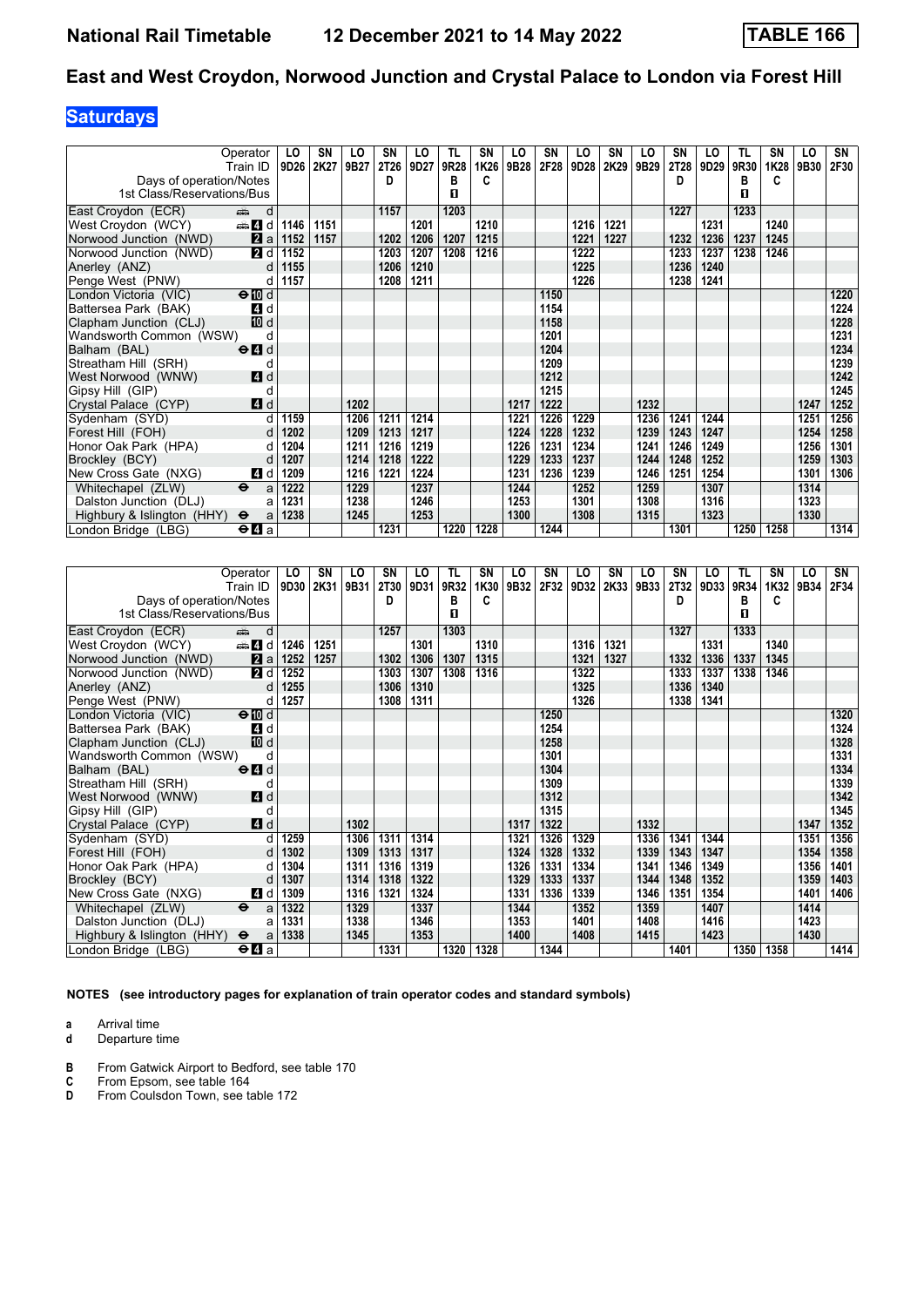# **Saturdays**

|                            | Operator                                  | LO   | SN   | LO   | SN   | LO   | <b>TL</b> | SN   | LO   | SN   | LO   | SN   | LO   | SN   | LO   | TL   | SN   | LO   | SN   |
|----------------------------|-------------------------------------------|------|------|------|------|------|-----------|------|------|------|------|------|------|------|------|------|------|------|------|
|                            | Train ID                                  | 9D34 | 2K35 | 9B35 | 2T34 | 9D35 | 9R36      | 1K34 | 9B36 | 2F36 | 9D36 | 2K37 | 9B37 | 2T36 | 9D37 | 9R38 | 1K36 | 9B38 | 2F38 |
| Days of operation/Notes    |                                           |      |      |      | D    |      | в         | c    |      |      |      |      |      | D    |      | в    | C    |      |      |
| 1st Class/Reservations/Bus |                                           |      |      |      |      |      | п         |      |      |      |      |      |      |      |      | п    |      |      |      |
| East Croydon (ECR)         | d<br>dia 1                                |      |      |      | 1357 |      | 1403      |      |      |      |      |      |      | 1427 |      | 1433 |      |      |      |
| West Croydon (WCY)         | d d                                       | 1346 | 1351 |      |      | 1401 |           | 1410 |      |      | 1416 | 1421 |      |      | 1431 |      | 1440 |      |      |
| Norwood Junction (NWD)     | 2a                                        | 1352 | 1357 |      | 1402 | 1406 | 1407      | 1415 |      |      | 1421 | 1427 |      | 1432 | 1436 | 1437 | 1445 |      |      |
| Norwood Junction (NWD)     | 2 d                                       | 1352 |      |      | 1403 | 1407 | 1408      | 1416 |      |      | 1422 |      |      | 1433 | 1437 | 1438 | 1446 |      |      |
| Anerley (ANZ)              | d                                         | 1355 |      |      | 1406 | 1410 |           |      |      |      | 1425 |      |      | 1436 | 1440 |      |      |      |      |
| Penge West (PNW)           | d                                         | 1357 |      |      | 1408 | 1411 |           |      |      |      | 1426 |      |      | 1438 | 1441 |      |      |      |      |
| London Victoria (VIC)      | $\Theta$ III d                            |      |      |      |      |      |           |      |      | 1350 |      |      |      |      |      |      |      |      | 1420 |
| Battersea Park (BAK)       | 4 d                                       |      |      |      |      |      |           |      |      | 1354 |      |      |      |      |      |      |      |      | 1424 |
| Clapham Junction (CLJ)     | 10 d                                      |      |      |      |      |      |           |      |      | 1358 |      |      |      |      |      |      |      |      | 1428 |
| Wandsworth Common (WSW)    | d                                         |      |      |      |      |      |           |      |      | 1401 |      |      |      |      |      |      |      |      | 1431 |
| Balham (BAL)               | $\Theta$ <sup><math>\Omega</math></sup> d |      |      |      |      |      |           |      |      | 1404 |      |      |      |      |      |      |      |      | 1434 |
| Streatham Hill (SRH)       | d                                         |      |      |      |      |      |           |      |      | 1409 |      |      |      |      |      |      |      |      | 1439 |
| West Norwood (WNW)         | 4d                                        |      |      |      |      |      |           |      |      | 1412 |      |      |      |      |      |      |      |      | 1442 |
| Gipsy Hill (GIP)           | d                                         |      |      |      |      |      |           |      |      | 1415 |      |      |      |      |      |      |      |      | 1445 |
| Crystal Palace (CYP)       | 4d                                        |      |      | 1402 |      |      |           |      | 1417 | 1422 |      |      | 1432 |      |      |      |      | 1447 | 1452 |
| Sydenham (SYD)             | d                                         | 1359 |      | 1406 | 1411 | 1414 |           |      | 1421 | 1426 | 1429 |      | 1436 | 1441 | 1444 |      |      | 1451 | 1456 |
| Forest Hill (FOH)          | d                                         | 1402 |      | 1409 | 1413 | 1417 |           |      | 1424 | 1428 | 1432 |      | 1439 | 1443 | 1447 |      |      | 1454 | 1458 |
| Honor Oak Park (HPA)       | d                                         | 1404 |      | 1411 | 1416 | 1419 |           |      | 1426 | 1431 | 1434 |      | 1441 | 1446 | 1449 |      |      | 1456 | 1501 |
| Brockley (BCY)             | d                                         | 1407 |      | 1414 | 1418 | 1422 |           |      | 1429 | 1433 | 1437 |      | 1444 | 1448 | 1452 |      |      | 1459 | 1503 |
| New Cross Gate (NXG)       | 4 d                                       | 1409 |      | 1416 | 1421 | 1424 |           |      | 1431 | 1436 | 1439 |      | 1446 | 1451 | 1454 |      |      | 1501 | 1506 |
| Whitechapel (ZLW)          | $\ddot{\mathbf{e}}$<br>a                  | 1422 |      | 1429 |      | 1437 |           |      | 1444 |      | 1452 |      | 1459 |      | 1507 |      |      | 1514 |      |
| Dalston Junction (DLJ)     | a                                         | 1431 |      | 1438 |      | 1446 |           |      | 1453 |      | 1501 |      | 1508 |      | 1516 |      |      | 1523 |      |
| Highbury & Islington (HHY) | $\ddot{\mathbf{e}}$<br>a                  | 1438 |      | 1445 |      | 1453 |           |      | 1500 |      | 1508 |      | 1515 |      | 1523 |      |      | 1530 |      |
| London Bridge (LBG)        | $\Theta$ $\blacksquare$ a                 |      |      |      | 1431 |      | 1420      | 1428 |      | 1444 |      |      |      | 1501 |      | 1450 | 1458 |      | 1514 |

|                            | Operator                                        | LO   | SN   | LO   | SN   | LO   | TL   | SN   | LO   | SN   | LO   | SN   | LO   | SN   | LO   | TL   | SΝ   | LO   | SN   |
|----------------------------|-------------------------------------------------|------|------|------|------|------|------|------|------|------|------|------|------|------|------|------|------|------|------|
|                            | Train ID                                        | 9D38 | 2K39 | 9B39 | 2T38 | 9D39 | 9R40 | 1K38 | 9B40 | 2F40 | 9D40 | 2K41 | 9B41 | 2T40 | 9D41 | 9R42 | 1K40 | 9B42 | 2F42 |
| Days of operation/Notes    |                                                 |      |      |      | D    |      | в    | C    |      |      |      |      |      | D    |      | в    | C    |      |      |
| 1st Class/Reservations/Bus |                                                 |      |      |      |      |      | п    |      |      |      |      |      |      |      |      | 0    |      |      |      |
| East Croydon (ECR)         | d<br>dia 1                                      |      |      |      | 1457 |      | 1503 |      |      |      |      |      |      | 1527 |      | 1533 |      |      |      |
| West Croydon (WCY)         | den den d                                       | 1446 | 1451 |      |      | 1501 |      | 1510 |      |      | 1516 | 1521 |      |      | 1531 |      | 1540 |      |      |
| Norwood Junction (NWD)     | 2a                                              | 1452 | 1457 |      | 1502 | 1506 | 1507 | 1515 |      |      | 1521 | 1527 |      | 1532 | 1536 | 1537 | 1545 |      |      |
| Norwood Junction (NWD)     | <b>2</b> d                                      | 1452 |      |      | 1503 | 1507 | 1508 | 1516 |      |      | 1522 |      |      | 1533 | 1537 | 1538 | 1546 |      |      |
| Anerley (ANZ)              | d                                               | 1455 |      |      | 1506 | 1510 |      |      |      |      | 1525 |      |      | 1536 | 1540 |      |      |      |      |
| Penge West (PNW)           | d                                               | 1457 |      |      | 1508 | 1511 |      |      |      |      | 1526 |      |      | 1538 | 1541 |      |      |      |      |
| London Victoria (VIC)      | $\Theta$ III d                                  |      |      |      |      |      |      |      |      | 1450 |      |      |      |      |      |      |      |      | 1520 |
| Battersea Park (BAK)       | 4 d                                             |      |      |      |      |      |      |      |      | 1454 |      |      |      |      |      |      |      |      | 1524 |
| Clapham Junction (CLJ)     | 10 d                                            |      |      |      |      |      |      |      |      | 1458 |      |      |      |      |      |      |      |      | 1528 |
| Wandsworth Common (WSW)    | d                                               |      |      |      |      |      |      |      |      | 1501 |      |      |      |      |      |      |      |      | 1531 |
| Balham (BAL)               | $\Theta$ <sup><math>\blacksquare</math> d</sup> |      |      |      |      |      |      |      |      | 1504 |      |      |      |      |      |      |      |      | 1534 |
| Streatham Hill (SRH)       | d                                               |      |      |      |      |      |      |      |      | 1509 |      |      |      |      |      |      |      |      | 1539 |
| West Norwood (WNW)         | <b>4</b> d                                      |      |      |      |      |      |      |      |      | 1512 |      |      |      |      |      |      |      |      | 1542 |
| Gipsy Hill (GIP)           | d                                               |      |      |      |      |      |      |      |      | 1515 |      |      |      |      |      |      |      |      | 1545 |
| Crystal Palace (CYP)       | 4d                                              |      |      | 1502 |      |      |      |      | 1517 | 1522 |      |      | 1532 |      |      |      |      | 1547 | 1552 |
| Sydenham (SYD)             | d                                               | 1459 |      | 1506 | 1511 | 1514 |      |      | 1521 | 1526 | 1529 |      | 1536 | 1541 | 1544 |      |      | 1551 | 1556 |
| Forest Hill (FOH)          | $\mathsf{d}$                                    | 1502 |      | 1509 | 1513 | 1517 |      |      | 1524 | 1528 | 1532 |      | 1539 | 1543 | 1547 |      |      | 1554 | 1558 |
| Honor Oak Park (HPA)       | d                                               | 1504 |      | 1511 | 1516 | 1519 |      |      | 1526 | 1531 | 1534 |      | 1541 | 1546 | 1549 |      |      | 1556 | 1601 |
| Brockley (BCY)             | d                                               | 1507 |      | 1514 | 1518 | 1522 |      |      | 1529 | 1533 | 1537 |      | 1544 | 1548 | 1552 |      |      | 1559 | 1603 |
| New Cross Gate (NXG)       | 4 d                                             | 1509 |      | 1516 | 1521 | 1524 |      |      | 1531 | 1536 | 1539 |      | 1546 | 1551 | 1554 |      |      | 1601 | 1606 |
| Whitechapel (ZLW)          | $\ddot{\mathbf{e}}$<br>a                        | 1522 |      | 1529 |      | 1537 |      |      | 1544 |      | 1552 |      | 1559 |      | 1607 |      |      | 1614 |      |
| Dalston Junction (DLJ)     | a                                               | 1531 |      | 1538 |      | 1546 |      |      | 1553 |      | 1601 |      | 1608 |      | 1616 |      |      | 1623 |      |
| Highbury & Islington (HHY) | $\ddot{\mathbf{e}}$<br>a                        | 1538 |      | 1545 |      | 1553 |      |      | 1600 |      | 1610 |      | 1615 |      | 1625 |      |      | 1630 |      |
| London Bridge (LBG)        | $\Theta$ <b><math>\blacksquare</math></b> a     |      |      |      | 1531 |      | 1520 | 1528 |      | 1544 |      |      |      | 1601 |      | 1550 | 1558 |      | 1614 |

**NOTES (see introductory pages for explanation of train operator codes and standard symbols)**

**a** Arrival time<br>**d** Departure t

- **B** From Gatwick Airport to Bedford, see table 170<br> **C** From Epsom, see table 164<br> **D** From Coulsdon Town, see table 172
- **C** From Epsom, see table 164
- **D** From Coulsdon Town, see table 172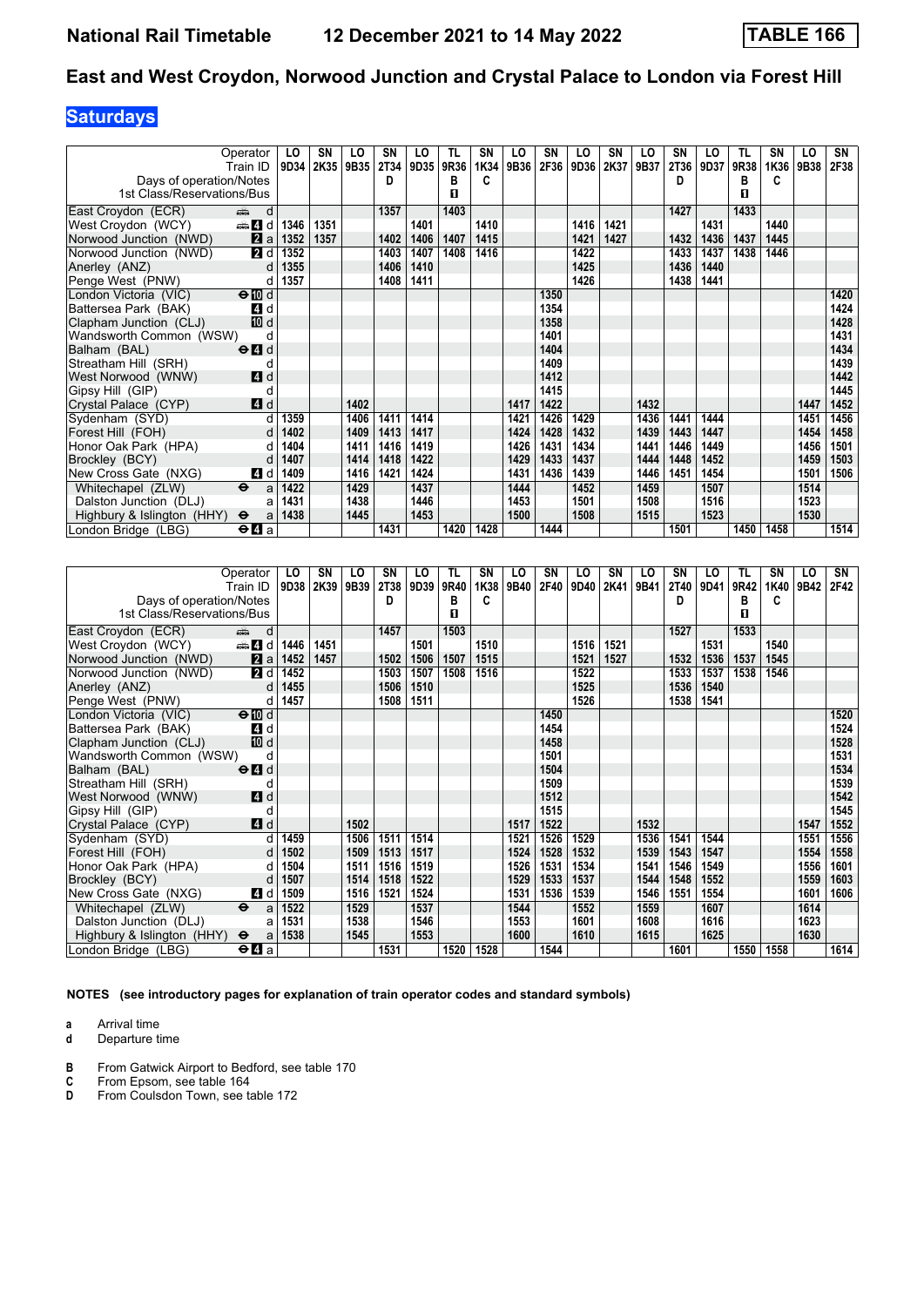# **Saturdays**

|                            | Operator                                  | LO   | SN   | LO   | SN   | LO   | TL.  | SN   | LO   | SN   | LO   | SN   | LO   | SN   | LO   | TL   | SN   | LO   | SN   |
|----------------------------|-------------------------------------------|------|------|------|------|------|------|------|------|------|------|------|------|------|------|------|------|------|------|
|                            | Train ID                                  | 9D42 | 2K43 | 9B43 | 2T42 | 9D43 | 9R44 | 1K42 | 9B44 | 2F44 | 9D44 | 2K45 | 9B45 | 2T44 | 9D45 | 9R46 | 1K44 | 9B46 | 2F46 |
| Days of operation/Notes    |                                           |      |      |      | D    |      | в    | c    |      |      |      |      |      | D    |      | в    | C    |      |      |
| 1st Class/Reservations/Bus |                                           |      |      |      |      |      | п    |      |      |      |      |      |      |      |      | п    |      |      |      |
| East Croydon (ECR)         | d<br>dia 1                                |      |      |      | 1557 |      | 1603 |      |      |      |      |      |      | 1627 |      | 1633 |      |      |      |
| West Croydon (WCY)         | d d                                       | 1546 | 1551 |      |      | 1601 |      | 1610 |      |      | 1616 | 1621 |      |      | 1631 |      | 1640 |      |      |
| Norwood Junction (NWD)     | 2a                                        | 1552 | 1557 |      | 1602 | 1606 | 1607 | 1615 |      |      | 1621 | 1627 |      | 1632 | 1636 | 1637 | 1645 |      |      |
| Norwood Junction (NWD)     | 2 d                                       | 1552 |      |      | 1603 | 1607 | 1608 | 1616 |      |      | 1622 |      |      | 1633 | 1637 | 1638 | 1646 |      |      |
| Anerley (ANZ)              | d                                         | 1555 |      |      | 1606 | 1610 |      |      |      |      | 1625 |      |      | 1636 | 1640 |      |      |      |      |
| Penge West (PNW)           | d                                         | 1557 |      |      | 1608 | 1611 |      |      |      |      | 1626 |      |      | 1638 | 1641 |      |      |      |      |
| London Victoria (VIC)      | $\Theta$ III d                            |      |      |      |      |      |      |      |      | 1550 |      |      |      |      |      |      |      |      | 1620 |
| Battersea Park (BAK)       | 4 d                                       |      |      |      |      |      |      |      |      | 1554 |      |      |      |      |      |      |      |      | 1624 |
| Clapham Junction (CLJ)     | 10 d                                      |      |      |      |      |      |      |      |      | 1558 |      |      |      |      |      |      |      |      | 1628 |
| Wandsworth Common (WSW)    | d                                         |      |      |      |      |      |      |      |      | 1601 |      |      |      |      |      |      |      |      | 1631 |
| Balham (BAL)               | $\Theta$ <sup><math>\Omega</math></sup> d |      |      |      |      |      |      |      |      | 1604 |      |      |      |      |      |      |      |      | 1634 |
| Streatham Hill (SRH)       | d                                         |      |      |      |      |      |      |      |      | 1609 |      |      |      |      |      |      |      |      | 1639 |
| West Norwood (WNW)         | 4d                                        |      |      |      |      |      |      |      |      | 1612 |      |      |      |      |      |      |      |      | 1642 |
| Gipsy Hill (GIP)           | d                                         |      |      |      |      |      |      |      |      | 1615 |      |      |      |      |      |      |      |      | 1645 |
| Crystal Palace (CYP)       | 4d                                        |      |      | 1602 |      |      |      |      | 1617 | 1622 |      |      | 1632 |      |      |      |      | 1647 | 1652 |
| Sydenham (SYD)             | q                                         | 1559 |      | 1606 | 1611 | 1614 |      |      | 1621 | 1626 | 1629 |      | 1636 | 1641 | 1644 |      |      | 1651 | 1656 |
| Forest Hill (FOH)          | d                                         | 1602 |      | 1609 | 1613 | 1617 |      |      | 1624 | 1628 | 1632 |      | 1639 | 1643 | 1647 |      |      | 1654 | 1658 |
| Honor Oak Park (HPA)       | d                                         | 1604 |      | 1611 | 1616 | 1619 |      |      | 1626 | 1631 | 1634 |      | 1641 | 1646 | 1649 |      |      | 1656 | 1701 |
| Brockley (BCY)             | d                                         | 1607 |      | 1614 | 1618 | 1622 |      |      | 1629 | 1633 | 1637 |      | 1644 | 1648 | 1652 |      |      | 1659 | 1703 |
| New Cross Gate (NXG)       | 4 d                                       | 1609 |      | 1616 | 1621 | 1624 |      |      | 1631 | 1636 | 1639 |      | 1646 | 1651 | 1654 |      |      | 1701 | 1706 |
| Whitechapel (ZLW)          | $\ddot{\mathbf{e}}$<br>a                  | 1622 |      | 1629 |      | 1637 |      |      | 1644 |      | 1652 |      | 1659 |      | 1707 |      |      | 1714 |      |
| Dalston Junction (DLJ)     | a                                         | 1631 |      | 1638 |      | 1646 |      |      | 1653 |      | 1701 |      | 1708 |      | 1716 |      |      | 1723 |      |
| Highbury & Islington (HHY) | $\ddot{\mathbf{e}}$<br>a                  | 1640 |      | 1645 |      | 1655 |      |      | 1700 |      | 1710 |      | 1715 |      | 1725 |      |      | 1730 |      |
| London Bridge (LBG)        | $\Theta$ $\blacksquare$ a                 |      |      |      | 1631 |      | 1620 | 1628 |      | 1644 |      |      |      | 1701 |      | 1650 | 1658 |      | 1714 |

|                            | Operator                                        | LO   | SN   | LO   | SΝ   | LO   | <b>TL</b> | SN   | LO   | SN   | LO   | SN   | LO   | SN          | LO   | TL   | SΝ   | LO   | SN   |
|----------------------------|-------------------------------------------------|------|------|------|------|------|-----------|------|------|------|------|------|------|-------------|------|------|------|------|------|
|                            | Train ID                                        | 9D46 | 2K47 | 9B47 | 2T46 | 9D47 | 9R48      | 1K46 | 9B48 | 2F48 | 9D48 | 2K49 | 9B49 | <b>2T48</b> | 9D49 | 9R50 | 1K48 | 9B50 | 2F50 |
| Days of operation/Notes    |                                                 |      |      |      | D    |      | в         | c    |      |      |      |      |      | D           |      | в    | C    |      |      |
| 1st Class/Reservations/Bus |                                                 |      |      |      |      |      | п         |      |      |      |      |      |      |             |      | п    |      |      |      |
| East Croydon (ECR)         | ain<br>d                                        |      |      |      | 1657 |      | 1703      |      |      |      |      |      |      | 1727        |      | 1733 |      |      |      |
| West Croydon (WCY)         | <b>en 4</b> d                                   | 1646 | 1652 |      |      | 1701 |           | 1710 |      |      | 1716 | 1721 |      |             | 1731 |      | 1740 |      |      |
| Norwood Junction (NWD)     | 2a                                              | 1652 | 1658 |      | 1702 | 1706 | 1707      | 1715 |      |      | 1721 | 1727 |      | 1732        | 1736 | 1737 | 1745 |      |      |
| Norwood Junction (NWD)     | <b>2</b> d                                      | 1652 |      |      | 1703 | 1707 | 1708      | 1716 |      |      | 1722 |      |      | 1733        | 1737 | 1738 | 1746 |      |      |
| Anerley (ANZ)              | $\mathbf d$                                     | 1655 |      |      | 1706 | 1710 |           |      |      |      | 1725 |      |      | 1736        | 1740 |      |      |      |      |
| Penge West (PNW)           | d                                               | 1657 |      |      | 1708 | 1711 |           |      |      |      | 1726 |      |      | 1738        | 1741 |      |      |      |      |
| London Victoria (VIC)      | $\Theta$ 10 d                                   |      |      |      |      |      |           |      |      | 1650 |      |      |      |             |      |      |      |      | 1720 |
| Battersea Park (BAK)       | 4 d                                             |      |      |      |      |      |           |      |      | 1654 |      |      |      |             |      |      |      |      | 1724 |
| Clapham Junction (CLJ)     | 10 d                                            |      |      |      |      |      |           |      |      | 1658 |      |      |      |             |      |      |      |      | 1728 |
| Wandsworth Common (WSW)    | d                                               |      |      |      |      |      |           |      |      | 1701 |      |      |      |             |      |      |      |      | 1731 |
| Balham (BAL)               | $\Theta$ <sup><math>\blacksquare</math> d</sup> |      |      |      |      |      |           |      |      | 1704 |      |      |      |             |      |      |      |      | 1734 |
| Streatham Hill (SRH)       | d                                               |      |      |      |      |      |           |      |      | 1709 |      |      |      |             |      |      |      |      | 1739 |
| West Norwood (WNW)         | 4d                                              |      |      |      |      |      |           |      |      | 1712 |      |      |      |             |      |      |      |      | 1742 |
| Gipsy Hill (GIP)           | d                                               |      |      |      |      |      |           |      |      | 1715 |      |      |      |             |      |      |      |      | 1745 |
| Crystal Palace (CYP)       | 4 d                                             |      |      | 1702 |      |      |           |      | 1717 | 1722 |      |      | 1732 |             |      |      |      | 1747 | 1752 |
| Sydenham (SYD)             | d                                               | 1659 |      | 1706 | 1711 | 1714 |           |      | 1721 | 1726 | 1729 |      | 1736 | 1741        | 1744 |      |      | 1751 | 1756 |
| Forest Hill (FOH)          | d                                               | 1702 |      | 1709 | 1713 | 1717 |           |      | 1724 | 1728 | 1732 |      | 1739 | 1743        | 1747 |      |      | 1754 | 1758 |
| Honor Oak Park (HPA)       | d                                               | 1704 |      | 1711 | 1716 | 1719 |           |      | 1726 | 1731 | 1734 |      | 1741 | 1746        | 1749 |      |      | 1756 | 1801 |
| Brockley (BCY)             | d                                               | 1707 |      | 1714 | 1718 | 1722 |           |      | 1729 | 1733 | 1737 |      | 1744 | 1748        | 1752 |      |      | 1759 | 1803 |
| New Cross Gate (NXG)       | 4 d                                             | 1709 |      | 1716 | 1721 | 1724 |           |      | 1731 | 1736 | 1739 |      | 1746 | 1751        | 1754 |      |      | 1801 | 1806 |
| Whitechapel (ZLW)          | $\ddot{\mathbf{e}}$<br>a                        | 1722 |      | 1729 |      | 1737 |           |      | 1744 |      | 1752 |      | 1759 |             | 1807 |      |      | 1814 |      |
| Dalston Junction (DLJ)     | a                                               | 1731 |      | 1738 |      | 1746 |           |      | 1753 |      | 1801 |      | 1808 |             | 1816 |      |      | 1823 |      |
| Highbury & Islington (HHY) | $\ddot{\mathbf{e}}$<br>a                        | 1740 |      | 1745 |      | 1755 |           |      | 1800 |      | 1810 |      | 1815 |             | 1825 |      |      | 1830 |      |
| London Bridge (LBG)        | $\Theta$ <b><math>\blacksquare</math></b> a     |      |      |      | 1731 |      | 1720      | 1728 |      | 1744 |      |      |      | 1801        |      | 1750 | 1758 |      | 1814 |

**NOTES (see introductory pages for explanation of train operator codes and standard symbols)**

**a** Arrival time<br>**d** Departure t

- **B** From Gatwick Airport to Bedford, see table 170<br> **C** From Epsom, see table 164<br> **D** From Coulsdon Town, see table 172
- **C** From Epsom, see table 164
- **D** From Coulsdon Town, see table 172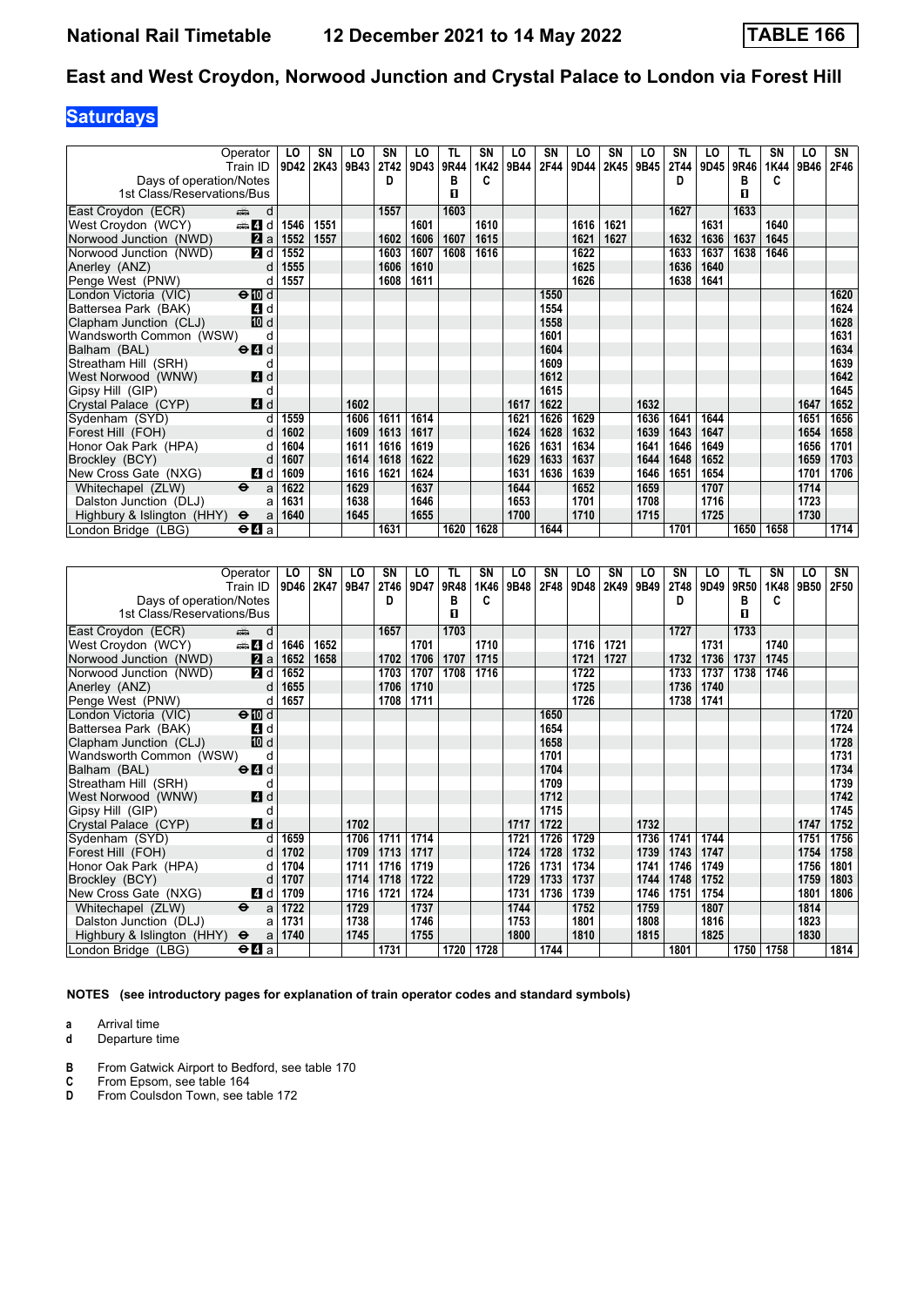# **Saturdays**

|                            | Operator                                  | LO   | SN   | LO   | SN          | LO   | <b>TL</b> | SN   | LO   | SN   | LO   | SN   | LO   | <b>SN</b> | LO   | TL   | SN   | LO   | SN   |
|----------------------------|-------------------------------------------|------|------|------|-------------|------|-----------|------|------|------|------|------|------|-----------|------|------|------|------|------|
|                            | Train ID                                  | 9D50 | 2K51 | 9B51 | <b>2T50</b> | 9D51 | 9R52      | 1K50 | 9B52 | 2F52 | 9D52 | 2K53 | 9B53 | 2T52      | 9D53 | 9R54 | 1K52 | 9B54 | 2F54 |
| Days of operation/Notes    |                                           |      |      |      | D           |      | в         | c    |      |      |      |      |      | D         |      | в    | C    |      |      |
| 1st Class/Reservations/Bus |                                           |      |      |      |             |      | п         |      |      |      |      |      |      |           |      | п    |      |      |      |
| East Croydon (ECR)         | d<br>dia 1                                |      |      |      | 1757        |      | 1803      |      |      |      |      |      |      | 1827      |      | 1833 |      |      |      |
| West Croydon (WCY)         | d d                                       | 1746 | 1751 |      |             | 1801 |           | 1810 |      |      | 1816 | 1821 |      |           | 1831 |      | 1840 |      |      |
| Norwood Junction (NWD)     | 2a                                        | 1752 | 1757 |      | 1802        | 1806 | 1807      | 1815 |      |      | 1821 | 1827 |      | 1832      | 1836 | 1837 | 1845 |      |      |
| Norwood Junction (NWD)     | 2 d                                       | 1752 |      |      | 1803        | 1807 | 1808      | 1816 |      |      | 1822 |      |      | 1833      | 1837 | 1838 | 1846 |      |      |
| Anerley (ANZ)              | d                                         | 1755 |      |      | 1806        | 1810 |           |      |      |      | 1825 |      |      | 1836      | 1840 |      |      |      |      |
| Penge West (PNW)           | d                                         | 1757 |      |      | 1808        | 1811 |           |      |      |      | 1826 |      |      | 1838      | 1841 |      |      |      |      |
| London Victoria (VIC)      | $\Theta$ III d                            |      |      |      |             |      |           |      |      | 1750 |      |      |      |           |      |      |      |      | 1820 |
| Battersea Park (BAK)       | 4 d                                       |      |      |      |             |      |           |      |      | 1754 |      |      |      |           |      |      |      |      | 1824 |
| Clapham Junction (CLJ)     | 10 d                                      |      |      |      |             |      |           |      |      | 1758 |      |      |      |           |      |      |      |      | 1828 |
| Wandsworth Common (WSW)    | d                                         |      |      |      |             |      |           |      |      | 1801 |      |      |      |           |      |      |      |      | 1831 |
| Balham (BAL)               | $\Theta$ <sup><math>\Omega</math></sup> d |      |      |      |             |      |           |      |      | 1804 |      |      |      |           |      |      |      |      | 1834 |
| Streatham Hill (SRH)       | d                                         |      |      |      |             |      |           |      |      | 1809 |      |      |      |           |      |      |      |      | 1839 |
| West Norwood (WNW)         | 4d                                        |      |      |      |             |      |           |      |      | 1812 |      |      |      |           |      |      |      |      | 1842 |
| Gipsy Hill (GIP)           | d                                         |      |      |      |             |      |           |      |      | 1815 |      |      |      |           |      |      |      |      | 1845 |
| Crystal Palace (CYP)       | 4d                                        |      |      | 1802 |             |      |           |      | 1817 | 1822 |      |      | 1832 |           |      |      |      | 1847 | 1852 |
| Sydenham (SYD)             | d                                         | 1759 |      | 1806 | 1811        | 1814 |           |      | 1821 | 1826 | 1829 |      | 1836 | 1841      | 1844 |      |      | 1851 | 1856 |
| Forest Hill (FOH)          | d                                         | 1802 |      | 1809 | 1813        | 1817 |           |      | 1824 | 1828 | 1832 |      | 1839 | 1843      | 1847 |      |      | 1854 | 1858 |
| Honor Oak Park (HPA)       | d                                         | 1804 |      | 1811 | 1816        | 1819 |           |      | 1826 | 1831 | 1834 |      | 1841 | 1846      | 1849 |      |      | 1856 | 1901 |
| Brockley (BCY)             | d                                         | 1807 |      | 1814 | 1818        | 1822 |           |      | 1829 | 1833 | 1837 |      | 1844 | 1848      | 1852 |      |      | 1859 | 1903 |
| New Cross Gate (NXG)       | 4 d                                       | 1809 |      | 1816 | 1821        | 1824 |           |      | 1831 | 1836 | 1839 |      | 1846 | 1851      | 1854 |      |      | 1901 | 1906 |
| Whitechapel (ZLW)          | $\ddot{\mathbf{e}}$<br>a                  | 1822 |      | 1829 |             | 1837 |           |      | 1844 |      | 1852 |      | 1859 |           | 1907 |      |      | 1914 |      |
| Dalston Junction (DLJ)     | a                                         | 1831 |      | 1838 |             | 1846 |           |      | 1853 |      | 1901 |      | 1908 |           | 1916 |      |      | 1923 |      |
| Highbury & Islington (HHY) | $\ddot{\mathbf{e}}$<br>a                  | 1840 |      | 1845 |             | 1855 |           |      | 1900 |      | 1910 |      | 1915 |           | 1925 |      |      | 1930 |      |
| London Bridge (LBG)        | $\Theta$ $\blacksquare$ a                 |      |      |      | 1831        |      | 1820      | 1828 |      | 1844 |      |      |      | 1901      |      | 1850 | 1858 |      | 1914 |

|                            | Operator                                        | LO   | SN   | LO   | SΝ   | LO   | TL   | SN   | LO   | SN   | LO   | SN   | LO   | <b>SN</b> | LO   | TL   | <b>SN</b> | LO   | SN   |
|----------------------------|-------------------------------------------------|------|------|------|------|------|------|------|------|------|------|------|------|-----------|------|------|-----------|------|------|
|                            | Train ID                                        | 9D54 | 2K55 | 9B55 | 2T54 | 9D55 | 9R56 | 1K54 | 9B56 | 2F56 | 9D56 | 2K57 | 9B57 | 2T56      | 9D57 | 9R58 | 1K56      | 9B58 | 2F58 |
| Days of operation/Notes    |                                                 |      |      |      | D    |      | в    | C    |      |      |      |      |      | D         |      | в    | C         |      |      |
| 1st Class/Reservations/Bus |                                                 |      |      |      |      |      | п    |      |      |      |      |      |      |           |      | 0    |           |      |      |
| East Croydon (ECR)         | d<br>din 1                                      |      |      |      | 1857 |      | 1903 |      |      |      |      |      |      | 1927      |      | 1933 |           |      |      |
| West Croydon (WCY)         | den den d                                       | 1846 | 1851 |      |      | 1901 |      | 1910 |      |      | 1916 | 1921 |      |           | 1931 |      | 1940      |      |      |
| Norwood Junction (NWD)     | 2a                                              | 1852 | 1857 |      | 1902 | 1906 | 1907 | 1915 |      |      | 1921 | 1927 |      | 1932      | 1936 | 1937 | 1945      |      |      |
| Norwood Junction (NWD)     | 2 d                                             | 1852 |      |      | 1903 | 1907 | 1908 | 1916 |      |      | 1922 |      |      | 1933      | 1937 | 1938 | 1946      |      |      |
| Anerley (ANZ)              | d                                               | 1855 |      |      | 1906 | 1910 |      |      |      |      | 1925 |      |      | 1936      | 1940 |      |           |      |      |
| Penge West (PNW)           | d                                               | 1857 |      |      | 1908 | 1911 |      |      |      |      | 1926 |      |      | 1938      | 1941 |      |           |      |      |
| London Victoria (VIC)      | $\Theta$ III d                                  |      |      |      |      |      |      |      |      | 1850 |      |      |      |           |      |      |           |      | 1920 |
| Battersea Park (BAK)       | 4 d                                             |      |      |      |      |      |      |      |      | 1854 |      |      |      |           |      |      |           |      | 1924 |
| Clapham Junction (CLJ)     | 10 d                                            |      |      |      |      |      |      |      |      | 1858 |      |      |      |           |      |      |           |      | 1928 |
| Wandsworth Common (WSW)    | d                                               |      |      |      |      |      |      |      |      | 1901 |      |      |      |           |      |      |           |      | 1931 |
| Balham (BAL)               | $\Theta$ <sup><math>\blacksquare</math> d</sup> |      |      |      |      |      |      |      |      | 1904 |      |      |      |           |      |      |           |      | 1934 |
| Streatham Hill (SRH)       | d                                               |      |      |      |      |      |      |      |      | 1909 |      |      |      |           |      |      |           |      | 1939 |
| West Norwood (WNW)         | <b>4</b> d                                      |      |      |      |      |      |      |      |      | 1912 |      |      |      |           |      |      |           |      | 1942 |
| Gipsy Hill (GIP)           | d                                               |      |      |      |      |      |      |      |      | 1915 |      |      |      |           |      |      |           |      | 1945 |
| Crystal Palace (CYP)       | 4d                                              |      |      | 1902 |      |      |      |      | 1917 | 1922 |      |      | 1932 |           |      |      |           | 1947 | 1952 |
| Sydenham (SYD)             | d                                               | 1859 |      | 1906 | 1911 | 1914 |      |      | 1921 | 1926 | 1929 |      | 1936 | 1941      | 1944 |      |           | 1951 | 1956 |
| Forest Hill (FOH)          | $\mathsf{d}$                                    | 1902 |      | 1909 | 1913 | 1917 |      |      | 1924 | 1928 | 1932 |      | 1939 | 1943      | 1947 |      |           | 1954 | 1958 |
| Honor Oak Park (HPA)       | d                                               | 1904 |      | 1911 | 1916 | 1919 |      |      | 1926 | 1931 | 1934 |      | 1941 | 1946      | 1949 |      |           | 1956 | 2001 |
| Brockley (BCY)             | d                                               | 1907 |      | 1914 | 1918 | 1922 |      |      | 1929 | 1933 | 1937 |      | 1944 | 1948      | 1952 |      |           | 1959 | 2003 |
| New Cross Gate (NXG)       | 4 d                                             | 1909 |      | 1916 | 1921 | 1924 |      |      | 1931 | 1936 | 1939 |      | 1946 | 1951      | 1954 |      |           | 2001 | 2006 |
| Whitechapel (ZLW)          | $\ddot{\mathbf{e}}$<br>a                        | 1922 |      | 1929 |      | 1937 |      |      | 1944 |      | 1952 |      | 1959 |           | 2007 |      |           | 2014 |      |
| Dalston Junction (DLJ)     | a                                               | 1931 |      | 1938 |      | 1946 |      |      | 1953 |      | 2001 |      | 2008 |           | 2016 |      |           | 2023 |      |
| Highbury & Islington (HHY) | $\ddot{\mathbf{e}}$<br>a                        | 1940 |      | 1945 |      | 1953 |      |      | 2000 |      | 2008 |      | 2015 |           | 2023 |      |           | 2030 |      |
| London Bridge (LBG)        | $\Theta$ <b><math>\blacksquare</math></b> a     |      |      |      | 1931 |      | 1920 | 1928 |      | 1944 |      |      |      | 2001      |      | 1950 | 1958      |      | 2014 |

**NOTES (see introductory pages for explanation of train operator codes and standard symbols)**

**a** Arrival time<br>**d** Departure t

- **B** From Gatwick Airport to Bedford, see table 170<br> **C** From Epsom, see table 164<br> **D** From Coulsdon Town, see table 172
- **C** From Epsom, see table 164
- **D** From Coulsdon Town, see table 172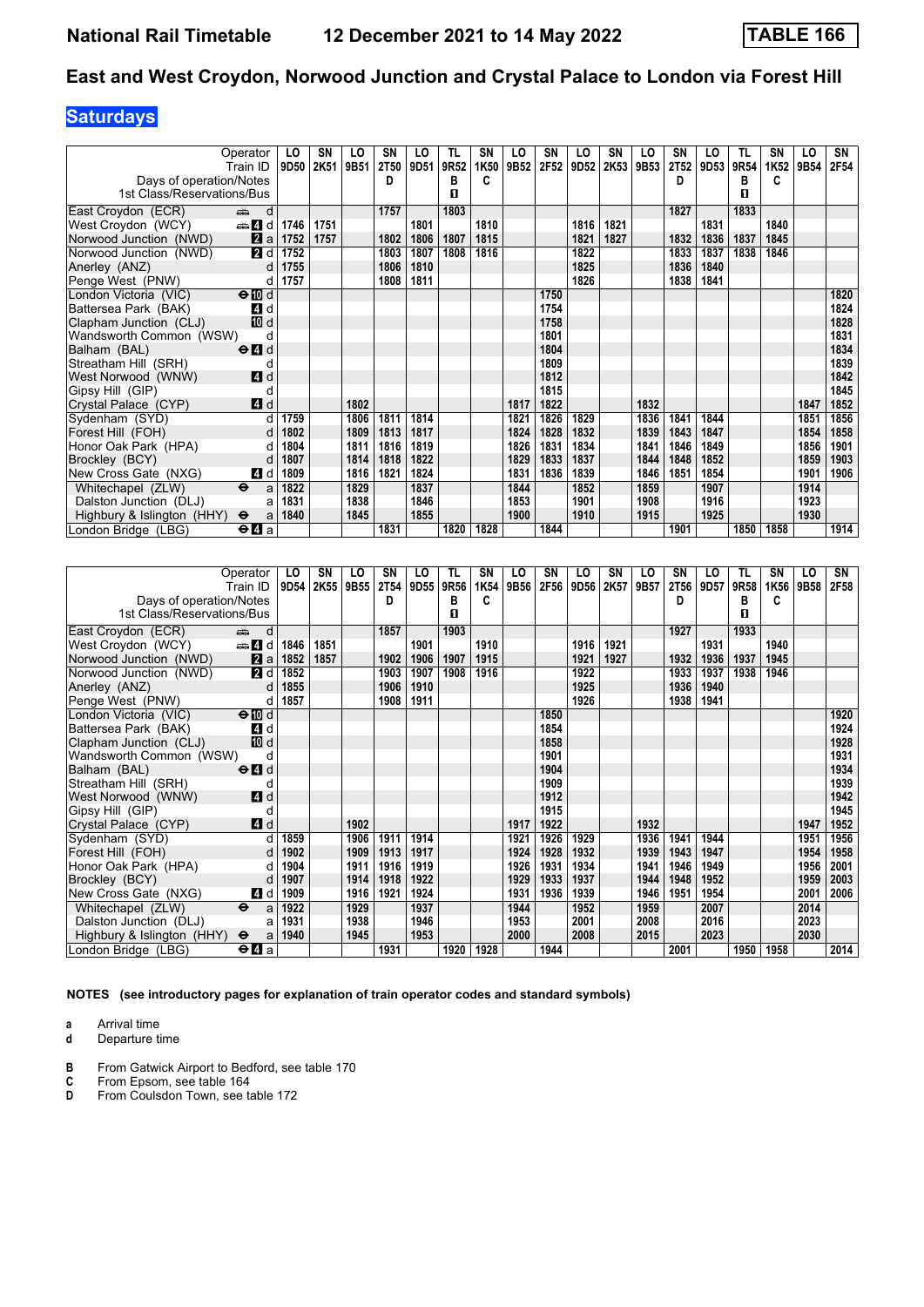# **Saturdays**

|                            | Operator<br>Train ID                      | LO<br>9D58 | SΝ<br>2K59 | LO<br>9B59 | SN<br>2T58 | LO<br>9D59 | TL<br>9R60 | SN<br>1K58 | LO<br>9B60 | SN<br>2F60 | LO<br>9D60 | SN<br>2K61 | LO<br>9B61 | SN<br><b>2T60</b> | LO<br>9D61 | TL<br>9R62 | SΝ<br>1K60 | LO<br>9B62 | SN<br>2F62 |
|----------------------------|-------------------------------------------|------------|------------|------------|------------|------------|------------|------------|------------|------------|------------|------------|------------|-------------------|------------|------------|------------|------------|------------|
| Days of operation/Notes    |                                           |            |            |            | D          |            | в          | c          |            |            |            |            |            | D                 |            | в          | C          |            |            |
| 1st Class/Reservations/Bus |                                           |            |            |            |            |            | п          |            |            |            |            |            |            |                   |            | п          |            |            |            |
|                            |                                           |            |            |            |            |            |            |            |            |            |            |            |            |                   |            |            |            |            |            |
| East Croydon (ECR)         | d<br>ه ک                                  |            |            |            | 1957       |            | 2003       |            |            |            |            |            |            | 2027              |            | 2033       |            |            |            |
| West Croydon (WCY)         | den <b>d</b>                              | 1946       | 1951       |            |            | 2001       |            | 2010       |            |            | 2016       | 2021       |            |                   | 2031       |            | 2040       |            |            |
| Norwood Junction (NWD)     | $\mathbf{a}$ a                            | 1952       | 1957       |            | 2002       | 2006       | 2007       | 2015       |            |            | 2021       | 2027       |            | 2032              | 2036       | 2037       | 2045       |            |            |
| Norwood Junction (NWD)     | 2d                                        | 1952       |            |            | 2003       | 2007       | 2008       | 2016       |            |            | 2022       |            |            | 2033              | 2037       | 2038       | 2046       |            |            |
| Anerley (ANZ)              | d                                         | 1955       |            |            | 2006       | 2010       |            |            |            |            | 2025       |            |            | 2036              | 2040       |            |            |            |            |
| Penge West (PNW)           | d                                         | 1957       |            |            | 2008       | 2011       |            |            |            |            | 2026       |            |            | 2038              | 2041       |            |            |            |            |
| London Victoria (VIC)      | $\Theta$ III d                            |            |            |            |            |            |            |            |            | 1950       |            |            |            |                   |            |            |            |            | 2020       |
| Battersea Park (BAK)       | <b>4</b> d                                |            |            |            |            |            |            |            |            | 1954       |            |            |            |                   |            |            |            |            | 2024       |
| Clapham Junction (CLJ)     | 10 d                                      |            |            |            |            |            |            |            |            | 1958       |            |            |            |                   |            |            |            |            | 2028       |
| Wandsworth Common (WSW)    | d                                         |            |            |            |            |            |            |            |            | 2001       |            |            |            |                   |            |            |            |            | 2031       |
| Balham (BAL)               | $\Theta$ <sup><math>\Omega</math></sup> d |            |            |            |            |            |            |            |            | 2004       |            |            |            |                   |            |            |            |            | 2034       |
| Streatham Hill (SRH)       | d                                         |            |            |            |            |            |            |            |            | 2009       |            |            |            |                   |            |            |            |            | 2039       |
| West Norwood (WNW)         | 4 d                                       |            |            |            |            |            |            |            |            | 2012       |            |            |            |                   |            |            |            |            | 2042       |
| Gipsy Hill (GIP)           | d                                         |            |            |            |            |            |            |            |            | 2015       |            |            |            |                   |            |            |            |            | 2045       |
| Crystal Palace (CYP)       | 4d                                        |            |            | 2002       |            |            |            |            | 2017       | 2022       |            |            | 2032       |                   |            |            |            | 2047       | 2052       |
| Sydenham (SYD)             | d                                         | 1959       |            | 2006       | 2011       | 2014       |            |            | 2021       | 2026       | 2029       |            | 2036       | 2041              | 2044       |            |            | 2051       | 2056       |
| Forest Hill (FOH)          |                                           | 2002       |            | 2009       | 2013       | 2017       |            |            | 2024       | 2028       | 2032       |            | 2039       | 2043              | 2047       |            |            | 2054       | 2058       |
| Honor Oak Park (HPA)       | d                                         | 2004       |            | 2011       | 2016       | 2019       |            |            | 2026       | 2031       | 2034       |            | 2041       | 2046              | 2049       |            |            | 2056       | 2101       |
| Brockley (BCY)             | d                                         | 2007       |            | 2014       | 2018       | 2022       |            |            | 2029       | 2033       | 2037       |            | 2044       | 2048              | 2052       |            |            | 2059       | 2103       |
| New Cross Gate (NXG)       | 4 d                                       | 2009       |            | 2016       | 2021       | 2024       |            |            | 2031       | 2036       | 2039       |            | 2046       | 2051              | 2054       |            |            | 2101       | 2106       |
| Whitechapel (ZLW)          | $\ddot{\mathbf{e}}$<br>a                  | 2022       |            | 2029       |            | 2037       |            |            | 2044       |            | 2052       |            | 2059       |                   | 2107       |            |            | 2114       |            |
| Dalston Junction (DLJ)     | a                                         | 2031       |            | 2038       |            | 2046       |            |            | 2053       |            | 2101       |            | 2108       |                   | 2116       |            |            | 2123       |            |
| Highbury & Islington (HHY) | $\ddot{\mathbf{e}}$<br>a                  | 2038       |            | 2045       |            | 2053       |            |            | 2100       |            | 2108       |            | 2115       |                   | 2123       |            |            | 2130       |            |
| London Bridge (LBG)        | $\Theta$ $\blacksquare$ a                 |            |            |            | 2031       |            | 2020       | 2028       |            | 2044       |            |            |            | 2101              |            | 2050       | 2058       |            | 2114       |

|                            | Operator                                    | LO.  | SN   | LO   | SΝ   | LO   | TL.  | SN   | LO   | SN   | LO   | SN   | LO   | <b>SN</b>   | LO   | TL   | SN   | LO   | SN   |
|----------------------------|---------------------------------------------|------|------|------|------|------|------|------|------|------|------|------|------|-------------|------|------|------|------|------|
|                            | Train ID                                    | 9D62 | 2K63 | 9B63 | 2T62 | 9D63 | 9R64 | 1K62 | 9B64 | 2F64 | 9D64 | 2K65 | 9B65 | <b>2T64</b> | 9D65 | 9R66 | 1K64 | 9B66 | 2F66 |
| Days of operation/Notes    |                                             |      |      |      | D    |      | в    | C    |      |      |      |      |      | D           |      | в    | c    |      |      |
| 1st Class/Reservations/Bus |                                             |      |      |      |      |      | п    |      |      |      |      |      |      |             |      | п    |      |      |      |
| East Croydon (ECR)         | d<br>dia 1                                  |      |      |      | 2057 |      | 2103 |      |      |      |      |      |      | 2127        |      | 2133 |      |      |      |
| West Croydon (WCY)         | d <b>d</b>                                  | 2046 | 2051 |      |      | 2101 |      | 2110 |      |      | 2116 | 2122 |      |             | 2131 |      | 2140 |      |      |
| Norwood Junction (NWD)     | 2a                                          | 2052 | 2057 |      | 2102 | 2106 | 2107 | 2115 |      |      | 2121 | 2128 |      | 2132        | 2136 | 2137 | 2145 |      |      |
| Norwood Junction (NWD)     | <b>2</b> d                                  | 2052 |      |      | 2103 | 2107 | 2108 | 2116 |      |      | 2122 |      |      | 2133        | 2137 | 2138 | 2146 |      |      |
| Anerley (ANZ)              | d                                           | 2055 |      |      | 2106 | 2110 |      |      |      |      | 2125 |      |      | 2136        | 2140 |      |      |      |      |
| Penge West (PNW)           | d                                           | 2057 |      |      | 2108 | 2111 |      |      |      |      | 2126 |      |      | 2138        | 2141 |      |      |      |      |
| London Victoria (VIC)      | $\Theta$ III d                              |      |      |      |      |      |      |      |      | 2050 |      |      |      |             |      |      |      |      | 2120 |
| Battersea Park (BAK)       | 4 d                                         |      |      |      |      |      |      |      |      | 2054 |      |      |      |             |      |      |      |      | 2124 |
| Clapham Junction (CLJ)     | iD d                                        |      |      |      |      |      |      |      |      | 2058 |      |      |      |             |      |      |      |      | 2128 |
| Wandsworth Common (WSW)    | d                                           |      |      |      |      |      |      |      |      | 2101 |      |      |      |             |      |      |      |      | 2131 |
| Balham (BAL)               | $\Theta$ <sup><math>\Omega</math></sup> d   |      |      |      |      |      |      |      |      | 2104 |      |      |      |             |      |      |      |      | 2134 |
| Streatham Hill (SRH)       | d                                           |      |      |      |      |      |      |      |      | 2109 |      |      |      |             |      |      |      |      | 2139 |
| West Norwood (WNW)         | 4d                                          |      |      |      |      |      |      |      |      | 2112 |      |      |      |             |      |      |      |      | 2142 |
| Gipsy Hill (GIP)           | d                                           |      |      |      |      |      |      |      |      | 2115 |      |      |      |             |      |      |      |      | 2145 |
| Crystal Palace (CYP)       | 4d                                          |      |      | 2102 |      |      |      |      | 2117 | 2122 |      |      | 2132 |             |      |      |      | 2147 | 2152 |
| Sydenham (SYD)             | d                                           | 2059 |      | 2106 | 2111 | 2114 |      |      | 2121 | 2126 | 2129 |      | 2136 | 2141        | 2144 |      |      | 2151 | 2156 |
| Forest Hill (FOH)          | d                                           | 2102 |      | 2109 | 2113 | 2117 |      |      | 2124 | 2128 | 2132 |      | 2139 | 2143        | 2147 |      |      | 2154 | 2158 |
| Honor Oak Park (HPA)       | d                                           | 2104 |      | 2111 | 2116 | 2119 |      |      | 2126 | 2131 | 2134 |      | 2141 | 2146        | 2149 |      |      | 2156 | 2201 |
| Brockley (BCY)             | d                                           | 2107 |      | 2114 | 2118 | 2122 |      |      | 2129 | 2133 | 2137 |      | 2144 | 2148        | 2152 |      |      | 2159 | 2203 |
| New Cross Gate (NXG)       | 4 d                                         | 2109 |      | 2116 | 2121 | 2124 |      |      | 2131 | 2136 | 2139 |      | 2146 | 2151        | 2154 |      |      | 2201 | 2206 |
| Whitechapel (ZLW)          | $\ddot{\mathbf{e}}$<br>a                    | 2122 |      | 2129 |      | 2137 |      |      | 2144 |      | 2152 |      | 2159 |             | 2207 |      |      | 2214 |      |
| Dalston Junction (DLJ)     | a                                           | 2131 |      | 2138 |      | 2146 |      |      | 2153 |      | 2201 |      | 2208 |             | 2216 |      |      | 2223 |      |
| Highbury & Islington (HHY) | $\ddot{\mathbf{e}}$<br>a                    | 2138 |      | 2145 |      | 2153 |      |      | 2200 |      | 2208 |      | 2215 |             | 2223 |      |      | 2230 |      |
| London Bridge (LBG)        | $\Theta$ <b><math>\blacksquare</math></b> a |      |      |      | 2131 |      | 2120 | 2128 |      | 2144 |      |      |      | 2201        |      | 2150 | 2158 |      | 2218 |

**NOTES (see introductory pages for explanation of train operator codes and standard symbols)**

**a** Arrival time<br>**d** Departure t

- **B** From Gatwick Airport to Bedford, see table 170<br> **C** From Epsom, see table 164<br> **D** From Coulsdon Town, see table 172
- **C** From Epsom, see table 164
- **D** From Coulsdon Town, see table 172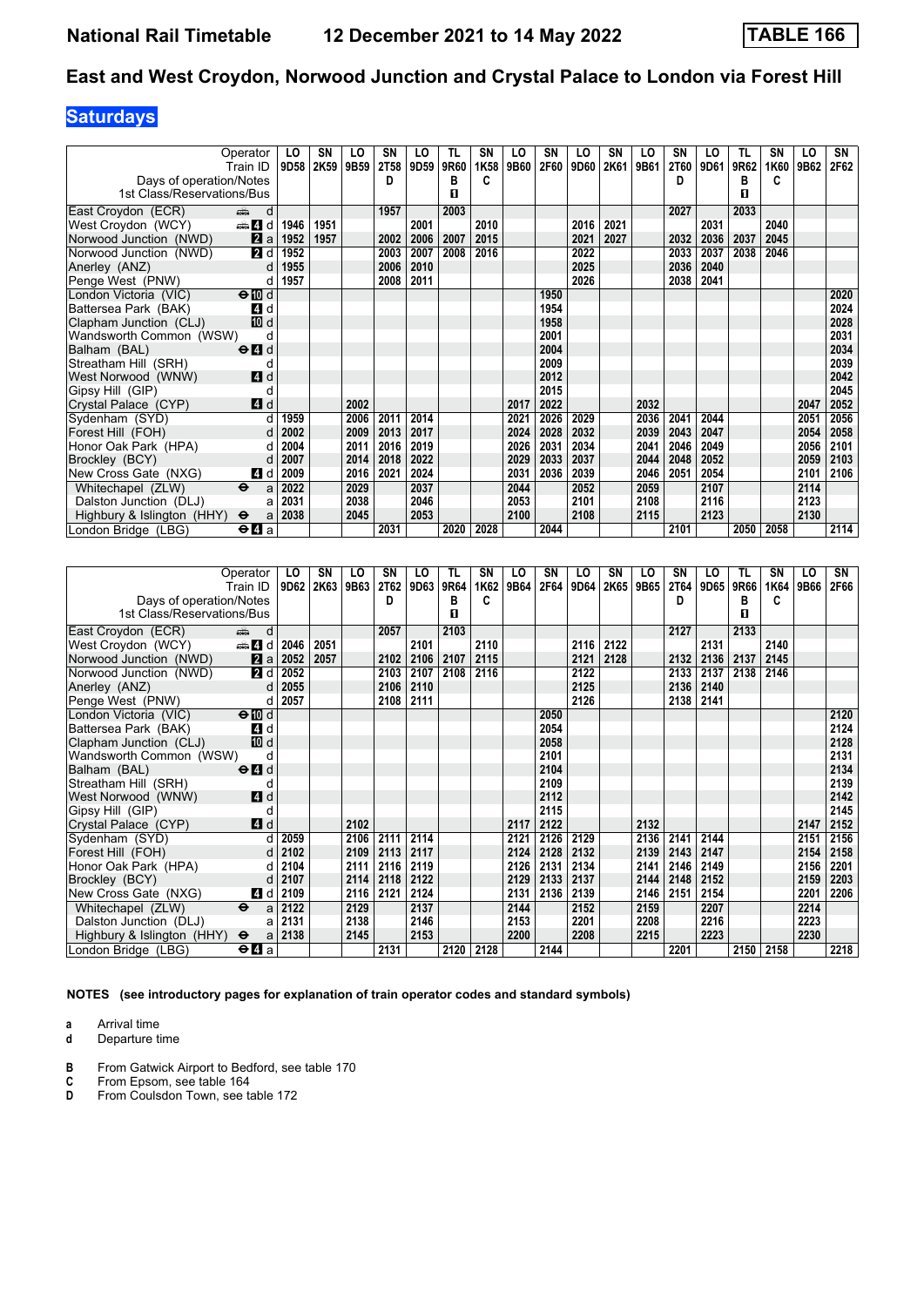# **Saturdays**

|                            | Operator<br>Train ID      | LO<br>9D66 | SΝ<br>2K67 | LO<br>9B67 | SN<br>2T66 | LO<br>9D67 | TL<br>9R68 | SN<br>1K66 | LO<br>9B68 | SN<br>2F68 | LO<br>9D68 | SN<br>2K69 | LO<br>9B69 | SN<br><b>2T68</b> | LO<br>9D69 | SN<br>1K68 | LO<br>9B70 | SN<br>2F70 | LO<br>9D70 |
|----------------------------|---------------------------|------------|------------|------------|------------|------------|------------|------------|------------|------------|------------|------------|------------|-------------------|------------|------------|------------|------------|------------|
| Days of operation/Notes    |                           |            |            |            | D          |            | в          | C          |            |            |            |            |            | D                 |            | C          |            |            |            |
| 1st Class/Reservations/Bus |                           |            |            |            |            |            | п          |            |            |            |            |            |            |                   |            |            |            |            |            |
| East Croydon (ECR)         | d<br>ه ک                  |            |            |            | 2157       |            | 2203       |            |            |            |            |            |            | 2227              |            |            |            |            |            |
| West Croydon (WCY)         | <b>et 4</b> d             | 2146       | 2151       |            |            | 2201       |            | 2210       |            |            | 2216       | 2221       |            |                   | 2231       | 2240       |            |            | 2246       |
| Norwood Junction (NWD)     | 2a                        | 2152       | 2157       |            | 2202       | 2206       | 2207       | 2215       |            |            | 2221       | 2227       |            | 2232              | 2236       | 2245       |            |            | 2251       |
| Norwood Junction (NWD)     | <b>2</b> d                | 2152       |            |            | 2203       | 2207       | 2208       | 2216       |            |            | 2222       |            |            | 2233              | 2237       | 2246       |            |            | 2252       |
| Anerley (ANZ)              | d                         | 2155       |            |            | 2206       | 2210       |            |            |            |            | 2225       |            |            | 2236              | 2240       |            |            |            | 2255       |
| Penge West (PNW)           | d                         | 2157       |            |            | 2208       | 2211       |            |            |            |            | 2226       |            |            | 2238              | 2241       |            |            |            | 2256       |
| London Victoria (VIC)      | $\Theta$ III d            |            |            |            |            |            |            |            |            | 2150       |            |            |            |                   |            |            |            | 2220       |            |
| Battersea Park (BAK)       | 4 d                       |            |            |            |            |            |            |            |            | 2154       |            |            |            |                   |            |            |            | 2224       |            |
| Clapham Junction (CLJ)     | 10 d                      |            |            |            |            |            |            |            |            | 2158       |            |            |            |                   |            |            |            | 2228       |            |
| Wandsworth Common (WSW)    | d                         |            |            |            |            |            |            |            |            | 2201       |            |            |            |                   |            |            |            | 2231       |            |
| Balham (BAL)               | $\Theta$ $\blacksquare$ d |            |            |            |            |            |            |            |            | 2204       |            |            |            |                   |            |            |            | 2234       |            |
| Streatham Hill (SRH)       | d                         |            |            |            |            |            |            |            |            | 2209       |            |            |            |                   |            |            |            | 2239       |            |
| West Norwood (WNW)         | <b>4</b> d                |            |            |            |            |            |            |            |            | 2212       |            |            |            |                   |            |            |            | 2242       |            |
| Gipsy Hill (GIP)           | d                         |            |            |            |            |            |            |            |            | 2215       |            |            |            |                   |            |            |            | 2245       |            |
| Crystal Palace (CYP)       | 4d                        |            |            | 2202       |            |            |            |            | 2217       | 2222       |            |            | 2232       |                   |            |            | 2247       | 2252       |            |
| Sydenham (SYD)             |                           | 2159       |            | 2206       | 2211       | 2214       |            |            | 2221       | 2226       | 2229       |            | 2236       | 2241              | 2244       |            | 2251       | 2256       | 2259       |
| Forest Hill (FOH)          |                           | 2202       |            | 2209       | 2213       | 2217       |            |            | 2224       | 2228       | 2232       |            | 2239       | 2243              | 2247       |            | 2254       | 2258       | 2302       |
| Honor Oak Park (HPA)       | d                         | 2204       |            | 2211       | 2216       | 2219       |            |            | 2226       | 2231       | 2234       |            | 2241       | 2246              | 2249       |            | 2256       | 2301       | 2304       |
| Brockley (BCY)             | d                         | 2207       |            | 2214       | 2218       | 2222       |            |            | 2229       | 2233       | 2237       |            | 2244       | 2248              | 2252       |            | 2259       | 2303       | 2307       |
| New Cross Gate (NXG)       | 4 d                       | 2209       |            | 2216       | 2221       | 2224       |            |            | 2231       | 2236       | 2239       |            | 2246       | 2251              | 2254       |            | 2301       | 2306       | 2309       |
| Whitechapel (ZLW)          | $\ddot{\mathbf{e}}$<br>a  | 2222       |            | 2229       |            | 2237       |            |            | 2244       |            | 2252       |            | 2259       |                   | 2307       |            | 2314       |            | 2322       |
| Dalston Junction (DLJ)     | a                         | 2231       |            | 2238       |            | 2246       |            |            | 2253       |            | 2301       |            | 2309       |                   | 2316       |            | 2324       |            | 2334       |
| Highbury & Islington (HHY) | $\bullet$<br>a            | 2238       |            | 2245       |            | 2253       |            |            | 2300       |            | 2310       |            |            |                   | 2325       |            |            |            |            |
| London Bridge (LBG)        | $\Theta$ <b>d</b> a       |            |            |            | 2231       |            | 2220       | 2228       |            | 2244       |            |            |            | 2300              |            | 2258       |            | 2320       |            |

|                            | Operator                                                                                                                                                                                                                            | SN   | LO   | SΝ   | LO   | <b>SN</b> | LO   | SN   | LO   | SN   | LO   | LO   | SΝ   | LO   | SΝ   | SN   |
|----------------------------|-------------------------------------------------------------------------------------------------------------------------------------------------------------------------------------------------------------------------------------|------|------|------|------|-----------|------|------|------|------|------|------|------|------|------|------|
|                            | Train ID                                                                                                                                                                                                                            | 2K71 | 9B71 | 2T70 | 9D71 | 1K70      | 9B72 | 2F72 | 9D72 | 2K73 | 9B73 | 9D73 | 1P74 | 9B74 | 2F74 | 2F76 |
| Days of operation/Notes    |                                                                                                                                                                                                                                     |      |      | D    |      | C         |      |      |      |      |      |      | E    |      |      |      |
| East Croydon (ECR)         | and the second second second second second second second second second second second second second second second second second second second second second second second second second second second second second second seco<br>d |      |      | 2257 |      |           |      |      |      |      |      |      | 2348 |      |      |      |
| West Croydon (WCY)         | <b>et 4</b> d                                                                                                                                                                                                                       | 2251 |      |      | 2301 | 2310      |      |      | 2316 | 2321 |      | 2331 |      |      |      |      |
| Norwood Junction (NWD)     | <b>Z</b> a                                                                                                                                                                                                                          | 2257 |      | 2302 | 2306 | 2315      |      |      | 2321 | 2327 |      | 2336 | 2352 |      |      |      |
| Norwood Junction (NWD)     | 2d                                                                                                                                                                                                                                  |      |      | 2303 | 2307 | 2316      |      |      | 2322 |      |      | 2337 | 2353 |      |      |      |
| Anerley (ANZ)              | d                                                                                                                                                                                                                                   |      |      | 2306 | 2310 |           |      |      | 2325 |      |      | 2340 |      |      |      |      |
| Penge West (PNW)           | d                                                                                                                                                                                                                                   |      |      | 2308 | 2311 |           |      |      | 2326 |      |      | 2341 |      |      |      |      |
| London Victoria (VIC)      | $\Theta$ III d                                                                                                                                                                                                                      |      |      |      |      |           |      | 2250 |      |      |      |      |      |      | 2320 | 2356 |
| Battersea Park (BAK)       | 4 d                                                                                                                                                                                                                                 |      |      |      |      |           |      | 2254 |      |      |      |      |      |      | 2324 |      |
| Clapham Junction (CLJ)     | 10 d                                                                                                                                                                                                                                |      |      |      |      |           |      | 2258 |      |      |      |      |      |      | 2328 | 0004 |
| Wandsworth Common (WSW)    | d                                                                                                                                                                                                                                   |      |      |      |      |           |      | 2301 |      |      |      |      |      |      | 2331 | 0007 |
| Balham (BAL)               | $\Theta$ <sup><math>\Omega</math></sup> d                                                                                                                                                                                           |      |      |      |      |           |      | 2304 |      |      |      |      |      |      | 2334 | 0010 |
| Streatham Hill (SRH)       | d                                                                                                                                                                                                                                   |      |      |      |      |           |      | 2309 |      |      |      |      |      |      | 2339 | 0015 |
| West Norwood (WNW)         | 4 d                                                                                                                                                                                                                                 |      |      |      |      |           |      | 2312 |      |      |      |      |      |      | 2342 | 0018 |
| Gipsy Hill (GIP)           | d                                                                                                                                                                                                                                   |      |      |      |      |           |      | 2315 |      |      |      |      |      |      | 2345 | 0021 |
| Crystal Palace (CYP)       | 4d                                                                                                                                                                                                                                  |      | 2302 |      |      |           | 2317 | 2322 |      |      | 2332 |      |      | 2350 | 2353 | 0027 |
| Sydenham (SYD)             | d                                                                                                                                                                                                                                   |      | 2306 | 2311 | 2314 |           | 2321 | 2326 | 2329 |      | 2336 | 2344 |      | 2354 | 2358 | 0032 |
| Forest Hill (FOH)          | d                                                                                                                                                                                                                                   |      | 2309 | 2313 | 2317 |           | 2324 | 2328 | 2332 |      | 2339 | 2347 |      | 2356 | 0001 | 0034 |
| Honor Oak Park (HPA)       | d                                                                                                                                                                                                                                   |      | 2311 | 2316 | 2319 |           | 2326 | 2331 | 2334 |      | 2341 | 2349 |      | 2359 | 0004 | 0037 |
| Brockley (BCY)             | d                                                                                                                                                                                                                                   |      | 2314 | 2318 | 2322 |           | 2329 | 2333 | 2337 |      | 2344 | 2352 |      | 0001 | 0006 | 0039 |
| New Cross Gate (NXG)       | 4 d                                                                                                                                                                                                                                 |      | 2316 | 2321 | 2324 |           | 2331 | 2336 | 2339 |      | 2346 | 2354 |      | 0003 | 0009 | 0042 |
| Whitechapel (ZLW)          | $\ddot{\mathbf{e}}$<br>a                                                                                                                                                                                                            |      | 2329 |      | 2337 |           | 2344 |      | 2352 |      | 2358 | 0007 |      | 0018 |      |      |
| Dalston Junction (DLJ)     | a                                                                                                                                                                                                                                   |      | 2338 |      | 2346 |           | 2354 |      | 0001 |      | 0009 | 0016 |      | 0027 |      |      |
| Highbury & Islington (HHY) | $\bullet$<br>a                                                                                                                                                                                                                      |      | 2345 |      | 2356 |           |      |      | 0010 |      |      | 0026 |      |      |      |      |
| London Bridge (LBG)        | $\Theta$ <b><math>\blacksquare</math></b> a                                                                                                                                                                                         |      |      | 2331 |      | 2328      |      | 2344 |      |      |      |      | 0006 |      | 0016 | 0049 |

**NOTES (see introductory pages for explanation of train operator codes and standard symbols)**

**a** Arrival time<br>**d** Departure t

- **B** From Gatwick Airport to Bedford, see table 170<br>**C** From Epsom, see table 164
- **C** From Epsom, see table 164<br>**D** From Coulsdon Town, see ta
- **D** From Coulsdon Town, see table 172
- **E** From Caterham/Tattenham Corner, see table 172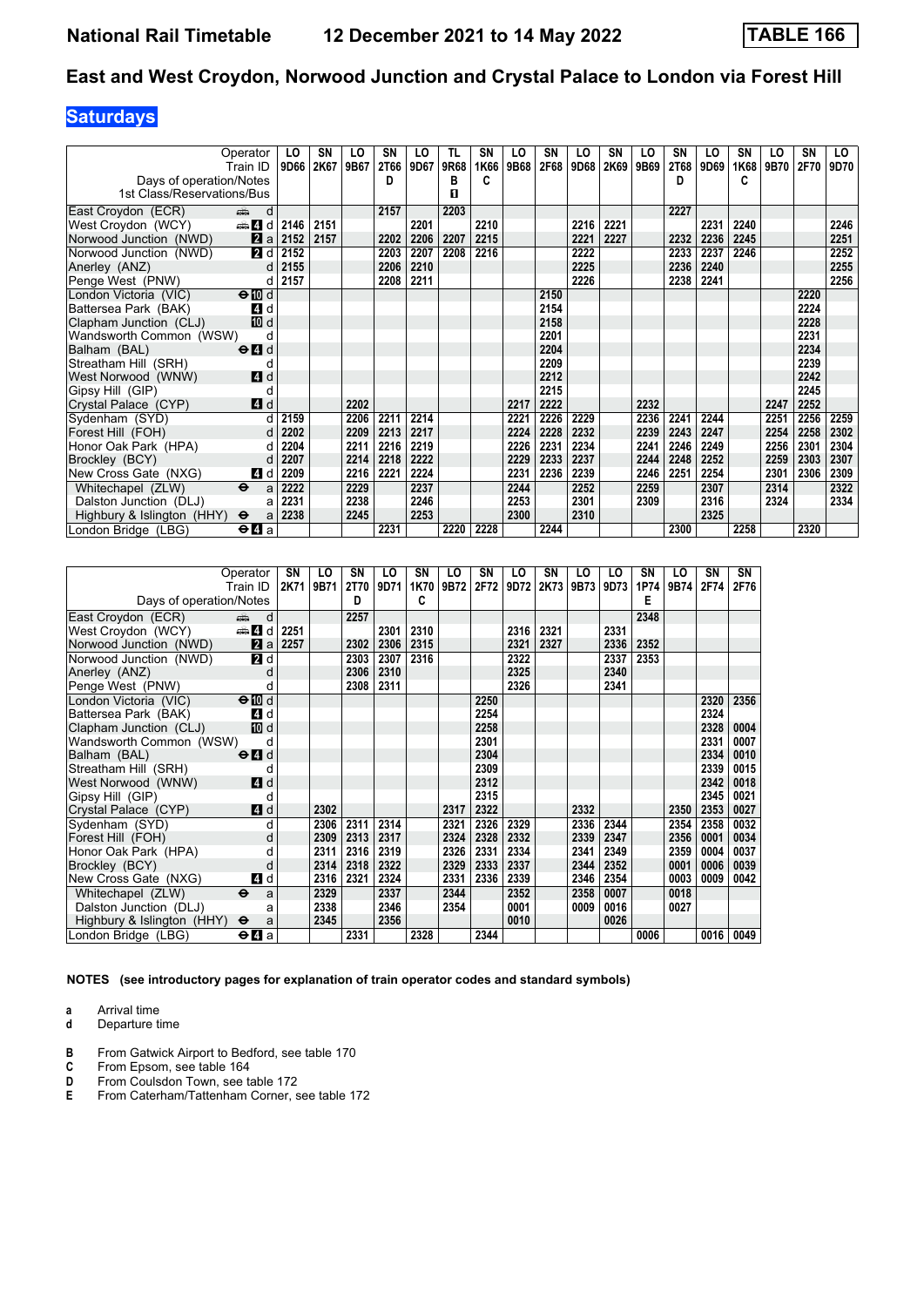## **Sundays**

|                            | Operator                                    | TL   | LO   | LO   | SN   | LO   | LO   | SN   | SN   | TL   | LO   | <b>SN</b> | LO   | SN   | SΝ   | LO   | SΝ   | LO   | SN               |
|----------------------------|---------------------------------------------|------|------|------|------|------|------|------|------|------|------|-----------|------|------|------|------|------|------|------------------|
|                            | Train ID                                    | 9R90 | 9B06 | 9D06 | 2K07 | 9B08 | 9D08 | 2K09 | 2G08 | 9J92 | 9B10 | 2F10      | 9D10 | 2K11 | 2G10 | 9B12 | 2F12 | 9D12 | 2K <sub>13</sub> |
| Days of operation/Notes    |                                             | Α    |      |      |      |      |      |      | в    | C    |      |           |      |      | в    |      |      |      |                  |
| 1st Class/Reservations/Bus |                                             | п    |      |      |      |      |      |      |      | п    |      |           |      |      |      |      |      |      |                  |
| East Croydon (ECR)         | $\frac{1}{\sqrt{2}}$<br>d                   | 0632 |      |      |      |      |      |      | 0730 | 0739 |      |           |      |      | 0800 |      |      |      |                  |
| West Croydon (WCY)         | den <b>Z</b> id                             |      |      | 0648 | 0652 |      | 0717 | 0722 |      |      |      |           | 0747 | 0752 |      |      |      | 0818 | 0822             |
| Norwood Junction (NWD)     | 2a                                          | 0636 |      | 0653 | 0658 |      | 0722 | 0728 | 0734 | 0743 |      |           | 0753 | 0758 | 0804 |      |      | 0823 | 0828             |
| Norwood Junction (NWD)     | 2d                                          | 0636 |      | 0654 |      |      | 0724 |      | 0736 | 0744 |      |           | 0754 |      | 0805 |      |      | 0824 |                  |
| Anerley (ANZ)              | d                                           |      |      | 0657 |      |      | 0727 |      | 0739 |      |      |           | 0757 |      | 0808 |      |      | 0827 |                  |
| Penge West (PNW)           |                                             |      |      | 0658 |      |      | 0728 |      | 0740 |      |      |           | 0758 |      | 0809 |      |      | 0828 |                  |
| London Victoria (VIC)      | $\Theta$ $\blacksquare$                     |      |      |      |      |      |      |      |      |      |      |           |      |      |      |      |      |      |                  |
| Battersea Park (BAK)       | 4 d                                         |      |      |      |      |      |      |      |      |      |      |           |      |      |      |      |      |      |                  |
| Clapham Junction (CLJ)     | 10 d                                        |      |      |      |      |      |      |      |      |      |      |           |      |      |      |      |      |      |                  |
| Wandsworth Common (WSW)    | d                                           |      |      |      |      |      |      |      |      |      |      |           |      |      |      |      |      |      |                  |
| Balham (BAL)               | $\Theta$ <sup><math>\Omega</math></sup> d   |      |      |      |      |      |      |      |      |      |      |           |      |      |      |      |      |      |                  |
| Streatham Hill (SRH)       | d                                           |      |      |      |      |      |      |      |      |      |      |           |      |      |      |      |      |      |                  |
| West Norwood (WNW)         | 4d                                          |      |      |      |      |      |      |      |      |      |      |           |      |      |      |      |      |      |                  |
| Gipsy Hill (GIP)           | d                                           |      |      |      |      |      |      |      |      |      |      |           |      |      |      |      |      |      |                  |
| Crystal Palace (CYP)       | 4d                                          |      | 0642 |      |      | 0712 |      |      |      |      | 0742 | 0753      |      |      |      | 0812 | 0823 |      |                  |
| Sydenham (SYD)             | d                                           |      | 0646 | 0701 |      | 0716 | 0731 |      | 0743 |      | 0747 | 0757      | 0801 |      | 0812 | 0816 | 0827 | 0831 |                  |
| Forest Hill (FOH)          | d                                           |      | 0648 | 0703 |      | 0719 | 0733 |      | 0746 |      | 0749 | 0759      | 0803 |      | 0815 | 0818 | 0829 | 0833 |                  |
| Honor Oak Park (HPA)       |                                             |      | 0651 | 0706 |      | 0721 | 0736 |      | 0748 |      | 0752 | 0802      | 0806 |      | 0817 | 0821 | 0832 | 0836 |                  |
| Brockley (BCY)             | d                                           |      | 0653 | 0708 |      | 0724 | 0738 |      | 0751 |      | 0754 | 0804      | 0808 |      | 0820 | 0823 | 0834 | 0838 |                  |
| New Cross Gate (NXG)       | 4 d                                         |      | 0655 | 0710 |      | 0726 | 0740 |      | 0753 |      | 0756 | 0807      | 0810 |      | 0822 | 0825 | 0837 | 0840 |                  |
| Whitechapel (ZLW)          | $\ddot{\boldsymbol{\Theta}}$<br>a           |      | 0708 | 0723 |      | 0739 | 0754 |      |      |      | 0809 |           | 0825 |      |      | 0840 |      | 0853 |                  |
| Dalston Junction (DLJ)     | a                                           |      | 0717 | 0732 |      | 0747 | 0803 |      |      |      | 0818 |           | 0833 |      |      | 0849 |      | 0902 |                  |
| Highbury & Islington (HHY) | $\ddot{\mathbf{e}}$<br>a                    |      | 0724 | 0738 |      | 0755 | 0808 |      |      |      |      |           | 0841 |      |      | 0856 |      | 0911 |                  |
| London Bridge (LBG)        | $\Theta$ <b><math>\blacksquare</math></b> a | 0650 |      |      |      |      |      |      | 0801 | 0757 |      | 0816      |      |      | 0829 |      | 0844 |      |                  |

|                            | Operator                                  | SN          | TL   | LO.  | SN   | LO   | SN   | LO   | SN   | TL   | LO   | SN   | LO               | SN   | LO   | SΝ          | TL   | LO               | SN   |
|----------------------------|-------------------------------------------|-------------|------|------|------|------|------|------|------|------|------|------|------------------|------|------|-------------|------|------------------|------|
|                            | Train ID                                  | <b>2G12</b> | 9J94 | 9B13 | 2F14 | 9D14 | 2K15 | 9B14 | 2G14 | 9S12 | 9B15 | 2F16 | 9D <sub>16</sub> | 2K17 | 9B16 | <b>2G16</b> | 9J22 | 9B <sub>17</sub> | 2F18 |
| Days of operation/Notes    |                                           | D           | C    |      |      |      |      |      | D    | Е    |      |      |                  |      |      | D           | C    |                  |      |
| 1st Class/Reservations/Bus |                                           |             | п    |      |      |      |      |      |      | п    |      |      |                  |      |      |             | п    |                  |      |
| East Croydon (ECR)         | d<br>dia 1                                | 0830        | 0839 |      |      |      |      |      | 0857 | 0909 |      |      |                  |      |      | 0927        | 0939 |                  |      |
| West Croydon (WCY)         | den and a                                 |             |      |      |      | 0848 | 0852 |      |      |      |      |      | 0918             | 0922 |      |             |      |                  |      |
| Norwood Junction (NWD)     | 2a                                        | 0834        | 0843 |      |      | 0853 | 0858 |      | 0902 | 0912 |      |      | 0923             | 0928 |      | 0932        | 0942 |                  |      |
| Norwood Junction (NWD)     | 2d                                        | 0835        | 0844 |      |      | 0854 |      |      | 0903 | 0912 |      |      | 0924             |      |      | 0933        | 0942 |                  |      |
| Anerley (ANZ)              | d                                         | 0838        |      |      |      | 0857 |      |      | 0906 |      |      |      | 0927             |      |      | 0936        |      |                  |      |
| Penge West (PNW)           | d                                         | 0839        |      |      |      | 0858 |      |      | 0908 |      |      |      | 0928             |      |      | 0938        |      |                  |      |
| London Victoria (VIC)      | $\Theta$ III d                            |             |      |      |      |      |      |      |      |      |      |      |                  |      |      |             |      |                  |      |
| Battersea Park (BAK)       | 4 d                                       |             |      |      |      |      |      |      |      |      |      |      |                  |      |      |             |      |                  |      |
| Clapham Junction (CLJ)     | 10 d                                      |             |      |      |      |      |      |      |      |      |      |      |                  |      |      |             |      |                  |      |
| Wandsworth Common (WSW)    | d                                         |             |      |      |      |      |      |      |      |      |      |      |                  |      |      |             |      |                  |      |
| Balham (BAL)               | $\Theta$ <sup><math>\Omega</math></sup> d |             |      |      |      |      |      |      |      |      |      |      |                  |      |      |             |      |                  |      |
| Streatham Hill (SRH)       | d                                         |             |      |      |      |      |      |      |      |      |      |      |                  |      |      |             |      |                  |      |
| West Norwood (WNW)         | 4d                                        |             |      |      |      |      |      |      |      |      |      |      |                  |      |      |             |      |                  |      |
| Gipsy Hill (GIP)           | d                                         |             |      |      |      |      |      |      |      |      |      |      |                  |      |      |             |      |                  |      |
| Crystal Palace (CYP)       | 4d                                        |             |      | 0842 | 0853 |      |      | 0904 |      |      | 0919 | 0923 |                  |      | 0934 |             |      | 0949             | 0953 |
| Sydenham (SYD)             | d                                         | 0842        |      | 0846 | 0857 | 0901 |      | 0908 | 0911 |      | 0923 | 0927 | 0931             |      | 0938 | 0941        |      | 0953             | 0957 |
| Forest Hill (FOH)          | d                                         | 0845        |      | 0848 | 0859 | 0903 |      | 0910 | 0913 |      | 0925 | 0929 | 0933             |      | 0940 | 0943        |      | 0955             | 0959 |
| Honor Oak Park (HPA)       |                                           | 0847        |      | 0851 | 0902 | 0906 |      | 0913 | 0916 |      | 0928 | 0932 | 0936             |      | 0943 | 0946        |      | 0958             | 1002 |
| Brockley (BCY)             | d                                         | 0850        |      | 0853 | 0904 | 0908 |      | 0915 | 0918 |      | 0930 | 0934 | 0938             |      | 0945 | 0948        |      | 1000             | 1004 |
| New Cross Gate (NXG)       | 4 d                                       | 0852        |      | 0855 | 0907 | 0910 |      | 0917 | 0921 |      | 0932 | 0937 | 0940             |      | 0947 | 0951        |      | 1002             | 1007 |
| Whitechapel (ZLW)          | $\ddot{\mathbf{e}}$<br>a                  |             |      | 0908 |      | 0923 |      | 0930 |      |      | 0945 |      | 0953             |      | 1000 |             |      | 1015             |      |
| Dalston Junction (DLJ)     | a                                         |             |      | 0917 |      | 0932 |      | 0939 |      |      | 0954 |      | 1002             |      | 1009 |             |      | 1024             |      |
| Highbury & Islington (HHY) | $\ddot{\mathbf{e}}$<br>a                  |             |      | 0926 |      | 0941 |      | 0947 |      |      |      |      | 1009             |      | 1017 |             |      | 1032             |      |
| London Bridge (LBG)        | $\Theta$ <b>d</b> a                       | 0901        | 0857 |      | 0914 |      |      |      | 0931 | 0924 |      | 0944 |                  |      |      | 1001        | 0957 |                  | 1014 |

**NOTES (see introductory pages for explanation of train operator codes and standard symbols)**

**a** Arrival time<br>**d** Departure t

- **A** From Three Bridges, see table 170<br>**B** From Caterham, see table 172
- **B** From Caterham, see table 172<br>**C** From Horsham, see table 174
- **C** From Horsham, see table 174<br>**D** From Caterham/Tattenham Co
- **D** From Caterham/Tattenham Corner, see table 172<br>**E** From Gatwick Airport to Cambridge, see table 170 From Gatwick Airport to Cambridge, see table 170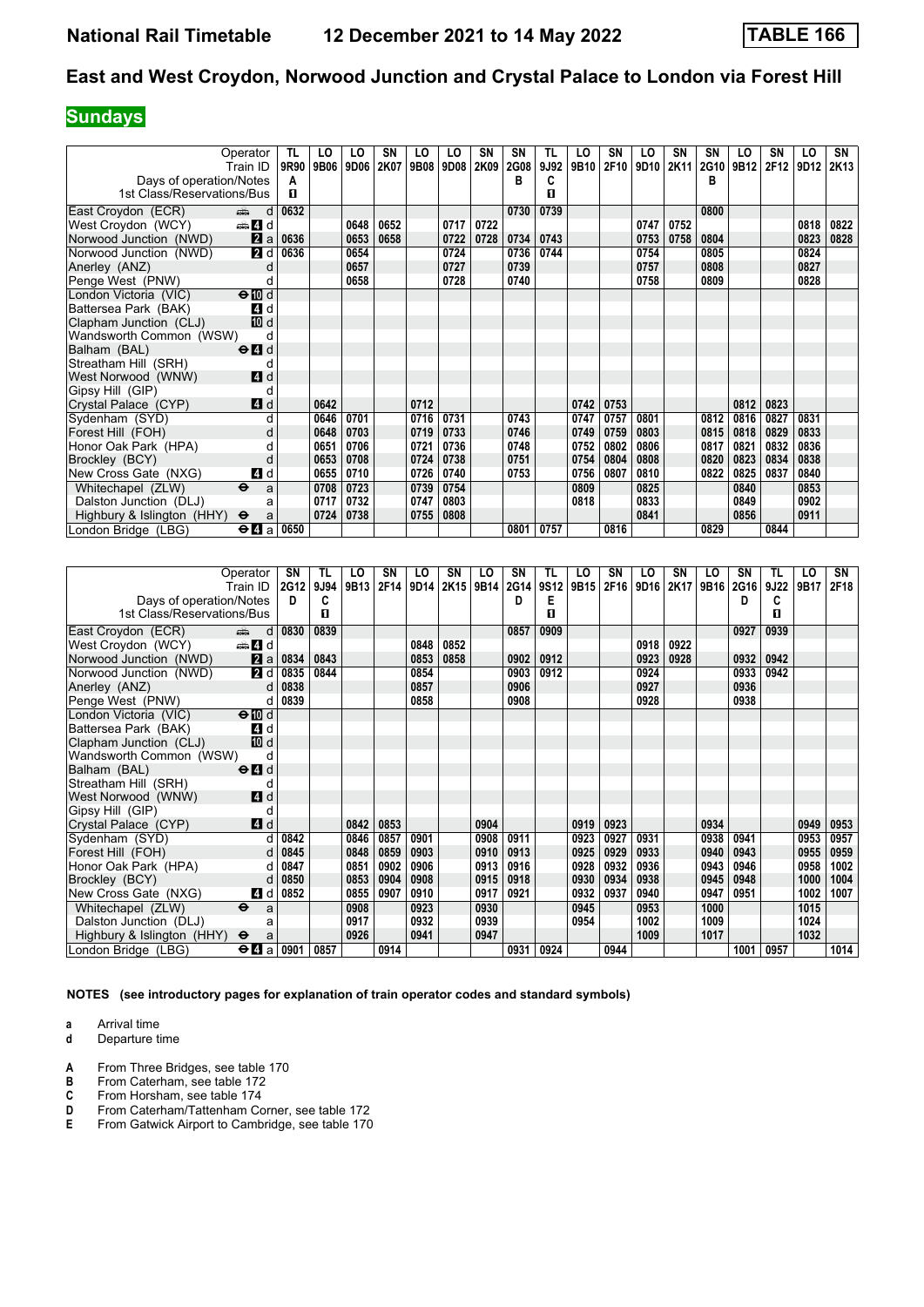# **Sundays**

|                            | Operator                                  | LO   | SΝ   | LO   | SN   | <b>TL</b> | LO   | <b>SN</b> | LO   | <b>SN</b> | LO   | SN   | TL   | LO   | SN   | LO   | SΝ   | LO   | SN          |
|----------------------------|-------------------------------------------|------|------|------|------|-----------|------|-----------|------|-----------|------|------|------|------|------|------|------|------|-------------|
|                            | Train ID ∣                                | 9D18 | 2K19 | 9B18 | 2G18 | 9S16      | 9B19 | 2F20      | 9D20 | 2K21      | 9B20 | 2G20 | 9J26 | 9B21 | 2F22 | 9D22 | 2K23 | 9B22 | <b>2G22</b> |
| Days of operation/Notes    |                                           |      |      |      | D    | F         |      |           |      |           |      | D    | C    |      |      |      |      |      | D           |
| 1st Class/Reservations/Bus |                                           |      |      |      |      | п         |      |           |      |           |      |      | п    |      |      |      |      |      |             |
| East Croydon (ECR)         | añ.<br>d                                  |      |      |      | 0957 | 1009      |      |           |      |           |      | 1027 | 1039 |      |      |      |      |      | 1057        |
| West Croydon (WCY)         | den <b>d</b>                              | 0948 | 0952 |      |      |           |      |           | 1018 | 1022      |      |      |      |      |      | 1048 | 1052 |      |             |
| Norwood Junction (NWD)     | 2a                                        | 0953 | 0958 |      | 1002 | 1012      |      |           | 1023 | 1028      |      | 1032 | 1042 |      |      | 1053 | 1058 |      | 1102        |
| Norwood Junction (NWD)     | <b>2</b> d                                | 0954 |      |      | 1003 | 1012      |      |           | 1024 |           |      | 1033 | 1042 |      |      | 1054 |      |      | 1103        |
| Anerley (ANZ)              | $\mathsf{d}$                              | 0957 |      |      | 1006 |           |      |           | 1027 |           |      | 1036 |      |      |      | 1057 |      |      | 1106        |
| Penge West (PNW)           | d                                         | 0958 |      |      | 1008 |           |      |           | 1028 |           |      | 1038 |      |      |      | 1058 |      |      | 1108        |
| London Victoria (VIC)      | $\Theta$ $\blacksquare$ d                 |      |      |      |      |           |      |           |      |           |      |      |      |      |      |      |      |      |             |
| Battersea Park (BAK)       | 4 d                                       |      |      |      |      |           |      |           |      |           |      |      |      |      |      |      |      |      |             |
| Clapham Junction (CLJ)     | <b>ID</b> d                               |      |      |      |      |           |      |           |      |           |      |      |      |      |      |      |      |      |             |
| Wandsworth Common (WSW)    | d                                         |      |      |      |      |           |      |           |      |           |      |      |      |      |      |      |      |      |             |
| Balham (BAL)               | $\Theta$ <sup><math>\Omega</math></sup> d |      |      |      |      |           |      |           |      |           |      |      |      |      |      |      |      |      |             |
| Streatham Hill (SRH)       | d                                         |      |      |      |      |           |      |           |      |           |      |      |      |      |      |      |      |      |             |
| West Norwood (WNW)         | 4d                                        |      |      |      |      |           |      |           |      |           |      |      |      |      |      |      |      |      |             |
| Gipsy Hill (GIP)           | d                                         |      |      |      |      |           |      |           |      |           |      |      |      |      |      |      |      |      |             |
| Crystal Palace (CYP)       | 4d                                        |      |      | 1004 |      |           | 1019 | 1023      |      |           | 1034 |      |      | 1049 | 1053 |      |      | 1104 |             |
| Sydenham (SYD)             | d                                         | 1001 |      | 1008 | 1011 |           | 1023 | 1027      | 1031 |           | 1038 | 1041 |      | 1053 | 1057 | 1101 |      | 1108 | 1111        |
| Forest Hill (FOH)          | d                                         | 1003 |      | 1010 | 1013 |           | 1025 | 1029      | 1033 |           | 1040 | 1043 |      | 1055 | 1059 | 1103 |      | 1110 | 1113        |
| Honor Oak Park (HPA)       | d                                         | 1006 |      | 1013 | 1016 |           | 1028 | 1032      | 1036 |           | 1043 | 1046 |      | 1058 | 1102 | 1106 |      | 1113 | 1116        |
| Brockley (BCY)             | d                                         | 1008 |      | 1015 | 1018 |           | 1030 | 1034      | 1038 |           | 1045 | 1048 |      | 1100 | 1104 | 1108 |      | 1115 | 1118        |
| New Cross Gate (NXG)       | 4 d                                       | 1010 |      | 1017 | 1021 |           | 1032 | 1037      | 1040 |           | 1047 | 1051 |      | 1102 | 1107 | 1110 |      | 1117 | 1121        |
| Whitechapel (ZLW)          | $\bullet$<br>a                            | 1023 |      | 1030 |      |           | 1045 |           | 1053 |           | 1100 |      |      | 1115 |      | 1123 |      | 1130 |             |
| Dalston Junction (DLJ)     | a                                         | 1032 |      | 1039 |      |           | 1054 |           | 1102 |           | 1109 |      |      | 1124 |      | 1132 |      | 1139 |             |
| Highbury & Islington (HHY) | $\ddot{\mathbf{e}}$<br>a                  | 1039 |      | 1047 |      |           | 1102 |           | 1109 |           | 1117 |      |      | 1132 |      | 1139 |      | 1147 |             |
| London Bridge (LBG)        | $\Theta$ <b>d</b> a                       |      |      |      | 1031 | 1024      |      | 1044      |      |           |      | 1101 | 1057 |      | 1114 |      |      |      | 1131        |

|                            | Operator                                  | TL          | LO   | SN   | LO   | SN   | LO   | SN   | TL   | TL   | LO   | SΝ   | LO   | SN   | LO   | SΝ   | TL   | LO   | SN   |
|----------------------------|-------------------------------------------|-------------|------|------|------|------|------|------|------|------|------|------|------|------|------|------|------|------|------|
|                            | Train ID.                                 | <b>9S20</b> | 9B23 | 2F24 | 9D24 | 2K25 | 9B24 | 2G24 | 9R28 | 9J30 | 9B25 | 2F26 | 9D26 | 2K27 | 9B26 | 2G26 | 9R30 | 9B27 | 2F28 |
| Days of operation/Notes    |                                           | F           |      |      |      |      |      | D    | G    | C    |      |      |      |      |      | D    | G    |      |      |
| 1st Class/Reservations/Bus |                                           | п           |      |      |      |      |      |      | п    | п    |      |      |      |      |      |      | п    |      |      |
| East Croydon (ECR)         | and d                                     | 1109        |      |      |      |      |      | 1127 | 1133 | 1139 |      |      |      |      |      | 1157 | 1203 |      |      |
| West Croydon (WCY)         | den and a                                 |             |      |      | 1118 | 1122 |      |      |      |      |      |      | 1148 | 1152 |      |      |      |      |      |
| Norwood Junction (NWD)     | 2a                                        | 1112        |      |      | 1123 | 1128 |      | 1132 | 1137 | 1142 |      |      | 1153 | 1158 |      | 1202 | 1207 |      |      |
| Norwood Junction (NWD)     | 2d                                        | 1112        |      |      | 1124 |      |      | 1133 | 1138 | 1142 |      |      | 1154 |      |      | 1203 | 1208 |      |      |
| Anerley (ANZ)              | d                                         |             |      |      | 1127 |      |      | 1136 |      |      |      |      | 1157 |      |      | 1206 |      |      |      |
| Penge West (PNW)           | d                                         |             |      |      | 1128 |      |      | 1138 |      |      |      |      | 1158 |      |      | 1208 |      |      |      |
| London Victoria (VIC)      | $\Theta$ III d                            |             |      |      |      |      |      |      |      |      |      |      |      |      |      |      |      |      |      |
| Battersea Park (BAK)       | <b>4</b> d                                |             |      |      |      |      |      |      |      |      |      |      |      |      |      |      |      |      |      |
| Clapham Junction (CLJ)     | 10 d                                      |             |      |      |      |      |      |      |      |      |      |      |      |      |      |      |      |      |      |
| Wandsworth Common (WSW)    | d                                         |             |      |      |      |      |      |      |      |      |      |      |      |      |      |      |      |      |      |
| Balham (BAL)               | $\Theta$ <sup><math>\Omega</math></sup> d |             |      |      |      |      |      |      |      |      |      |      |      |      |      |      |      |      |      |
| Streatham Hill (SRH)       | d                                         |             |      |      |      |      |      |      |      |      |      |      |      |      |      |      |      |      |      |
| West Norwood (WNW)         | 4d                                        |             |      |      |      |      |      |      |      |      |      |      |      |      |      |      |      |      |      |
| Gipsy Hill (GIP)           | d                                         |             |      |      |      |      |      |      |      |      |      |      |      |      |      |      |      |      |      |
| Crystal Palace (CYP)       | 4d                                        |             | 1119 | 1123 |      |      | 1134 |      |      |      | 1149 | 1153 |      |      | 1204 |      |      | 1219 | 1223 |
| Sydenham (SYD)             | d                                         |             | 1123 | 1127 | 1131 |      | 1138 | 1141 |      |      | 1153 | 1157 | 1201 |      | 1208 | 1211 |      | 1223 | 1227 |
| Forest Hill (FOH)          | d                                         |             | 1125 | 1129 | 1133 |      | 1140 | 1143 |      |      | 1155 | 1159 | 1203 |      | 1210 | 1213 |      | 1225 | 1229 |
| Honor Oak Park (HPA)       | d                                         |             | 1128 | 1132 | 1136 |      | 1143 | 1146 |      |      | 1158 | 1202 | 1206 |      | 1213 | 1216 |      | 1228 | 1232 |
| Brockley (BCY)             | d                                         |             | 1130 | 1134 | 1138 |      | 1145 | 1148 |      |      | 1200 | 1204 | 1208 |      | 1215 | 1218 |      | 1230 | 1234 |
| New Cross Gate (NXG)       | 4 d                                       |             | 1132 | 1137 | 1140 |      | 1147 | 1151 |      |      | 1202 | 1207 | 1210 |      | 1217 | 1221 |      | 1232 | 1237 |
| Whitechapel (ZLW)          | $\ddot{\mathbf{e}}$<br>a                  |             | 1145 |      | 1153 |      | 1200 |      |      |      | 1215 |      | 1223 |      | 1230 |      |      | 1245 |      |
| Dalston Junction (DLJ)     | a                                         |             | 1154 |      | 1202 |      | 1209 |      |      |      | 1224 |      | 1232 |      | 1239 |      |      | 1254 |      |
| Highbury & Islington (HHY) | $\ddot{\mathbf{e}}$<br>a                  |             | 1202 |      | 1209 |      | 1217 |      |      |      | 1232 |      | 1239 |      | 1247 |      |      | 1302 |      |
| London Bridge (LBG)        | $\Theta$ <b>d</b> a                       | 1124        |      | 1144 |      |      |      | 1201 | 1150 | 1157 |      | 1214 |      |      |      | 1231 | 1220 |      | 1244 |

**NOTES (see introductory pages for explanation of train operator codes and standard symbols)**

**a** Arrival time<br>**d** Departure t

- **d** Departure time
- **C** From Horsham, see table 174<br>**D** From Caterham/Tattenham Co
- **D** From Caterham/Tattenham Corner, see table 172<br>**F** From Brighton to Cambridge, see table 170
- **F** From Brighton to Cambridge, see table 170<br>**G** From Three Bridges to Bedford, see table 1
- From Three Bridges to Bedford, see table 170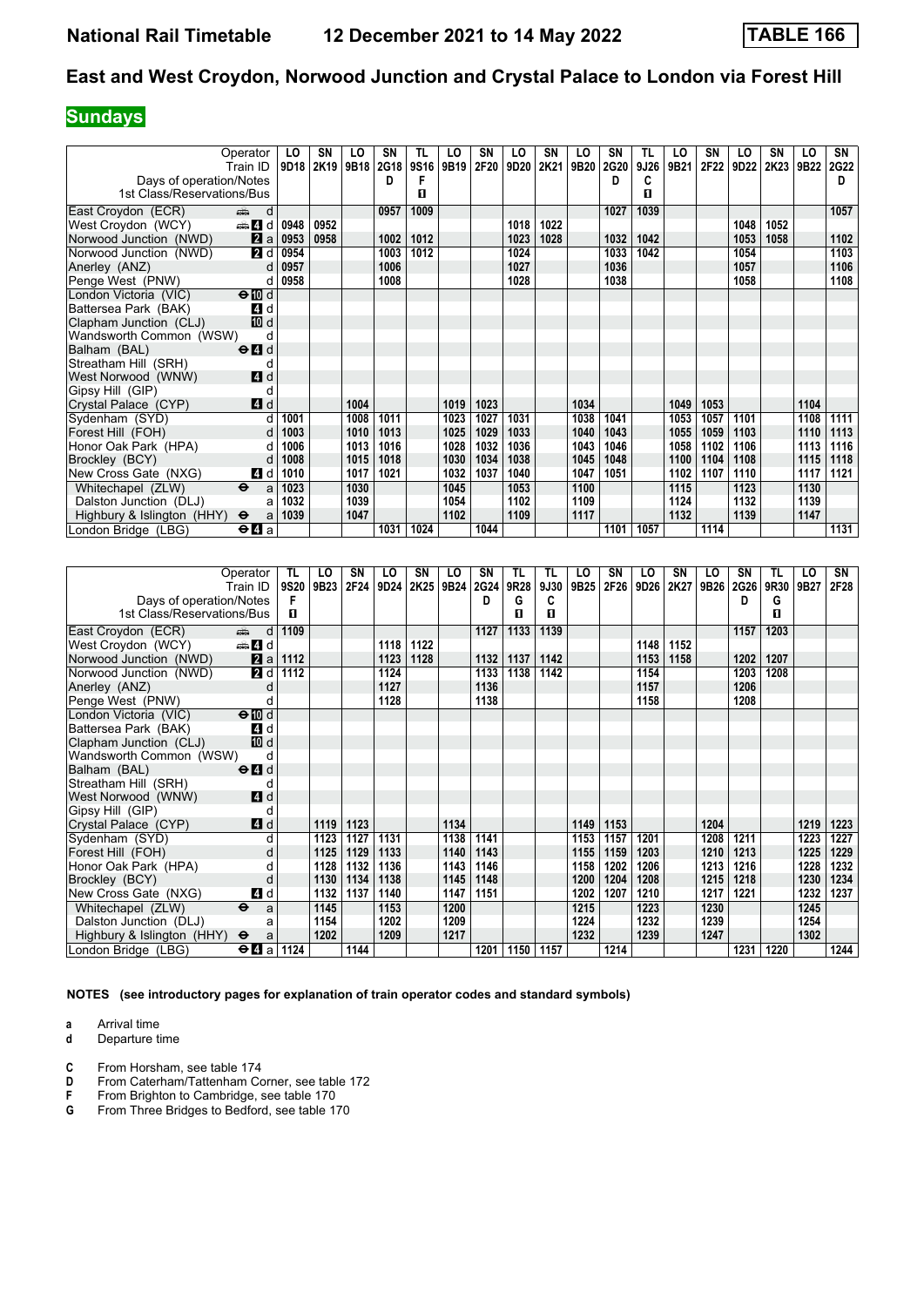## **Sundays**

|                            | Operator                                    | LO   | <b>SN</b> | LO   | SN   | TL.  | LO   | LO   | SN   | LO   | SΝ   | LO   | SN   | TL   | LO   | LO   | <b>SN</b> | LO   | SN   |
|----------------------------|---------------------------------------------|------|-----------|------|------|------|------|------|------|------|------|------|------|------|------|------|-----------|------|------|
|                            | Train ID                                    | 9D28 | 2K29      | 9B28 | 2G28 | 9R32 | 9D29 | 9B29 | 2F30 | 9D30 | 2K31 | 9B30 | 2G30 | 9R34 | 9D31 | 9B31 | 2F32      | 9D32 | 2K33 |
| Days of operation/Notes    |                                             |      |           |      | D    | G    |      |      |      |      |      |      | D    | G    |      |      |           |      |      |
| 1st Class/Reservations/Bus |                                             |      |           |      |      | п    |      |      |      |      |      |      |      | п    |      |      |           |      |      |
| East Croydon (ECR)         | dia 1<br>d                                  |      |           |      | 1227 | 1233 |      |      |      |      |      |      | 1257 | 1303 |      |      |           |      |      |
| West Croydon (WCY)         | den <b>d</b>                                | 1218 | 1222      |      |      |      | 1233 |      |      | 1248 | 1252 |      |      |      | 1303 |      |           | 1318 | 1322 |
| Norwood Junction (NWD)     | 2a                                          | 1223 | 1228      |      | 1232 | 1237 | 1238 |      |      | 1253 | 1258 |      | 1302 | 1307 | 1308 |      |           | 1323 | 1328 |
| Norwood Junction (NWD)     | <b>2</b> d                                  | 1224 |           |      | 1233 | 1238 | 1239 |      |      | 1254 |      |      | 1303 | 1308 | 1309 |      |           | 1324 |      |
| Anerley (ANZ)              | d                                           | 1227 |           |      | 1236 |      | 1242 |      |      | 1257 |      |      | 1306 |      | 1312 |      |           | 1327 |      |
| Penge West (PNW)           | d                                           | 1228 |           |      | 1238 |      | 1243 |      |      | 1258 |      |      | 1308 |      | 1313 |      |           | 1328 |      |
| London Victoria (VIC)      | $\Theta$ $\blacksquare$ d                   |      |           |      |      |      |      |      |      |      |      |      |      |      |      |      |           |      |      |
| Battersea Park (BAK)       | 4 d                                         |      |           |      |      |      |      |      |      |      |      |      |      |      |      |      |           |      |      |
| Clapham Junction (CLJ)     | 10 d                                        |      |           |      |      |      |      |      |      |      |      |      |      |      |      |      |           |      |      |
| Wandsworth Common (WSW)    | d                                           |      |           |      |      |      |      |      |      |      |      |      |      |      |      |      |           |      |      |
| Balham (BAL)               | $\Theta$ <sup><math>\Omega</math></sup> d   |      |           |      |      |      |      |      |      |      |      |      |      |      |      |      |           |      |      |
| Streatham Hill (SRH)       | d                                           |      |           |      |      |      |      |      |      |      |      |      |      |      |      |      |           |      |      |
| West Norwood (WNW)         | 4d                                          |      |           |      |      |      |      |      |      |      |      |      |      |      |      |      |           |      |      |
| Gipsy Hill (GIP)           | d                                           |      |           |      |      |      |      |      |      |      |      |      |      |      |      |      |           |      |      |
| Crystal Palace (CYP)       | 4d                                          |      |           | 1234 |      |      |      | 1249 | 1253 |      |      | 1304 |      |      |      | 1319 | 1323      |      |      |
| Sydenham (SYD)             |                                             | 1231 |           | 1238 | 1241 |      | 1246 | 1253 | 1257 | 1301 |      | 1308 | 1311 |      | 1316 | 1323 | 1327      | 1331 |      |
| Forest Hill (FOH)          |                                             | 1233 |           | 1240 | 1243 |      | 1248 | 1255 | 1259 | 1303 |      | 1310 | 1313 |      | 1318 | 1325 | 1329      | 1333 |      |
| Honor Oak Park (HPA)       | d                                           | 1236 |           | 1243 | 1246 |      | 1251 | 1258 | 1302 | 1306 |      | 1313 | 1316 |      | 1321 | 1328 | 1332      | 1336 |      |
| Brockley (BCY)             | d                                           | 1238 |           | 1245 | 1248 |      | 1253 | 1300 | 1304 | 1308 |      | 1315 | 1318 |      | 1323 | 1330 | 1334      | 1338 |      |
| New Cross Gate (NXG)       | 4 d                                         | 1240 |           | 1247 | 1251 |      | 1255 | 1302 | 1307 | 1310 |      | 1317 | 1321 |      | 1325 | 1332 | 1337      | 1340 |      |
| Whitechapel (ZLW)          | $\ddot{\mathbf{e}}$<br>a                    | 1253 |           | 1300 |      |      | 1308 | 1315 |      | 1323 |      | 1330 |      |      | 1338 | 1345 |           | 1353 |      |
| Dalston Junction (DLJ)     |                                             | 1302 |           | 1309 |      |      | 1317 | 1324 |      | 1332 |      | 1339 |      |      | 1347 | 1354 |           | 1402 |      |
| Highbury & Islington (HHY) | $\ddot{\mathbf{e}}$<br>a                    | 1309 |           | 1317 |      |      | 1324 | 1332 |      | 1339 |      | 1347 |      |      | 1354 | 1402 |           | 1409 |      |
| London Bridge (LBG)        | $\Theta$ <b><math>\blacksquare</math></b> a |      |           |      | 1301 | 1250 |      |      | 1314 |      |      |      | 1331 | 1320 |      |      | 1344      |      |      |

|                            | Operator                                                                                                                                                                                                                            | LO   | <b>SN</b>   | TL   | LO   | LO   | SN   | LO   | SN   | LO   | SN   | TL   | LO   | LO   | SN   | LO   | SΝ   | LO   | SN   |
|----------------------------|-------------------------------------------------------------------------------------------------------------------------------------------------------------------------------------------------------------------------------------|------|-------------|------|------|------|------|------|------|------|------|------|------|------|------|------|------|------|------|
|                            | Train ID                                                                                                                                                                                                                            | 9B32 | <b>2G32</b> | 9R36 | 9D33 | 9B33 | 2F34 | 9D34 | 2K35 | 9B34 | 2G34 | 9R38 | 9D35 | 9B35 | 2F36 | 9D36 | 2K37 | 9B36 | 2G36 |
| Days of operation/Notes    |                                                                                                                                                                                                                                     |      | D           | G    |      |      |      |      |      |      | D    | G    |      |      |      |      |      |      | n    |
| 1st Class/Reservations/Bus |                                                                                                                                                                                                                                     |      |             | п    |      |      |      |      |      |      |      | п    |      |      |      |      |      |      |      |
| East Croydon (ECR)         | d<br>and the second second second second second second second second second second second second second second second second second second second second second second second second second second second second second second seco |      | 1327        | 1333 |      |      |      |      |      |      | 1357 | 1403 |      |      |      |      |      |      | 1427 |
| West Croydon (WCY)         | den and d                                                                                                                                                                                                                           |      |             |      | 1333 |      |      | 1348 | 1352 |      |      |      | 1403 |      |      | 1418 | 1422 |      |      |
| Norwood Junction (NWD)     | 2a                                                                                                                                                                                                                                  |      | 1332        | 1337 | 1338 |      |      | 1353 | 1358 |      | 1402 | 1407 | 1408 |      |      | 1423 | 1428 |      | 1432 |
| Norwood Junction (NWD)     | 2d                                                                                                                                                                                                                                  |      | 1333        | 1338 | 1339 |      |      | 1354 |      |      | 1403 | 1408 | 1409 |      |      | 1424 |      |      | 1433 |
| Anerley (ANZ)              | d                                                                                                                                                                                                                                   |      | 1336        |      | 1342 |      |      | 1357 |      |      | 1406 |      | 1412 |      |      | 1427 |      |      | 1436 |
| Penge West (PNW)           | d                                                                                                                                                                                                                                   |      | 1338        |      | 1343 |      |      | 1358 |      |      | 1408 |      | 1413 |      |      | 1428 |      |      | 1438 |
| London Victoria (VIC)      | $\Theta$ $\blacksquare$ d                                                                                                                                                                                                           |      |             |      |      |      |      |      |      |      |      |      |      |      |      |      |      |      |      |
| Battersea Park (BAK)       | 4 d                                                                                                                                                                                                                                 |      |             |      |      |      |      |      |      |      |      |      |      |      |      |      |      |      |      |
| Clapham Junction (CLJ)     | 10 d                                                                                                                                                                                                                                |      |             |      |      |      |      |      |      |      |      |      |      |      |      |      |      |      |      |
| Wandsworth Common (WSW)    | d                                                                                                                                                                                                                                   |      |             |      |      |      |      |      |      |      |      |      |      |      |      |      |      |      |      |
| Balham (BAL)               | $\Theta$ <sup><math>\blacksquare</math> d</sup>                                                                                                                                                                                     |      |             |      |      |      |      |      |      |      |      |      |      |      |      |      |      |      |      |
| Streatham Hill (SRH)       | d                                                                                                                                                                                                                                   |      |             |      |      |      |      |      |      |      |      |      |      |      |      |      |      |      |      |
| West Norwood (WNW)         | 4d                                                                                                                                                                                                                                  |      |             |      |      |      |      |      |      |      |      |      |      |      |      |      |      |      |      |
| Gipsy Hill (GIP)           | d                                                                                                                                                                                                                                   |      |             |      |      |      |      |      |      |      |      |      |      |      |      |      |      |      |      |
| Crystal Palace (CYP)       | 4 d                                                                                                                                                                                                                                 | 1334 |             |      |      | 1349 | 1353 |      |      | 1404 |      |      |      | 1419 | 1423 |      |      | 1434 |      |
| Sydenham (SYD)             | d                                                                                                                                                                                                                                   | 1338 | 1341        |      | 1346 | 1353 | 1357 | 1401 |      | 1408 | 1411 |      | 1416 | 1423 | 1427 | 1431 |      | 1438 | 1441 |
| Forest Hill (FOH)          | d                                                                                                                                                                                                                                   | 1340 | 1343        |      | 1348 | 1355 | 1359 | 1403 |      | 1410 | 1413 |      | 1418 | 1425 | 1429 | 1433 |      | 1440 | 1443 |
| Honor Oak Park (HPA)       | d                                                                                                                                                                                                                                   | 1343 | 1346        |      | 1351 | 1358 | 1402 | 1406 |      | 1413 | 1416 |      | 1421 | 1428 | 1432 | 1436 |      | 1443 | 1446 |
| Brockley (BCY)             | d                                                                                                                                                                                                                                   | 1345 | 1348        |      | 1353 | 1400 | 1404 | 1408 |      | 1415 | 1418 |      | 1423 | 1430 | 1434 | 1438 |      | 1445 | 1448 |
| New Cross Gate (NXG)       | 4 d                                                                                                                                                                                                                                 | 1347 | 1351        |      | 1355 | 1402 | 1407 | 1410 |      | 1417 | 1421 |      | 1425 | 1432 | 1437 | 1440 |      | 1447 | 1451 |
| Whitechapel (ZLW)          | $\ddot{\mathbf{e}}$<br>a                                                                                                                                                                                                            | 1400 |             |      | 1408 | 1415 |      | 1423 |      | 1430 |      |      | 1438 | 1445 |      | 1453 |      | 1500 |      |
| Dalston Junction (DLJ)     | a                                                                                                                                                                                                                                   | 1409 |             |      | 1417 | 1424 |      | 1432 |      | 1439 |      |      | 1447 | 1454 |      | 1502 |      | 1509 |      |
| Highbury & Islington (HHY) | $\ddot{\mathbf{e}}$<br>a                                                                                                                                                                                                            | 1417 |             |      | 1424 | 1432 |      | 1439 |      | 1447 |      |      | 1454 | 1502 |      | 1509 |      | 1517 |      |
| London Bridge (LBG)        | $\Theta$ <b><math>\blacksquare</math></b> a                                                                                                                                                                                         |      | 1401        | 1350 |      |      | 1414 |      |      |      | 1431 | 1420 |      |      | 1444 |      |      |      | 1501 |

**NOTES (see introductory pages for explanation of train operator codes and standard symbols)**

**a** Arrival time<br>**d** Departure t

- **D** From Caterham/Tattenham Corner, see table 172<br>**G** From Three Bridges to Bedford, see table 170
- **\*** From Three Bridges to Bedford see table 17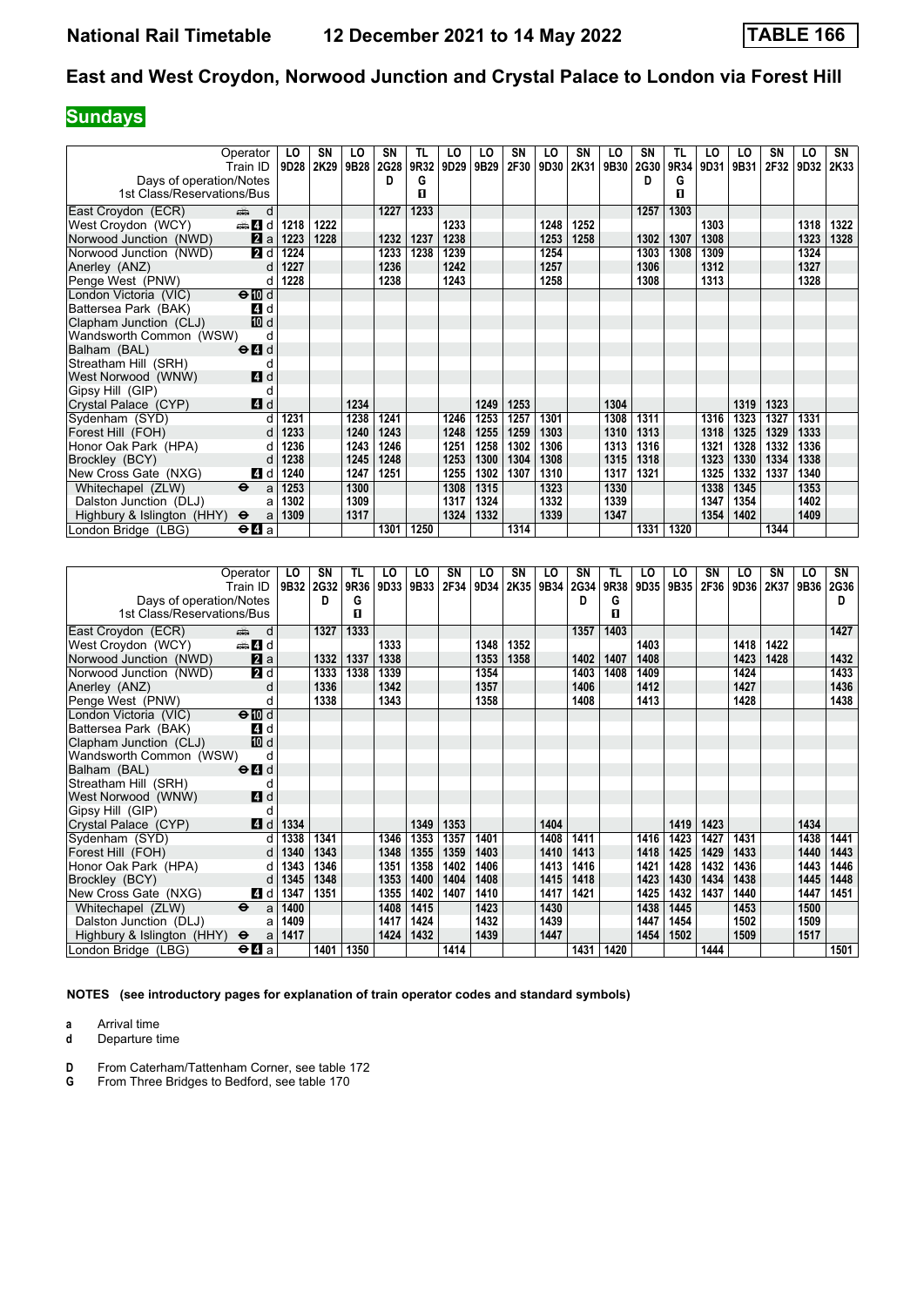## **Sundays**

|                            | Operator                                    | TL   | LO   | LO   | SN   | LO   | SN   | LO   | SN          | TL   | LO   | LO   | SΝ   | LO   | SN   | LO          | SN   | TL   | LO.  |
|----------------------------|---------------------------------------------|------|------|------|------|------|------|------|-------------|------|------|------|------|------|------|-------------|------|------|------|
|                            | Train ID                                    | 9R40 | 9D37 | 9B37 | 2F38 | 9D38 | 2K39 | 9B38 | <b>2G38</b> | 9R42 | 9D39 | 9B39 | 2F40 | 9D40 | 2K41 | <b>9B40</b> | 2G40 | 9R44 | 9D41 |
| Days of operation/Notes    |                                             | G    |      |      |      |      |      |      | Đ           | G    |      |      |      |      |      |             | D    | G    |      |
| 1st Class/Reservations/Bus |                                             | п    |      |      |      |      |      |      |             | п    |      |      |      |      |      |             |      | п    |      |
| East Croydon (ECR)         | d<br>din 1                                  | 1433 |      |      |      |      |      |      | 1457        | 1503 |      |      |      |      |      |             | 1527 | 1533 |      |
| West Croydon (WCY)         | den and a                                   |      | 1433 |      |      | 1448 | 1452 |      |             |      | 1503 |      |      | 1518 | 1522 |             |      |      | 1533 |
| Norwood Junction (NWD)     | $\mathbf{a}$ a                              | 1437 | 1438 |      |      | 1453 | 1458 |      | 1502        | 1507 | 1508 |      |      | 1523 | 1528 |             | 1532 | 1537 | 1538 |
| Norwood Junction (NWD)     | 2d                                          | 1438 | 1439 |      |      | 1454 |      |      | 1503        | 1508 | 1509 |      |      | 1524 |      |             | 1533 | 1538 | 1539 |
| Anerley (ANZ)              | d                                           |      | 1442 |      |      | 1457 |      |      | 1506        |      | 1512 |      |      | 1527 |      |             | 1536 |      | 1542 |
| Penge West (PNW)           | d                                           |      | 1443 |      |      | 1458 |      |      | 1508        |      | 1513 |      |      | 1528 |      |             | 1538 |      | 1543 |
| London Victoria (VIC)      | $\Theta$ $\overline{w}$ d                   |      |      |      |      |      |      |      |             |      |      |      |      |      |      |             |      |      |      |
| Battersea Park (BAK)       | 4 d                                         |      |      |      |      |      |      |      |             |      |      |      |      |      |      |             |      |      |      |
| Clapham Junction (CLJ)     | <b>ID</b> d                                 |      |      |      |      |      |      |      |             |      |      |      |      |      |      |             |      |      |      |
| Wandsworth Common (WSW)    | d                                           |      |      |      |      |      |      |      |             |      |      |      |      |      |      |             |      |      |      |
| Balham (BAL)               | $\Theta$ <sup><math>\Omega</math></sup> d   |      |      |      |      |      |      |      |             |      |      |      |      |      |      |             |      |      |      |
| Streatham Hill (SRH)       | d                                           |      |      |      |      |      |      |      |             |      |      |      |      |      |      |             |      |      |      |
| West Norwood (WNW)         | 4d                                          |      |      |      |      |      |      |      |             |      |      |      |      |      |      |             |      |      |      |
| Gipsy Hill (GIP)           | d                                           |      |      |      |      |      |      |      |             |      |      |      |      |      |      |             |      |      |      |
| Crystal Palace (CYP)       | 4d                                          |      |      | 1449 | 1453 |      |      | 1504 |             |      |      | 1519 | 1523 |      |      | 1534        |      |      |      |
| Sydenham (SYD)             | d                                           |      | 1446 | 1453 | 1457 | 1501 |      | 1508 | 1511        |      | 1516 | 1523 | 1527 | 1531 |      | 1538        | 1541 |      | 1546 |
| Forest Hill (FOH)          |                                             |      | 1448 | 1455 | 1459 | 1503 |      | 1510 | 1513        |      | 1518 | 1525 | 1529 | 1533 |      | 1540        | 1543 |      | 1548 |
| Honor Oak Park (HPA)       | d                                           |      | 1451 | 1458 | 1502 | 1506 |      | 1513 | 1516        |      | 1521 | 1528 | 1532 | 1536 |      | 1543        | 1546 |      | 1551 |
| Brockley (BCY)             | d                                           |      | 1453 | 1500 | 1504 | 1508 |      | 1515 | 1518        |      | 1523 | 1530 | 1534 | 1538 |      | 1545        | 1548 |      | 1553 |
| New Cross Gate (NXG)       | 4 d                                         |      | 1455 | 1502 | 1507 | 1510 |      | 1517 | 1521        |      | 1525 | 1532 | 1537 | 1540 |      | 1547        | 1551 |      | 1555 |
| Whitechapel (ZLW)          | $\ddot{\boldsymbol{\Theta}}$<br>a           |      | 1508 | 1515 |      | 1523 |      | 1530 |             |      | 1538 | 1545 |      | 1553 |      | 1600        |      |      | 1608 |
| Dalston Junction (DLJ)     | a                                           |      | 1517 | 1524 |      | 1532 |      | 1539 |             |      | 1547 | 1554 |      | 1602 |      | 1609        |      |      | 1617 |
| Highbury & Islington (HHY) | $\ddot{\mathbf{e}}$<br>a                    |      | 1524 | 1532 |      | 1539 |      | 1547 |             |      | 1554 | 1602 |      | 1609 |      | 1617        |      |      | 1624 |
| London Bridge (LBG)        | $\Theta$ <b><math>\blacksquare</math></b> a | 1450 |      |      | 1514 |      |      |      | 1531        | 1520 |      |      | 1544 |      |      |             | 1601 | 1550 |      |

|                            | Operator                                    | LO   | SN   | LO   | SN   | LO   | SN   | TL   | LO   | LO   | <b>SN</b> | LO   | SΝ   | LO   | SΝ   | TL   | LO   | LO   | SN   |
|----------------------------|---------------------------------------------|------|------|------|------|------|------|------|------|------|-----------|------|------|------|------|------|------|------|------|
|                            | Train ID                                    | 9B41 | 2F42 | 9D42 | 2K43 | 9B42 | 2G42 | 9R46 | 9D43 | 9B43 | 2F44      | 9D44 | 2K45 | 9B44 | 2G44 | 9R48 | 9D45 | 9B45 | 2F46 |
| Days of operation/Notes    |                                             |      |      |      |      |      | D    | G    |      |      |           |      |      |      | D    | G    |      |      |      |
| 1st Class/Reservations/Bus |                                             |      |      |      |      |      |      | п    |      |      |           |      |      |      |      | п    |      |      |      |
| East Croydon (ECR)         | d<br>ی ہے                                   |      |      |      |      |      | 1557 | 1603 |      |      |           |      |      |      | 1627 | 1633 |      |      |      |
| West Croydon (WCY)         | den and a                                   |      |      | 1548 | 1552 |      |      |      | 1603 |      |           | 1618 | 1622 |      |      |      | 1633 |      |      |
| Norwood Junction (NWD)     | <b>Z</b> a                                  |      |      | 1553 | 1558 |      | 1602 | 1607 | 1608 |      |           | 1623 | 1628 |      | 1632 | 1637 | 1638 |      |      |
| Norwood Junction (NWD)     | $\overline{a}$ d                            |      |      | 1554 |      |      | 1603 | 1608 | 1609 |      |           | 1624 |      |      | 1633 | 1638 | 1639 |      |      |
| Anerley (ANZ)              | d                                           |      |      | 1557 |      |      | 1606 |      | 1612 |      |           | 1627 |      |      | 1636 |      | 1642 |      |      |
| Penge West (PNW)           | d                                           |      |      | 1558 |      |      | 1608 |      | 1613 |      |           | 1628 |      |      | 1638 |      | 1643 |      |      |
| London Victoria (VIC)      | $\Theta$ III d                              |      |      |      |      |      |      |      |      |      |           |      |      |      |      |      |      |      |      |
| Battersea Park (BAK)       | 4 d                                         |      |      |      |      |      |      |      |      |      |           |      |      |      |      |      |      |      |      |
| Clapham Junction (CLJ)     | <b>TO</b> d                                 |      |      |      |      |      |      |      |      |      |           |      |      |      |      |      |      |      |      |
| Wandsworth Common (WSW)    | d                                           |      |      |      |      |      |      |      |      |      |           |      |      |      |      |      |      |      |      |
| Balham (BAL)               | $\Theta$ <sup><math>\Omega</math></sup> d   |      |      |      |      |      |      |      |      |      |           |      |      |      |      |      |      |      |      |
| Streatham Hill (SRH)       | d                                           |      |      |      |      |      |      |      |      |      |           |      |      |      |      |      |      |      |      |
| West Norwood (WNW)         | 4d                                          |      |      |      |      |      |      |      |      |      |           |      |      |      |      |      |      |      |      |
| Gipsy Hill (GIP)           | d                                           |      |      |      |      |      |      |      |      |      |           |      |      |      |      |      |      |      |      |
| Crystal Palace (CYP)       | 4d                                          | 1549 | 1553 |      |      | 1604 |      |      |      | 1619 | 1623      |      |      | 1634 |      |      |      | 1649 | 1653 |
| Sydenham (SYD)             | d                                           | 1553 | 1557 | 1601 |      | 1608 | 1611 |      | 1616 | 1623 | 1627      | 1631 |      | 1638 | 1641 |      | 1646 | 1653 | 1657 |
| Forest Hill (FOH)          | d                                           | 1555 | 1559 | 1603 |      | 1610 | 1613 |      | 1618 | 1625 | 1629      | 1633 |      | 1640 | 1643 |      | 1648 | 1655 | 1659 |
| Honor Oak Park (HPA)       | d                                           | 1558 | 1602 | 1606 |      | 1613 | 1616 |      | 1621 | 1628 | 1632      | 1636 |      | 1643 | 1646 |      | 1651 | 1658 | 1702 |
| Brockley (BCY)             | d                                           | 1600 | 1604 | 1608 |      | 1615 | 1618 |      | 1623 | 1630 | 1634      | 1638 |      | 1645 | 1648 |      | 1653 | 1700 | 1704 |
| New Cross Gate (NXG)       | 4 d                                         | 1602 | 1607 | 1610 |      | 1617 | 1621 |      | 1625 | 1632 | 1637      | 1640 |      | 1647 | 1651 |      | 1655 | 1702 | 1707 |
| Whitechapel (ZLW)          | $\ddot{\mathbf{e}}$<br>a                    | 1615 |      | 1623 |      | 1630 |      |      | 1638 | 1645 |           | 1653 |      | 1700 |      |      | 1708 | 1715 |      |
| Dalston Junction (DLJ)     | a                                           | 1624 |      | 1632 |      | 1639 |      |      | 1647 | 1654 |           | 1702 |      | 1709 |      |      | 1717 | 1724 |      |
| Highbury & Islington (HHY) | $\Theta$<br>a                               | 1632 |      | 1639 |      | 1647 |      |      | 1654 | 1702 |           | 1709 |      | 1717 |      |      | 1724 | 1732 |      |
| London Bridge (LBG)        | $\Theta$ <b><math>\blacksquare</math></b> a |      | 1614 |      |      |      | 1631 | 1620 |      |      | 1644      |      |      |      | 1701 | 1650 |      |      | 1714 |

**NOTES (see introductory pages for explanation of train operator codes and standard symbols)**

**a** Arrival time<br>**d** Departure t

- **D** From Caterham/Tattenham Corner, see table 172<br>**G** From Three Bridges to Bedford, see table 170
- **\*** From Three Bridges to Bedford see table 17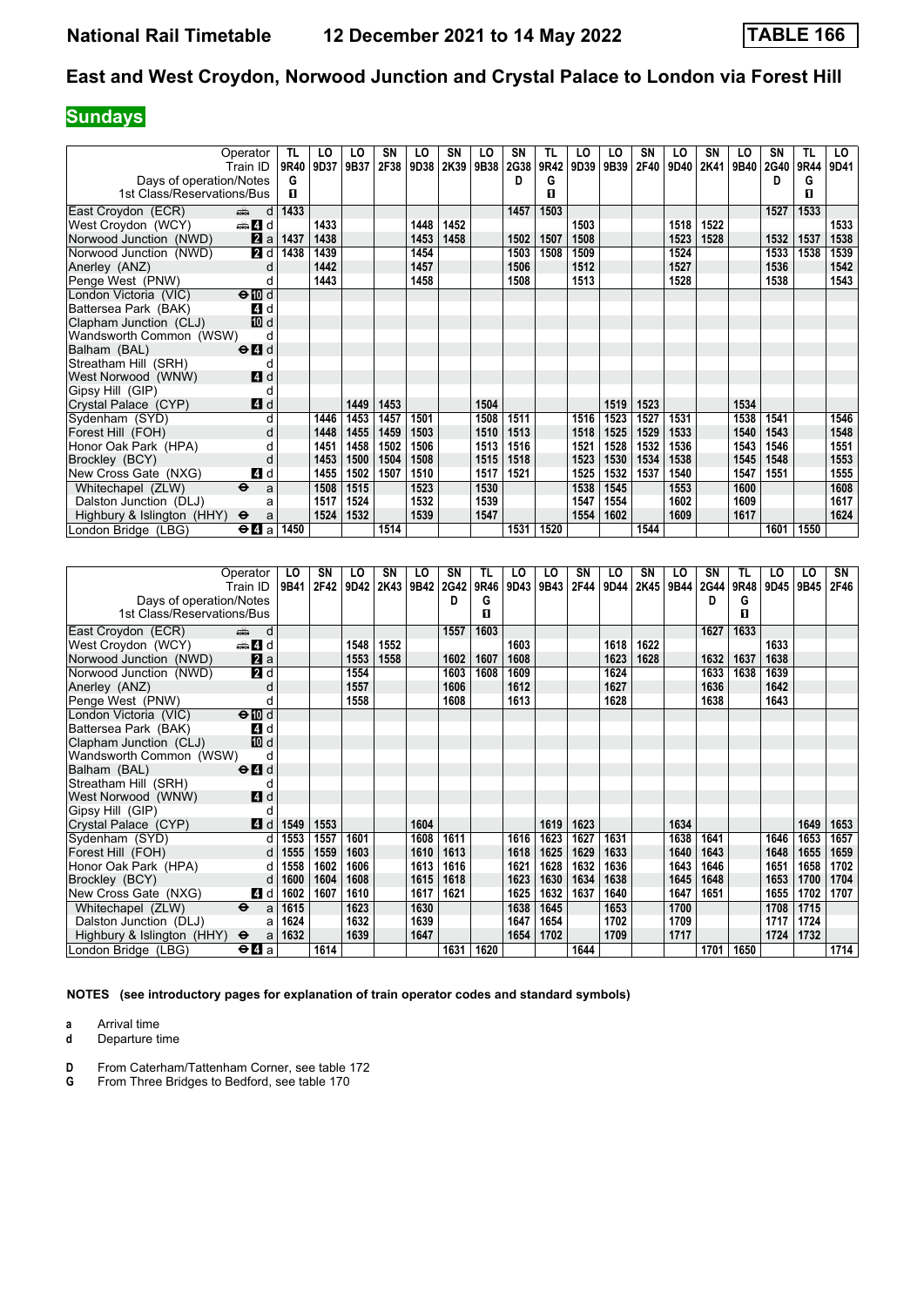# **Sundays**

|                            | Operator                                  | LO   | SN   | LO   | SN   | TL   | LO   | LO   | SN   | LO   | SN   | LO   | SΝ   | TL   | LO   | LO   | SΝ          | LO               | SN   |
|----------------------------|-------------------------------------------|------|------|------|------|------|------|------|------|------|------|------|------|------|------|------|-------------|------------------|------|
|                            | Train ID                                  | 9D46 | 2K47 | 9B46 | 2G46 | 9R50 | 9D47 | 9B47 | 2F48 | 9D48 | 2K49 | 9B48 | 2G48 | 9R52 | 9D49 | 9B49 | <b>2F50</b> | 9D <sub>50</sub> | 2K51 |
| Days of operation/Notes    |                                           |      |      |      | D    | G    |      |      |      |      |      |      | D    | G    |      |      |             |                  |      |
| 1st Class/Reservations/Bus |                                           |      |      |      |      | п    |      |      |      |      |      |      |      | п    |      |      |             |                  |      |
| East Croydon (ECR)         | din 1<br>d                                |      |      |      | 1657 | 1703 |      |      |      |      |      |      | 1727 | 1733 |      |      |             |                  |      |
| West Croydon (WCY)         | den <b>Z</b> id                           | 1648 | 1652 |      |      |      | 1703 |      |      | 1718 | 1722 |      |      |      | 1733 |      |             | 1748             | 1752 |
| Norwood Junction (NWD)     | 2a                                        | 1653 | 1658 |      | 1702 | 1707 | 1708 |      |      | 1723 | 1728 |      | 1732 | 1737 | 1738 |      |             | 1753             | 1758 |
| Norwood Junction (NWD)     | <b>2</b> d                                | 1654 |      |      | 1703 | 1708 | 1709 |      |      | 1724 |      |      | 1733 | 1738 | 1739 |      |             | 1754             |      |
| Anerley (ANZ)              | d                                         | 1657 |      |      | 1706 |      | 1712 |      |      | 1727 |      |      | 1736 |      | 1742 |      |             | 1757             |      |
| Penge West (PNW)           | d                                         | 1658 |      |      | 1708 |      | 1713 |      |      | 1728 |      |      | 1738 |      | 1743 |      |             | 1758             |      |
| London Victoria (VIC)      | $\Theta$ $\blacksquare$ d                 |      |      |      |      |      |      |      |      |      |      |      |      |      |      |      |             |                  |      |
| Battersea Park (BAK)       | 4 d                                       |      |      |      |      |      |      |      |      |      |      |      |      |      |      |      |             |                  |      |
| Clapham Junction (CLJ)     | 10 d                                      |      |      |      |      |      |      |      |      |      |      |      |      |      |      |      |             |                  |      |
| Wandsworth Common (WSW)    | d                                         |      |      |      |      |      |      |      |      |      |      |      |      |      |      |      |             |                  |      |
| Balham (BAL)               | $\Theta$ <sup><math>\Omega</math></sup> d |      |      |      |      |      |      |      |      |      |      |      |      |      |      |      |             |                  |      |
| Streatham Hill (SRH)       | d                                         |      |      |      |      |      |      |      |      |      |      |      |      |      |      |      |             |                  |      |
| West Norwood (WNW)         | 4 d                                       |      |      |      |      |      |      |      |      |      |      |      |      |      |      |      |             |                  |      |
| Gipsy Hill (GIP)           | d                                         |      |      |      |      |      |      |      |      |      |      |      |      |      |      |      |             |                  |      |
| Crystal Palace (CYP)       | 4d                                        |      |      | 1704 |      |      |      | 1719 | 1723 |      |      | 1734 |      |      |      | 1749 | 1753        |                  |      |
| Sydenham (SYD)             |                                           | 1701 |      | 1708 | 1711 |      | 1716 | 1723 | 1727 | 1731 |      | 1738 | 1741 |      | 1746 | 1753 | 1757        | 1801             |      |
| Forest Hill (FOH)          |                                           | 1703 |      | 1710 | 1713 |      | 1718 | 1725 | 1729 | 1733 |      | 1740 | 1743 |      | 1748 | 1755 | 1759        | 1803             |      |
| Honor Oak Park (HPA)       | d                                         | 1706 |      | 1713 | 1716 |      | 1721 | 1728 | 1732 | 1736 |      | 1743 | 1746 |      | 1751 | 1758 | 1802        | 1806             |      |
| Brockley (BCY)             | d                                         | 1708 |      | 1715 | 1718 |      | 1723 | 1730 | 1734 | 1738 |      | 1745 | 1748 |      | 1753 | 1800 | 1804        | 1808             |      |
| New Cross Gate (NXG)       | 4 d                                       | 1710 |      | 1717 | 1721 |      | 1725 | 1732 | 1737 | 1740 |      | 1747 | 1751 |      | 1755 | 1802 | 1807        | 1810             |      |
| Whitechapel (ZLW)          | $\ddot{\mathbf{e}}$<br>a                  | 1723 |      | 1730 |      |      | 1738 | 1745 |      | 1753 |      | 1800 |      |      | 1808 | 1815 |             | 1823             |      |
| Dalston Junction (DLJ)     |                                           | 1732 |      | 1739 |      |      | 1747 | 1754 |      | 1802 |      | 1809 |      |      | 1817 | 1824 |             | 1832             |      |
| Highbury & Islington (HHY) | $\ddot{\mathbf{e}}$<br>a                  | 1739 |      | 1747 |      |      | 1754 | 1802 |      | 1809 |      | 1817 |      |      | 1824 | 1832 |             | 1839             |      |
| London Bridge (LBG)        | $\Theta$ <b>d</b> a                       |      |      |      | 1731 | 1720 |      |      | 1744 |      |      |      | 1801 | 1750 |      |      | 1814        |                  |      |

|                            | Operator                                                                                                                                                                                                                            | LO   | SN          | TL   | LO   | LO   | SN   | LO               | SN   | LO   | <b>SN</b> | TL   | LO   | LO   | SΝ   | LO   | SΝ   | LO   | SN          |
|----------------------------|-------------------------------------------------------------------------------------------------------------------------------------------------------------------------------------------------------------------------------------|------|-------------|------|------|------|------|------------------|------|------|-----------|------|------|------|------|------|------|------|-------------|
|                            | Train ID                                                                                                                                                                                                                            | 9B50 | <b>2G50</b> | 9R54 | 9D51 | 9B51 | 2F52 | 9D <sub>52</sub> | 2K53 | 9B52 | 2G52      | 9R56 | 9D53 | 9B53 | 2F54 | 9D54 | 2K55 | 9B54 | <b>2G54</b> |
| Days of operation/Notes    |                                                                                                                                                                                                                                     |      | D           | G    |      |      |      |                  |      |      | D         | G    |      |      |      |      |      |      | D           |
| 1st Class/Reservations/Bus |                                                                                                                                                                                                                                     |      |             | п    |      |      |      |                  |      |      |           | п    |      |      |      |      |      |      |             |
| East Croydon (ECR)         | d<br>and the second second second second second second second second second second second second second second second second second second second second second second second second second second second second second second seco |      | 1757        | 1803 |      |      |      |                  |      |      | 1827      | 1833 |      |      |      |      |      |      | 1857        |
| West Croydon (WCY)         | den and d                                                                                                                                                                                                                           |      |             |      | 1803 |      |      | 1818             | 1822 |      |           |      | 1833 |      |      | 1848 | 1852 |      |             |
| Norwood Junction (NWD)     | 2a                                                                                                                                                                                                                                  |      | 1802        | 1807 | 1808 |      |      | 1823             | 1828 |      | 1832      | 1837 | 1838 |      |      | 1853 | 1858 |      | 1902        |
| Norwood Junction (NWD)     | 2d                                                                                                                                                                                                                                  |      | 1803        | 1808 | 1809 |      |      | 1824             |      |      | 1833      | 1838 | 1839 |      |      | 1854 |      |      | 1903        |
| Anerley (ANZ)              | d                                                                                                                                                                                                                                   |      | 1806        |      | 1812 |      |      | 1827             |      |      | 1836      |      | 1842 |      |      | 1857 |      |      | 1906        |
| Penge West (PNW)           | d                                                                                                                                                                                                                                   |      | 1808        |      | 1813 |      |      | 1828             |      |      | 1838      |      | 1843 |      |      | 1858 |      |      | 1908        |
| London Victoria (VIC)      | $\Theta$ $\blacksquare$ d                                                                                                                                                                                                           |      |             |      |      |      |      |                  |      |      |           |      |      |      |      |      |      |      |             |
| Battersea Park (BAK)       | 4 d                                                                                                                                                                                                                                 |      |             |      |      |      |      |                  |      |      |           |      |      |      |      |      |      |      |             |
| Clapham Junction (CLJ)     | 10 d                                                                                                                                                                                                                                |      |             |      |      |      |      |                  |      |      |           |      |      |      |      |      |      |      |             |
| Wandsworth Common (WSW)    | d                                                                                                                                                                                                                                   |      |             |      |      |      |      |                  |      |      |           |      |      |      |      |      |      |      |             |
| Balham (BAL)               | $\Theta$ <sup><math>\blacksquare</math> d</sup>                                                                                                                                                                                     |      |             |      |      |      |      |                  |      |      |           |      |      |      |      |      |      |      |             |
| Streatham Hill (SRH)       | d                                                                                                                                                                                                                                   |      |             |      |      |      |      |                  |      |      |           |      |      |      |      |      |      |      |             |
| West Norwood (WNW)         | 4d                                                                                                                                                                                                                                  |      |             |      |      |      |      |                  |      |      |           |      |      |      |      |      |      |      |             |
| Gipsy Hill (GIP)           | d                                                                                                                                                                                                                                   |      |             |      |      |      |      |                  |      |      |           |      |      |      |      |      |      |      |             |
| Crystal Palace (CYP)       | 4d                                                                                                                                                                                                                                  | 1804 |             |      |      | 1819 | 1823 |                  |      | 1834 |           |      |      | 1849 | 1853 |      |      | 1904 |             |
| Sydenham (SYD)             | d                                                                                                                                                                                                                                   | 1808 | 1811        |      | 1816 | 1823 | 1827 | 1831             |      | 1838 | 1841      |      | 1846 | 1853 | 1857 | 1901 |      | 1908 | 1911        |
| Forest Hill (FOH)          | d                                                                                                                                                                                                                                   | 1810 | 1813        |      | 1818 | 1825 | 1829 | 1833             |      | 1840 | 1843      |      | 1848 | 1855 | 1859 | 1903 |      | 1910 | 1913        |
| Honor Oak Park (HPA)       | d                                                                                                                                                                                                                                   | 1813 | 1816        |      | 1821 | 1828 | 1832 | 1836             |      | 1843 | 1846      |      | 1851 | 1858 | 1902 | 1906 |      | 1913 | 1916        |
| Brockley (BCY)             | d                                                                                                                                                                                                                                   | 1815 | 1818        |      | 1823 | 1830 | 1834 | 1838             |      | 1845 | 1848      |      | 1853 | 1900 | 1904 | 1908 |      | 1915 | 1918        |
| New Cross Gate (NXG)       | 4 d                                                                                                                                                                                                                                 | 1817 | 1821        |      | 1825 | 1832 | 1837 | 1840             |      | 1847 | 1851      |      | 1855 | 1902 | 1907 | 1910 |      | 1917 | 1921        |
| Whitechapel (ZLW)          | $\ddot{\mathbf{e}}$<br>a                                                                                                                                                                                                            | 1830 |             |      | 1838 | 1845 |      | 1853             |      | 1900 |           |      | 1908 | 1915 |      | 1923 |      | 1930 |             |
| Dalston Junction (DLJ)     | a                                                                                                                                                                                                                                   | 1839 |             |      | 1847 | 1854 |      | 1902             |      | 1909 |           |      | 1917 | 1924 |      | 1932 |      | 1939 |             |
| Highbury & Islington (HHY) | $\ddot{\mathbf{e}}$<br>a                                                                                                                                                                                                            | 1847 |             |      | 1854 | 1902 |      | 1909             |      | 1917 |           |      | 1924 | 1932 |      | 1939 |      | 1947 |             |
| London Bridge (LBG)        | $\Theta$ <b><math>\blacksquare</math></b> a                                                                                                                                                                                         |      | 1831        | 1820 |      |      | 1844 |                  |      |      | 1901      | 1850 |      |      | 1914 |      |      |      | 1931        |

**NOTES (see introductory pages for explanation of train operator codes and standard symbols)**

**a** Arrival time<br>**d** Departure t

- **D** From Caterham/Tattenham Corner, see table 172<br>**G** From Three Bridges to Bedford, see table 170
- **\*** From Three Bridges to Bedford see table 17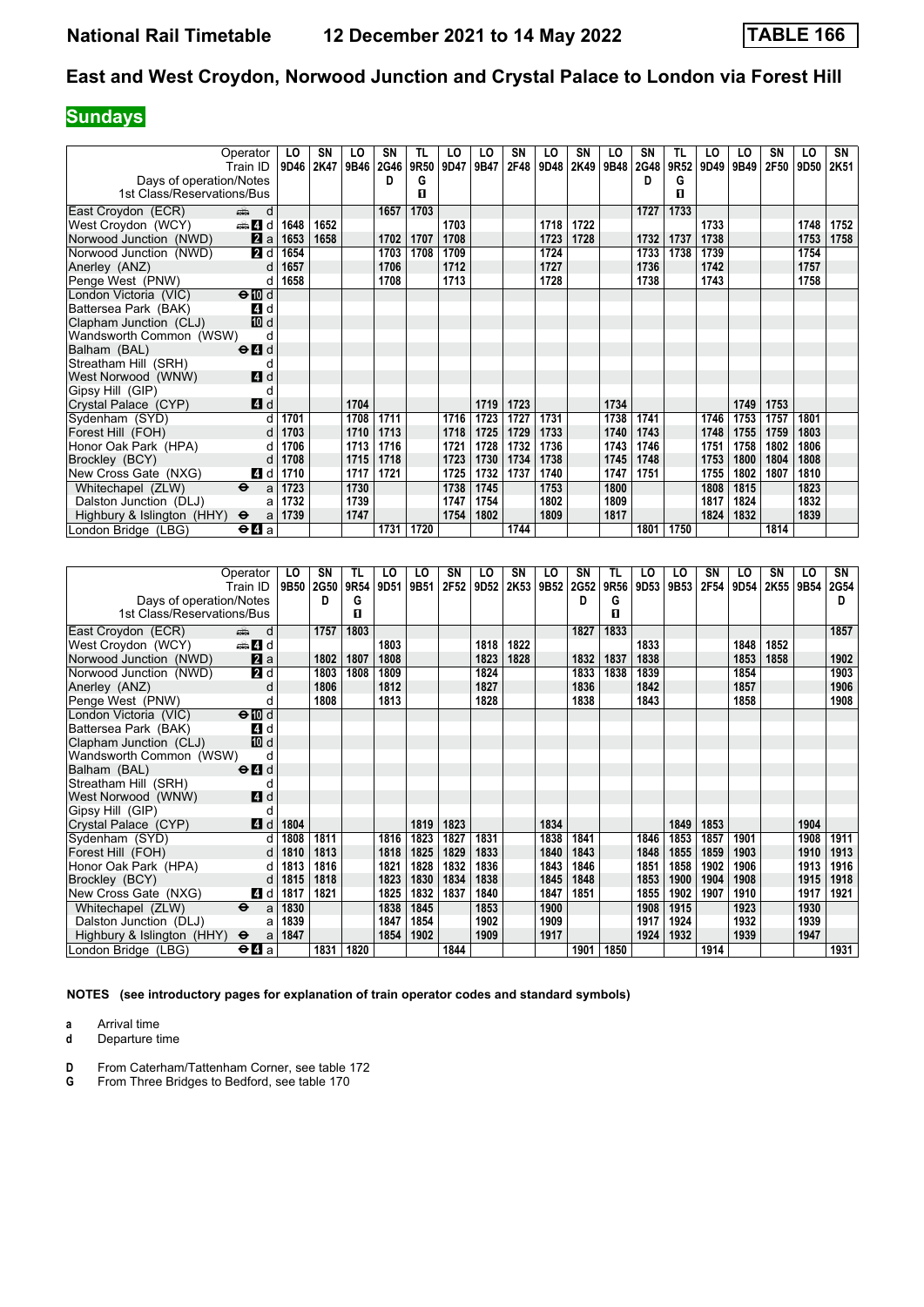## **Sundays**

|                            | Operator                                    | TL   | LO   | LO   | SN   | LO.              | SN   | LO   | SΝ   | TL   | LO   | LO   | SΝ   | LO   | SN   | LO   | SΝ   | TL           | LO               |
|----------------------------|---------------------------------------------|------|------|------|------|------------------|------|------|------|------|------|------|------|------|------|------|------|--------------|------------------|
|                            | Train ID                                    | 9R58 | 9D55 | 9B55 | 2F56 | 9D <sub>56</sub> | 2K57 | 9B56 | 2G56 | 9R60 | 9D57 | 9B57 | 2F58 | 9D58 | 2K59 | 9B58 | 2G58 | 9R62         | 9D <sub>59</sub> |
| Days of operation/Notes    |                                             | G    |      |      |      |                  |      |      | D.   | G    |      |      |      |      |      |      | D    | G            |                  |
| 1st Class/Reservations/Bus |                                             | п    |      |      |      |                  |      |      |      | п    |      |      |      |      |      |      |      | $\mathbf{u}$ |                  |
| East Croydon (ECR)         | and d                                       | 1903 |      |      |      |                  |      |      | 1927 | 1933 |      |      |      |      |      |      | 1957 | 2003         |                  |
| West Croydon (WCY)         | den 4 d                                     |      | 1903 |      |      | 1918             | 1922 |      |      |      | 1933 |      |      | 1948 | 1952 |      |      |              | 2003             |
| Norwood Junction (NWD)     | 2a                                          | 1907 | 1908 |      |      | 1923             | 1928 |      | 1932 | 1937 | 1938 |      |      | 1953 | 1958 |      | 2002 | 2007         | 2008             |
| Norwood Junction (NWD)     | 2d                                          | 1908 | 1909 |      |      | 1924             |      |      | 1933 | 1938 | 1939 |      |      | 1954 |      |      | 2003 | 2008         | 2009             |
| Anerley (ANZ)              | d                                           |      | 1912 |      |      | 1927             |      |      | 1936 |      | 1942 |      |      | 1957 |      |      | 2006 |              | 2012             |
| Penge West (PNW)           | d                                           |      | 1913 |      |      | 1928             |      |      | 1938 |      | 1943 |      |      | 1958 |      |      | 2008 |              | 2013             |
| London Victoria (VIC)      | $\Theta$ III d                              |      |      |      |      |                  |      |      |      |      |      |      |      |      |      |      |      |              |                  |
| Battersea Park (BAK)       | 4 d                                         |      |      |      |      |                  |      |      |      |      |      |      |      |      |      |      |      |              |                  |
| Clapham Junction (CLJ)     | [10] d                                      |      |      |      |      |                  |      |      |      |      |      |      |      |      |      |      |      |              |                  |
| Wandsworth Common (WSW)    | d                                           |      |      |      |      |                  |      |      |      |      |      |      |      |      |      |      |      |              |                  |
| Balham (BAL)               | $\Theta$ <sup><math>\Omega</math></sup> d   |      |      |      |      |                  |      |      |      |      |      |      |      |      |      |      |      |              |                  |
| Streatham Hill (SRH)       | d                                           |      |      |      |      |                  |      |      |      |      |      |      |      |      |      |      |      |              |                  |
| West Norwood (WNW)         | 4 d                                         |      |      |      |      |                  |      |      |      |      |      |      |      |      |      |      |      |              |                  |
| Gipsy Hill (GIP)           | d                                           |      |      |      |      |                  |      |      |      |      |      |      |      |      |      |      |      |              |                  |
| Crystal Palace (CYP)       | 4d                                          |      |      | 1919 | 1923 |                  |      | 1934 |      |      |      | 1949 | 1953 |      |      | 2004 |      |              |                  |
| Sydenham (SYD)             | d                                           |      | 1916 | 1923 | 1927 | 1931             |      | 1938 | 1941 |      | 1946 | 1953 | 1957 | 2001 |      | 2008 | 2011 |              | 2016             |
| Forest Hill (FOH)          |                                             |      | 1918 | 1925 | 1929 | 1933             |      | 1940 | 1943 |      | 1948 | 1955 | 1959 | 2003 |      | 2010 | 2013 |              | 2018             |
| Honor Oak Park (HPA)       |                                             |      | 1921 | 1928 | 1932 | 1936             |      | 1943 | 1946 |      | 1951 | 1958 | 2002 | 2006 |      | 2013 | 2016 |              | 2021             |
| Brockley (BCY)             | d                                           |      | 1923 | 1930 | 1934 | 1938             |      | 1945 | 1948 |      | 1953 | 2000 | 2004 | 2008 |      | 2015 | 2018 |              | 2023             |
| New Cross Gate (NXG)       | 4 d                                         |      | 1925 | 1932 | 1937 | 1940             |      | 1947 | 1951 |      | 1955 | 2002 | 2007 | 2010 |      | 2017 | 2021 |              | 2025             |
| Whitechapel (ZLW)          | $\ddot{\boldsymbol{\Theta}}$<br>a           |      | 1938 | 1945 |      | 1953             |      | 2000 |      |      | 2008 | 2015 |      | 2023 |      | 2030 |      |              | 2038             |
| Dalston Junction (DLJ)     | a                                           |      | 1947 | 1954 |      | 2002             |      | 2009 |      |      | 2017 | 2024 |      | 2032 |      | 2039 |      |              | 2047             |
| Highbury & Islington (HHY) | $\ddot{\mathbf{e}}$<br>a                    |      | 1954 | 2002 |      | 2009             |      | 2017 |      |      | 2024 | 2032 |      | 2039 |      | 2047 |      |              | 2054             |
| London Bridge (LBG)        | $\Theta$ <b><math>\blacksquare</math></b> a | 1920 |      |      | 1944 |                  |      |      | 2001 | 1950 |      |      | 2014 |      |      |      | 2031 | 2020         |                  |

|                            | Operator                                    | LO   | SN   | LO   | SN   | LO   | SN   | <b>TL</b> | LO   | LO   | <b>SN</b> | LO   | SN   | LO   | SN   | TL   | LO   | LO   | SN   |
|----------------------------|---------------------------------------------|------|------|------|------|------|------|-----------|------|------|-----------|------|------|------|------|------|------|------|------|
|                            | Train ID                                    | 9B59 | 2F60 | 9D60 | 2K61 | 9B60 | 2G60 | 9R64      | 9D61 | 9B61 | 2F62      | 9D62 | 2K63 | 9B62 | 2G62 | 9R66 | 9D63 | 9B63 | 2F64 |
| Days of operation/Notes    |                                             |      |      |      |      |      | D    | G         |      |      |           |      |      |      | D    | G    |      |      |      |
| 1st Class/Reservations/Bus |                                             |      |      |      |      |      |      | п         |      |      |           |      |      |      |      | п    |      |      |      |
| East Croydon (ECR)         | d<br>dia 1                                  |      |      |      |      |      | 2027 | 2033      |      |      |           |      |      |      | 2057 | 2103 |      |      |      |
| West Croydon (WCY)         | den and a                                   |      |      | 2018 | 2022 |      |      |           | 2033 |      |           | 2048 | 2052 |      |      |      | 2103 |      |      |
| Norwood Junction (NWD)     | 2a                                          |      |      | 2023 | 2028 |      | 2032 | 2037      | 2038 |      |           | 2053 | 2058 |      | 2102 | 2107 | 2108 |      |      |
| Norwood Junction (NWD)     | 2d                                          |      |      | 2024 |      |      | 2033 | 2038      | 2039 |      |           | 2054 |      |      | 2103 | 2108 | 2109 |      |      |
| Anerley (ANZ)              | d                                           |      |      | 2027 |      |      | 2036 |           | 2042 |      |           | 2057 |      |      | 2106 |      | 2112 |      |      |
| Penge West (PNW)           | d                                           |      |      | 2028 |      |      | 2038 |           | 2043 |      |           | 2058 |      |      | 2108 |      | 2113 |      |      |
| London Victoria (VIC)      | $\Theta$ $\overline{w}$ d                   |      |      |      |      |      |      |           |      |      |           |      |      |      |      |      |      |      |      |
| Battersea Park (BAK)       | 4 d                                         |      |      |      |      |      |      |           |      |      |           |      |      |      |      |      |      |      |      |
| Clapham Junction (CLJ)     | 10 d                                        |      |      |      |      |      |      |           |      |      |           |      |      |      |      |      |      |      |      |
| Wandsworth Common (WSW)    | d                                           |      |      |      |      |      |      |           |      |      |           |      |      |      |      |      |      |      |      |
| Balham (BAL)               | $\Theta$ <sup><math>\Omega</math></sup> d   |      |      |      |      |      |      |           |      |      |           |      |      |      |      |      |      |      |      |
| Streatham Hill (SRH)       | d                                           |      |      |      |      |      |      |           |      |      |           |      |      |      |      |      |      |      |      |
| West Norwood (WNW)         | 4d                                          |      |      |      |      |      |      |           |      |      |           |      |      |      |      |      |      |      |      |
| Gipsy Hill (GIP)           |                                             |      |      |      |      |      |      |           |      |      |           |      |      |      |      |      |      |      |      |
| Crystal Palace (CYP)       | 4d                                          | 2019 | 2023 |      |      | 2034 |      |           |      | 2049 | 2053      |      |      | 2104 |      |      |      | 2119 | 2123 |
| Sydenham (SYD)             | d                                           | 2023 | 2027 | 2031 |      | 2038 | 2041 |           | 2046 | 2053 | 2057      | 2101 |      | 2108 | 2111 |      | 2116 | 2123 | 2127 |
| Forest Hill (FOH)          | <sub>d</sub>                                | 2025 | 2029 | 2033 |      | 2040 | 2043 |           | 2048 | 2055 | 2059      | 2103 |      | 2110 | 2113 |      | 2118 | 2125 | 2129 |
| Honor Oak Park (HPA)       | d                                           | 2028 | 2032 | 2036 |      | 2043 | 2046 |           | 2051 | 2058 | 2102      | 2106 |      | 2113 | 2116 |      | 2121 | 2128 | 2132 |
| Brockley (BCY)             | d                                           | 2030 | 2034 | 2038 |      | 2045 | 2048 |           | 2053 | 2100 | 2104      | 2108 |      | 2115 | 2118 |      | 2123 | 2130 | 2134 |
| New Cross Gate (NXG)       | 4 d                                         | 2032 | 2037 | 2040 |      | 2047 | 2051 |           | 2055 | 2102 | 2107      | 2110 |      | 2117 | 2121 |      | 2125 | 2132 | 2137 |
| Whitechapel (ZLW)          | $\ddot{\mathbf{e}}$<br>a                    | 2045 |      | 2053 |      | 2100 |      |           | 2108 | 2115 |           | 2123 |      | 2130 |      |      | 2138 | 2145 |      |
| Dalston Junction (DLJ)     | a                                           | 2054 |      | 2102 |      | 2109 |      |           | 2117 | 2124 |           | 2132 |      | 2139 |      |      | 2147 | 2154 |      |
| Highbury & Islington (HHY) | $\Theta$<br>al                              | 2102 |      | 2109 |      | 2117 |      |           | 2124 | 2132 |           | 2139 |      | 2147 |      |      | 2154 | 2202 |      |
| London Bridge (LBG)        | $\Theta$ <b><math>\blacksquare</math></b> a |      | 2044 |      |      |      | 2101 | 2050      |      |      | 2114      |      |      |      | 2131 | 2120 |      |      | 2144 |

**NOTES (see introductory pages for explanation of train operator codes and standard symbols)**

**a** Arrival time<br>**d** Departure t

- **D** From Caterham/Tattenham Corner, see table 172<br>**G** From Three Bridges to Bedford, see table 170
- **\*** From Three Bridges to Bedford see table 17